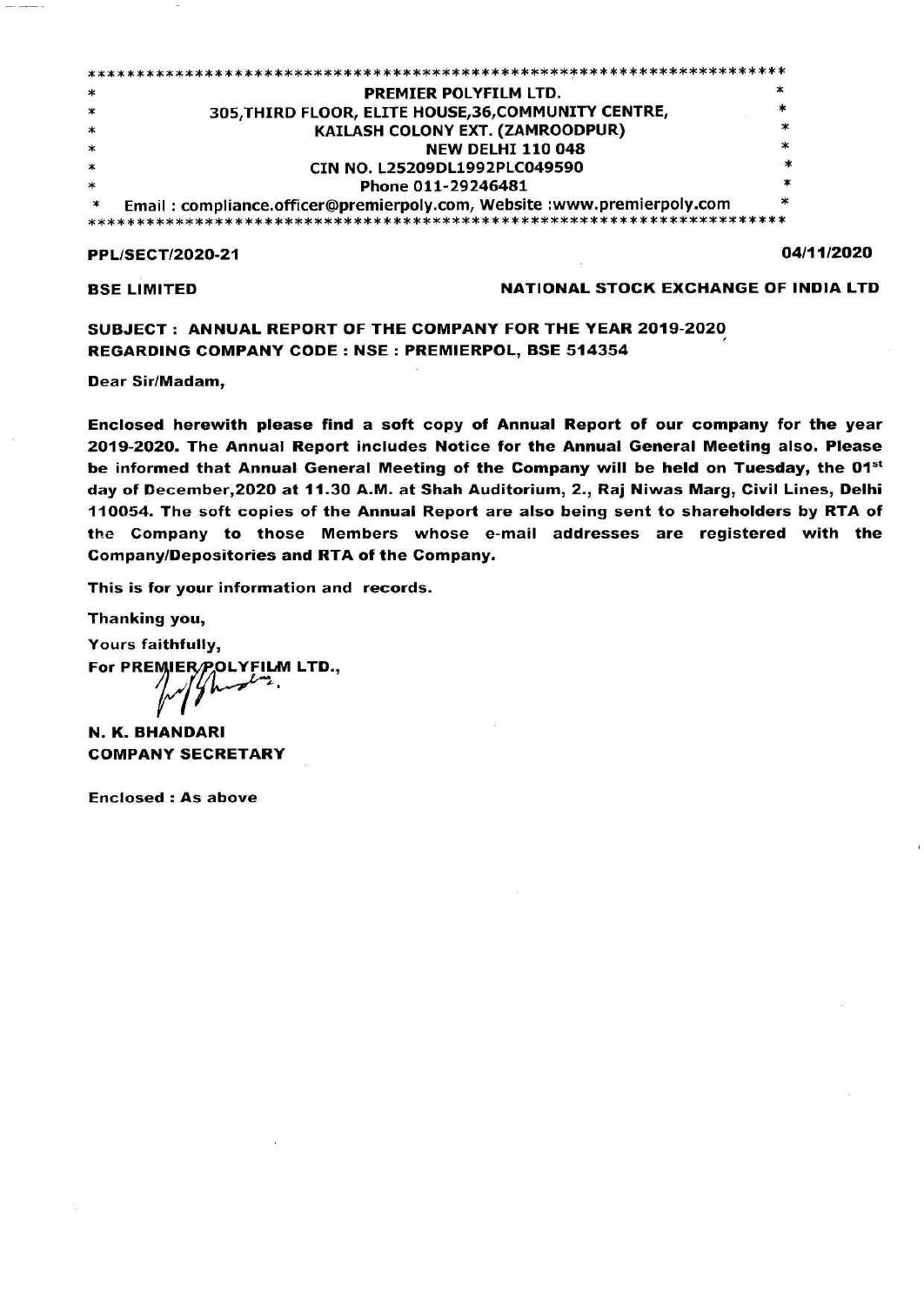

# PREMIER POLYFILM LTD. ANNUAL REPORT 2019-2020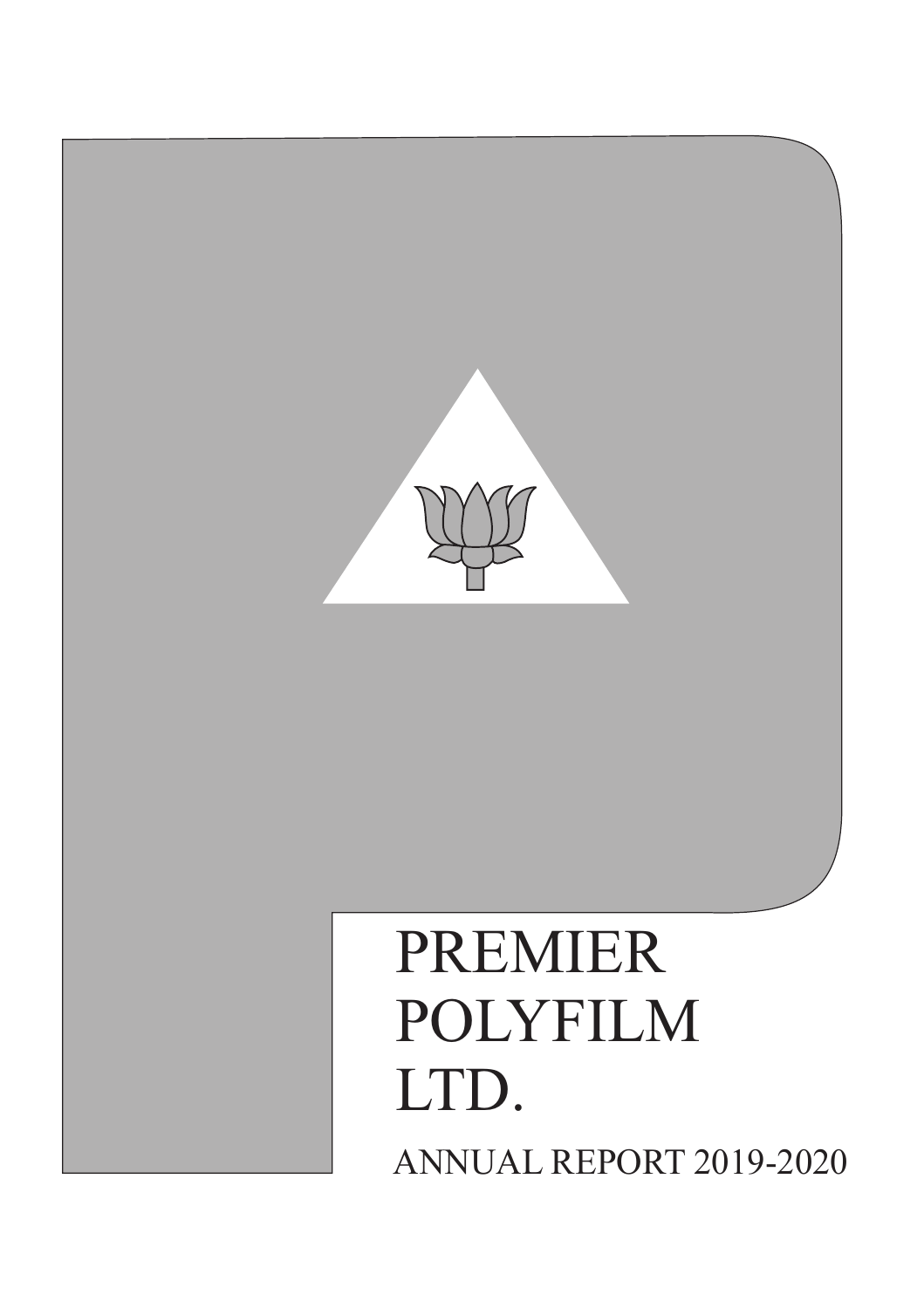

# **BOARD OF DIRECTORS**

Shri R.B. Verma - Cxecutive Director Shri Amitaabh Goenka - Executive Director Shri Amar Nath Goenka - Managing Director & CFO

# **COMPANY SECRETARY**

Shri N.K. Bhandari

# **AUDITORS**

M A R S & Associates, Chartered Accountants, T-2319, II Floor, Faiz Road, Karol Bagh, Delhi-110005

# **BANKERS**

Kotak Mahindra Bank Limited Chandni Chowk, Delhi - 110006

# **REGISTERED OFFICE**

Flat No. 305, III Floor, Elite House, 36, Community Centre, Kailash Colony Extension (Zamroodpur), New Delhi - 110 048 Ph.: 011 29246481

# **HEAD OFFICE & FACTORY (UNIT I)**

40/1A, Site IV, Sahibabad Industrial Area, Sahibabad, Ghaziabad - (U.P.) 201010 Ph.: 0120 2896986/87/88

# **UNIT II**

A-13, Sikandrabad Industrial Area, Sikandrabad, District - Bulandshahr, (UP)

# **REGISTRAR & SHARE TRANSFER AGENT**

Beetal Financial & Computer Services (P) Ltd. Beetal House, 99, Madangir, Behind Local Shopping Centre, Near Dada Harsukh Das Mandir, New Delhi - 110062 Ph.: 011 29961282/83

|                 | <b>ISIN NUMBER: INE 309M01012</b>                       |
|-----------------|---------------------------------------------------------|
| <b>E-VOTING</b> | : Central Depository Services<br>(India) Limited (CDSL) |
| CIN NO.         | : L25209DL1992PLC04959                                  |

- Smt. Bhupinder Kaur Marwah Non Executive Independent Director
- Smt. Rashmee Singhania Non Executive Independent Director
- Shri Santosh Kumar Dabriwala Non Executive Independent Director
- Shri Umesh Kumar Agarwalla Non Executive Independent Director
	-
	-
	-

# **CONTENTS**

| Page No. |
|----------|
| З        |
| 13       |
| 15       |
| 33       |
| 37       |
| 44       |
| 44       |
| 46       |
| 49       |
| 55       |
| 56       |
| 57       |
| 59       |
| 74       |
| 75       |
| 76       |
|          |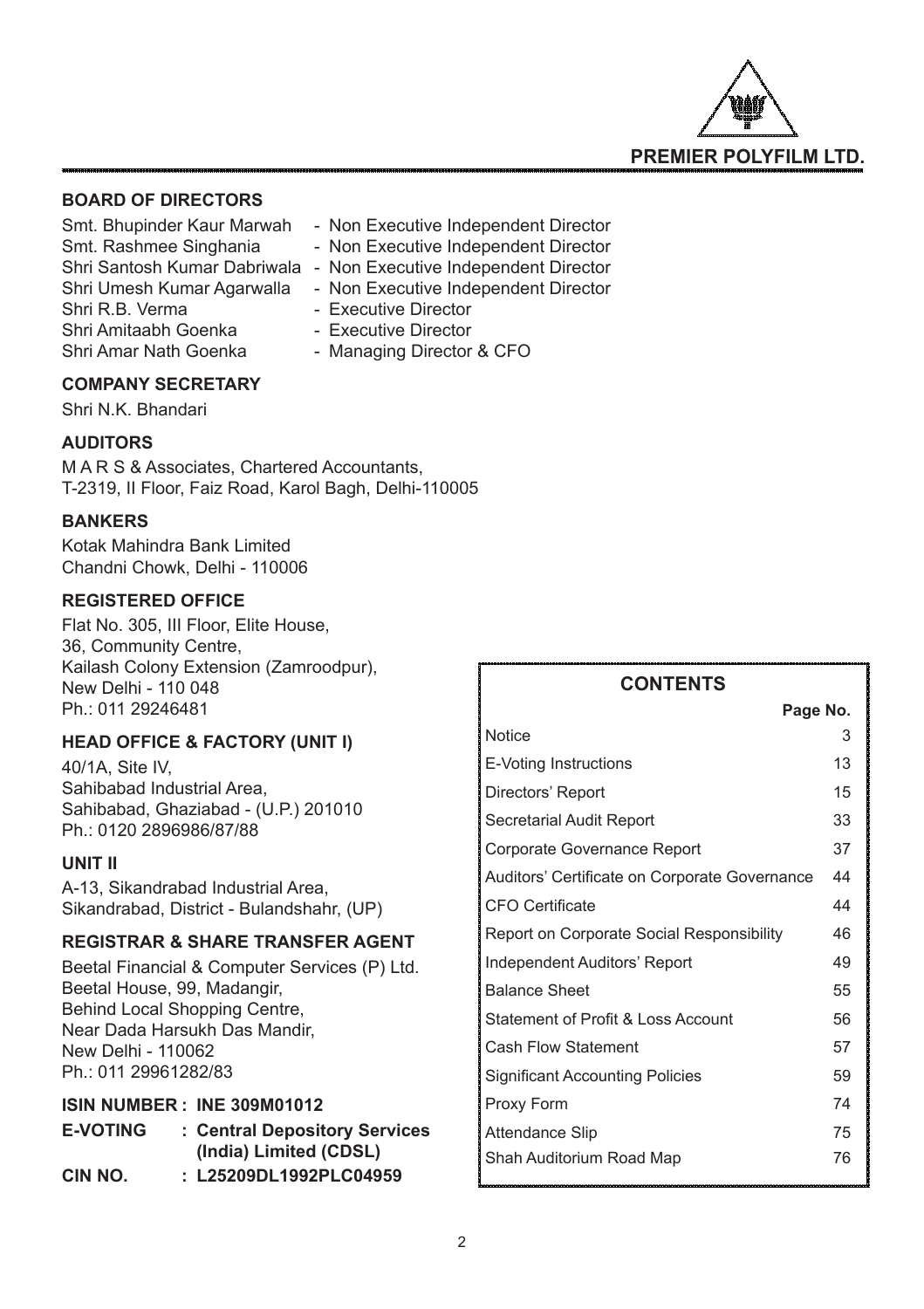

#### **NOTICE**

**Notice** is hereby given that the **Twenty Eighth Annual General Meeting of Premier Polyfilm Ltd.** will be held on **Tuesday, the 01st day of December, 2020 at 11.30 A.M.** at Shah Auditorium, 2, Raj Niwas Marg, Civil Lines, Delhi-110054 to transact the following business:

#### **ORDINARY BUSINESS:**

- **1)** To consider and adopt Balance Sheet of the Company as at 31st March, 2020, Profit & Loss Account for the period from 1st April, 2019 to 31st March, 2020 and the reports of Auditors' and Directors' thereon.
- **2)** To appoint a Director in place of Shri Amitaabh Goenka (holding DIN 00061027), who retires by rotation and being eligible, offers himself for re-appointment.
- **3) To consider appointment of Statutory Auditors and, if thought fit, to pass the following resolution with or without modification(s), as an ORDINARY RESOLUTION.**

**"RESOLVED THAT** pursuant to the provisions of Sections 139 and other applicable provisions, if any, of the Companies Act, 2013 and the Rules framed thereunder, as amended from time to time, the appointment of M/s M A R S & Associates, Chartered Accountants (Firm's Registration No.010484IN) were appointed as Auditors of the Company till the conclusion of Annual General Meeting to be held in the year 2022,which is subject to ratification at every Annual General Meeting, be and is hereby ratified to hold the office from the conclusion of this Annual General Meeting till the conclusion of Annual General Meeting of the Company to be held in the year 2021,at a remuneration of Rs.1,00,000/-(Rupees One Lakh only) plus GST."

**RESOLVED FURTHER THAT** the Managing Director and Company Secretary of the company be and are hereby severally authorized to do all such acts and deeds, matters and things that may be required in connection or for matters incidental thereto, filing all such documents with appropriate authorities and completing such other formalities as may be considered necessary, proper and expedient to give effect to this Resolution."

#### **SPECIAL BUSINESS**

**4) To consider appointment of Smt. Rashmee Singhania as a Director (Non Executive & Independent) and, if thought fit, to pass with or without modification, the following resolution as A SPECIAL RESOLUTION :**

"RESOLVED THAT pursuant to the provisions of Section 149, 150, 152 read with Schedule IV and Section 161(1) read with The Companies (Appointment and Qualification of Directors) Rules, 2014, and other applicable provisions, rules of the Companies Act, 2013 (including any statutory modifications or re-enactment thereof for the time being in force), the consent of the Company be and is hereby accorded by way of Special Resolution to the appointment of Smt. Rashmee Singhania holding DIN 06969599 as a Director (Non-Executive & Independent) on the Board of the Company for a period of sixty months with effect from 13th February, 2020 not liable to retire by rotation.

"RESOLVED FURTHER THAT the Managing Director and Company Secretary of the company be and are hereby severally authorized to do all such acts and deeds, matters and things that may be required in connection or for matters incidental thereto, filing all such documents with appropriate authorities and completing such other formalities as may be considered necessary, proper and expedient to give effect to this Resolution."

#### **5) To consider appointment of Shri Ram Babu Verma as a Director of the company liable to retire by rotation and, if thought fit, to pass with or without modification, the following resolution as an ORDINARY RESOLUTION:**

"RESOLVED THAT pursuant to Section 161 of the Companies Act, 2013 and other applicable provisions (including any modification or re-enactment thereof), if any, of the Companies Act, 2013 and as per Article Number 89 of the Articles of Association of the Company, Shri Ram Babu Verma (holding DIN 08760599) be and is hereby appointed as a Director on the Board of Directors of the Company liable to retire by rotation with effect from 27th June, 2020.

RESOLVED FURTHER THAT Managing Director of the Company and Company Secretary of the Company, be and are hereby severally authroised to file E-Form DIR -12 with the registrar of the Companies and to do all such acts, deeds, matters and things as deemed necessary, proper or desirable for the purpose of giving effect to the aforesaid resolution."

#### **6) To consider appointment of Shri Ram Babu Verma as an Executive Director and, if thought fit, to pass with or without modification, the following resolution as a SPECIAL RESOLUTION:**

**"RESOLVED THAT** pursuant to the provisions of Sections 196,197,203 and any other applicable provisions of the Companies Act, 2013 and the rules made thereunder (including any statutory modification(s) or re-enactment thereof for the time being in force), read with Schedule V to the Companies Act, 2013 and the Companies (Appointment and Remuneration of Managerial Personnel) Rules, 2014 (including any statutory modification or re-enactment thereof for the time being in force) and subject to such other approvals, permissions and sanctions, as may be necessary, Article 116 of the Articles of Association of the Company and subject to the limits specified in Schedule V to the Companies Act,2013,the consent of the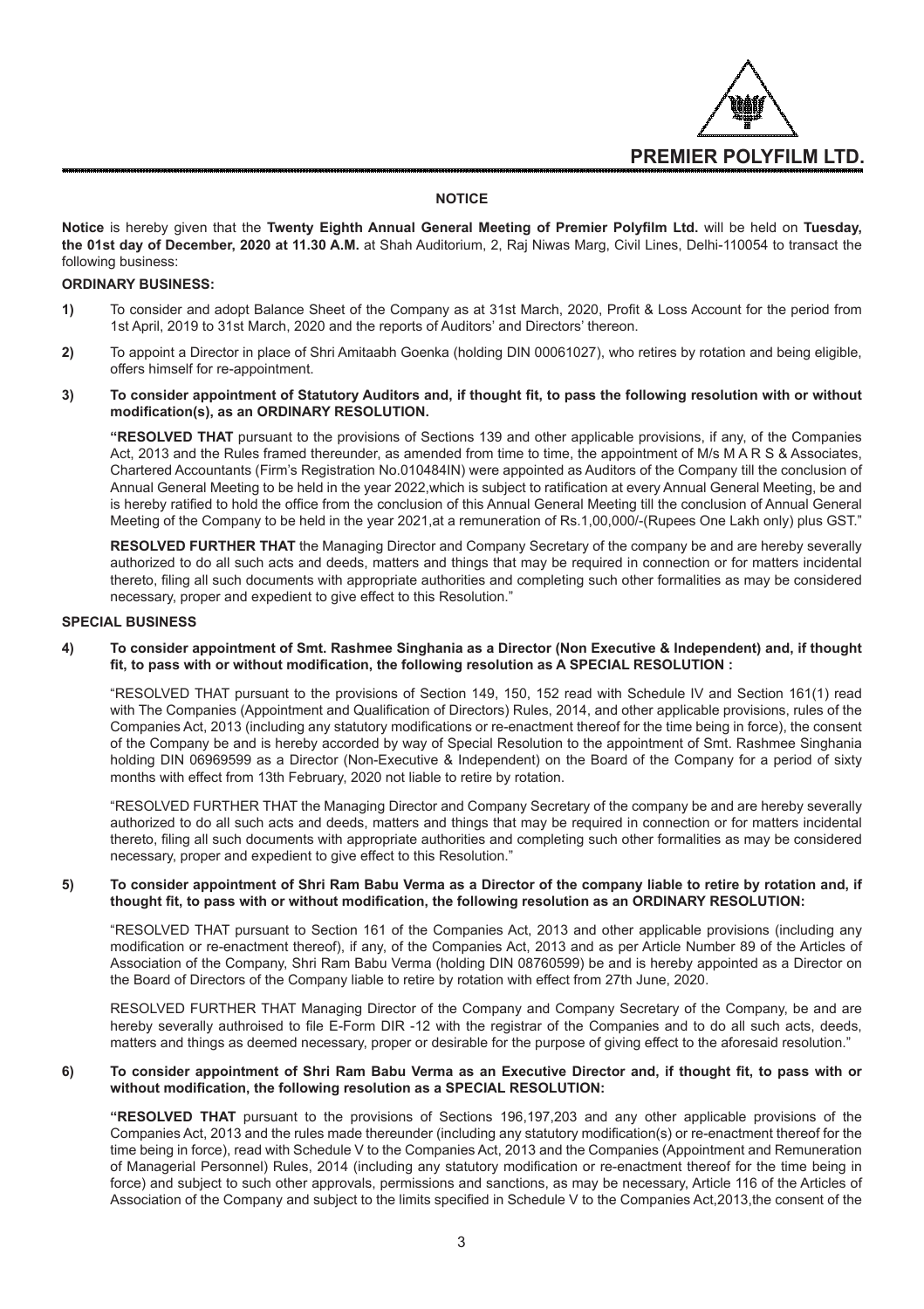

Company be and is hereby accorded by way of Special Resolution to the appointment of Shri Ram Babu Verma (holding DIN 08760599) as the Whole-time Director of the Company designated as "Executive Director" for a period of eighteen months effective from 27th June, 2020.

**"RESOLVED THAT** the terms of appointment, remuneration including perquisites payable to Shri Ram Babu Verma, Executive Director, shall be as under:

- **A) Period:** Eighteen months from **27/06/2020 to 26/12/2021.**
- **B) Remuneration:**
	- **(1) Basic Salary per month**: Rs. 71,000- (Rupees Seventy Five Thousand only) .
	- **(2) Perquisites and other amenities payable :**
		- **a) Housing:**

The Executive Director shall be paid House Rent Allowance @40% of the basic salary per month.

- **b) Conveyance**
	- The Executive Director shall be provided with the facility of company's car.
- **c) Leave, Telephone Expenses & Others**

 The Executive Director shall be entitled to leave in accordance with the leave rules of the Company applicable to senior managerial personnel of the Company.

 However, the unavailed privilege leave may be encashed by the Executive Director as per the leave rules of the Company applicable to senior managerial personnel of the Company.

 The Executive Director shall also entitle to contribution to Superannuation Fund or Annuity as applicable to the senior officers of the Company. He shall also be entitled to Gratuity as per the government rules applicable at the time of his retirement/termination.

The Executive Director shall be provided with a cell phone expenses on actual basis.

d) Other benefits and perquisites as per the Rules applicable to the Senior executives of the company and/or which may become applicable in future and/or any other allowances, perquisites as the Board may, from time to time decide.

#### **e) Resignation/termination**

 The company may terminate his employment at any time upon serving a 30 days clear notice or upon payment in lieu of notice (i.e base salary & allowances). Similarly, he may resign from his position at any time and should he wish to do so, he is required to serve a three months advance written notice on the Board. Continuation of his appointment is contingent on his getting re-appointed by the shareholders in accordance with provisions of Companies Act, 2013, SEBI (LODR) Regulation, 2015 and the Articles of Association of the Company, from time to time in force.

# **(C) OVERALL REMUNERATION**

The aggregate of salary and perquisites in any financial year shall not exceed the limits specified by the provisions of the Companies Act, 2013, read with Schedule V to the said Act as may for the time being in force.

#### **(D) MINIMUM REMUNERATION**

In the event of loss or inadequacy of profits, the Executive Director shall be paid the same salary as mentioned in Para (B) (1), above and he shall also continue to enjoy all the perquisites as mentioned in Para (B) (2) above.

**RESOLVED FURTHER THAT** in the event in any financial year during the tenure of the Executive Director, if the Company does not earn any profits or earns inadequate profits as contemplated under the provisions of Schedule V to the Companies Act, 2013, the Executive Director shall be paid, the remuneration (including perquisites) as the minimum remuneration as set out in the Notice for the Twenty Eighth Annual General Meeting.

**RESOLVED FURTHER THAT** the Managing Director and Company Secretary of the company be and are hereby severally authorized to do all such acts and deeds, matters and things that may be required in connection or for matters incidental thereto, filing all such documents with appropriate authorities and completing such other formalities as may be considered necessary, proper and expedient to give effect to this Resolution."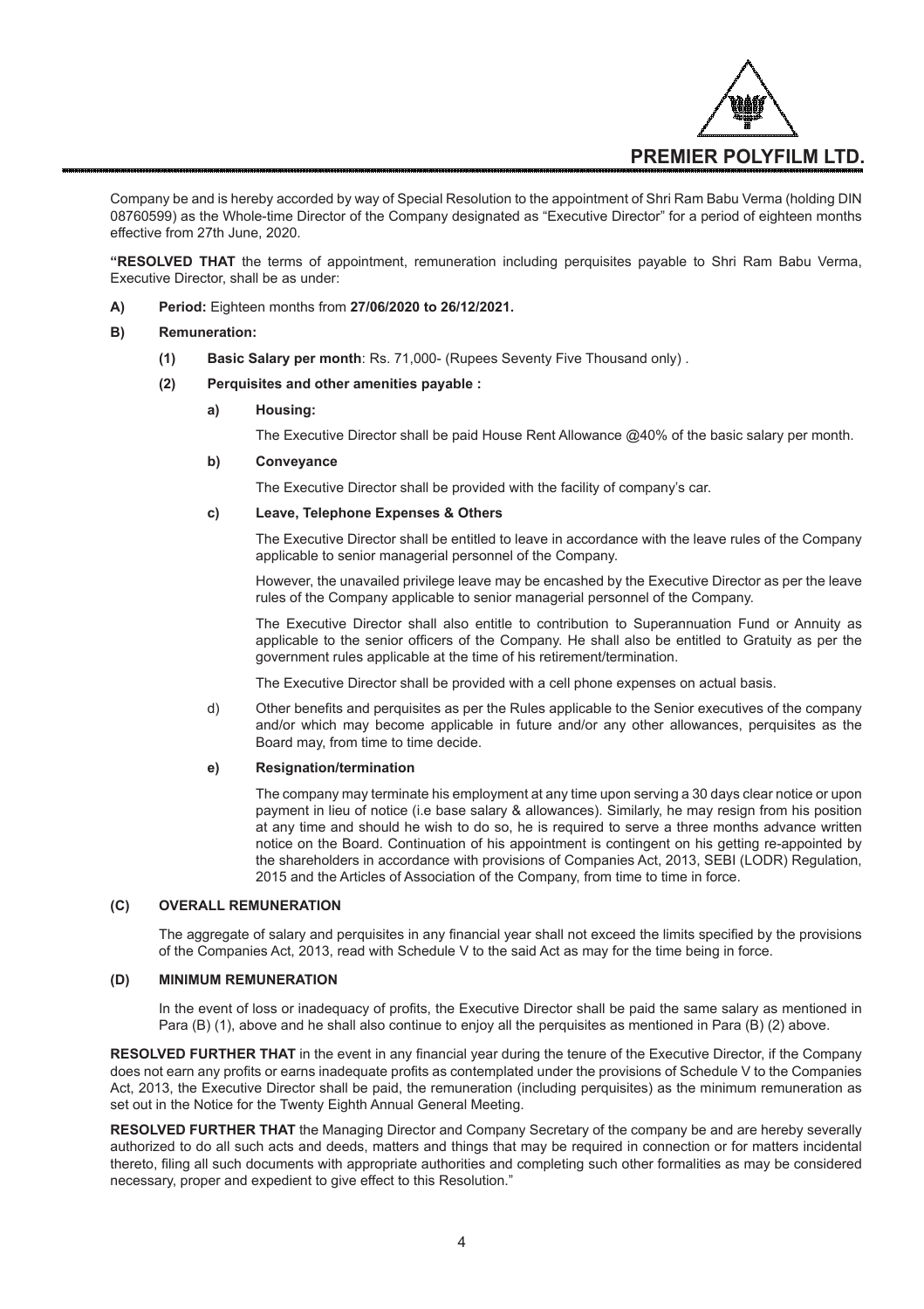

#### **7) To consider reappointment of Shri Amar Nath Goenka as an Managing Director and, if thought fit, to pass with or without modification, the following resolution as a SPECIAL RESOLUTION:**

**"RESOLVED THAT** pursuant to the provisions of Sections 196, 197, 203 and any other applicable provisions of the Companies Act, 2013 and the rules made thereunder (including any statutory modification(s) or re-enactment thereof for the time being in force), read with Schedule V to the Companies Act, 2013, Article 116 of the Company and subject to the limits specified in Schedule V to the Companies Act, 2013, the consent of the Company be and is hereby accorded by way of a Special Resolution to the reappointment of Shri Amar Nath Goenka (holding DIN 00061051) as a Whole-time Director of the Company designated as "Managing Director" for a period of thirty-six months years effective from 18th February, 2021 not liable to retire by rotation.

**RESOLVED FURTHER THAT** in accordance with the provisions of the Companies Act,2013 and in accordance with the provisions as contained in Schedule V (Part I) (c) of the Companies Act,2013 the Board hereby accords its approval to the continuous appointment of Shri Amar Nath Goenka, Managing Director of the company, till 17-02-2024 i.e. even after attaining the 70 years of age.

**RESOLVED THAT** the terms of re-appointment, remuneration including perquisites payable to Shri Amar Nath Goenka, Managing Director, shall be as under:

**A) Period:** Thirty-six months from 18/02/2021 to 17/02/2024.

#### **B) Remuneration:**

 **(1) Basic Salary per month:** Rs. 2,00,000/- (Rupees Two Lakhs only) in the pay scale of Rs.2,00,000/- (Rupees Two Lakhs Only) to Rs. 4,00,000/- (Rupees Four Lakhs Only) with such increment in the basic salary as the Board may decide on the recommendations of the Nomination and Remuneration Committee from time to time.

#### **(2) Perquisites and other amenities payable**

#### **a) Housing:-**

 The Managing Director shall be provided unfurnished accommodation at New Delhi. The expenditure by the company on hiring of unfurnished accommodation for Managing Director will not be over 60 percent of the salary over and above 10 percent payable by the Managing Director and in case no accommodation is provided by the company, the Managing Director shall be paid House Rent Allowance @60% of his basic salary.

#### **b) Conveyance :**

 The Managing Director shall be provided with the facility of free chauffer Driven conveyance from his residence to the factory/Office & back and for official purposes.

#### **c) Reimbursement of Medical expenses :**

 The Managing Director shall be provided with the facility of reimbursement of actual medical expenses incurred by him & his family equivalent to one month's salary in a year and can be accumulated upto the period of his tenure i.e. upto three years. The Managing Director can also incur medical expenses beyond his usual entitlement to medical benefits for self and dependent family members for special treatment for serious illness that he and/or any dependent member of his family may suffer and may require to be continued and/or given either in the country and/ or abroad. Further for providing him medical treatment aboard, if required, all expenses regarding hospitalization, nursing home, surgical expenses, medicines pertaining to such medical treatment of the Managing Director and full expenses for travel, boarding and lodging expenses of the Managing Director, his wife and an attendant shall also be provided by the Company till such time he recovers and/or is advised to stay aboard for such protected medical treatment. However, in such a case, if any tax is applicable on such expenses at that time under the provisions of the Income Tax Act, the same shall be charged to /recovered from the Managing Director. Otherwise, upon expiry of his present tenure, the unclaimed portion of medical expenses, if any, shall be paid to Managing Director and tax, if any, applicable shall be deducted from the same.

#### **d) Leave Travel Assistance :**

 The Managing Director shall be provided with the facility of reimbursement of actual fare but not hotel expenses incurred by him for himself and his wife and dependent children once in two years subject to maximum of one month's consolidated salary. Upon expiry of his present tenure, the unclaimed portion of Leave Travel Expenses shall be paid to him and tax ,if any, applicable shall be deducted from the same.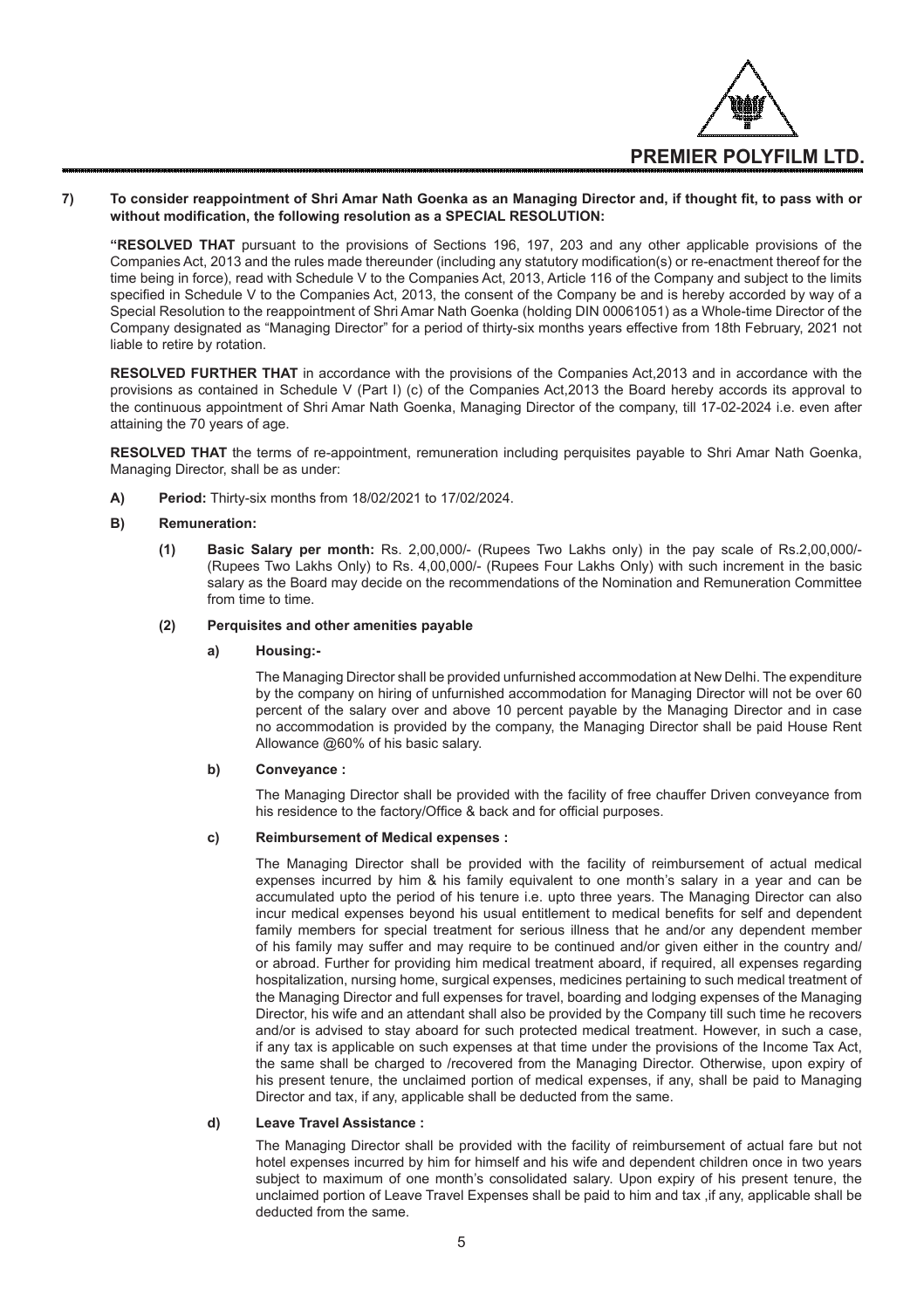

#### **e) Leave and Other Perks:**

 The Managing Director shall be entitled to leave on full salary in accordance with the leave rules of the Company applicable to senior managerial personnel of the Company. However, the unavailed privilege leave may be encased by The Managing Director as per the leave rules of the Company applicable to senior managerial personnel of the Company.

 The Managing Director shall also be entitled to contribution to Superannuation Fund or Annuity as applicable to the senior officers of the Company. He shall also be entitled to Gratuity as per the Government rules applicable at the time of his retirement/termination.

 The Managing Director shall be provided with a landline telephone connection at his residence. Personal long distance calls on telephone by The Managing Director shall be billed by the company to The Managing Director.

 In addition to this The Managing Director shall be provided with a cell phone and expenses thereon on actual basis.

#### **(C) OVERALL REMUNERATION**

The aggregate of salary and perquisites in any financial year shall not exceed the limits specified by the provisions of the Companies Act, 2013, read with Schedule V to the said Act as may for the time being, be in force.

#### **(D) MINIMUM REMUNERATION**

In the event of loss or inadequacy of profits, the Executive Director shall be paid the same salary as mentioned in Para (B) (1) above and he shall also continue to enjoy all the perquisites as mentioned in Para (B) (2) above.

**RESOLVED FURTHER THAT** in the event in any financial year during the tenure of the Managing Director, if the Company does not earn any profits or earns inadequate profits as contemplated under the provisions of Schedule V to the Companies Act, 2013, the Managing Director shall be paid, the remuneration (including perquisites) as the minimum remuneration as set out in the Notice for the Twenty Eighth Annual General Meeting.

**RESOLVED FURTHER THAT** the Managing Director and Company Secretary of the company be and are hereby severally authorized to do all such acts and deeds, matters and things that may be required in connection or for matters incidental thereto, filing all such documents with appropriate authorities and completing such other formalities as may be considered necessary, proper and expedient to give effect to this Resolution."

#### **8) To consider approving remuneration of M/s Cheena & Associates as Cost Auditors and, if thought fit, to pass with or without modification, the following resolution as an ORDINARY RESOLUTION:**

**"RESOLVED THAT** pursuant to the provisions of Section 148(3) of the Companies Act, 2013 read with Rule 14 of the Companies (Audit and Auditors) Rules 2014 and as approved by the Board of Directors at a remuneration of Rs. 40,000/- (Rupee Forty Thousand Only) plus GST and out of pocket expenses for the Financial Year 2020-21 payable to M/s Cheena & Associates, Cost Accountants (Firm Registration No. 00397), appointed as the Cost Auditors of the Company for the Financial Year 2020-2021 be and is hereby confirmed.

**RESOLVED FURTHER THAT** the Managing Director and Company Secretary of the company be and are hereby severally authorized to do all such acts and deeds, matters and things that may be required in connection thereto, filing all such documents with appropriate authorities and completing such other formalities as may be considered necessary, proper and expedient to give effect to this Resolution."

> By order of the Board For PREMIER POLYFILM LTD. Sd/-<br>N. K. BHANDARI

Place : New Delhi Date : 27/06/2020 COMPANY SECRETARY Regd. Office: ACS290 305, III Floor,'Elite House', 36, Community Centre, Kailash Colony Extension (Zamroodpur) New Delhi 110048 CIN : L25209DL1992PLC049590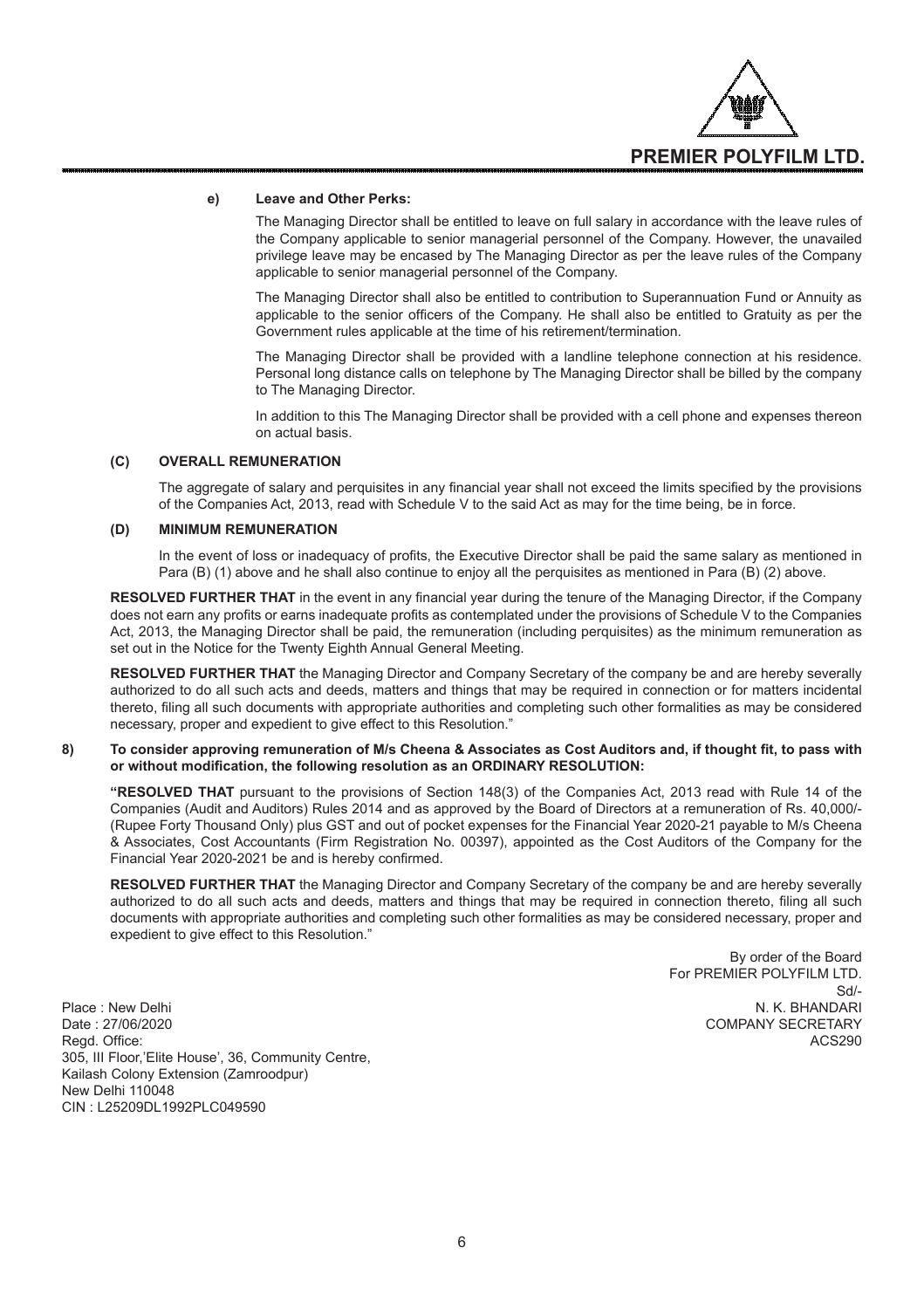

#### **NOTES**

- 1. The relative Explanatory Statement pursuant to Section102(1) of The Companies Act, 2013 in respect to item number 4 to 8 are set out in the Notice is annexed hereto and form part of the Notice.
- 2. The Register of Members and Share Transfer Books of the Company will remain closed from 24th November, 2020 to 01st December, 2020 (Both days inclusive) for the purpose of Annual General Meeting.
- 3. Brief resume of Director(s) those proposed to be appointed and/or reappointed, nature of their expertise in specific functional areas, names of companies in which they hold directorships and memberships/chairmanships of Board Committees, shareholding and relationships between directors(s) are provided in the Corporate Governance Report forming part of the Annual/Notice/Directors Report. The details for re-appointment of retiring directors are given in Annexure 'V" forming part of Notice for Annual General Meeting.
- 4. The Securities & Exchange Board of India (SEBI) has mandated the submission of the Permanent Account Number (PAN) by every participant in the securities market. Members holding shares in electronic form are, therefore, requested to submit their PAN to their respective Depository Participants. Members holding shares in Physical Form shall submit their PAN & copy of their Aadhar Card details to the RTA/company.
- 5. If a Member desires information on accounts, such request may please be made in writing and should reach the Registered office of the company office at least seven (7) days before the Meeting.
- 6. E-voting facility will be available is available to all the shareholders of the Company.
- 7. Annual Report is available at website of the company i.e. www.premierpoly.com.
- 8. Members who have not encashed their dividend warrants towards the Dividend for the year ended 31st March, 2016, 31st March 2017, 31st March, 2018 and 31st March, 2019 are requested to write to the Company to claim duplicate Dividend Warrant.
- **9. MEMBERS ARE REQUESTED TO PROVIDE THEIR RESPECTIVE EMAILS SO AS TO ENABLE COMPANY TO SEND ANNUAL REPORTS BY EMAIL.**

By order of the Board For PREMIER POLYFILM LTD. Sd/-

Place : New Delhi N. K. BHANDARI N. K. BHANDARI N. K. BHANDARI N. K. BHANDARI N. K. BHANDARI N. K. BHANDARI N.<br>Pate : 27/06/2020 Date : 27/06/2020 COMPANY SECRETARY Regd. Office: ACS 290 305, III Floor,'Elite House', 36, Community Centre, Kailash Colony Extension (Zamroodpur) New Delhi 110048 CIN : L25209DL1992PLC049590

#### **EXPLANATORY STATEMENT PURSUANT TO SECTION 102(1) OF THE COMPANIES ACT, 2013.**

#### **Item No. 4**

Smt. Rashmee Singhania was appointed as a Director (Non executive Independent Director) of the Company with effect from 13th February, 2015 by the Shareholders of the Company in their Meeting held on 21st Septeber, 2015 for sixty months not liable to retire by rotation. Her tenure expired on 12-02-2020. The Board of Directors of the Company reappointed her as a Non Executive Independent Director in their Meeting held on 07-02-2020 on the recommendations of the Nomination & Remuneration Committee for sixty months i.e. upto 12-02-2025 on the recommendations of the Nomination & Remuneration Committee. Her reappointment was subject to the approval by the Shareholders of the Company in the Twenty Eighth Annual General Meeting.

Smt. Rashmee Singhania is 43 years of age and holds a Graduate Degree. She has experience of around 21 years in the field of business and trade. Smt. Rashmee Singhania is Member of Audit Committee, Stakeholders Relationship Committee and Nomination & Remuneration Committee. She holds NIL shares in the Company.

Smt. Rashmee Singhania has given her declaration and has confirmed that she has not been convicted of any offence in connection with the promotion, formation and/or management of any company or LLP and has not been found guilty of any fraud or misfeasance or of any breach of duty to any company under this Act or any previous company law in the last five years and that her total directorship in all companies shall not exceed the prescribed number of companies in which a person can be appointed as a director.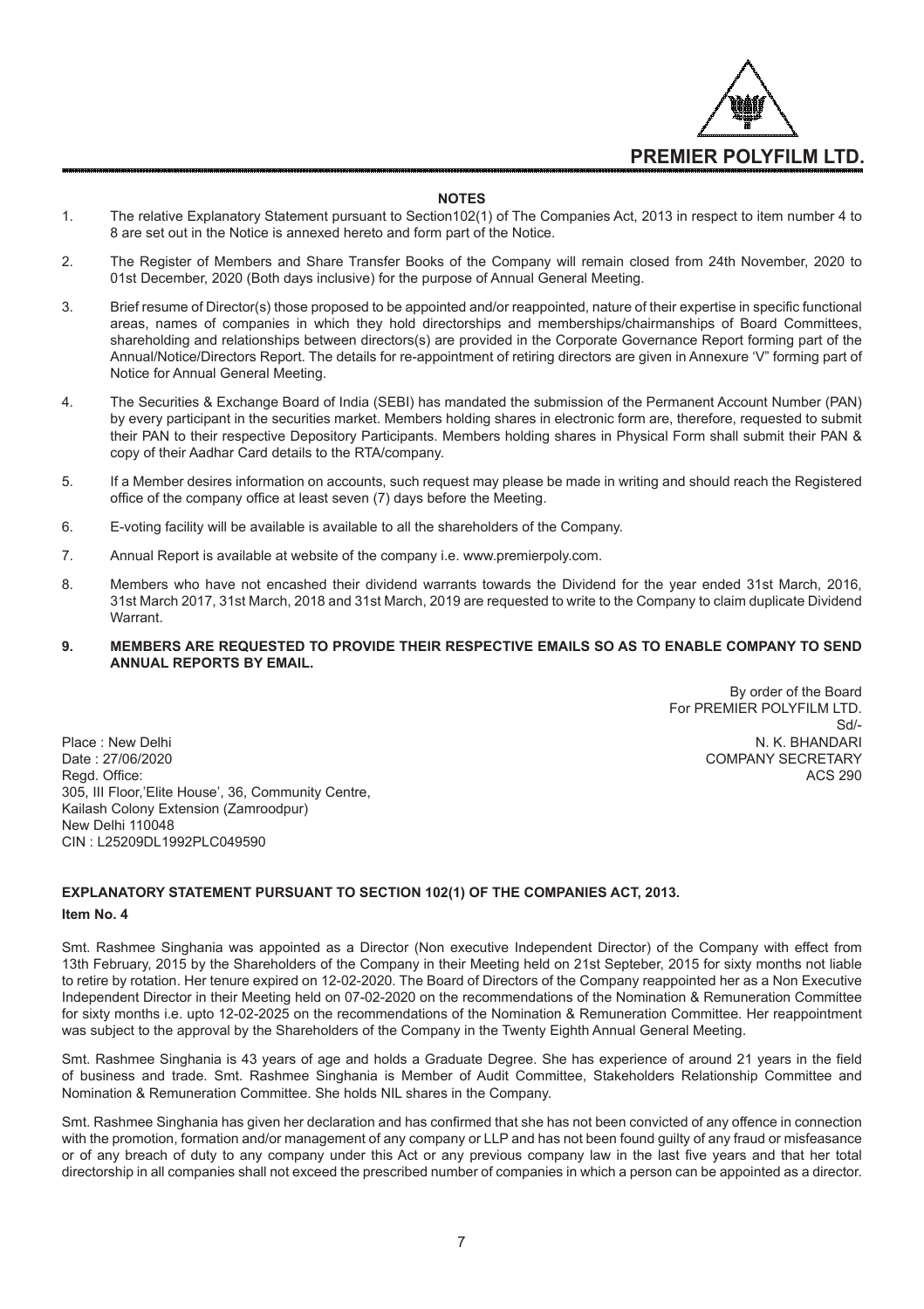

The Board of Directors affirms that Smt. Rashmee Singhania is not debarred from holding of the office the Director by virtue of any SEBI order and/or any other such authority. In the opinion of the Board Smt. Rashmee Singhania is a person of integrity and possesses relevant expertise, competence and experience to hold office of the Director of the Company and her appointment as an Non Executive Independent Director of the company would be beneficial to the Company.

As per provisions of the Companies Act, 2013 and rules made thereunder, it is mandatory to pass resolution by way of Special Resolution in case of reappointment of an Non executive Independent Director. Hence, Special Resolution has been recommended for approval of the Shareholders of the Company.

The Board of Directors recommends the adoption of the resolution number 4 as a Special Resolution as Smt. Rashmee Singhania possesses rich experience in field of business & Trade and is a fit and proper person to be continued to be Non Executive independent Director of the Company. She is independent of the Management.

No Directors, Key Managerial Personnel and/or their relatives are in any way concerned or interested in the resolution number 4 of the Notice except Smt. Rashmee Singhania herself.

#### **Item No. 5**

Shri Ram Babu Verma was General Manager (HR & Admin) of the Company. After the resignation of Shri Sumat Parsad Jain, Director of the Company, Shri Ram Babu Verma was appointed as an Additional Director of the Company till the ensuing Annual General Meeting by the Board of Directors of the company on the recommendations of the Nomination & Remuneration Committee in their Meeting held on 27/06/2020. He was appointed pursuant to Section 161 of the Companies Act, 2013 and other applicable provisions (including any modification or re-enactment thereof), if any, of the Companies Act, 2013 and as per Article Number 89 of the Articles of Association of the Company.

Shri Ram Babu Verma is 57 years of age and holds a Bachelor Degree in Science, M.A. in Economics and also MSW (HR & IR). He has experience of around 31 years as an Executive. Shri Ram Babu Verma is also Member of Audit Committee, Stakeholders Relationship Committee, Corporate Social Responsibility Committee, Risk Management Committee and Share Transfer Committee of the Company. He holds NIL shares in the Company.

Shri Ram Babu Verma has given his declaration and has confirmed that he has not been convicted of any offence in connection with the promotion, formation and/or management of any company or LLP and has not been found guilty of any fraud or misfeasance or of any breach of duty to any company under this Act or any previous company law in the last five years and that his total directorship in all companies shall not exceed the prescribed number of companies in which a person can be appointed as a director.

The Board of Directors affirms that Shri Ram Babu Verma is not debarred from holding of the office the Director by virtue of any SEBI order and/or any other such authority. In the opinion of the Board Shri Ram Babu Verma is a person of integrity and possesses relevant expertise, competence and experience to hold office of the Director of the Company and his appointment as an Director liable to retire by rotation would be beneficial to the Company.

The Board of Directors recommends the adoption of the resolution number 5 as an Ordinary Resolution as Shri Ram Babu Verma possesses rich experience in field of Human Resources and Industrial Relations and is a fit and proper person to be continued to be Director of the Company. .

No Directors, Key Managerial Personnel and/or their relatives are in any way concerned or interested in the resolution number 5 of the Notice except Shri Ram Babu Verma himself.

#### **Item No. 6**

Shri Ram Babu Verma was General Manager (HR & Admin) of the Company. After the resignation of Shri Sumat Parsad Jain, Director of the Company, Shri Ram Babu Verma was appointed as an Executive Director of the Company by the Board of Directors of the company on the recommendations of the Nomination & Remuneration Committee in their Meeting held on 27/06/2020 subject to approval by the Shareholders of the Company in the ensuing Annual General Meeting. He was appointed pursuant to Sections196,197,203 and any other applicable provisions of the Companies Act, 2013 and the rules made thereunder (including any statutory modification(s) or re-enactment thereof for the time being in force), read with Schedule V to the Companies Act, 2013 and the Companies (Appointment and Remuneration of Managerial Personnel) Rules, 2014 (including any statutory modification or re-enactment thereof for the time being in force) and subject to such other approvals, permissions and sanctions and as per Article Number 116 of the Articles of Association of the Company. and subject to the limits specified in Schedule V to the Companies Act,2013

As per provisions of the Companies Act,2013 any appointment of whole time Director including Executive Directors requires approval of the Shareholders in their General Meeting. Further in case of inadequate profit or no profit Executive Director can be appointed under Schedule V of the Companies Act, 2013 upto a period not exceeding three years without obtaining the consent of the Central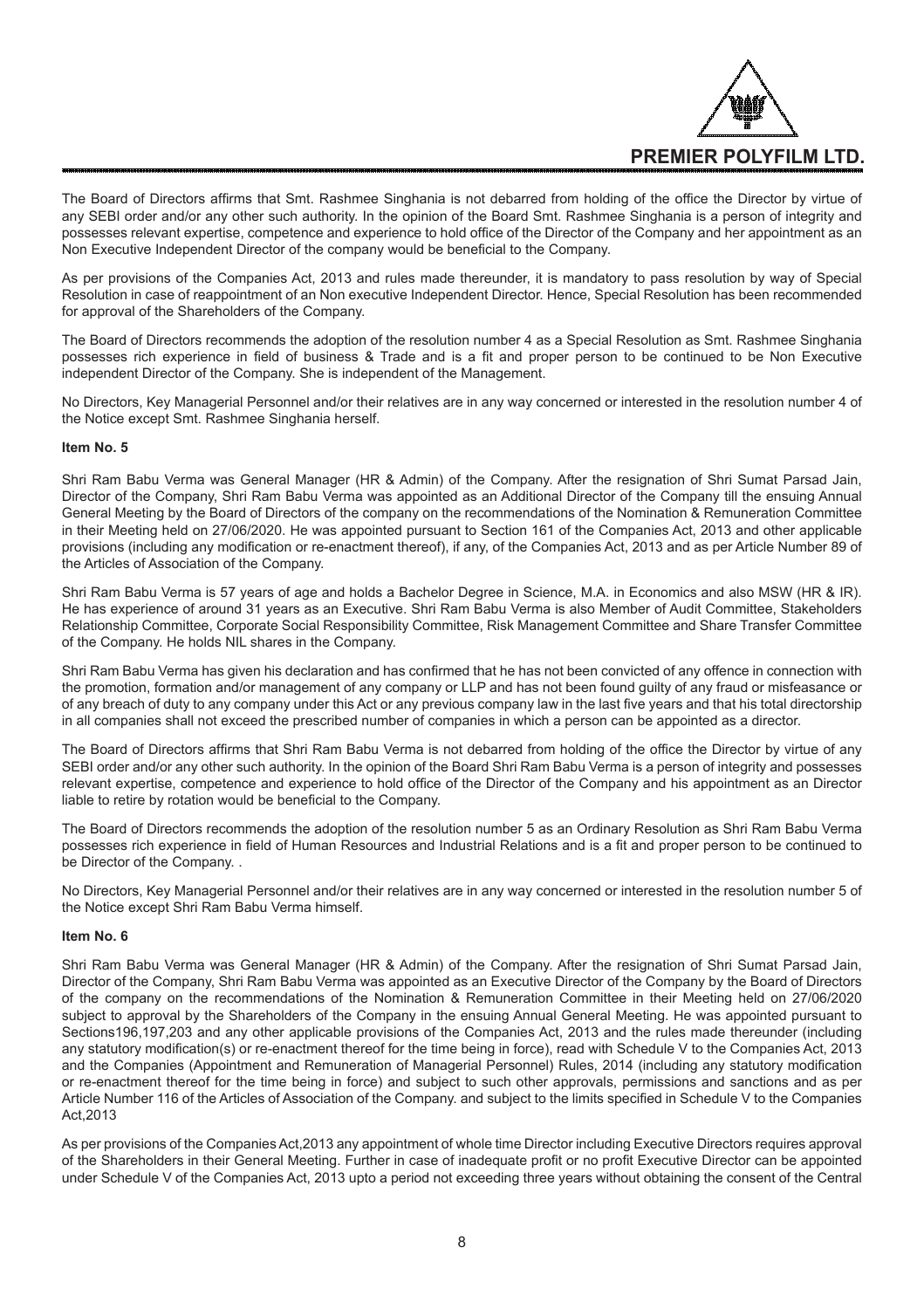

Government provided that such approval is accorded by the shareholders by a Special Resolution moved in the Notice for Annual General Meeting. It is, therefore, proposed to pass the Special Resolution approving appointment of Shri Ram Babu Verma as Executive Director for a term of eighteen months on the Terms and Conditions as specified in the Notice of the Twenty Eighth Annual General Meeting under Schedule V of the Companies Act,2013.The Board of Directors of the company have approved appointment of Shri Ram Babu Verma as Executive Director for eighteen months i.e. upto 26/12/2021 in their Meeting held on 27/06/2020 on the recommendation of the Nomination and Remuneration Committee subject to approval by the Members of the company and subject to such other approvals, permissions and sanctions, as may be necessary.

Shri Ram Babu Verma is not a Director in any other company. However, he is member in Share Transfer Committee, Audit Committee, Stakeholders Relationship Committee, Risk Management Committee and Corporate Social Responsibility Committee of the Company. Shri Ram Babu Verma holds NIL Equity Shares of the Company.

The disclosure under Securities & Exchange Board of India (Listing Obligations and Disclosure Requirements) Regulations, 2015 is provided at Annexure "V" of this Notice.

Shri Ram Babu Verma is 57 years of age and holds a Bachelor Degree in Science, M.A. in Economics and also MSW (HR & IR). He has experience of around 31 years as an Executive and hence the salary and perquisites proposed to be provided to him are considered reasonable. Further the remuneration and perks given in the Notice convening the Twenty Eighth Annual General Meeting are within the prescribed limits of Schedule V of the Companies Act, 2013.

The Company has earned a net profit of Rs. 870/- Lakhs for the year ended 31st March, 2020.Section II of Part II of Schedule V of the Companies Act,2013 prescribes that in case of no profits or inadequate profits, the remuneration can be paid to the managerial personnel within the limits arrived at in accordance with the provisions of the said Section II.

#### **The following additional detailed information as per Section II of Schedule V is as follows:**

|    | <b>General Information:</b>                                                                                                                                                           |                                                                                                    |
|----|---------------------------------------------------------------------------------------------------------------------------------------------------------------------------------------|----------------------------------------------------------------------------------------------------|
|    | Nature of Industry                                                                                                                                                                    | The Company carries business of manufacturing of Vinyl<br>Flooring, Sheeting and Leather cloth etc |
|    | Date or expected date of commencement of commercial<br>production                                                                                                                     | Commercial Operations commenced on 1st November,<br>1993.                                          |
| 3. | In case of new companies, expected date of commencement   Not applicable as company is old and established company<br>of activities as per project approved by financial institutions |                                                                                                    |
|    | Financial performances based on given indicators                                                                                                                                      |                                                                                                    |

|                         | As per Audited financial results for the year                            |                                                                            |                                     |                |  |  |  |
|-------------------------|--------------------------------------------------------------------------|----------------------------------------------------------------------------|-------------------------------------|----------------|--|--|--|
|                         |                                                                          |                                                                            |                                     | (Rs. In Lakhs) |  |  |  |
|                         |                                                                          |                                                                            | 2019-2020                           | 2018-19        |  |  |  |
|                         | Paid up Capital                                                          |                                                                            | 1.059                               | 1.059          |  |  |  |
|                         | Reserves & Surplus                                                       |                                                                            | 3.058                               | 3.058          |  |  |  |
|                         | Revenue from Operations                                                  |                                                                            | 16.804                              | 17,127         |  |  |  |
|                         | Other Income                                                             |                                                                            | 149                                 | 168            |  |  |  |
|                         | <b>Total Revenue</b>                                                     |                                                                            | 16.953                              | 17,295         |  |  |  |
|                         | <b>Total Expenses</b>                                                    |                                                                            | 16.083                              | 16.833         |  |  |  |
|                         | Profit after Tax                                                         |                                                                            | 621                                 | 462            |  |  |  |
|                         |                                                                          |                                                                            | Nil                                 |                |  |  |  |
|                         | Foreign investments or collaborations, if any.                           |                                                                            |                                     |                |  |  |  |
| Ш.                      | Information about the appointee :                                        |                                                                            |                                     |                |  |  |  |
| 1.                      | <b>Background details</b>                                                | Shri Ram Babu Verma is 57 years of age and holds a Bachelor Degree in      |                                     |                |  |  |  |
|                         | Science, M.A. in Economics and also MSW (HR & IR). He has experience     |                                                                            |                                     |                |  |  |  |
|                         |                                                                          |                                                                            | of around 31 years as an Executive. |                |  |  |  |
| 2.<br>Past remuneration |                                                                          |                                                                            | N.A.                                |                |  |  |  |
| 3.                      | Recognition or awards                                                    |                                                                            | <b>NIL</b>                          |                |  |  |  |
| 4.                      | Job Profile and his suitability                                          | He is looking after General Administration and Personnel Department of the |                                     |                |  |  |  |
|                         | company and is also "Occupier" of the Company. He has vast experience of |                                                                            |                                     |                |  |  |  |
|                         | more than 31 years of an executive.                                      |                                                                            |                                     |                |  |  |  |

5. Remuneration proposed **As mentioned in the Resolution No. 6 of Notice of Annual General Meeting.**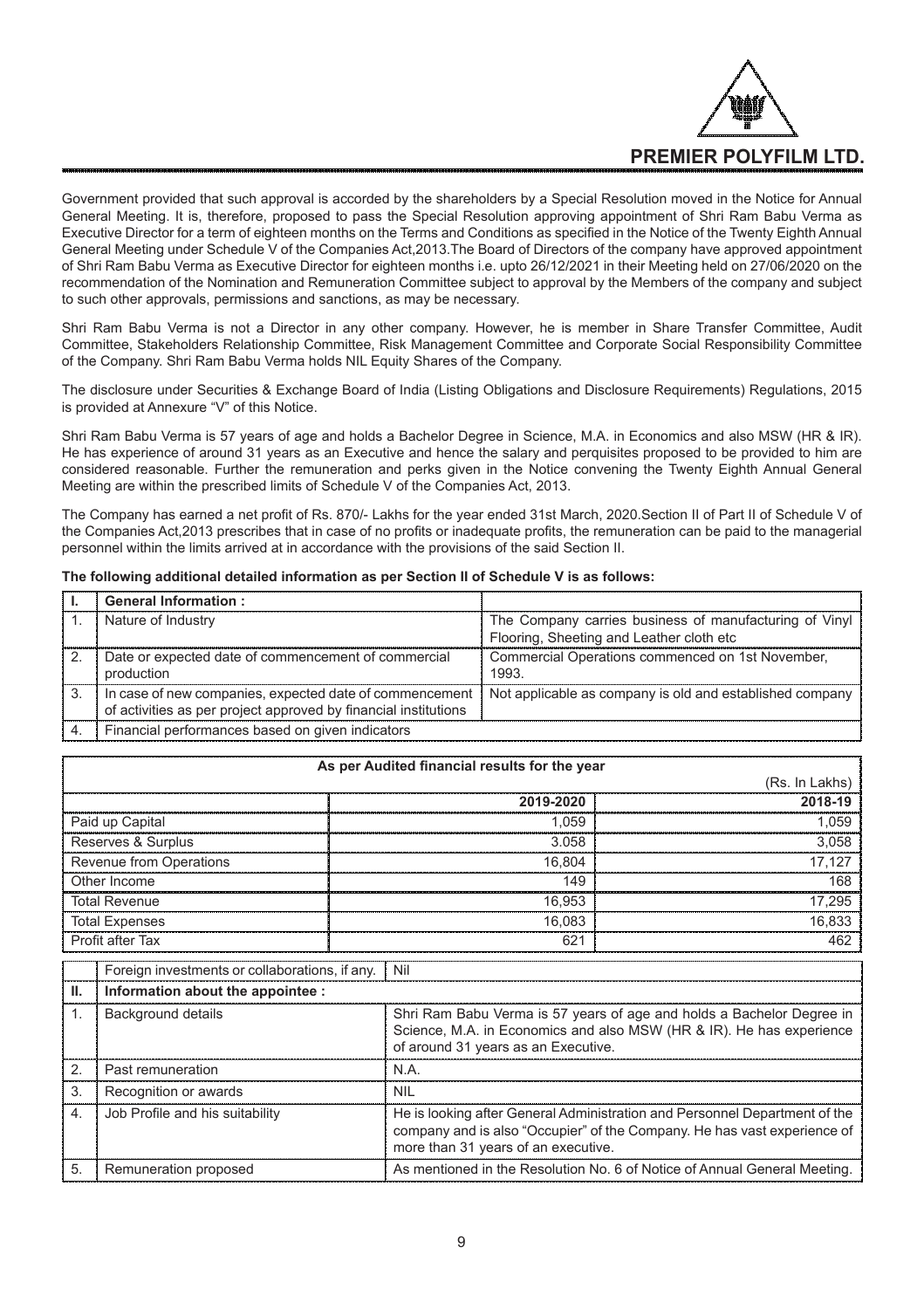

| 1 <sub>1</sub> | Comparative remuneration profile with<br>respect to industry, size of the company,<br>profile of the position and person (in case<br>of expatriates the relevant details would be<br>with respect to the country of his origin) | In the past few years, the remuneration of Senior Executives in the industry<br>in general has gone up significantly. The remuneration proposed to be<br>paid to Shri Ram Babu Verma is purely based on merit. Further the board<br>perused the remuneration of managerial persons in other companies<br>comparable with the size of the Company, industry benchmarks in general,<br>profile and responsibilities of Shri Ram Babu Verma before approving the<br>remuneration as proposed hereinabove. |  |  |
|----------------|---------------------------------------------------------------------------------------------------------------------------------------------------------------------------------------------------------------------------------|--------------------------------------------------------------------------------------------------------------------------------------------------------------------------------------------------------------------------------------------------------------------------------------------------------------------------------------------------------------------------------------------------------------------------------------------------------------------------------------------------------|--|--|
| 2.             | Pecuniary relationship directly or indirectly<br>with the company or relationship with the<br>managerial personnel, if any.                                                                                                     | Besides the remuneration proposed to Shri Ram Babu Verma, he does not<br>have any pecuniary relationship with the Company. He is not related to any<br>of the Director or Key managerial personnel of the company.                                                                                                                                                                                                                                                                                     |  |  |
| Ш.             | Other Information:                                                                                                                                                                                                              |                                                                                                                                                                                                                                                                                                                                                                                                                                                                                                        |  |  |
| 1.             | Reason of loss or inadequate profits                                                                                                                                                                                            | Due to adverse market conditions, there was lower sales and profitability in<br>the Company as were projected by the Company.                                                                                                                                                                                                                                                                                                                                                                          |  |  |
| 2.             | Steps taken or proposed to be taken for<br>improvement                                                                                                                                                                          | The Company has initiated certain steps such as cost control, borrowing at<br>cheaper rates, improving efficiency /profitability and diversification in PVC<br>manufacturing and also established plant to produce Soft Touch Cushion<br>type of Artificial PVC Leather cloth, PVC Sheetings and Films, Knitted<br>Fabric etc.                                                                                                                                                                         |  |  |
| 3.             | Expected increase in productivity and profit<br>in measurable terms.                                                                                                                                                            | The Company is committed to build the business operations within budget<br>and considering that the business operates on a going concern basis,<br>Progress of business can't be assessed at this stage as it is not possible to<br>assess the impact of lock down due to Covid-19.                                                                                                                                                                                                                    |  |  |

Shri Ram Babu Verma has given his declaration and has confirmed that he has not been convicted of any offence in connection with the promotion, formation and/or management of any company or LLP and has not been found guilty of any fraud or misfeasance or of any breach of duty to any company under this Act or any previous company law in the last five years and that his total directorship in all companies shall not exceed the prescribed number of companies in which a person can be appointed as a director.

The Board of Directors affirms that Shri Ram Babu Verma is not debarred from holding of the office the Director by virtue of any SEBI order and/or any other such authority. In the opinion of the Board Shri Ram Babu Verma is a person of integrity and possesses relevant expertise, competence and experience to hold office of the Director of the Company and his appointment as an Executive Directors of the company would be beneficial to the Company.

The Board of Directors recommends the adoption of the resolution number 6 as a Special Resolution.

No Directors, Key Managerial Personnel and their relatives are in any way concerned or interested in the resolution number 6 of the Notice except Shri Ram Babu Verma himself.

#### **Item No. 7**

Shri Amar Nath Goenka has been continuing as Managing Director of the Company since 18th February,1993 and his last reappointment as Managing Director was approved by the Shareholders in the Twenty Fifth Annual General Meeting of the company held on 27th September, 2017 for a period of thirty-six months under Schedule V of the Companies Act,2013 with effect from 18th February, 2018 till 17th February, 2021 at a remuneration of Rs.2,00,000/- (Rupees Two Lakhs only) per month as basic salary in the pay scale of Rs.2,00,000/- (Rupees Two Lakhs Only) to Rs. 4,00,000/- (Rupees Four Lakhs Only) plus perquisites admissible under Schedule V to the Companies Act,2013 with such increment in the basic salary as the Board may decide on the recommendations of the Nomination and Remuneration Committee from time to time.

The present term of Shri Amar Nath Goenka expires on 17/02/2021 and the next Annual General Meeting of the company would be held on or before 30th August, 2021, i.e. in any case after the expiry of his present tenure on 17/02/2021. It is, therefore, proposed to reappoint Shri Amar Nath Goenka as Managing Director in the ensuing Annual General Meeting for a further period of three (3) years with effect from 18/02/2021 under Schedule V to the Companies Act,2013 at the existing remuneration i.e. basic monthly salary Rs. 2,00,000/- (Rupees Two Lakhs only) in the pay scale of Rs.2,00,000/- (Rupees Two Lakhs Only) to Rs. 4,00,000/- (Rupees Four Lakhs Only) with such increment in the basic salary as the Board may decide on the recommendations of the Nomination and Remuneration Committee from time to time plus perquisites as given in the Notice for the ensuing Annual General Meeting. The shareholding of Shri Amar Nath Goenka as on 31/03/2020 in the Company is 5,73,025 (2.73%). He is Chairman of the Share Transfer Committee of the Company.

As per provisions of the Companies Act,2013 any appointment or reappointment of whole time Director including Managing Directors requires approval of the Shareholders in their General Meeting. Further in case of inadequate profit or no profit Managing Director can be appointed under Schedule V of the Companies Act, 2013 upto a period not exceeding three years without obtaining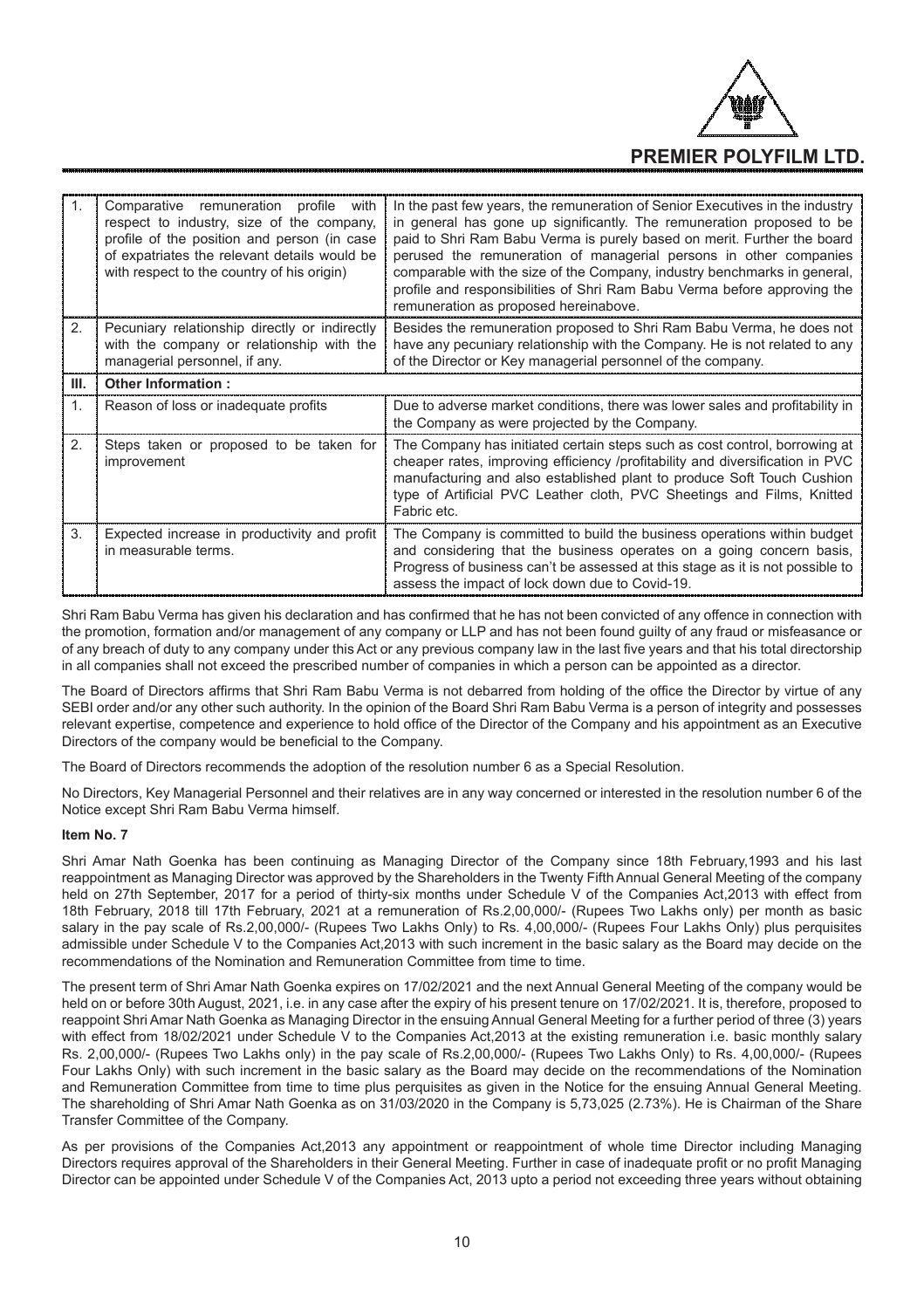

the consent of the Central Government provided that such approval is accorded by the shareholders by a Special Resolution moved in the Notice for Annual General Meeting. It is, therefore, proposed to pass the Special Resolution approving reappointment of Shri Amar Nath Goenka as Managing Director for the period of thirty-six months on the Terms and Conditions as specified in the Notice of the Twenty Eighth Annual General Meeting under Schedule V of the Companies Act, 2013. The Board of Directors of the company have approved reappointment of Shri Amar Nath Goenka for another three years i.e. upto 17/02/2024 in their Meeting held on 27/06/2020 on the recommendation of the Nomination and Remuneration Committee subject to approval by the Members of the company and subject to such other approvals, permissions and sanctions, as may be necessary. Shri Amar Nath Goenka is also Director in M/s Premier Polyplast & Processors Ltd., M/s ANG Finechems Private Limited and M/s Aquapharm Speciality Products Private Limited.

The disclosure under Securities & Exchange Board of India (Listing Obligations and Disclosure Requirements) Regulations, 2015 is provided at Annexure "V" of this Notice.

Shri Amar Nath Goenka is 78 years old and holds a Degree of Commerce. He has more than 58 years of experience in Industry and hence the salary and perquisites proposed to provide to him are considered reasonable. Further the remuneration and perks given in the Notice convening the Twenty Eighth Annual General Meeting are within the prescribed limits of Schedule V of the Companies Act, 2013.

In terms of the good Corporate Governance guidelines of the Company, the Board of Directors of the Company at their meeting held on 27th June.2020 recommended the proposal for the reappointment at existing payment of remuneration and perks to Shri Amar Nath Goenka, Managing Director of the Company.

The Company has earned a net profit of Rs.870/- Lakhs for the year ended 31st March, 2020.Section II of Part II of Schedule V of the Companies Act,2013 prescribes that in case of no profits or inadequate profits, the remuneration can be paid to the managerial personnel within the limits arrived at in accordance with the provisions of the said Section II.

**The following additional detailed information as per Section II of Schedule V is as follows:**

|    | <b>General Information:</b>                                                                                                |                                                                                                    |
|----|----------------------------------------------------------------------------------------------------------------------------|----------------------------------------------------------------------------------------------------|
|    | Nature of Industry                                                                                                         | The Company carries business of manufacturing of<br>Vinyl Flooring, Sheeting and Leather cloth etc |
|    | Date or expected date of commencement of commercial<br>production                                                          | Commercial Operations commenced on<br>1st<br>November.1993.                                        |
| 3. | In case of new companies, expected date of commencement<br>of activities as per project approved by financial institutions | Not applicable as company is old and established<br>company                                        |
| 4. | Financial performances based on given indicators                                                                           |                                                                                                    |

| As per Audited financial results for the year |           |                |  |  |
|-----------------------------------------------|-----------|----------------|--|--|
|                                               |           | (Rs. In Lakhs) |  |  |
|                                               | 2019-2020 | 2018-19        |  |  |
| Paid up Capital                               | 1.059     | .059           |  |  |
| Reserves & Surplus                            | 3 058     |                |  |  |
| Revenue from Operations                       | 16804     |                |  |  |
| Other Income                                  | 149       | 168            |  |  |
| <b>Total Revenue</b>                          | 16.953    | 17 295         |  |  |
| <b>Total Expenses</b>                         | 16 083    | 16.83?         |  |  |
| Profit after Tax                              | 621       | 462            |  |  |

|                  | Foreign investments or collaborations, if any.<br>Nil |                                                                                                                                                                                                                                                                                                                         |  |  |  |
|------------------|-------------------------------------------------------|-------------------------------------------------------------------------------------------------------------------------------------------------------------------------------------------------------------------------------------------------------------------------------------------------------------------------|--|--|--|
| Ш.               | Information about the appointee :                     |                                                                                                                                                                                                                                                                                                                         |  |  |  |
|                  | Background details                                    | Shri Amar Nath Goenka is 78 years old and holds a Degree of Commerce.<br>He has more than 58 years of experience in Industry and hence the salary<br>and perquisites proposed to provide to him are considered reasonable.<br>He is holding the post of Managing Director of the Company since<br>18th Ferbruary, 1993. |  |  |  |
| 2.               | Past remuneration                                     | Rs.2,00,000/- (Rupees Two Lakh only) per month as Basic Salary Plus<br>applicable perks.                                                                                                                                                                                                                                |  |  |  |
| 3.               | Recognition or awards                                 | <b>NIL</b>                                                                                                                                                                                                                                                                                                              |  |  |  |
| $\overline{4}$ . | Job Profile and his suitability                       | He is looking after marketing, finance and banking of the Company. He is<br>one of the Promoters of the Company. He has vast experience of more than<br>58 years of the industry and trade.                                                                                                                             |  |  |  |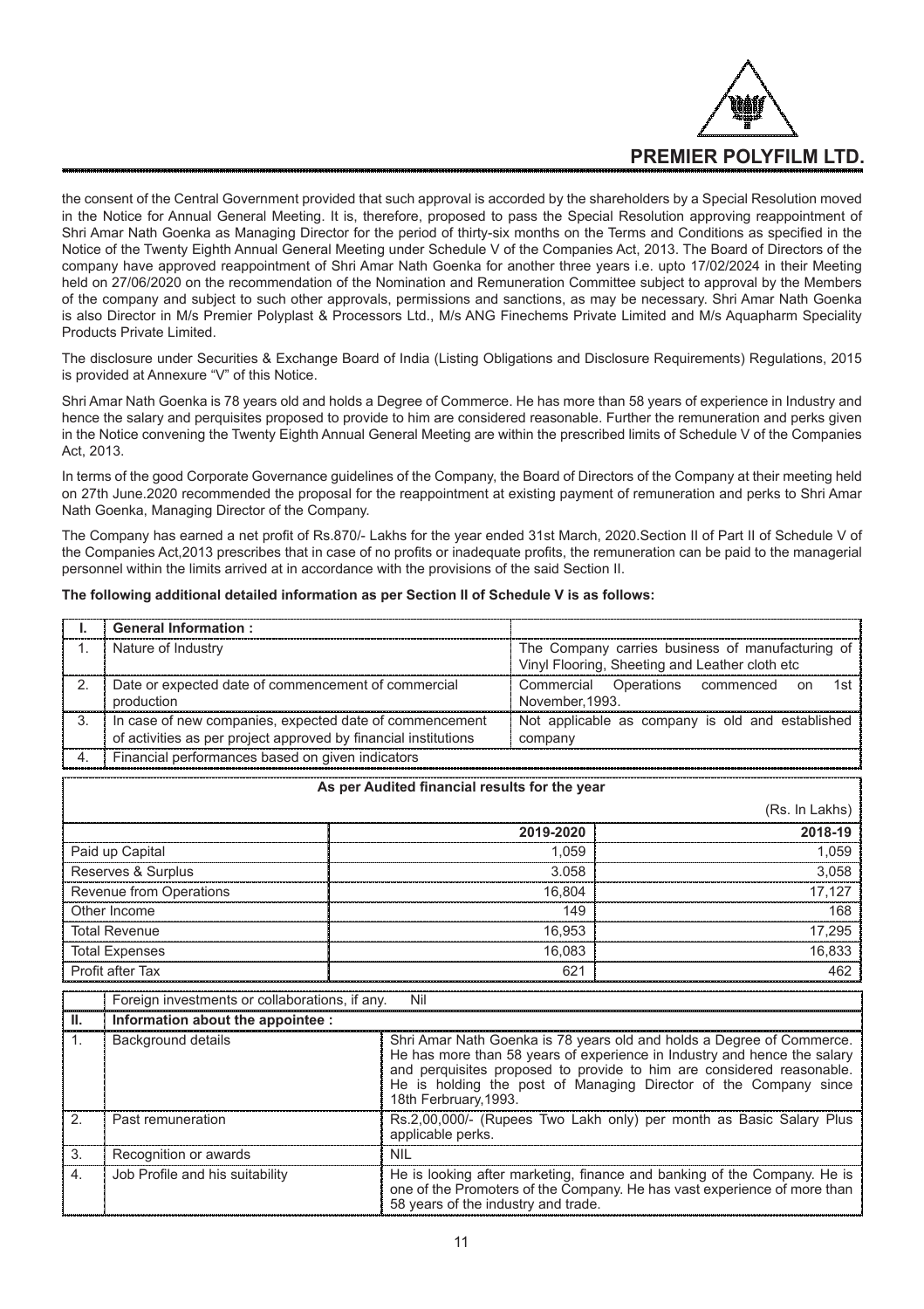

| 5.   | Remuneration proposed                                                                                                                                                                                                           | As mentioned in the Resolution No. 7 of Notice of Annual General Meeting.                                                                                                                                                                                                                                                                                                                                                                                                                                  |
|------|---------------------------------------------------------------------------------------------------------------------------------------------------------------------------------------------------------------------------------|------------------------------------------------------------------------------------------------------------------------------------------------------------------------------------------------------------------------------------------------------------------------------------------------------------------------------------------------------------------------------------------------------------------------------------------------------------------------------------------------------------|
| 1.   | Comparative remuneration profile with<br>respect to industry, size of the company,<br>profile of the position and person (in case<br>of expatriates the relevant details would be<br>with respect to the country of his origin) | In the past few years, the remuneration of Senior Executives in the industry<br>in general has gone up significantly. The remuneration proposed to be paid<br>to Shri Amar Nath Goenka is purely based on merit. Further the board<br>perused the remuneration of managerial persons in other companies<br>comparable with the size of the Company, industry benchmarks in general,<br>profile and responsibilities of Shri Amar Nath Goenka before approving the<br>remuneration as proposed hereinabove. |
| 2.   | Pecuniary relationship directly or indirectly<br>with the company or relationship with the<br>managerial personnel, if any.                                                                                                     | Besides the remuneration proposed and also being shareholder of the<br>Company Shri Amar Nath Goenka does not have any pecuniary relationship<br>with the Company except Shri Amitaabh Goenka, Director of the Company,<br>as his son. He is not related to any other Director or Key managerial<br>personnel of the company.                                                                                                                                                                              |
| III. | Other Information:                                                                                                                                                                                                              |                                                                                                                                                                                                                                                                                                                                                                                                                                                                                                            |
| 1.   | Reason of loss or inadequate profits                                                                                                                                                                                            | Due to adverse market conditions, there was lower sales and profitability in<br>the Company as were projected by the Company.                                                                                                                                                                                                                                                                                                                                                                              |
| 2.   | Steps taken or proposed to be taken for<br>improvement                                                                                                                                                                          | The Company has initiated certain steps such as cost control, borrowing at<br>cheaper rates, improving efficiency /profitability and diversification in PVC<br>manufacturing and also established plant to produce Soft Touch Cushion<br>type of Artificial PVC Leather cloth, PVC Sheetings and Films, Knitted Fabric<br>etc.                                                                                                                                                                             |
| 3.   | Expected increase in productivity<br>and<br>profits in measurable terms.                                                                                                                                                        | The Company is committed to build the business operations within budget<br>and considering that the business operates on a going concern basis,<br>Progress of business can't be assessed at this stage as it is not possible to<br>assess the impact of lock down due to Covid-19.                                                                                                                                                                                                                        |

Shri Amar Nath Goenka has given his declaration and has confirmed that he has not been convicted of any offence in connection with the promotion, formation and/or management of any company or LLP and has not been found guilty of any fraud or misfeasance or of any breach of duty to any company under this Act or any previous company law in the last five years and that his total directorship in all companies shall not exceed the prescribed number of companies in which a person can be appointed as a director.

The Board of Directors affirms that Shri Amar Nath Goenka is not debarred from holding of the office the Director by virtue of any SEBI order and/or any other such authority. In the opinion of the Board Shri Amar Nath Goenka is a person of integrity and possesses relevant expertise, competence and experience to hold office of the Director of the Company and his appointment as a Managing Directors of the company would be beneficial to the Company.

As per Notification of The Securities And Exchange Board of India (SEBI) it has been made mandatory to the passing of Special Resolution for the continuation of Directorship of any whole Time Director if he has attained the date of 70 years or more. As Shri Amar Nath Goenka is of 78 years of age and the Board recommends passing of Special Resolution.

The Board of Directors recommends the adoption of the resolution number 7 as a Special Resolution.

No Directors, Key Managerial Personnel and their relatives are in any way concerned or interested in the resolution number 7 of the Notice except Shri Amar Nath Goenka himself and Shri Amitaabh Goenka being son of Shri Amar Nath Goenka.

#### **Item No. 8**

On the recommendations of Audit Committee, The Board of Directors of the Company in their Meeting held on 27th June, 2020 2019 appointed M/s Cheena & Associates, Cost Accountants, as Cost Auditors of the Company for the financial year 2020-21 at a remuneration of Rs.40,000./- (Rupees Forty Thousand Only) plus GST and out of pocket expenses. M/s Cheena & Associates, Cost Accountants, have given their consent to act as Cost Auditors of the Company for the financial year 2020-2021. M/s Cheena & Associates continues to be Cost Accountants of the Company since 2014. Appointment of Cost Auditor for our company is mandatory.

The Board of Directors, therefore, recommends the adoption of the resolution number 8 as an Ordinary Resolution. No Directors, Key Managerial Personnel and their relatives are in any way concerned or interested in this resolution.

By order of the Board for PREMIER POLYFILM LTD. Sd/-

Place : New Delhi N.K.BHANDARI N.K.BHANDARI N.K.BHANDARI N.K.BHANDARI N.K.BHANDARI N.K.BHANDARI N.K.BHANDARI N Date : 27/06/2020 COMPANY SECRETARY Regd. Office: ACS 290 305, III Floor,'Elite House', 36, Community Centre, Kailash Colony Extension (Zamroodpur), New Delhi 110048 CIN : L25209DL1992PLC049590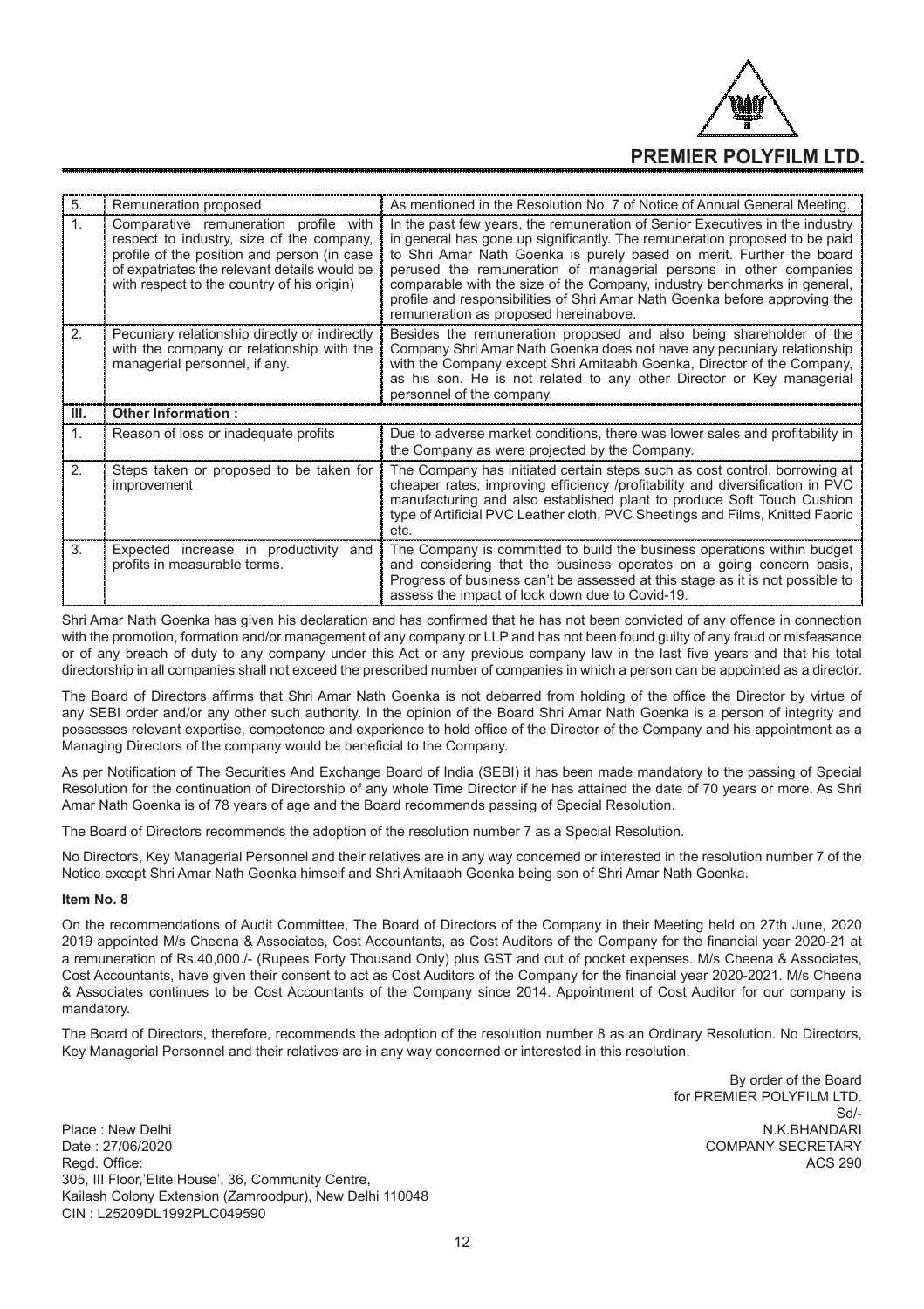**PREMIER POLYFILM LTD.**

# **E-VOTING**

Voting through electronic means (E-Voting):

- A In compliance with provisions of Section 108 of the Companies Act, 2013 and Rule 20 of the Companies (Management and Administration) Rules, 2014 and clause 35B of the Listing Agreement, the Company is pleased to provide the facility of voting through electronic means to its members. Members of the Company can transact all the items of the businesses with the facility of voting through electronic means as contained in the notice of the meeting through remote e-Voting Services provided by Central Depository (Services) India Limited (CDSL).
- B. The facility for voting, either through electronic voting system or ballot or polling paper shall be made available at the meeting and members attending the meeting who have not already cast their vote by remote e-voting shall be able to exercise their right at the meeting.

The members who have cast their vote by remote e-voting prior to the meeting may also attend the meeting but shall not be entitled to cast their vote again.

The Company has appointed Mr. Abhishek Mittal, Proprietor of M/s Abhishek Mittal & Associates, Practicing Company Secretaries, having membership Number F7273 and CP Number-7943 who in the opinion of the Company is a duly qualified person, as a Scrutinizer who will collate the electronic voting process in a fair and transparent manner. The Scrutinizer shall, immediately after the conclusion of voting at the General Meeting, first count the votes cast at the Meeting, thereafter unblock the votes cast through remote e-voting in the presence of at least two witnesses not in the employment of the Company and make, not later than three days of conclusion of the Meeting, a consolidated scrutinizer's report of the votes cast in favour or against, if any, to the Chairman or a person authorized by him in writing, who shall countersign the same and shall declare the result of the voting forthwith.

The cut-off date i.e. date not earlier than seven days before the date of General Meeting for determining the eligibility to vote by electronic means or in the General Meeting shall be 24th November, 2020.

A member whose name is recorded in the register of members or in the register of beneficial owners maintained by the depositories as on the cut-off date only shall be entitled to avail the facility of remote e voting as well as voting in the General Meeting.

The instructions for members for voting electronically are as under:-

- (i) The voting period begins on Saturday, 28th November, 2020 at 09.00 A.M. and ends at on Monday, 30th November, 2020 at 5.00 P.M. During this period shareholders' of the Company, holding shares either in physical form or in dematerialized form, as on the cut-off date of 24th November, 2020, may cast their vote electronically. The e-voting module shall be disabled by CDSL for voting thereafter.
- (ii) The shareholders should log on to thee-voting website www.evotingindia.com.
- (iii) Click on Shareholders.
- (iv) Now Enter your User ID
	- a. For CDSL: 16 digits beneficiary ID,
	- b. For NSDL: 8 Character DP ID followed by 8 Digits Client ID,
	- c. Shareholders holding shares in Physical Form should enter Folio Number registered with the Company.

 Or Alternatively, if you are registered for CDSL's EASI/EASIEST e-services, you can log-in at https://www. cdslindia.com from Login - Myeasi using your login credentials. Once you successfully log-in to CDSL's EASI/EASIEST e-services, click on e-Voting option and proceed directly to cast your vote electronically

- (v) Next enter the Image Verification as displayed and Click on Login.
- (vi) If you are holding shares in demat form and had logged on to www.evotingindia.com and voted on an earlier voting of any company, then your existing password is to be used.
- (vii) If you are a first time user follow the steps given below:

|                           | For Members holding shares in Demat Form & Physical Form                                                                                                                    |                                                                                                                                                                                                                                                                            |  |  |  |  |
|---------------------------|-----------------------------------------------------------------------------------------------------------------------------------------------------------------------------|----------------------------------------------------------------------------------------------------------------------------------------------------------------------------------------------------------------------------------------------------------------------------|--|--|--|--|
| <b>PAN</b>                | Enter your 10 digit alpha-numeric *PAN issued by Income Tax Department (Applicable for both demat<br>shareholders as well as physical shareholders)                         |                                                                                                                                                                                                                                                                            |  |  |  |  |
|                           | Shareholders who have not updated their PAN with the Company/Depository Participant are requested to<br>use the sequence number sent by Company/RTA or contact Company/RTA. |                                                                                                                                                                                                                                                                            |  |  |  |  |
|                           |                                                                                                                                                                             | In case the sequence number is less than 8 digits enter the applicable number of D's before the number after<br>the first two characters of the name in CAPITAL letters. Eg. If your name is Ramesh Kumar with sequence<br>number 1 then enter RA00000001 in the PAN field |  |  |  |  |
| Dividend Bank<br>Details  |                                                                                                                                                                             | Enter the Dividend Bank Details or Date of Birth (in dd/mm/yyyy format) as recorded in your demat account<br>or in the company records in order to login.                                                                                                                  |  |  |  |  |
| OR Date of<br>Birth (DOB) |                                                                                                                                                                             | If both the details are not recorded with the depository or company please enter the member id I folio number<br>in the Dividend Bank details field as mentioned in instruction (iv).                                                                                      |  |  |  |  |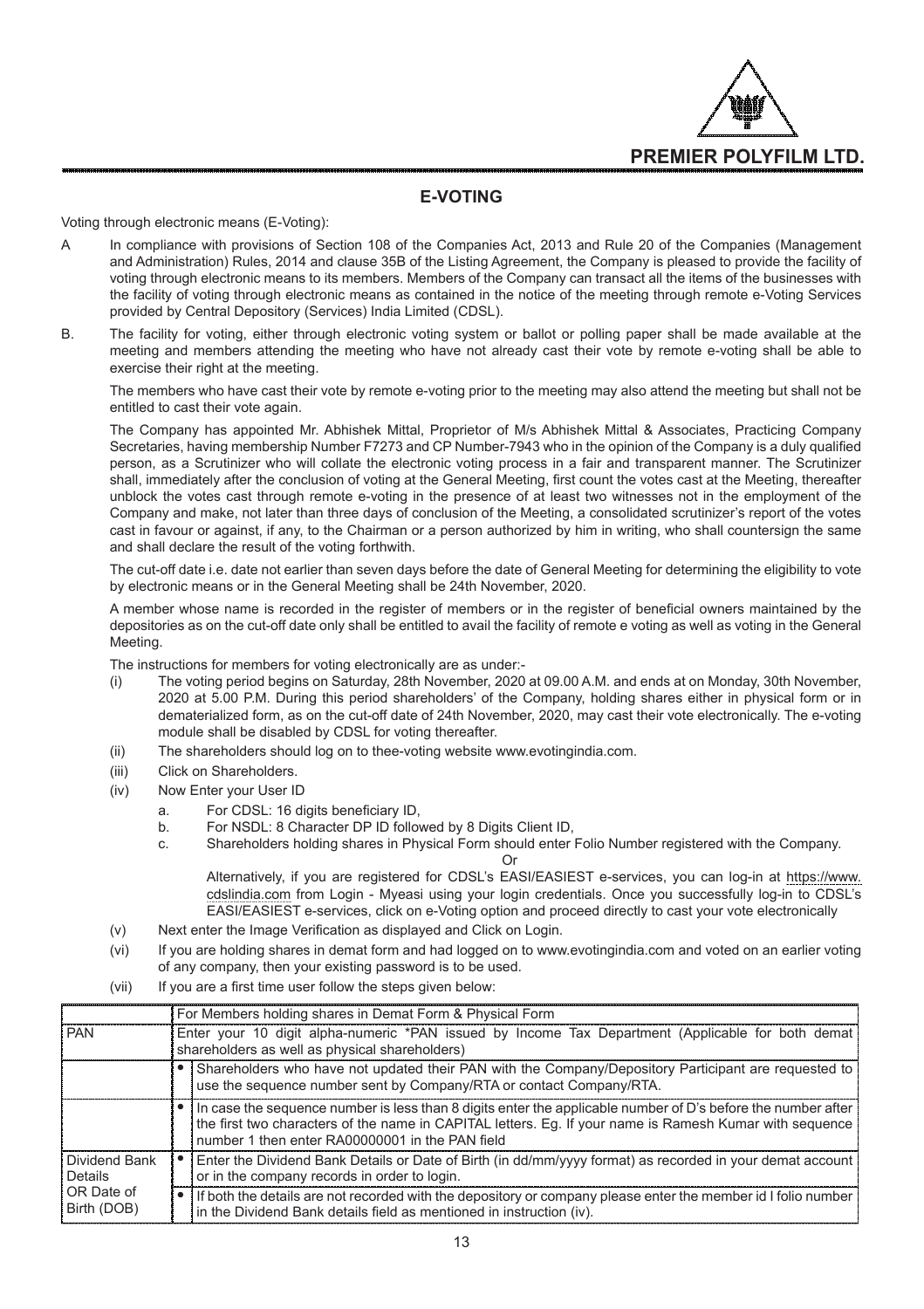

- (viii) After entering these details appropriately, click on "SUBMIT" tab.
- (ix) Members holding shares in physical form will then directly reach the Company selection screen. However, members holding shares in demat form will now reach 'Password Creation' menu wherein they are required to mandatorily enter their login password in the new password field. Kindly note that this password is to be also used by the demat holders for voting for resolutions of any other company on which they are eligible to vote, provided that company opts fore-voting through CDSL platform. It is strongly recommended not to share your password with any other person and take utmost care to keep your password confidential.
- (x) For Members holding shares in physical form, the details can be used only fore-voting on the resolutions contained in this Notice.
- (xi) Click on the EVSN for the Premier Polyfilm Ltd. on which you choose to vote.
- (xii) On the voting page, you will see "RESOLUTION DESCRIPTION" and against the same the option ''YES/ NO" for voting. Select the option YES or NO as desired. The option YES implies that you assent to the Resolution and option NO implies that you dissent to the Resolution.
- (xiii) Click on the "RESOLUTIONS FILE LINK" if you wish to view the entire Resolution details.
- (xiv) After selecting the resolution you have decided to vote on, click on "SUBMIT". A confirmation box will be displayed. If you wish to confirm your vote, click on "OK", else to change your vote, click on "CANCEL" and accordingly modify your vote.
- (xv) Once you "CONFIRM" your vote on the resolution, you will not be allowed to modify your vote.
- (xvi) You can also take out print of the voting done by you by clicking on "Click here to print" option on the Voting page.
- (xvii) If Demat account holder has forgotten the password then Enter the User ID and the image verification code and click on Forgot Password & enter the details as prompted by the system.
- (xviii) Shareholders can also cast their vote using CDSL's mobile app m-Voting available for android based mobiles. The m-Voting app can be downloaded from Google Play Store. Please follow the instructions as prompted by the mobile app while voting on your mobile.
- (xix) Note for Non -Individual Shareholders and Custodians
	- Non-Individual shareholders (i.e. other than Individuals, HUF, NRI etc.) and Custodian are required to log on to www. evotingindia.com and register themselves as Corporates.
	- A scanned copy of the Registration Form bearing the stamp and sign of the entity should be emailed to helpdesk. evoting@cdslindia.com.
	- After receiving the login details a compliance user should be created using the admin login and password. The Compliance user would be able to link the account(s) for which they wish to vote on.
	- The list of accounts linked in the login should be mailed to helpdesk.evoting@cdslindia.com and on approval of the accounts they would be able to cast their vote.
	- A scanned copy of the Board Resolution and Power of Attorney (POA) which they have issued in favour of the Custodian if any, should be uploaded in PDF format in the system for the scrutinizer to verify the same.
- (xx) In case you have any queries or issues regarding e-voting, you may refer the Frequently Asked Questions ("FAQs") and e-voting manual available at www.evotingindia.com, under help section of write an email to helpdesk. evoting@cdslindia.com or contact Mr. Nitin Kunder (022-23058738) or Mr. Mehboob Lakhani (022-23058543) or Mr. Rakesh Dalvi (022-23058542).

 By order of the Board For PREMIER POLYFILM LTD. Sd/-<br>N K RHANDARI

Place : New Delhi N. K. BHANDARI N. S. Shekara and the state of the state of the state of the state of the state of the state of the state of the state of the state of the state of the state of the state of the state of th Date : 27/06/2020 COMPANY SECRETARY Regd. Office: ACS 290 305, III Floor,'Elite House', 36, Community Centre, Kailash Colony Extension (Zamroodpur) New Delhi 110048 CIN : L25209DL1992PLC049590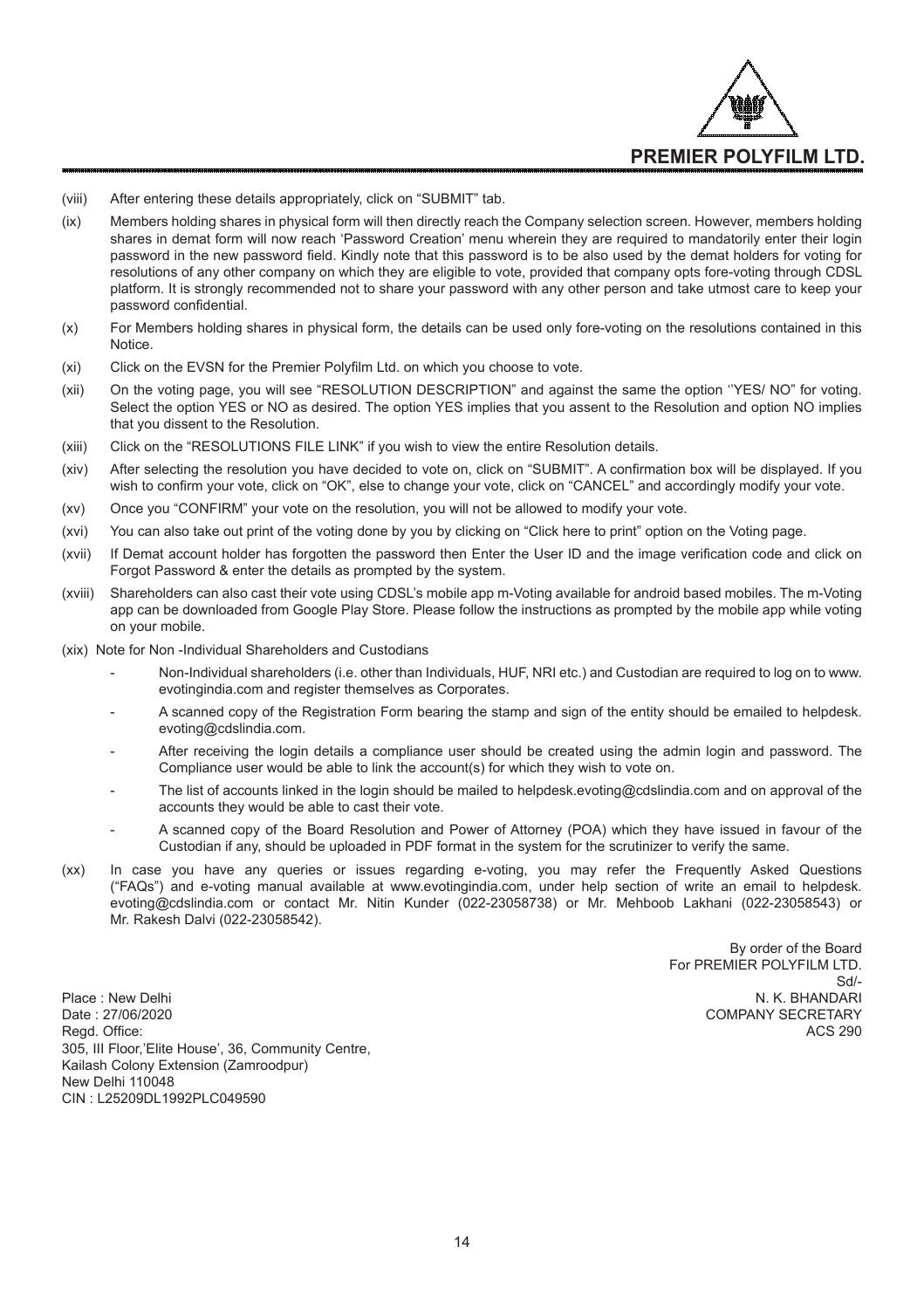

#### **DIRECTORS' REPORT TO THE MEMBERS**

Your Directors present the Twenty Eighth Annual Report together with Audited Accounts for the year ended on 31st March, 2020. **FINANCIAL SUMMARY & HIGHLIGHTS**

|                                                            |     |                                        |     | (Rs. In Lakhs)                         |
|------------------------------------------------------------|-----|----------------------------------------|-----|----------------------------------------|
| <b>Particulars</b>                                         |     | For the year ended<br>31st March, 2020 |     | For the year ended<br>31st March, 2019 |
| Sales & Other Income                                       |     | 16.953                                 |     | 17,295                                 |
| Operating profit before providing for                      |     | 1.530                                  |     | 1.276                                  |
| Interest & Depreciation                                    |     |                                        |     |                                        |
| Less:                                                      |     |                                        |     |                                        |
| Interest                                                   | 279 |                                        | 312 |                                        |
| Depreciation                                               | 381 | 660                                    | 344 | 656                                    |
| Net Profit before taxation                                 |     | 870                                    |     | 620                                    |
| Less:                                                      |     |                                        |     |                                        |
| <b>Tax Expenses</b>                                        |     | 249                                    |     | 184                                    |
| <b>Net Profit after tax</b>                                |     | 621                                    |     | 436                                    |
| Changes in fair value of FVTOCI Equity Securities          |     | (3)                                    |     | (11)                                   |
| Re-measurements of post employment benefits<br>obligations |     | (28)                                   |     | 37                                     |
|                                                            |     | 590                                    |     | 462                                    |
| Basic and diluted earning per share                        |     | ----------------<br>2.97               |     | -----------------------<br>2.24        |
| Face value per equity Share                                |     | 5.00                                   |     | 5.00                                   |

#### **COMPANY'S PERFORMANCE, STATE OF AFFAIRS OF THE COMPANY AND FUTURE PROSPECTS**

The Company is engaged in the manufacturing business of vinyl flooring, sheeting and leather cloth etc. During the period under review your company produced 22,359 M.T. of PVC flooring, Sheetings, Films etc. as against 21,643 M.T. produced during the previous year. The Company achieved higher capacity utilization with the installation and utilization of new Plant & Machinery. Sales and Income during the year under review was Rs. 16,953 Lakhs against Rs.17,295 Lakhs. Profit before tax during 2019-2020 was Rs. 870 Lakhs against Rs.620 Lakhs during the year 2018-2019. However, net profit of the company after tax was for Rs. 621 Lakhs against Rs.436 during the last financial year. Profits are higher than the preceding financial year 2018-2019 due to lower waste of raw materials due to installation of new and improved production machines which lead to reduction of cost of production and also production of high value items.

#### **DIVIDEND**

Lockdown due to Covid-19 has disrupted production, supply & market demand channels as well availability of labour force and caused sever cash flow crunch. As such due to non availability of distributable cash, your Directors are unable to recommend declaration of Dividend for the financial year under review.

### **RESERVES**

During the year under review, the Board has transferred an amount of Rs.3,00,00,000/- (Rupees Three Hundred Lakhs only) to General Reserves.

#### **DETAILS OF MONEY ACCEPTED FROM DIRECTORS**

During the year under review, the company has not accepted money in the form of Unsecured Loan from any of the Directors and/ or their relative(s).

#### **CHANGE IN NATURE OF BUSINESS**

During the year under review, there was no change in the nature of business of the Company.

#### **IMPACT OF COVID-19 ON PERFORMANCE AND FINANCIAL POSITION OF THE COMPANY**

The Operations of the company were shut down due to Covid-19 lockdown on 23/03/2020. However, partial commercial production with effect from 21/04/2020 was commenced. The company could partially commence commercial production after special permission was granted by the state Government for fulfilling export commitments and of the Indian railways. As on date the company is running at around 55% of its capacity as domestic market is yet to open. The Company may not be in a position to resume its normal production capacity immediately even after lifting of the complete lockdown. Similarly supply and market channels are yet to open up fully and labour force may not be available, low demand in the domestic and international market.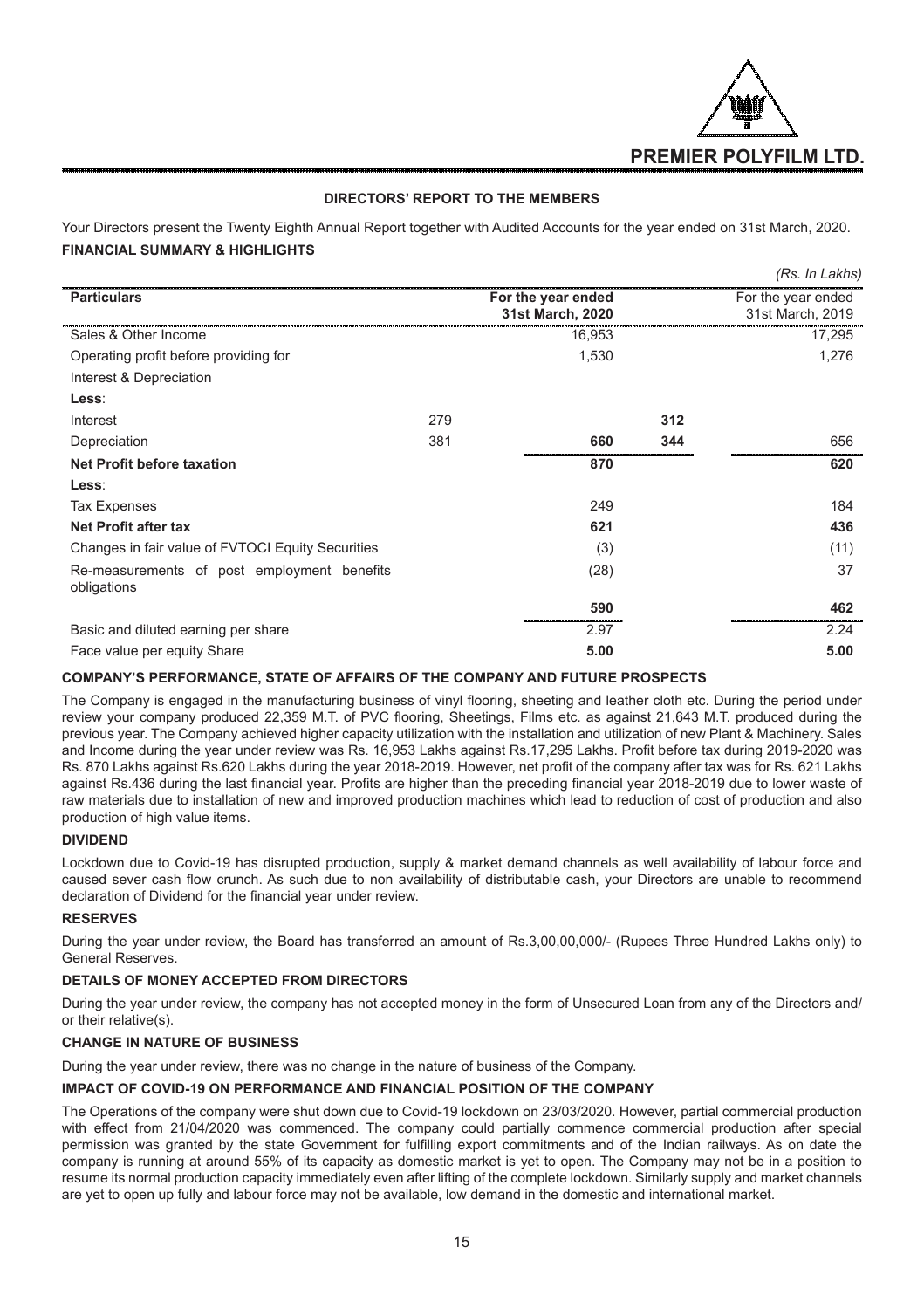

We are in touch with the bank for some additional financial assistance. As on date shops of all the major dealers of the company are closed due to nation vide lockdown and it may takes sometime before the situation becomes "normal" in the domestic market.

All these factors would adversely effect the production and performance of the company. Further it is very difficult to ascertain the exact financial impact arising out of the disruption of Operations of the company at this stage and its impact on the financial health of the company during the current financial year. This situation has also adversely effected the Cash Flow of the Company. The company has approached its bankers for financial support. However we are trying to operate most efficiently.

#### **CHANGE IN CAPITAL AND DEBT STRUCTURE**

There was no change in the capital structure of the company during the year under review and no fresh shares or convertible securities were issued by the company during the year under review.

#### **CREDIT RATING**

The company got its credit rating done from Credit Rating Information Services of India Limited (CRISIL) and CRISIL gave BBB/ Stable/CRISIL A 3+ Stable credit rating to your company.

#### **FUNDS TRANSFERRED TO INVESTOR EDUCATION AND PROTECTION FUND (IEPF)**

No amount of unpaid /unclaimed dividend and the corresponding shares were transferred to IEPF as it was not transferrable to IEPF as per provisions of the Companies Act, 2013 and rules thereunder at this stage.

#### **SUBSIDIARIES AND ASSOCIATES**

As per provisions of the Section 129 and other applicable provisions, if any, of the Companies Act,2013, your company has no Subsidiaries or Associate company.

#### **QUALITY CONTROL**

Your Company continues to hold prestigious ISO 9001:2008 certification for quality as manufacturer and exporter of PVC products namely Marbled (Contract), Printed and Technical Flooring, Leather Cloth, Sheeting, Humidity Barrier and Geo Membrane. Bureau of Indian Standards has granted BIS certification Mark ISI for Unbacked Flexible PVC Flooring, Sheets or rolls and tiles for 1.5 mm and 2.00 mm thickness vide IS No. 3462:1986.

#### **POLICY ON DIRECTORS' APPOINTMENT AND REMUNERATION AND OTHER DETAILS**

The Company's policy on directors' appointment and remuneration and other matters provided in Section 178(3) of the Companies Act,2013 has been disclosed in the Corporate Governance Report which forms part of the Directors' Report.

#### **EXTRACT OF ANNUAL RETURN**

As provided under Section 92(3) of the Companies Act,2013 the extract of Annual Return is given in Annexure"I" in the prescribed Form MGT-9 which forms part of this report.

#### **DIRECTORS' RESPONSIBILITY STATEMENT**

In accordance with the provisions of Section 134(3)(c) of the Companies Act, 2013, your Directors state:-

- (I) That in the preparation of the annual accounts, the applicable accounting standards have been followed along with proper explanation relating to material departures ;
- (II) That your Directors have selected such accounting policies and applied them consistently and made judgment and estimates that are reasonable and prudent so as to give a true and fair view of the state of affairs of the company at the end of the financial year and of the profit or loss of the company for that period;
- (III) That your Directors have taken proper and sufficient care for the maintenance of adequate accounting records in accordance with the provisions of the Act for the assets of your company and for preventing and detecting fraud and other irregularities;
- (IV) That your Directors have prepared the annual accounts on a going concern basis;
- (V) That the directors have laid down proper internal financial controls which are followed by the company and that such internal financial controls are adequate and were operating effectively; and
- (VI) That the directors have devised proper systems to ensure compliance with the provisions of all applicable laws and that such systems were adequate and operating effectively.

#### **PARTICULARS OF LOANS, GUARANTEES AND INVESTMENTS**

The particulars of loans, guarantees and investments have been disclosed in the financial statements.

#### **DETAILS OF AUDITORS QUALIFICATIONS AND REPLY OF MANAGEMENT**

The Auditor's Report for the Financial year 2019-2020 does not have any details of qualifications.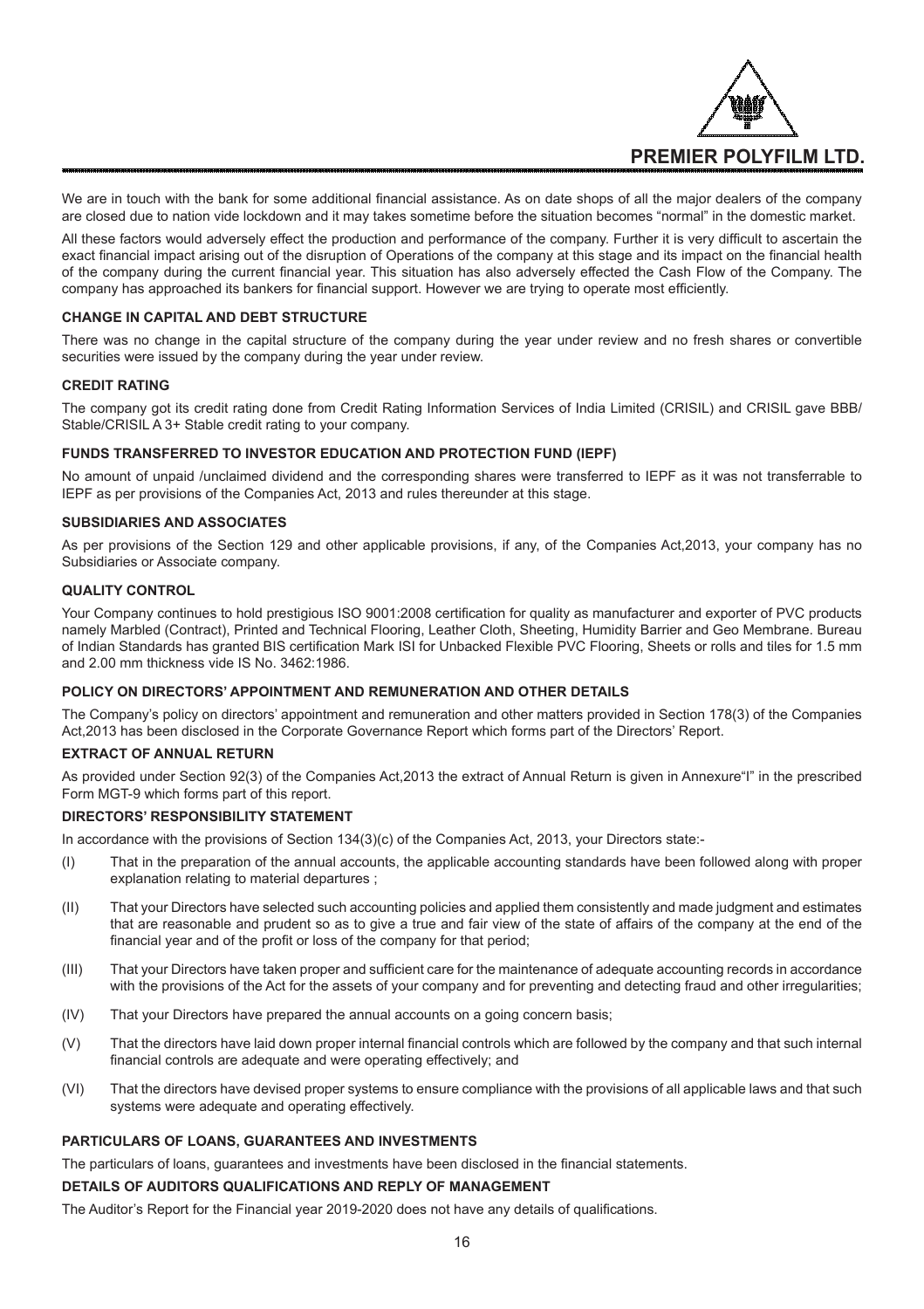**PREMIER POLYFILM LTD.**

#### **PARTICULARS OF AND HUMAN RESOURCES**

The Company firmly believes that its human resources are the key enablers for the growth of the Company and important asset. The Company continuously invests in attraction, retention and development of talent on an ongoing basis. The Company has held various session of Learning & Development for different employees groups.

The information as required under Section 197 of the Companies Act, 2 013 read with rule 5(1) of the Companies (Appointment and Remuneration of Managerial Personnel) Rules, 2014 are attached given below :

#### **(a) The ratio of the remuneration of each director to the median remuneration of the employees of the company for the financial year**

| <b>Non Executive Director</b> | Ratio to median remuneration |
|-------------------------------|------------------------------|
| Smt. Bhupinder Kaur Marwah    |                              |
| Smt. Rashmee Singhania        |                              |
| Shri Santosh Kumar Dabriwala  |                              |
| Shri Umesh Kumar Agarwalla    |                              |
| <b>Executive Director</b>     | Ratio to median remuneration |
| Shri Amar Nath Goenka         | 1587                         |
| Shri Amitaabh Goenka          | 2013                         |
| Shri Sumat Parsad Jain        |                              |

#### **(b) The percentage increase in remuneration of each director, Chief Executive Office & Company Secretary in the financial year:**

| Director, Chief Executive Officer, Chief Financial<br><b>Officer and Company Secretary</b> | % increase in remuneration in the financial year |
|--------------------------------------------------------------------------------------------|--------------------------------------------------|
| Smt Bhupinder Kaur Marwah                                                                  |                                                  |
| Smt. Rashmee Singhania                                                                     |                                                  |
| Shri Santosh Kumar Dabriwalla                                                              |                                                  |
| Shri Umesh Kumar Agarwalla                                                                 |                                                  |
| Shri Amar Nath Goenka, Managing Director                                                   |                                                  |
| Shri Amitaabh Goenka, Executive Director                                                   |                                                  |
| Shri Sumat Parsad Jain, Executive Director                                                 |                                                  |
| Shri N K Bhandari, Company Secretary                                                       |                                                  |

#### **(c) The percentage increase in the median remuneration of employees in the financial year: 7.47%.**

#### **(d) The number of permanent employees on the roll of company: 308**

#### **(e) The explanation on the relationship between average increase in remuneration and company performance :**

On an average, employees received an annual increase of 7.76%. The individual increments varied from 0.00 % to 33.33% based on individual performance.

#### **(f) Comparison of the remuneration of the key managerial personnel against the performance of the company :**

| Aggregate remuneration of Key Managerial personnel (KMP) in financial year<br>2019-2020 (Figures Rupees in Lakhs) |  |
|-------------------------------------------------------------------------------------------------------------------|--|
| Revenue (Figures in Rupees in Lakhs)                                                                              |  |
| Remuneration of KMPs (as % of revenue)                                                                            |  |
| Profit before Tax (PBT) (Figures in Rupees in Lakhs)                                                              |  |
| Remuneration of KMPs (as % of PBT)                                                                                |  |

#### **(g) Variation in the market capitalization of the Company, price earnings ratio as at the closing date of the current financial year and previous financial year.**

| Particulars                          | 2020<br>March 31. | March 31. |       |
|--------------------------------------|-------------------|-----------|-------|
| Lakhs'<br>∵anitalization ∟<br>Market | د. ا              |           |       |
| Price Earnings Ratio                 | 2.97              |           | 19 44 |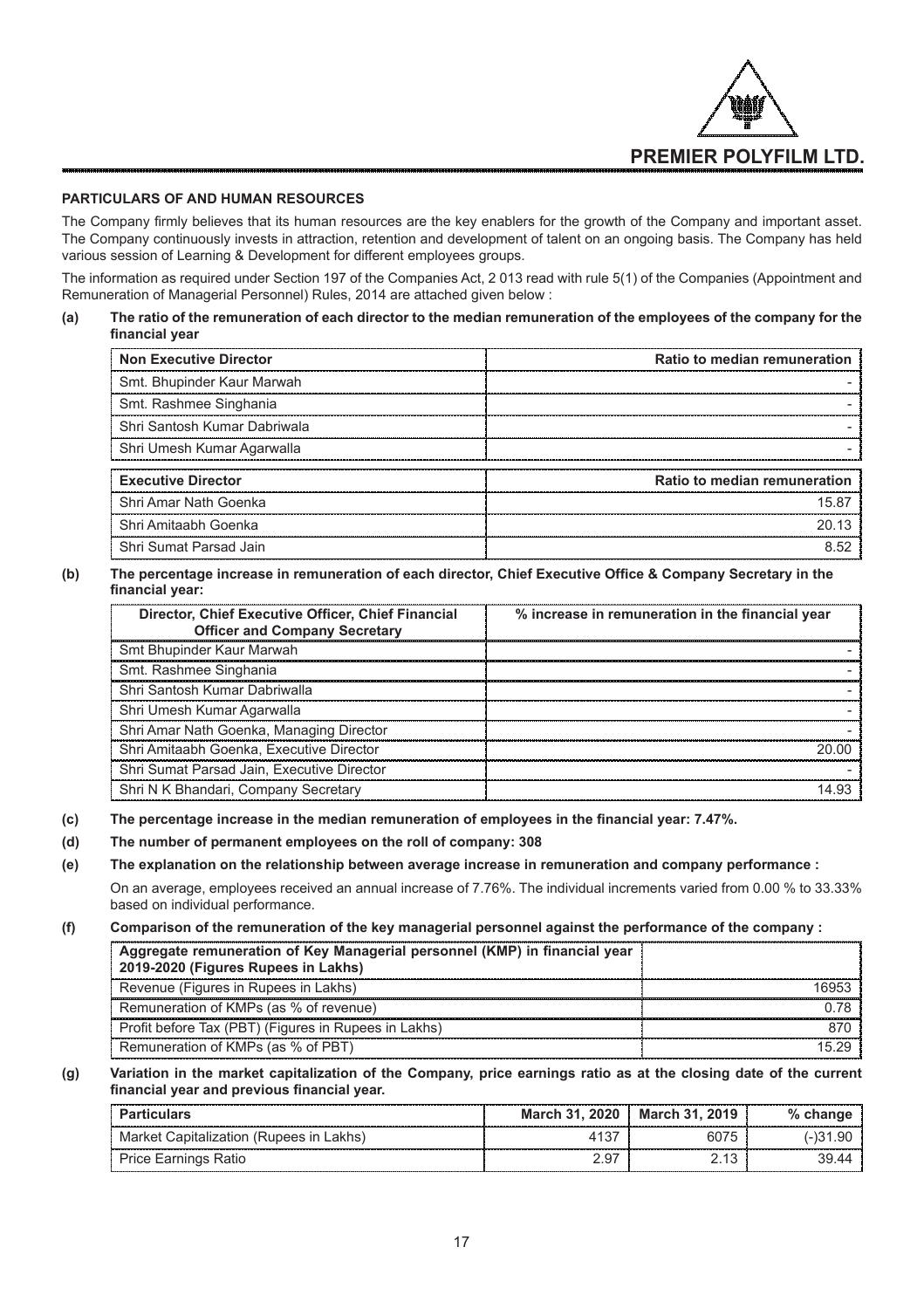

#### **(h) Percentage increase or decease in the market quotations of the shares of the company in comparison to the rate at which the company came out with the last public offer**

|           | 2020<br>$^{\circ}$ | C11D<br> |     |
|-----------|--------------------|----------|-----|
| ale       |                    | $\sim$   | .61 |
| .ate<br>┉ |                    | .50      |     |

\*In the year 2003 the face value of equity share was reduced from Rs.10/- per equity share to Rs.2.50 per equity share in compliance with the Orders of the Hon'ble BIFR. Further pursuant to a resolution passed by the Shareholders of the company in the year 2009, the face value of the equity Shares was changed from Rs.2.50 per equity shares to Rs.5/- per equity share and one equity share was issued against the holding of two equity shares held by a shareholders. Price per share at BSE was Rs.28.50 for paid up face of Rs.10/- each and at NSE was Rs.25/-in the year 1995. These rates were taken at half the price due to change in face value.

#### (i) **Average percentile increase already made in the salaries of employees other than the managerial personnel in the last financial year and its comparison with the percentile increase in the managerial remuneration and justification thereof and point out if there are any exceptional circumstances for increase in managerial remuneration :**

The average annual increase was around 7.76 %. However, during the year, the total average increase in managerial and key personnel was 8.73 % which is considered to be reasonable.

#### **J) Comparison of remuneration of each key managerial personnels against the performance of the company :**

|                                        | Shri Amar Nath<br>Goenka, Managing<br>Director and CFO | Shri Amitaabh<br>Goenka.<br>Executive<br>Director | Shri Sumat<br>Parsad Jain.<br><b>Executive</b><br>Director | Shri N K<br>Bhandari.<br>Company<br>Secretary |
|----------------------------------------|--------------------------------------------------------|---------------------------------------------------|------------------------------------------------------------|-----------------------------------------------|
| Remuneration in FY 2019 (Rs. In Lakhs) |                                                        | 52                                                | 21                                                         |                                               |
| Revenue (Rs. In Lakhs)                 | 16.953                                                 | 16.953                                            | 16.953                                                     | 16.953                                        |
| Remuneration as % of revenue           | 0.24                                                   | 0.31                                              | 0.12                                                       |                                               |
| Profit before tax (Rs. In Lakhs)       | 870                                                    | 870                                               | 870                                                        | 870                                           |
| Remuneration (as % of PBT)             | 4.71                                                   | 5.98                                              | 2.41                                                       |                                               |

#### **(k) key parameters for any variable component of remuneration availed by the directors:**

There is no variable components involved in the remuneration of Directors. The Directors are being paid remuneration as approved by the shareholders of the company.

# **(l) The ratio of the remuneration of the highest paid director to that of the employees who are not directors but receive remuneration in excess of the highest paid director during the year:**

None

#### **(m) Affirmation that the remuneration is as par the remuneration policy of the company :**

The company affirms remuneration is as per the remuneration policy of the company.

**(n)** The Statement containing particulars of employees as required under Section 197(12) of the Companies Act, 2013 read with Rule 5(2) of the Companies (Appointment and Remuneration of Managerial Personnel) Rules, 2014 is not applicable as none of the employees of the company is covered under the provisions of the act and rules made thereunder.

#### **CONSERVATION OF ENERGY, TECHNOLOGY ABSORPTION AND FOREIGN EXCHANGE EARNINGS AND OUTGO:**

Particulars regarding conservation of energy, technology absorption and foreign exchange earnings and outgo, as prescribed Under Section 134(3) (m) of the Companies Act, 2013, are annexed as **Annexure "II".** 

#### **AUDITORS REPORT AND AUDITORS**

#### **AUDIT REPORTS**

- The Auditors' Report for fiscal 2020 does not contain any qualification, reservation or adverse remark. The Auditors' Report is enclosed with the financial statements in this Annual Report.
- The Secretarial Auditors' Report for fiscal 2020 does not contain any qualification, reservation or adverse remark. The Secretarial Auditors' Report is enclosed as Annexure III to the Board's report in this Annual Report.
- As required by the Listing Regulations, the auditors' certificate on corporate governance is enclosed as Annexure VIII to the Board's report.
- In addition, the Company has also engaged a Practicing Company Secretary to conduct an audit of corporate governance. The report does not contain any qualification, reservation or adverse remarks. A copy of the same is enclosed as **Annexure XII.**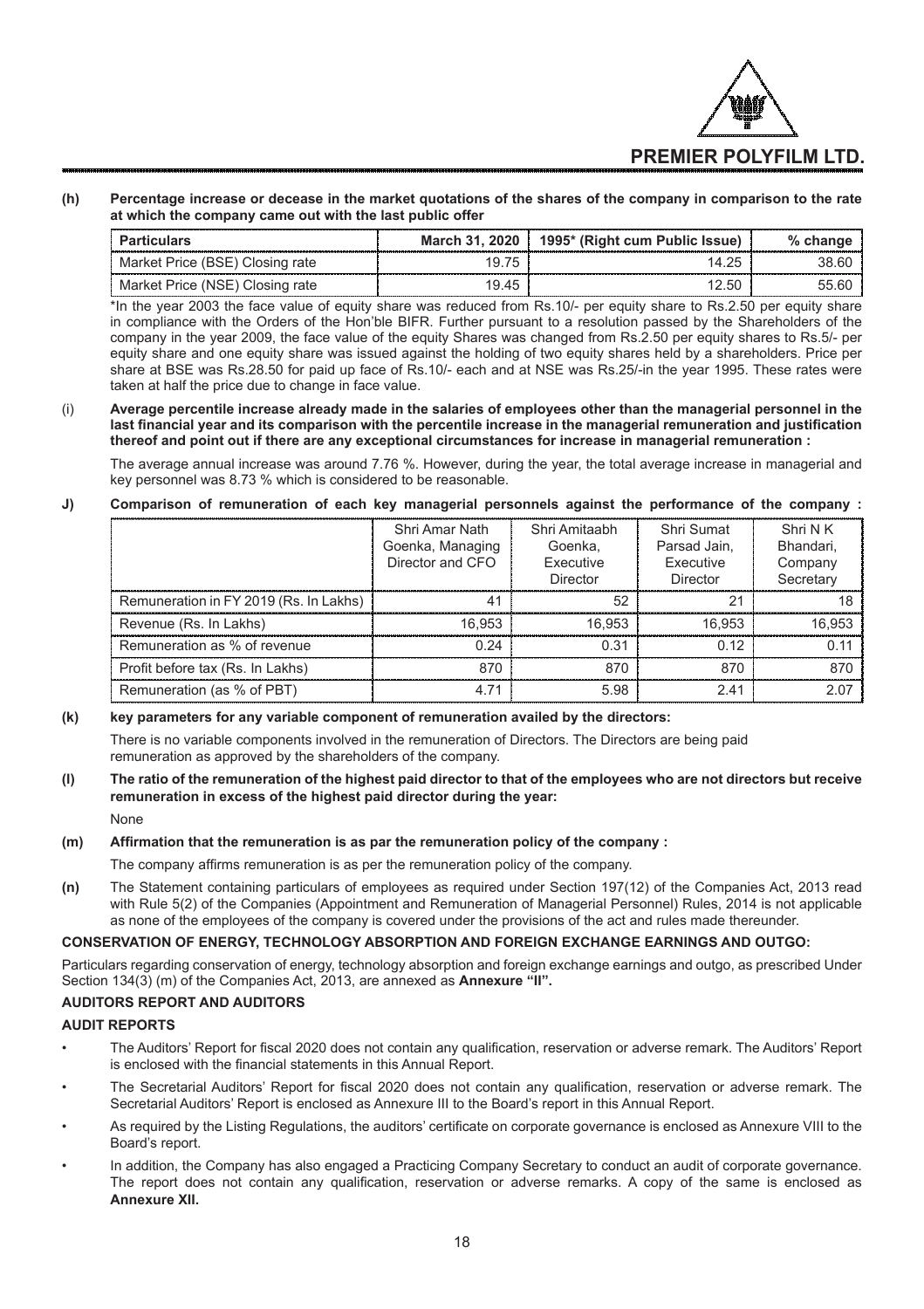

#### **AUDITORS**

#### **Statutory Auditor**

The Auditors M/s M A R S & Associates, Chartered Accountants, Auditors of the company were appointed as Statutory Auditors of the Company by the shareholders at the 25th Annual General Meeting held on 27.09.2017 to hold office of Statutory Auditors of the Company upto the conclusion of the 30th Annual General Meeting of the Company to be held in the year 2022 subject to ratification of their appointment at every Annual General Meeting. The Shareholders approved the item pertaining of ratification of appointment of M A R S &Associates as Statutory Auditor of the Company in their Meeting held on 26-09-2019 upto the ensuing Annual General Meeting. A resolution for the appointment of Statutory Auditor forms the part of Notice convening the Twenty Eighth Annual General Meeting for the financial year 2020-2021.

#### **Secretarial Auditor**

As required under Section 204 of the Companies Act, 2013 (as amended or re-enacted from time to time) read with Rule 9 of the Companies (Appointment and Remuneration of Managerial Personnel) Rules 2014 and other applicable provisions, if any, of the Companies Act 2013, Shri Nitin Gupta, Practicing Company Secretary, was appointed as Secretarial Auditor of the company to conduct the secretarial audit of the company for the financial year 2019-2020 by the Board of Directors of the Company in their Meeting held on 28-05-2019. The Secretarial Audit Report for the FY 2019-20 forms part of the Annual Report is attached as **Annexure "III"** to the Directors' Report. Further on the recommendations of the Audit Committee, the Board of Directors of the Company in their meeting held on 27/06/2020 have appointed Shri Nitin Gupta as Secretarial Auditor of the Company for the financial year 2020-2021.

#### **Internal Auditor**

The Company has in place adequate Internal financial control with reference to financial statements. During the year, such control were tested and no reportable material weakness in the design or operations were observed. The Internal Auditor, M/s D D Bansal Associates, Chartered Accountants, directly report to the Audit Committee.

#### **Cost Accountant**

As per the requirements of the Central Government and pursuant to Section 148 of the Companies Act,2013 read with the Companies (Cost Records & Audit) Rules,2014 as amended from time to time your Company is maintaining cost accounting records and get them audited for products(s)/ Service covered under the Cost Records Rules, 2014 for the year ending 31st March 2020 pursuant to section 148(1) of the Companies Act, 2013 and other applicable provisions of the Companies Act, 2013 read with the Companies (Audit & Auditor) Rules, 2014.

M/s Cheena & Associates were appointed as the "Cost Accountants" of the Company by the Board of Directors of the Company in their Meeting held on 28/05/2019 to maintain cost accounting records and certify them for Product(s)/ Services Covered under Cost Records Rules 2014 for the year ending 31st March 2020 pursuant to section 148(1) of the Companies Act, 2013 and other applicable provisions of the Companies Act, 2013 read with the Companies (Audit & Auditor) Rules, 2014.

On the recommendation of the Audit Committee, the Board of Directors in their Meeting held on 27/06/2020, have appointed M/s Cheena & Associates, Cost Accountants to maintain cost accounting records and certify them for Product(s)/ Services Covered under Cost Records Rules 2014 for the year ending 31st March 2021 at a remuneration of Rs. 40,000/- (Rupee Forty Thousand Only) plus GST and out of pocket expenses. A resolution for the appointment of Cost Auditor forms part of the Notice convening the Annual General Meeting.

#### **Goods and Service Tax Auditor**

In compliance with the Section 35 of CGST Act 2017 ("the Act") to be read with the applicable provisions, rules and regulations, the company had appointed M/s Cheena & Associates as Goods & Service Tax Auditor of the Company for the financial year 2017-2018 till the end of financial year 2019-2020. Their appointment was approved by the Board in their meeting held on 28/05/2019 on the recommendations of the Audit Committee. Further on the recommendations of the Audit Committee, the Board of Directors of the Company in their meeting held on 27/06/2020 have appointed M/s Cheena & Associates as Goods & Service Tax Auditor of the Company for the financial year 2020-2021.

#### **CONTRACTS AND ARRANGEMENTS WITH RELATED PARTIES**

All contracts / arrangements / transactions entered by the Company during the financial year with related parties were in the ordinary course of business and at arm's length basis. During the year, the Company had not entered into any fresh contract / arrangement / transaction with related parties which could be considered material in accordance with the policy of the Company or materiality of related party transactions. None of the transactions with related parties falls under the scope of Section 188(1) of the Companies Act,2013.Your Directors draw attention of the members to Note 2.33 to the financial statement which sets out related party disclosures.

Information on transactions with related parties pursuant to clause (h) of sub-section (3) of Section 134 of the Act and Rule 8(2) of the Companies (Accounts) Rules,2014 are given in **Annexure " IV"** in Form No. AOC-2 and form integral part of the Directors' Report.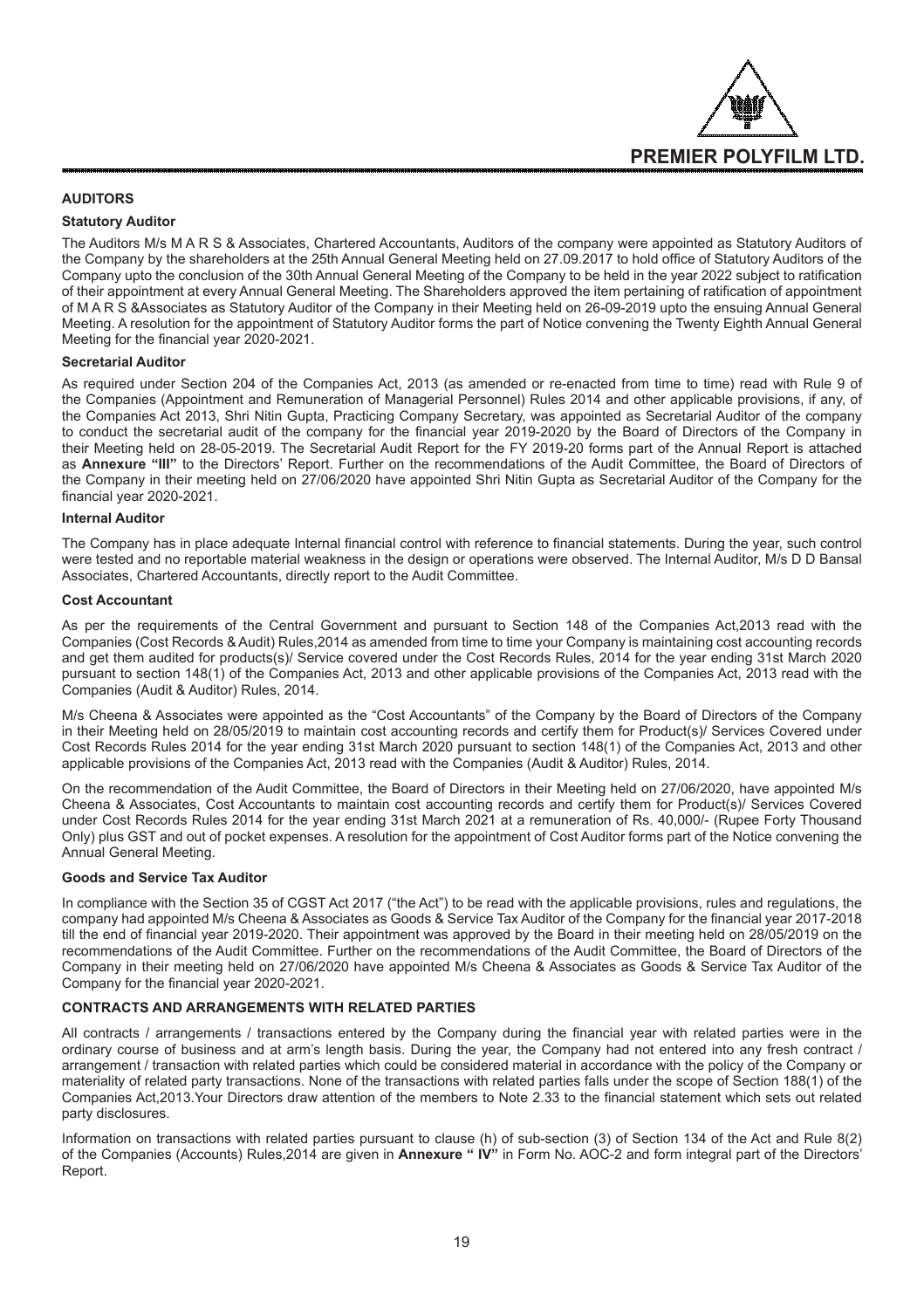

#### **CODE OF CONDUCT**

The Board has laid down a specific code of Conduct for all Board Members and Senior Management of the Company. All the Board Members and Senior Management Personnel have affirmed compliance with the Code on annual basis. In this regard certificate from Managing Directors as required under Schedule V of the SEBI (Listing Obligations and Disclosure Requirements) Regulations, 2015 has been received by the Board and the same is attached herewith as per Annexure - IX.

#### **BOARD OF DIRECTORS AND KEY MANAGERIAL PERSONNEL**

There was no change in the Key Managerial Personnel during the period under review. However, details of re-appointment of Non Executive Independent director, Executive Director and reappointment of Managing Director and resignation of one Non Executive Independent Director from the Board of the Company are as under:-

#### **Smt. Rashmee Singhania**

Smt. Rashmee Singhania was appointed as a Director (Non executive Independent Director) of the Company with effect from 13th February, 2015 by the Shareholders of the Company in their Meeting held on 21st Septeber, 2015 for sixty months not liable to retire by rotation. The Board of Directors of the Company in their Meeting held on 07-02-2020 has appointed her as a Non Executive Independent Director of the company on the recommendations of the Nomination & Remuneration Committee for sixty months i.e. upto 12-02-2024 i.e. before her tenure expired on 12-02-2020.Her reappointment was subject to the approval by the Shareholders of the Company in the Twenty Eighth Annual General Meeting.

Smt. Rashmee Singhania is 43 years of age and holds a Graduate Degree. She has experience of around 21 years in the field of business and trade. Smt. Rashmee Singhania is Member of Audit Committee, Stakeholders Relationship Committee and Chairperson of Nomination & Remuneration Committee of the Company. She holds NIL shares in the Company.

Smt. Rashmee Singhania has given her declaration and has confirmed that she has not been convicted of any offence in connection with the promotion, formation and/or management of any company or LLP and has not been found guilty of any fraud or misfeasance or of any breach of duty to any company under this Act or any previous company law in the last five years and that her total directorship in all companies shall not exceed the prescribed number of companies in which a person can be appointed as a director.

The Board of Directors affirms that Smt. Rashmee Singhania is not debarred from holding of the office the Director by virtue of any SEBI order and/or any other such authority. In the opinion of the Board Smt. Rashmee Singhania is a person of integrity and possesses relevant expertise, competence and experience to hold office of the Director of the Company and her appointment as an Non Executive Independent Director of the company would be beneficial to the Company.

As per provisions of the Companies Act, 2013 and rules made thereunder, it is mandatory to pass resolution by was of Special Resolution in case of reappointment of an Non executive Independent Director. Hence, Special Resolution has been recommended for approval of the Shareholders of the Company.

The Board of Directors recommends the adoption of the resolution regarding reappointment of Smt Rashmee Singhania as a Special Resolution as Smt. Rashmee Singhania possesses rich experience in field of business & Trade and is a fit and proper person to be continued to be Non Executive independent Director of the Company. She is independent of the Management.

#### **Shri Sumat Parsad Jain**

Shri Sumat Parsad Jain has resigned Executive Director of the company has resigned from the post of Executive Director, Occupier, Directorship of the company and from the Membership of Committees of the Board due to his ill health. In his resignation letter he has requested the Board to accept his resignation with effect from 30th June, 2020. His resignation was accepted by the Board in their Meeting held on 27th June, 2020 and he ceased to be a Director of the company with effect from 30th June, 2020.

#### **Shri Ram Babu Verma**

Shri Ram Babu Verma was General Manager (HR & Admin) of the Company. After the resignation of Shri Sumat Parsad Jain, Director of the Company, Shri Ram Babu Verma was appointed as an Additional Director of the Company till the ensuing Annual General Meeting by the Board of Directors of the company on the recommendations of the Nomination & Remuneration Committee in their Meeting held on 27/06/2020 subject to approval by the Shareholders of the Company in the ensuing Annual General Meeting. He was appointed pursuant to Section 161 of the Companies Act, 2013 and other applicable provisions (including any modification or re-enactment thereof), if any, of the Companies Act, 2013 and as per Article Number 89 of the Articles of Association of the Company. Shri Ram Baby Verma was also appointed as Executive Director and "Occupier" of the Company by the Board in their Meeting held on 27th June, 2020 for a period of eighteen months with effect from 27th June, 2020 subject to the approval of shareholders.

Shri Ram Babu Verma is 57 years of age and holds a Bachelor Degree in Science, M.A. in Economics and also MSW (HR & IR). He has experience of around 31 years as an Executive. Shri Ram Babu Verma is also Member of Audit Committee, Stakeholders Relationship Committee, Corporate Social Responsibility Committee, Risk Management Committee and Share transfer Committee of the Company. He holds NIL shares in the Company and hence the salary and perquisites proposed to provide to him are considered reasonable. Further the remuneration and perks given in the Notice convening the Twenty Eighth Annual General Meeting are within the prescribed limits of Schedule V of the Companies Act, 2013.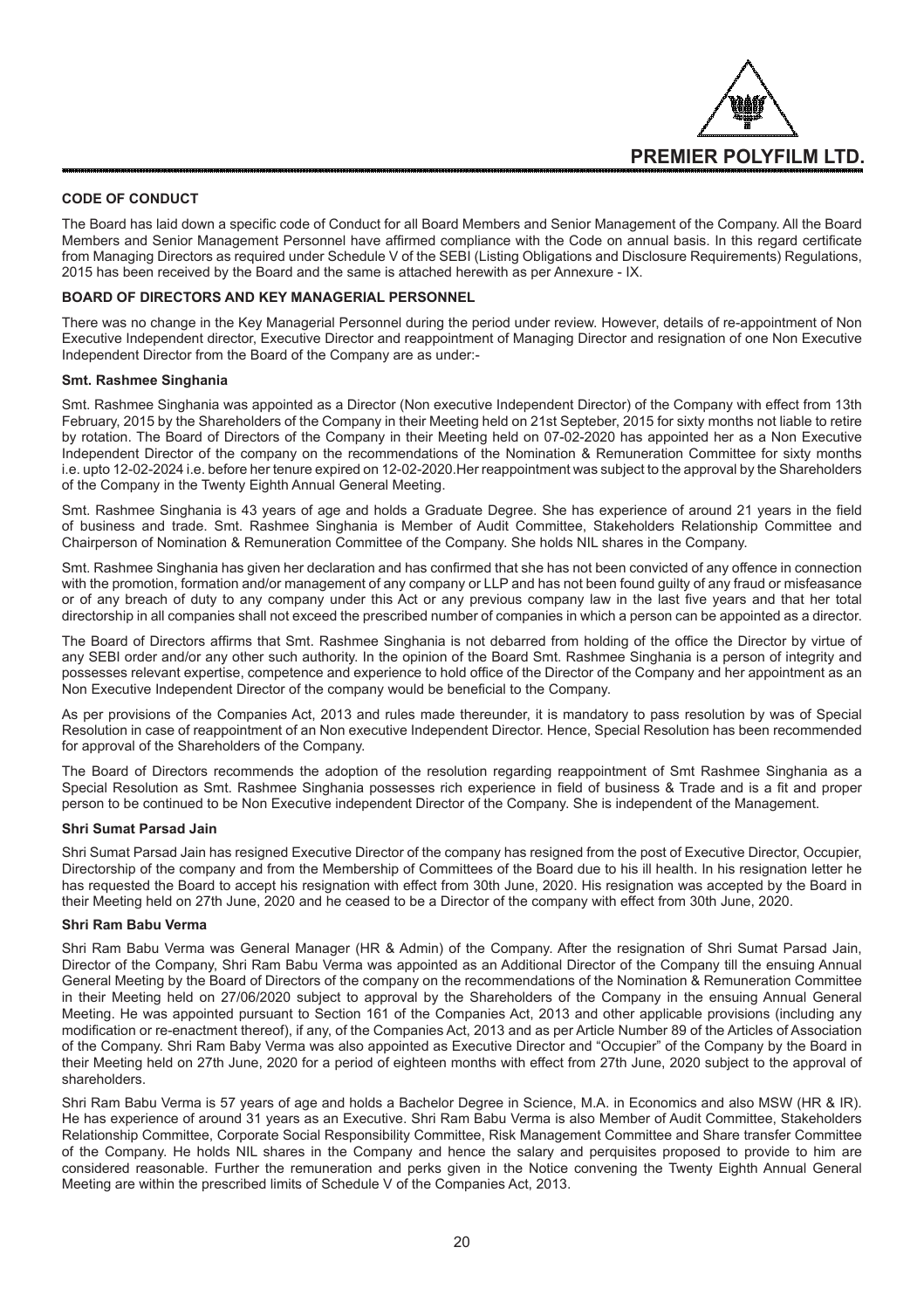

As per provisions of the Companies Act,2013 any appointment or reappointment of whole time Director including Executive Directors requires approval of the Shareholders in their General Meeting. Further in case of inadequate profit or no profit Executive Director can be appointed under Schedule V of the Companies Act, 2013 upto a period not exceeding three years without obtaining the consent of the Central Government provided that such approval is accorded by the shareholders by a Special Resolution moved in the Notice for Annual General Meeting. It is, therefore, proposed to pass the Special Resolution approving appointment of Shri Ram Babu Verma Director liable to retire by rotation and as Executive Director for a term of thirty eighteen months on the Terms and Conditions as specified in the Notice of the Twenty Eighth Annual General Meeting under Schedule V of the Companies Act,2013.The Board of Directors of the company have approved appointment of Shri Ram Babu Verma as Executive Director for thirty eighteen months i.e. upto 26/12/2021 in their Meeting held on 27/06/2020 on the recommendation of the Nomination and Remuneration Committee subject to approval by the Members of the company and subject to such other approvals, permissions and sanctions, as may be necessary.

Shri Ram Babu Verma has given his declaration and has confirmed that he has not been convicted of any offence in connection with the promotion, formation and/or management of any company or LLP and has not been found guilty of any fraud or misfeasance or of any breach of duty to any company under this Act or any previous company law in the last five years and that his total directorship in all companies shall not exceed the prescribed number of companies in which a person can be appointed as a director.

The Board of Directors affirms that Shri Ram Babu Verma is not debarred from holding of the office the Director by virtue of any SEBI order and/or any other such authority. In the opinion of the Board Shri Ram Babu Verma is a person of integrity and possesses relevant expertise, competence and experience to hold office of the Director of the Company and his appointment as a Director and an Executive Directors of the company would be beneficial to the Company.

#### **Shri Amar Nath Goenka**

Shri Amar Nath Goenka has been continuing as Managing Director of the Company since 18th February,1993 and his last reappointment as Managing Director was approved by the Shareholders in the Twenty Fifth Annual General Meeting of the company held on 27th September, 2017 for a period of thirty-six months under Schedule V of the Companies Act,2013 with effect from 18th February, 2018 to 17th February, 2021 at a remuneration of Rs.2,00,000/- (Rupees Two Lakhs only) per month as basic salary in the pay scale of Rs.2,00,000/- (Rupees Two Lakhs Only) to Rs. 4,00,000/- (Rupees Four Lakhs Only) plus perquisites admissible under Schedule VI to the Companies Act,2013 with such increment in the basic salary as the Board may decide on the recommendations of the Nomination and Remuneration Committee from time to time.

The present term of Shri Amar Nath Goenka expires on 17/02/2021 and the next Annual General Meeting of the company would be held on or before 30th August, 2021, i.e. in any case after the expiry of his present tenure on 17/02/2021. It is, therefore, proposed to reappoint Shri Amar Nath Goenka as Managing Director in the ensuing Annual General Meeting for a further period of three (3) years with effect from 18/02/2021 under Schedule V to the Companies Act, 2013 at the existing remuneration of Rs. 2,00,000/- (Rupees Two Lakhs) per month in the pay scale of Rs.2,00,000/- (Rupees Two Lakhs only) to Rs.4,00,000/- (Rupees Four Lakhs only) plus perquisites as given in the Notice for the ensuing Annual General Meeting. The shareholding of Shri Amar Nath Goenka as on 31/03/2020 in the Company is 5,73,025 (2.73%). He is Chairman of the Share Tranfer Committee of the Company

As per provisions of the Companies Act,2013 any appointment or reappointment of whole time Director including Managing Directors requires approval of the Shareholders in their General Meeting. Further in case of inadequate profit or no profit Managing Director can be appointed under Schedule V of the Companies Act,2013 upto a period not exceeding three years without obtaining the consent of the Central Government provided that such approval is accorded by the shareholders by a Special Resolution moved in the Notice for Annual General Meeting. It is, therefore, proposed to pass the Special Resolution approving reappointment of Shri Amar Nath Goenka as Managing Director for a term of three years on the Terms and Conditions as specified in the Notice of the Twenty Fifth Annual General Meeting under Schedule V of the Companies Act, 2013.

The Board of Directors of the company have approved reappointment of Shri Amar Nath Goenka for another three years i.e. upto 17/02/2024 in their Meeting held on 27/06/2020 on the recommendation of the Nomination and Remuneration Committee subject to approval by the Members of the company and subject to such other approvals, permissions and sanctions, as may be necessary. Shri Amar Nath Goenka is also Director in M/s Premier Polyplast & Processors Ltd., M/s ANG Finechems Private Limited and M/s Aquapharm Speciality Products Private Limited.

Shri Amar Nath Goenka is 78 years old and holds a Degree of Commerce. He has more than 58 years of experience in Industry and hence the salary and perquisites proposed to provide to him are considered reasonable. Further the remuneration and perks given in the Notice convening the Twenty Eighth Annual General Meeting are within the prescribed limits of Schedule V of the Companies Act, 2013.

Shri Amar Nath Goenka has given his declaration and has confirmed that he has not been convicted of any offence in connection with the promotion, formation and/or management of any company or LLP and has not been found guilty of any fraud or misfeasance or of any breach of duty to any company under this Act or any previous company law in the last five years and that his total directorship in all companies shall not exceed the prescribed number of companies in which a person can be appointed as a director.

The Board of Directors affirms that Shri Amar Nath Goenka is not debarred from holding of the office the Director by virtue of any SEBI order and/or any other such authority. In the opinion of the Board Shri Amar Nath Goenka is a person of integrity and possesses relevant expertise, competence and experience to hold office of the Director of the Company and his appointment as a Managing Directors of the company would be beneficial to the Company.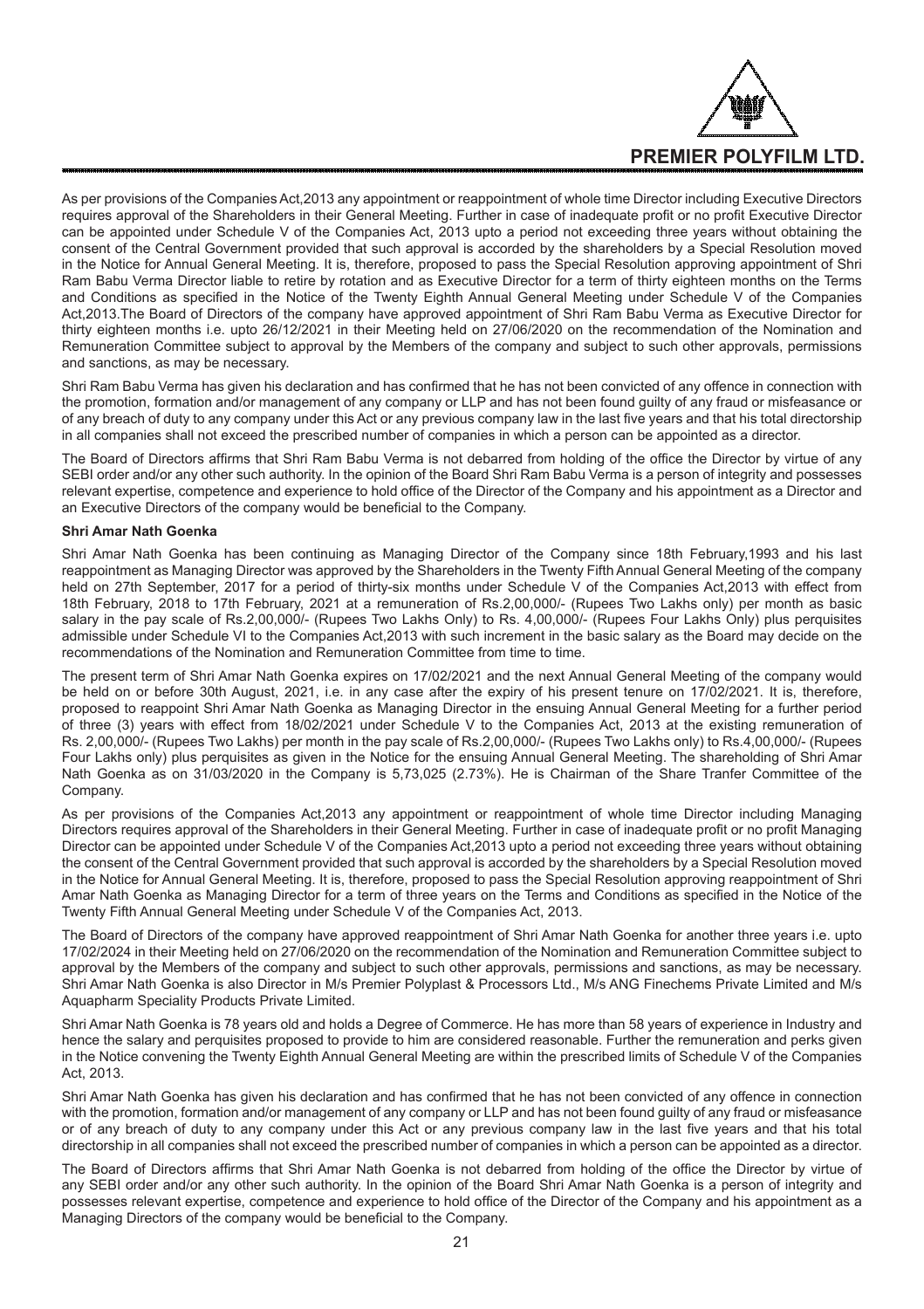

As per Notification of The Securities And Exchange Board of India (SEBI) it has been made mandatory to the passing of Special Resolution for the continuation of Directorship of any whole Time Director if he has attained the date of 70 years or more. As Shri Amar Nath Goenka is of 78 years of age and the Board recommends passing of Special Resolution.

#### **Shri Amitaabh Goenka**

Shri Amitaabh Goenka, Director of the Company, retire at this Annual General Meeting and being eligible offers himself for reappointment. He is also Executive Director of the Company.

#### **Shri Ratnesh Kumar Gupta**

Shri Ratnesh Kumar Gupta was appointed as an Additional Director(Non executive Independent Director) of the Company with effect from 01st April, 2019. However, Shri Ratnesh Kumar Gupta resigned from the directorship of the company with effect from 16th April, 2019 due to his Professional commitments.

#### **COMPANY'S POLICY RELATING TO DIRECTORS APPOINTMENT, PAYMENT OF REMUNERATION AND DISCHARGE OF THEIR DUTIES**

A Nomination and Remuneration Committee has been constituted under section 178 of the Companies Act, 2013 for formulization the criteria for determining qualifications, positive attributes and independence of a Directors and recommend to the Board a policy relating to the remuneration for the Directors, Key Managerial Personnel and other employees. Further, the Directors and KMP of the Company are being paid remuneration as approved by the Shareholders and provisions of the Act and rules made thereunder.

#### **INSURANCE**

The Company has taken the required insurance coverage for its assets against the possible risks like fire, flood, burglary etc.

#### **RECOMMENDATION BY AUDIT COMMITTEE**

There were no such instances where the recommendation of Audit Committee has not been accepted by the Board during the financial year under review.

#### **DETAILS OF INDEPENDENT DIRECTORS RETIRED FROM THE DIRECTORSHIP OF THE COMPANY**

The tenure of Smt. Rashmee Singhania of sixty months as Independent Director of the Company was expired on 13th February, 2020. However, she was reappointed by the Board on 07th February, 2020 on the recommendations of the Nomination and Remuneration Committee for a period of sixty months, subject to the approval of shareholders in the Twenty Eighth Annual General Meeting. Resolution pertaining to her reappointment as a Director (Non Executive Independent Director) is part of the Twenty Eighth Annual General Meeting.

#### **DECLARATION BY THE INDEPENDENT DIRECTORS**

Independent Directors have submitted their disclosures to the Board that they fulfill all the requirements as stipulated in section 149(6) of the Companies Act,2013 so as to qualify themselves to be appointed as Independent Directors under the provisions of the Companies Act,2013 and the relevant Rules.

#### **STOCK EXCHANGES**

The equity shares of your company are listed at the Stock Exchanges as per details given in the Annexure "VI" and forming part of Directors' Report to the Members. The equity shares of the company are traded at these Stock Exchanges. The shares were not suspended from trading by any of the stock exchanges where shares are listed during the period under review.

#### **INTERNAL FINANCIAL CONTROLS**

The Company has in place adequate Internal financial control with reference to financial statements. During the year, such control were tested and no reportable material weakness in the design or operations were observed. The Internal Auditor, M/s D D Bansal Associates, Chartered Accountants, directly reports to the Audit Committee.

#### **STATEMENT OF DEVIATION OR VARIATION**

The company did not issue any shares under Public/Rights and/or preferential Issue during the period under review.

#### **CORPORATE GOVERNANCE**

A separate Report on Corporate Governance along with the General shareholders Information, as prescribed under the Securities and Exchange Board of India (Listing Obligations and Disclosure Requirements) Regulations, 2015 along with a certificate from the Auditors of the Company regarding compliance of the conditions of the Corporate Governance is given in Annexure "VII" and Annexure "VIII" respectively and form part of Directors' Report to the Members.

#### **WHISTLE BLOWER POLICY/VIGIL MECHANISM**

The company promotes ethical behavior in all its business activities and has put in place a mechanism for reporting illegal or unethical behavior. The company has a vigil mechanism and whistle blower policy under which the employees are free to report violations of applicable laws and regulations and the code of conduct. The reportable matters may be disclosed to the Chairman of Audit Committee.

During the year under review, no employee was denied access to the Audit Committee.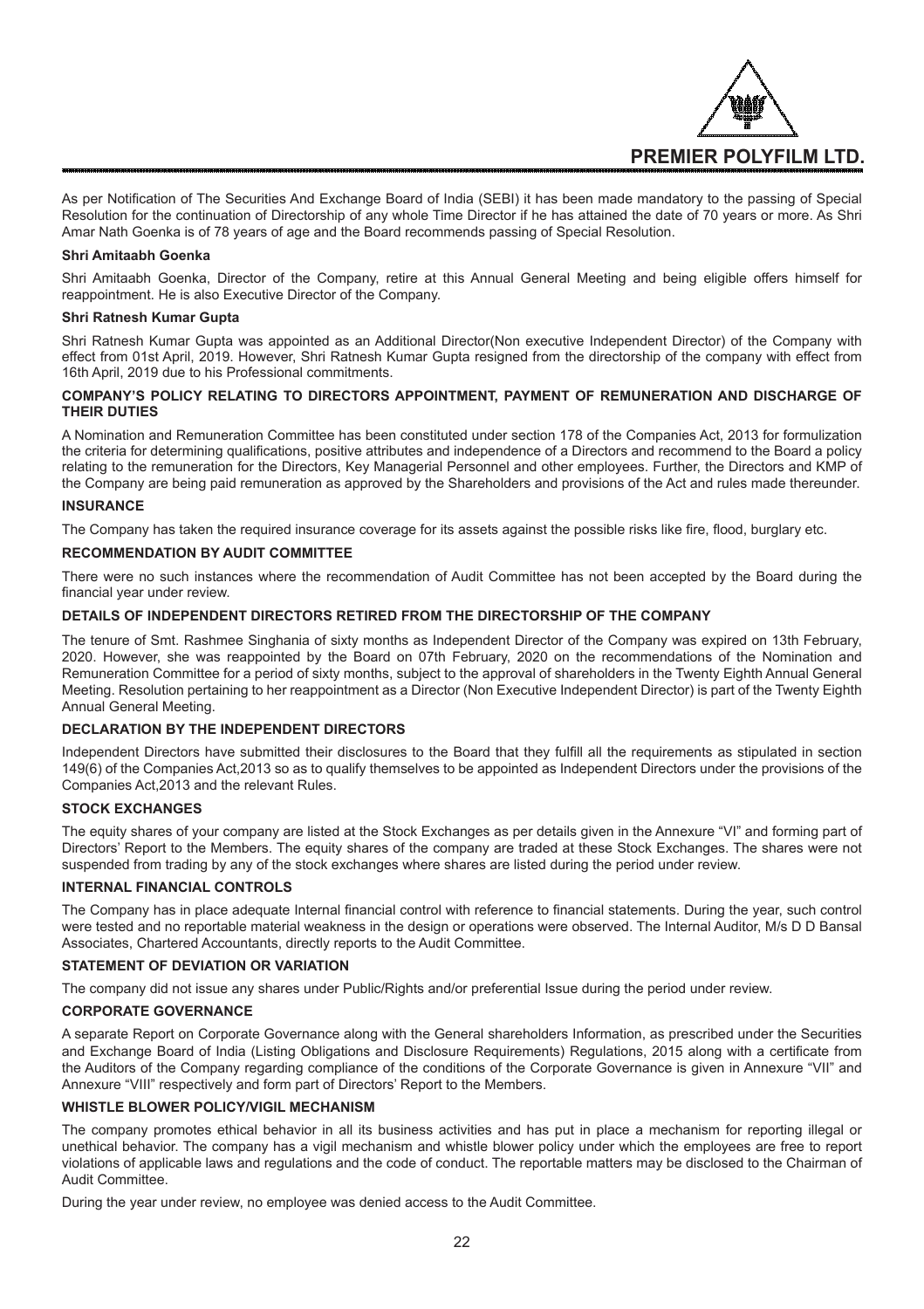

#### **DISCLOSURE UNDER SEXUAL HARASSMENT OF WOMEN AT WORKPLACE (PREVENTION, PROHIBITION & REDRESSAL)\ ACT, 2013**

The Company values the dignity of individuals and is committed to provide an environment, which is free from discrimination, intimidation and abuse.

The Company has put in place an Anti Sexual Harassment Policy in line with the requirements of The Sexual Harassment of Women at workplace (Prevention, Prohibition & Redressal) Act,2013. In line with the requirement, the Company has set up Internal Compliant Committee (ICC) to redress the complaints regarding sexual harassment from all employees. The ICC consists of women employees as well as Male Employees of the Company and one outsider member. All employees of the company (permanent, contractual, adhoc, trainee, temporary) are covered under this policy and are free to report his/her complaint to the Committee. We affirm that adequate access was provided to any complainant who wished to register a compliant under the policy. During the year no complaint was register under the policy.

#### **RISK MANAGEMENT**

The company has developed and implemented a Risk Management Policy to identify and mitigate key risks that may threaten the existence of the company.

#### **INTERNAL FINANCIAL CONTROLS WITH REFERENCE TO FINANCIAL STATEMENTS**

The Board has adopted the procedures for ensuring orderly and efficient conduct of its business including adherence to the company's policy, safeguarding of its assets, the prevention and detection of frauds and errors, the accuracy and completeness of accounting record, and timely preparation of financial disclosures.

#### **TOTAL FEES PAID TO THE STATUTORY AUDITOR FOR ALL THE SERVICES DURING THE YEAR 2019-2020**

The Company has paid a sum of Rs.1,50,870/- (Rupees One Lakh Fifty Thousand Eight Hundred Seventy Only) towards all the services rendered by Statutory Auditor during the financial year 2019-2020.

#### **MATERIAL CHANGES AND COMMITMENTS AFFECTING THE FINANCIAL POSITION OF THE COMPANY**

There were no material changes and commitments affecting the financial position of the company between the end of financial year to which this financial statements relate and the date of this Report except the impact of Lock-down due to COVID-19 as discussed elsewhere in this report.

#### **FORMAL ANNUAL EVALUATION**

The Board of directors had carried out an annual evaluation of its own performance, Board Committees and individual directors as required under the Companies Act, 2013. The performance of the Board was evaluated by the Board after seeking inputs from all the directors on the basis of criteria such as Board composition, structure, Board processes and their effectiveness, information given to the Board etc. The performance of the Board committees was evaluated by the Board after seeking inputs from the committee members on the basis of criteria such as Committee composition, structure, effectiveness of Committee Meetings etc.

The Board and the Nomination and Remuneration Committee (NRC) reviewed the performance of the individual directors on the basis of criteria such as contribution at meetings, their preparedness on the issues to be discussed etc. Additionally the Chairman was also evaluated on key aspects of his role.

### **DETAILS OF FRAUD**

No fraud has been reported/detected for the period under review.

#### **CEO & CFO CERTIFICATE**

Shri Amar Nath Goenka, Managing Director of the Company, is also CEO and CFO of the Company and has certified to the Board with respect to the financial statements, Internal Controls, Code of Conduct and other matters as required under Securities Exchange Board of India (Listing Obligations and Disclosure Requirements) Regulations, 2015. In terms of Securities Exchange Board of India (Listing Obligations and Disclosure Requirements) Regulations, 2015, a certificate with regard to compliance with The Code of Conduct by the Board Members and Senior Management Personnel for the year ended 31st March, 2020 has been included in the Annual Report and is attached as Annexure "IX" forming part of the Director's Report.

#### **MANAGEMENT DISCUSSIONS AND ANALYSIS**

A separate annexure on Management Discussions and Analysis Report is attached as Annexure "X" forming part of the Director's Report.

#### **DISCLOSURE ON CORPORATE SOCIAL RESPONSIBILITY POLICY**

The Corporate Social Responsibility Policy was adopted by the company for the financial year 2015-2016. For the Financial year 2018-2019 a sum of Rs. Rs.13,14,178/- was allocated for CSR activity which was to be spent during the financial year 2019-2020. Further there remained a sum of Rs.9,99,904/- as unspent amount of CSR for the financial year 2017-2018 which was to be spent during the year 2018-2019. So the aggregate amount of CSR to be spent during the year under review was Rs.23.14,082/-. This amount was spent by the company as per the report on CSR attached as Annexure 'XI' to the Directors' Report.

#### **INDUSTRIAL RELATIONS:**

The industrial relations remained cordial during the year under review.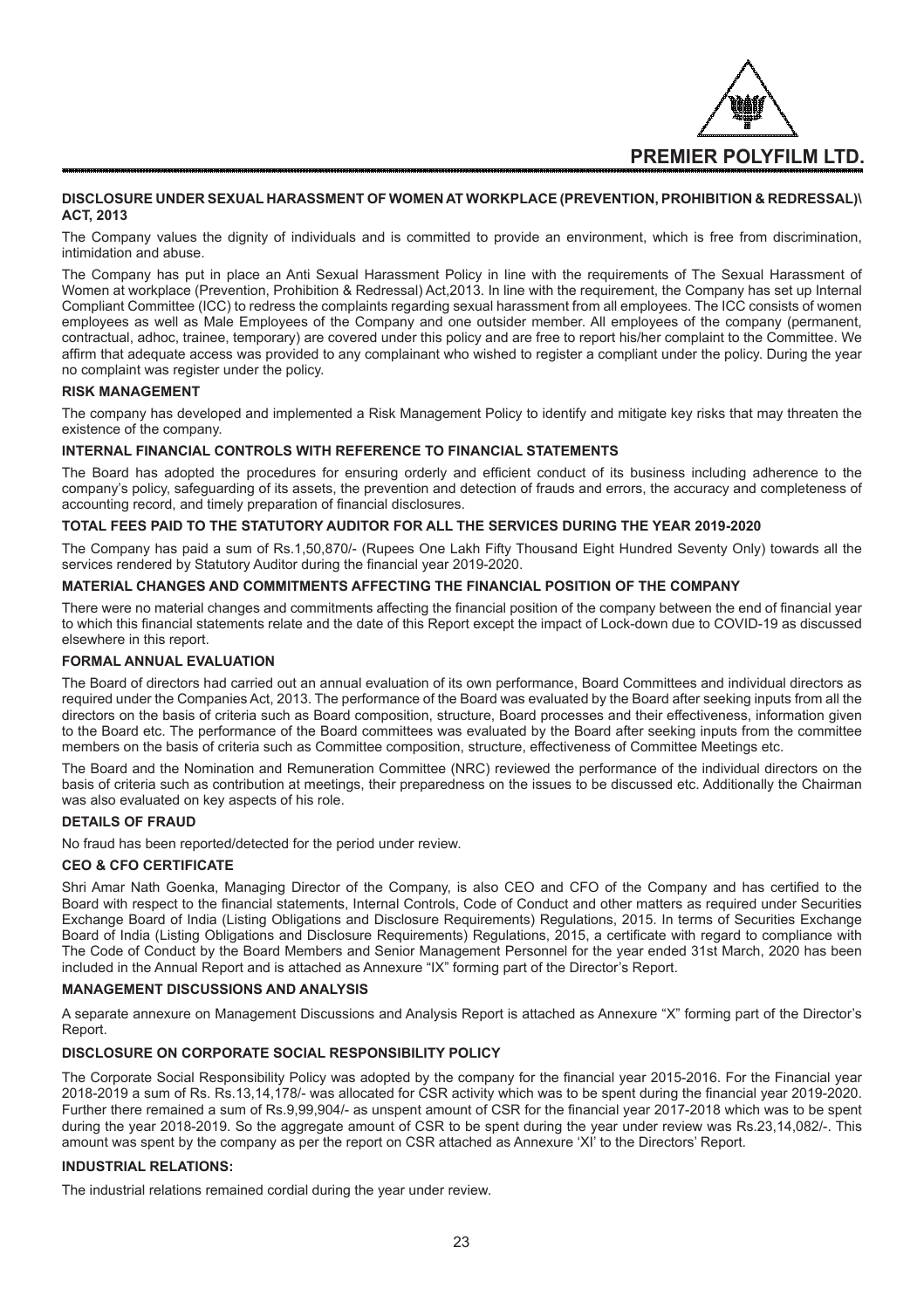

#### **PUBLIC DEPOSITS**

The Company has not invited or accepted deposits from the public covered under Section 73 of the Companies Act, 2013.

# **COMPLIANCE WITH THE SECRETARIAL STANDARDS**

The Company has complied with the applicable Secretarial Standards as recommended by the Institute of Company Secretaries of India.

#### **GREEN INITIATIVES IN CORPORATE GOVERNANCE**

Ministry of Corporate Affairs has permitted Companies to send copies of Annual Report, Notice etc. electronically to the email IDs of shareholders. Your Company has arranged to send the soft copies of these documents to the registered email IDs of the shareholders, wherever applicable, In case, any shareholder would like to receive physical copies of these documents the same shall be forwarded upon receipt of written request.

#### **SIGNIFICANT AND MATERIAL ORDERS OF REGULATION OR COURTS OR TRIBUNALS**

No significant and material order was passed by any Court of Regulation or Courts or Tribunals during the year under review impacting the going concern status of your Company and its future operations.

#### **CERTIFICATION FROM COMPANY SECRETARY IN PRACTICE**

Nitin Gupta, Practicing Company Secretary, has issued a certificate as required under the Listing Regulations, confirming that none of the directors on the Board of the Company has been debarred or disqualified from being appointed or continuing as director of companies by the SEBI / Ministry of Corporate Affairs or any such statutory authority. The certificate is enclosed with this section as **Annexure "XII".** 

#### **ACKNOWLEDGMENT**

The Directors wish to place on record their sincere appreciation for the whole hearted Co-operation received by the Company from Central and State Governments, Kotak Mahindra Bank Limited and other Government Agencies and look forward to their continuing support. The Directors also record their appreciation for the sincere efforts put in by the employees of the Company at all levels.

Place : New Delhi Date : 27/06/2020 Regd. Office: 305, III Floor,'Elite House', 36, Community Centre, Kailash Colony Extension, (Zamroodpur), New Delhi-110048 CIN : L25209DL1992PLC049590

By order of the Board For PREMIER POLYFILM LTD. Sd/- Amar Nath Goenka Managing Director and CFO DIN: 00061051 Address : "Vrindavan Farm", No. 1, Green Avenue, Behind Sector D-3, Vasant Kunj, Kishangarh, New Delhi 110070

By order of the Board For PREMIER POLYFILM LTD. Sd/- Bhupinder Kaur Marwah Director DIN: 08399222 Address : "Spring House", No. 3, Green Avenue, Behind Sector D-3, Vasant Kunj, Kishangarh, New Delhi 110070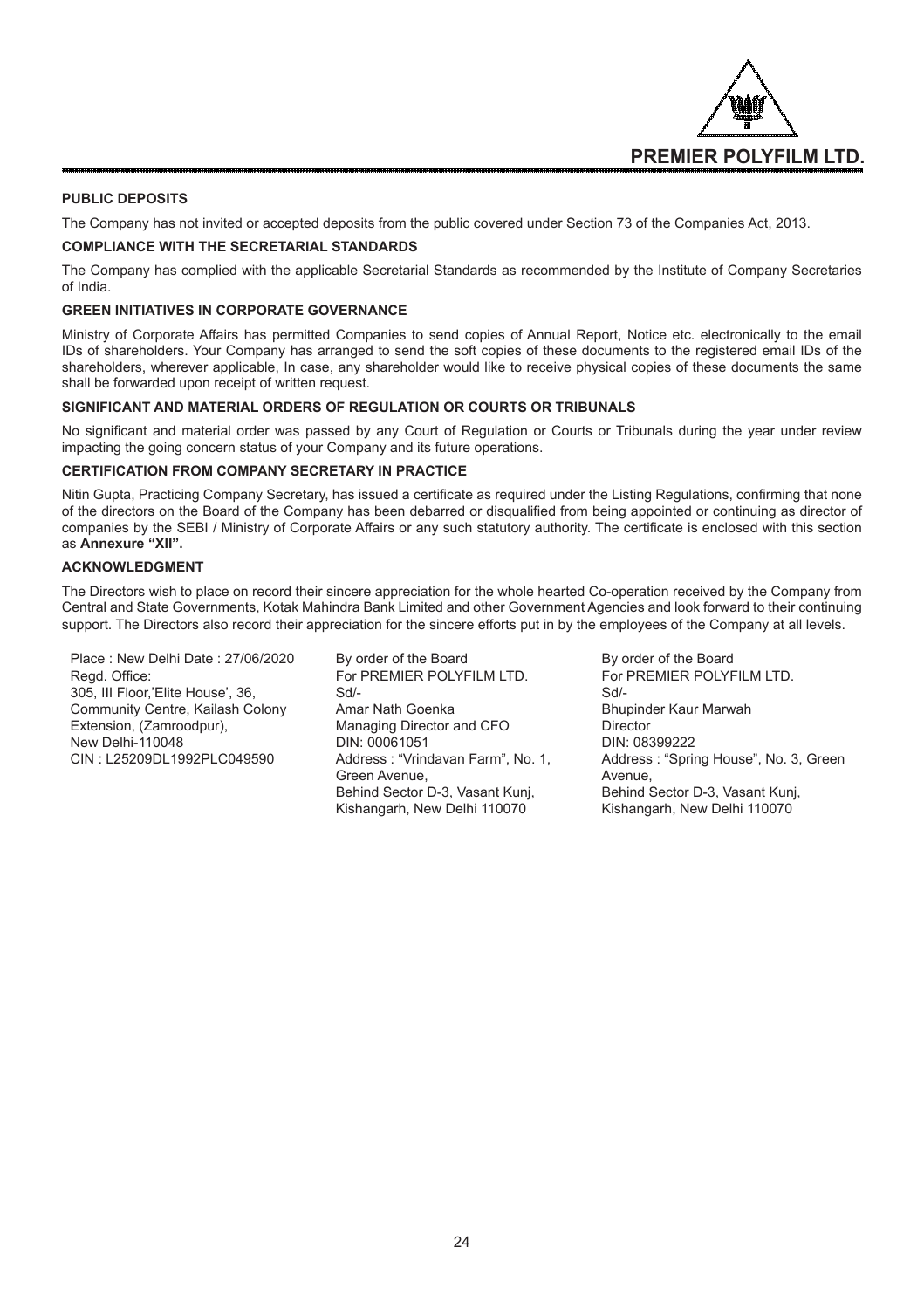

**Annexure "I"**

#### **FORM NO. MGT-9 Extract of Annual Return**

[Pursuant to Section 92(3) of the Companies Act,213 and Rule 12(1) of the Companies (Management and Administration) Rules, 2014]

# I. **REGISTRATION AND OTHER DETAILS**

| Corporate Identity Number (CIN) of the Company                             | L25209DL1992PLC049590                                                                                                                                                                                                     |
|----------------------------------------------------------------------------|---------------------------------------------------------------------------------------------------------------------------------------------------------------------------------------------------------------------------|
| Registration date                                                          | 16-07-1992                                                                                                                                                                                                                |
| Name of the company                                                        | <b>PREMIER POLYFILM LIMITED</b>                                                                                                                                                                                           |
| Category/Sub-category of the company                                       | Flexible PVC Flooring, Film and Sheets.                                                                                                                                                                                   |
| Address of the Registered office and contact details                       | 305, Elite House, III Floor, 36, Community Centre, Kailash<br>Colony Extension, Zamroodpur, New Delhi 110048<br>Shri N.K. Bhandari, Company Secretary<br>Ph: 011 29246481<br>Email ID: compliance.officer@premierpoly.com |
| Listed company (Yes/No)                                                    | Yes                                                                                                                                                                                                                       |
| Name, address and contact details of Registrar and share<br>transfer agent | Beetal Financial & Computer Services (P) Ltd. Beetal<br>House, 99. Madangir.<br>Behind Local Shopping Centre,<br>Near Dada Harsukh Das Mandir. New Delhi -110062<br>Shri Puneet Mittal<br>Ph.: 011 -29961282/83           |

# **II. PRINCIPAL BUSINESS ACTIVITIES OF THE COMPANY**

The Company is mainly engaged in manufacturing and sale of PVC Film and Sheets. Hence the Operations of the company are considered as a single business product.

#### **III. PARTICULARS OF HOLDING, SUBSIDIARY AND ASSOCIATES COMPANIES:**

The company has no holding, subsidiary and associates companies as defined under the Companies Act,2013

#### **IV SHAREHOLDING PATTERN (Equity Share capital Break up as % to total Equity)**

#### (i). Category-wise shareholding

| <b>Category of Shareholders</b>                   |            | 1st April, 2019 | No. of Shares held at the beginning of the year |                             | No. of Shares held at the end of the year 31st<br><b>March, 2020</b> |          |              |                             | % change<br>during the<br>vear |
|---------------------------------------------------|------------|-----------------|-------------------------------------------------|-----------------------------|----------------------------------------------------------------------|----------|--------------|-----------------------------|--------------------------------|
|                                                   | Demat      | Physical        | Total                                           | % of Total<br><b>Shares</b> | Demat                                                                | Physical | <b>Total</b> | % of Total<br><b>Shares</b> |                                |
| A. Promoters                                      |            |                 |                                                 |                             |                                                                      |          |              |                             |                                |
| (1) Indian                                        |            |                 |                                                 |                             |                                                                      |          |              |                             |                                |
| a) Individual/HUF                                 | 4,587,511  |                 | 4,587,511                                       | 21.90                       | 4,588,010                                                            |          | 4.588.010    | 21.90                       |                                |
| b) Central Govt .or State Govt.                   |            |                 |                                                 |                             |                                                                      |          |              |                             |                                |
| c) Bodies Corporate                               | 5,427,637  |                 | 5,427,637                                       | 25.91                       | 5,427,637                                                            |          | 5,427,637    | 25.91                       |                                |
| d) Bank/FI                                        |            |                 |                                                 |                             |                                                                      |          |              |                             |                                |
| e) Any other                                      |            |                 |                                                 |                             |                                                                      |          |              |                             |                                |
| SUB TOTAL:(A) (1                                  | 10,015,148 |                 | 10,015,148                                      |                             | 47.81 10,015,647                                                     |          | 10,015,647   | 47.81                       |                                |
| (2) Foreign                                       |            |                 |                                                 |                             |                                                                      |          |              |                             |                                |
| a) NRI- Individuals                               |            |                 |                                                 |                             |                                                                      |          |              |                             |                                |
| b) Other Individuals                              |            |                 |                                                 |                             |                                                                      |          |              |                             |                                |
| c) Bodies Corp.                                   |            |                 |                                                 |                             |                                                                      |          |              |                             |                                |
| d) Banks/FI                                       |            |                 |                                                 |                             |                                                                      |          |              |                             |                                |
| e) Any other                                      |            |                 |                                                 |                             |                                                                      |          |              |                             |                                |
| SUB TOTAL (A) (2)                                 |            |                 |                                                 |                             |                                                                      |          |              |                             |                                |
| Total Shareholding of Promoter(A) = (A)(1)+(A)(2) | 10,015,148 |                 | 10,015,148                                      |                             | 47.81 10,015,647                                                     |          | 01100,15,647 | 47.81                       |                                |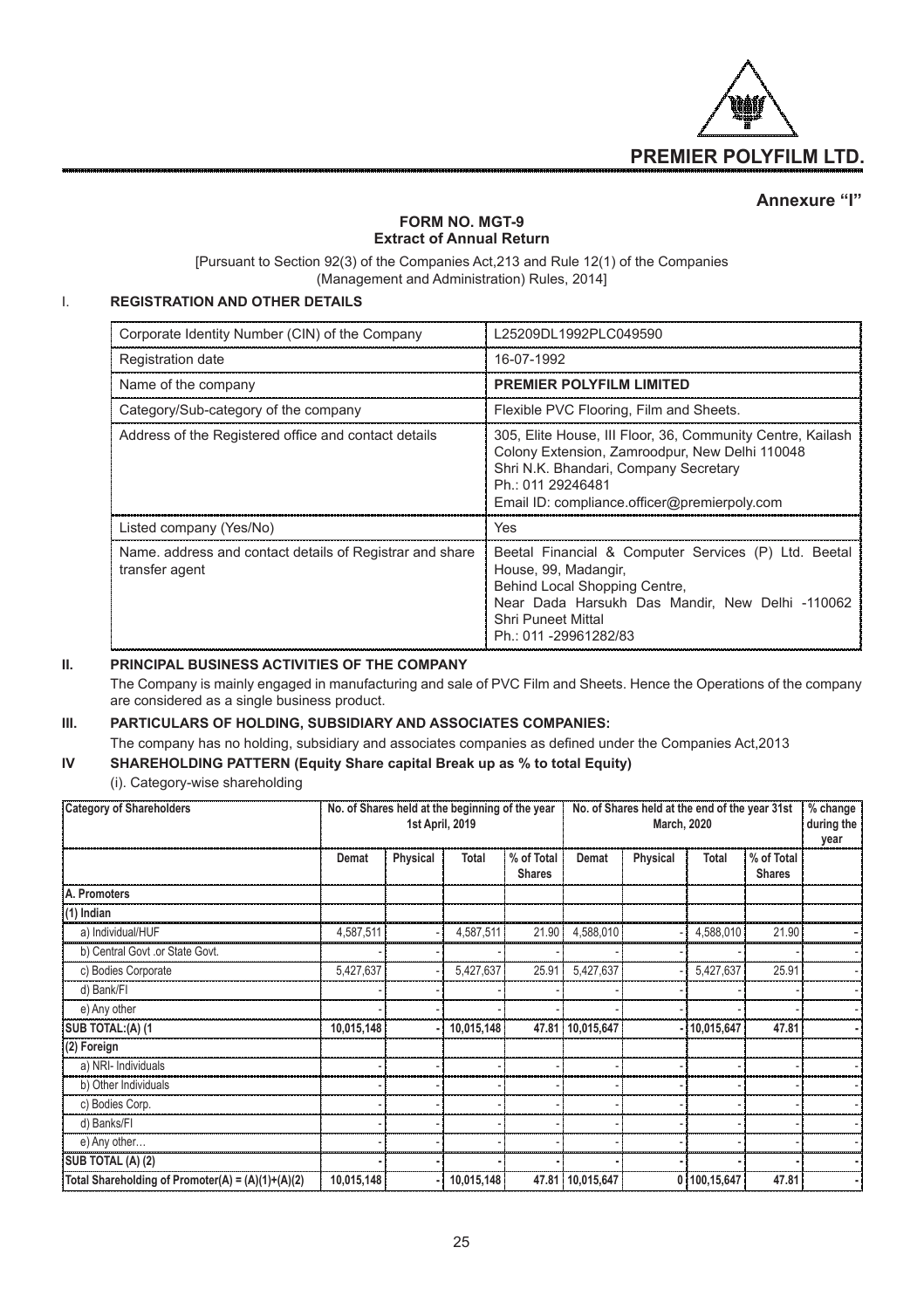

|  |  | <b>PREMIER POLYFILM LTD.</b> |  |  |  |  |
|--|--|------------------------------|--|--|--|--|
|  |  |                              |  |  |  |  |

| <b>B. PUBLIC SHAREHOLDING</b>                                                         |           |           |                                 |        |           |         |           |        |        |
|---------------------------------------------------------------------------------------|-----------|-----------|---------------------------------|--------|-----------|---------|-----------|--------|--------|
| (1) Institutions                                                                      |           |           |                                 |        |           |         |           |        |        |
| a) Mutual Funds                                                                       |           |           |                                 |        |           |         |           |        |        |
| b) Banks/FI                                                                           | 185,825   | 112,950   | 298,775                         | 1.43   | 185,825   | 112,950 | 298,775   | 1.43   |        |
| c) Central govt                                                                       |           |           |                                 |        |           |         |           |        |        |
| d) State Govt.                                                                        |           |           |                                 |        |           |         |           |        |        |
| e) Venture Capital Fund                                                               |           |           |                                 |        |           |         |           |        |        |
| f) Insurance Companies                                                                |           |           |                                 |        |           |         |           |        |        |
| g) FIIS                                                                               |           |           |                                 |        |           |         |           |        |        |
| h) Foreign Venture Capital Funds                                                      |           |           |                                 |        |           |         |           |        |        |
| i) Others (specify)                                                                   |           |           |                                 |        |           |         |           |        |        |
| SUB TOTAL (B)(1):                                                                     | 185,825   | 112.950   | 298,775                         | 1.43   | 185,825   | 112,950 | 298,775   | 1.43   |        |
| (2) Non Institutions                                                                  |           |           |                                 |        |           |         |           |        |        |
| a) Bodies corporates                                                                  | 8233110   | 196475    | 8429585                         | 40.24  | 8,235,121 | 190.725 | 84,25,846 | 40.22  | (0.02) |
| i) Indian                                                                             |           |           |                                 |        |           |         |           |        |        |
| ii) Overseas                                                                          |           |           |                                 |        |           |         |           |        |        |
| b) Individuals                                                                        |           |           |                                 |        |           |         |           |        |        |
| i) Individual shareholders holding<br>nominal share capital upto Rs.2 lakhs           | 493.787   | 1.022.833 | 1.516.620                       | 7.24   | 822.927   | 876869  | 1699796   | 8.11   | 0.87   |
| iii) Individual shareholders holding nominal share<br>capital<br>more than Rs.2 lakhs | 330.996   | 134.900   | 465.896                         | 2.22   | 229488    | 100.000 | 329488    | 1.57   | (0.65) |
| c) Others (specify)                                                                   |           |           |                                 |        |           |         |           |        |        |
| c-i) Public Trust                                                                     |           |           |                                 |        |           |         |           |        |        |
| c-ii) Clearing Members                                                                | 1.039     |           | 1,039                           | 0.00   | 961       | O       | 961       | 0.00   | 0.00   |
| c-iii) NRI's/OCB'c                                                                    | 15.633    | 87.075    | 102.708                         | 0.49   | 19695     | 85125   | 104820    | 0.50   | 0.01   |
| c-iv) HUF                                                                             | 51.024    | 67.700    | 118.724                         | 0.56   | 46612     | 26550   | 73162     | 0.35   | (0.21) |
| c-v) ESOP/ESOS/ESPS                                                                   |           |           |                                 |        |           |         |           |        |        |
| SUB TOTAL (B)(2):                                                                     | 9.125.589 | 1.508.983 | 10.634.572                      | 50.76  | 9354804   | 1279269 | 10634073  | 50.86  |        |
| Total Public Shareholding(B)= (B)(1)+(B)(2)                                           | 9,311,414 | 1,621,933 | 10,933,347                      | 52.19  | 9540629   | 1392219 | 10932848  | 52.29  |        |
| C. Shares held by Custodian for GDRs & ADRs                                           |           |           |                                 |        |           |         |           |        |        |
| Grand Total (A+B+C)                                                                   |           |           | 19,326,562 1,621,933 20,948,495 | 100.00 | 19556276  | 1392219 | 20948495  | 100.00 |        |

# *(ii) SHARE HOLDING OF PROMOTERS*

| SI. No. | <b>Shareholders Name</b>                          | Shareholding at<br>the beginning of the year |                                                |                                                         | Shareholding at the<br>end of the year | % change<br>in share                      |                                                            |                               |
|---------|---------------------------------------------------|----------------------------------------------|------------------------------------------------|---------------------------------------------------------|----------------------------------------|-------------------------------------------|------------------------------------------------------------|-------------------------------|
|         |                                                   | No of<br>shares                              | $%$ of<br>total<br>shares<br>of the<br>company | $%$ ares<br>pledged<br>encumbered<br>to total<br>shares | No of<br>shares                        | % of total<br>shares<br>of the<br>company | % of shares<br>pledged<br>encumbered<br>to<br>total shares | holding<br>during the<br>year |
|         | AMAR NATH GOENKA (HUF)                            | 534.329                                      | 2.55                                           |                                                         | 534.329                                | 2.55                                      |                                                            |                               |
| 12.     | ARVIND GOENKA (HUF)                               | 10.000                                       | 0.05                                           |                                                         | 10.499                                 | 0.05                                      |                                                            |                               |
| l3.     | AMAR NATH GOENKA                                  | 573.025                                      | 2.74                                           |                                                         | 573.025                                | 2.74                                      |                                                            |                               |
| 14.     | <b>INDIRA GOENKA</b>                              | 1,018,582                                    | 4.86                                           |                                                         | 1,018,582                              | 4.86                                      |                                                            |                               |
| 15.     | <b>AMITAABH GOENKA</b>                            | 2.451.575                                    | 11.70                                          |                                                         | 2.451.575                              | 11.70                                     |                                                            |                               |
| l6.     | D L MILLAR & CO. LTD.                             | 2.757.762                                    | 13.16                                          |                                                         | 2.757.762                              | 13.16                                     |                                                            |                               |
| 17.     | <b>PREMIER POLYPLAST &amp;</b><br>PROCESSORS LTD. | 2.669.875                                    | 12.75                                          |                                                         | 2.669.875                              | 12.75                                     |                                                            |                               |
|         | Total                                             | 10,015,148                                   | 47.81                                          |                                                         | $-110,015,647$                         | 47.81                                     |                                                            |                               |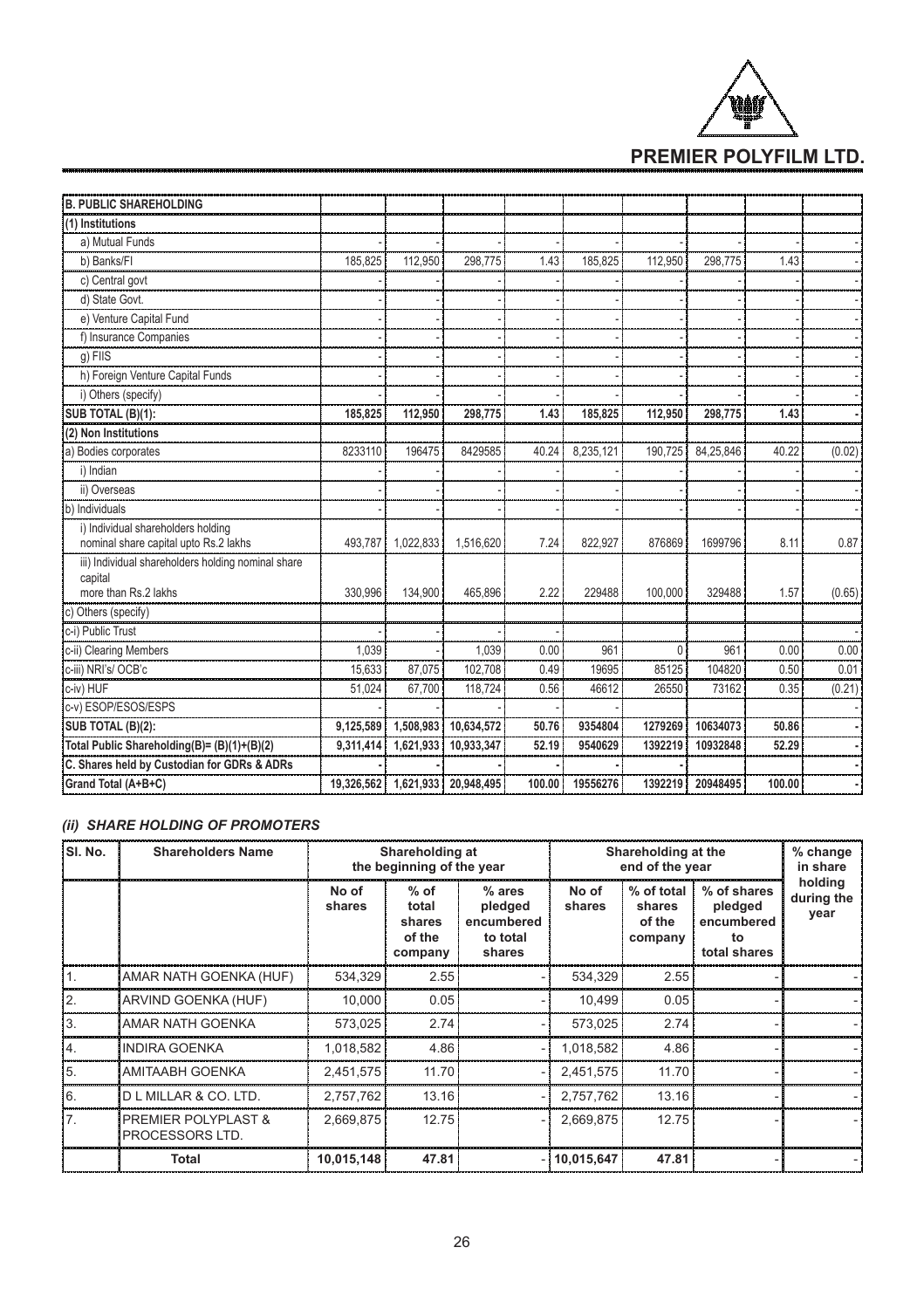

# *(iii) CHANGE IN PROMOTERS' SHAREHOLDING*

| SI. No. |                                                                                                                                                                                 | Shareholding at<br>the beginning of the year                              |                                        | Cumulative Share holding<br>during the year |                                        |  |
|---------|---------------------------------------------------------------------------------------------------------------------------------------------------------------------------------|---------------------------------------------------------------------------|----------------------------------------|---------------------------------------------|----------------------------------------|--|
|         |                                                                                                                                                                                 | No of shares                                                              | % of total<br>shares of the<br>company | No of shares                                | % of total<br>shares of the<br>company |  |
|         | At the beginning of the year                                                                                                                                                    | 10.015.148                                                                | 47.81                                  | 10.015.647                                  | 47.81                                  |  |
|         | Date wise increase/decrease in Promoters<br>Share holding during the year specifying the<br>reasons for increase/decrease (e.g. allotment/<br>transfer/bonus/ sweat equity etc) | 499 Equity Shares were acquired by Arvind Goenka (HUF)<br>$0n$ 23-03-2020 |                                        |                                             |                                        |  |
|         | At the end of the year                                                                                                                                                          | 10,015,148                                                                | 47.81                                  | 10,015,647                                  | 47.81                                  |  |

*(iv) Shareholding Pattern of top ten Shareholders (other than Directors, Promoters & Holders of GDRs & ADRs)*

| SI.<br>No      |                                                                  | Shareholding at the<br>beginning of the year<br>(As on 01-04-2019) |                                        | Change in<br>Shareholding during<br>the Year. |                                        | Shareholding at the end<br>of the Year<br>(As on 31-03-2020. |                                        |
|----------------|------------------------------------------------------------------|--------------------------------------------------------------------|----------------------------------------|-----------------------------------------------|----------------------------------------|--------------------------------------------------------------|----------------------------------------|
|                | For Each of the Top 10<br><b>Shareholders</b>                    | No. of<br>shares                                                   | % of total<br>shares of the<br>company | No. of<br>shares                              | % of total<br>shares of the<br>company | No. of<br>shares                                             | % of total<br>shares of the<br>company |
| 1              | Sri Vishvanath Enterprises Limited                               | 41,52,277                                                          | 19.8214                                |                                               |                                        | 4152277                                                      | 19.8214                                |
| $\overline{2}$ | Sanghai Holdings Private Limited                                 | 3,000,000                                                          | 14.3200                                |                                               |                                        | 3.000.000                                                    | 14.3200                                |
| 3              | Shiva Consultants Private Limited                                | 930,000                                                            | 4.4395                                 |                                               |                                        | 930,000                                                      | 4.4395                                 |
| 4              | Bank of India A/C BOI Mutual Fund                                | 185,825                                                            | 0.8871                                 |                                               |                                        | 185,825                                                      | 0.8871                                 |
| 5              | The Prasesdhiya Industrial &<br>Investment Corporation of UP Ltd | 112,500                                                            | 0.5370                                 |                                               |                                        | 112,500                                                      | 0.5370                                 |
| 6              | Econ Antri Ltd.                                                  | 102,100                                                            | 0.4874                                 |                                               |                                        | 102,100                                                      | 0.4874                                 |
|                | 06-09-2019 (Sell)                                                |                                                                    |                                        | 102100                                        | 0.4874                                 |                                                              |                                        |
|                | 04-10-2019 (Purchase)                                            |                                                                    |                                        | 102100                                        | 0.4874                                 | 102,100                                                      | 0.4874                                 |
|                | 25-10-2019 (Sell)                                                |                                                                    |                                        | 102100                                        | 0.4874                                 | 102,100                                                      | 0.4874                                 |
|                | 20-03-2020 (Purchase)                                            |                                                                    |                                        | 102100                                        | 0.4874                                 | 102100                                                       | 0.4874                                 |
| $\overline{7}$ | Kamla Sureka                                                     | 34925                                                              | 0.1667                                 |                                               |                                        |                                                              |                                        |
|                | 12-04-2019 (Sell)                                                |                                                                    | 500                                    |                                               |                                        |                                                              |                                        |
|                | 26-04-2019 (Purchase)                                            |                                                                    | 425                                    |                                               |                                        |                                                              |                                        |
|                | 14-05-2019 (Purchase)                                            |                                                                    | 149                                    |                                               |                                        |                                                              |                                        |
|                | 24-05-2019 (Purchase)                                            |                                                                    | 41150                                  | 0.1964                                        |                                        |                                                              |                                        |
|                | 07-06-2019 (sell)                                                |                                                                    | 110                                    |                                               |                                        |                                                              |                                        |
|                | 10-01-2020 (Sell)                                                |                                                                    | 500                                    |                                               |                                        |                                                              |                                        |
|                | 17-01-2020 (Sell)                                                |                                                                    | 3500                                   | 0.0167                                        |                                        |                                                              |                                        |
|                | 24-01-2020 (Sell)                                                |                                                                    | 501                                    |                                               |                                        |                                                              |                                        |
|                | 07-02-2020 (Sell)                                                |                                                                    | 1200                                   |                                               |                                        |                                                              |                                        |
|                | 14-02-2020 (Sell)                                                |                                                                    | 1000                                   |                                               |                                        |                                                              |                                        |
|                | 27-03-2020 (Purchase)                                            |                                                                    | 50                                     |                                               |                                        |                                                              |                                        |
|                | 31-03-2020 (Purchase)                                            |                                                                    | 390                                    | 0.3331                                        |                                        | 69778                                                        | 0.3331                                 |
| 8              | <b>Puneet Mittal</b>                                             | 59,775                                                             | 0.2853                                 |                                               | 59,775                                 | 0.2853                                                       | 0.2853                                 |
| 9              | <b>Fintra System Limited</b>                                     | 54,600                                                             | 0.2606                                 |                                               |                                        | 54,600                                                       | 0.2606                                 |
| 10             | <b>Fintra Capital Services Limited</b>                           | 52,350                                                             | 0.2499                                 |                                               |                                        | 52,350                                                       | 0.2499                                 |

*Note:*

*The shares of the Company are in dematerialised form and traded on a daily basis, hence the date wise increase or decrease in the shareholding is not indicated*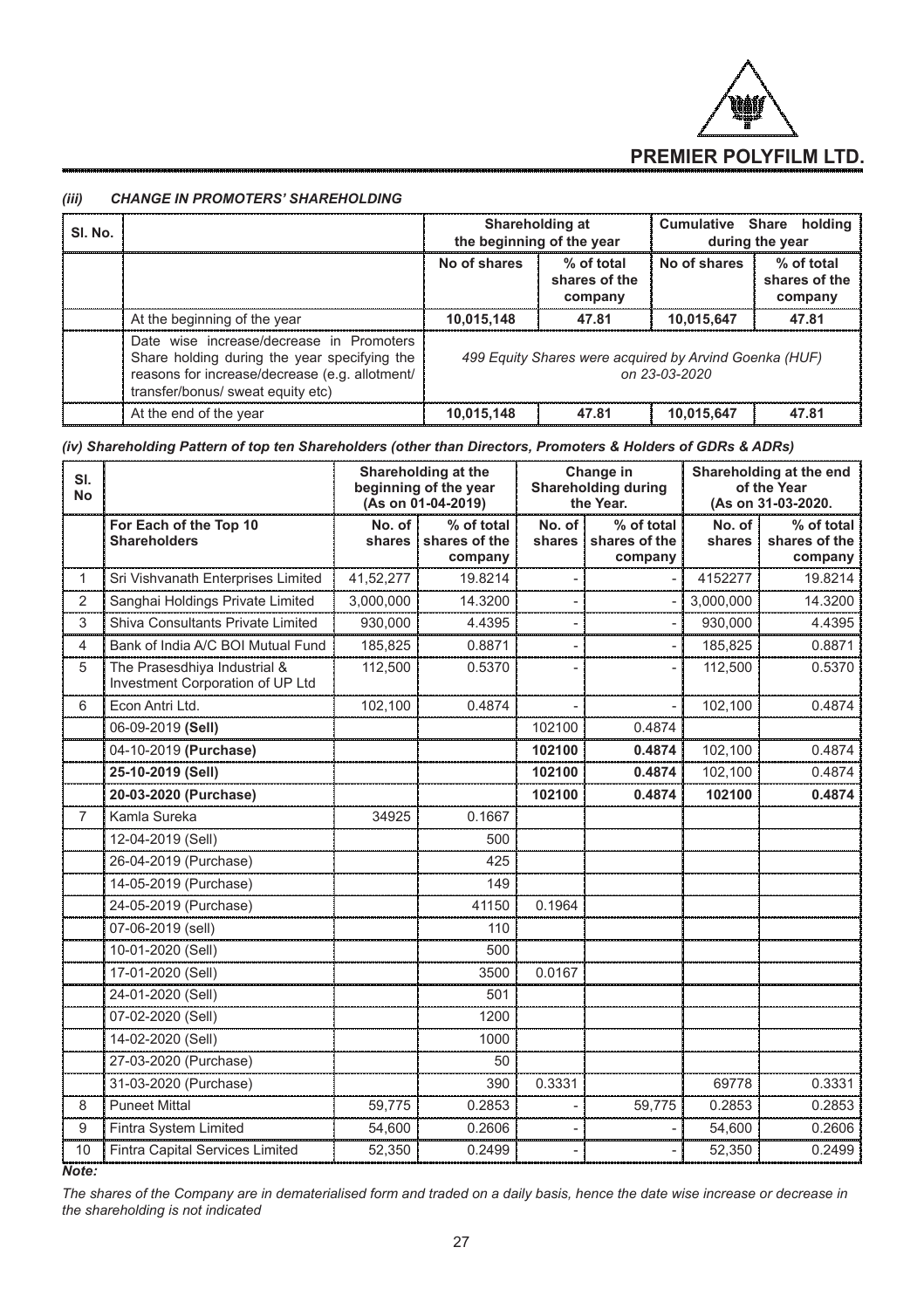

#### *(V) Shareholding of Directors & KMP*  $\overline{\mathsf{S}}$ I. **No. For Each of the Directors & KMP Shareholding at the end of the 1st April, 2020 Cumulative Shareholding during the year No of shares % of total shares of the company No of shares**  $\frac{1}{2}$  % of total shares **of the company 1. Amar Nath Goenka** At the beginning of the year 1973,025 573,025 573,025 573,025 2.74 Date wise increase/decrease in KMP's'S holding during the year specifying the reasons for increase/No Change decrease(e.g.allotment/transfer bonus/ sweat equity etc) *No Change* At the end of the year 573,025 573,025 2.74 573,025 2.74 **2. Amitaabh Goenka** At the beginning of the year 2451575 2451575 11.70 2451575 11.70 Date wise increase/decrease in KMP's'S holding during the year specifying the reasons for increase/decrease (e.g. allotment/transfer/bonus/sweat equity etc) *No Change* At the end of the year 2451575 2451575 11.70 2451575 11.70 **3. Bhupinder Kaur Marwah** At the beginning of the year Date wise increase/decrease in KMP's holding during the year specifying the reasons for increase/decrease (e.g. allotment/transfer/bonus/sweat equity etc) *N.A* At the end of the year **4. Umesh Kumar Agarwalla** At the beginning of the year Date wise increase/decrease in KMP's holding during the year specifying the reasons for increase/decrease (e.g. allotment/transfer/bonus/sweat equity etc) *NA.* At the end of the year **5. Santosh Kumar Dabriwala** At the beginning of the year 31000 0.148 31000 0.148 31000 0.148 Date wise increase/decrease in KMP's holding during the year specifying the reasons for increase/decrease (e.g. allotment/transfer/bonus/sweat equity etc) *No Change* At the end of the year 31000 0.148 31000 0.148 31000 0.148 31000 0.148 31000 0.148 31000 0.148 31000 0.148 31000 0.148 31000 0.148 31000 0.148 31000 0.148 31000 0.148 31000 0.148 31000 0.148 31000 0.148 31000 0.148 31000 0 **6. S P Jain** At the beginning of the year **Fig. 1.1.** Date wise increase/decrease in KMP's holding during the year specifying the reasons for increase/decrease (e.g. allotment/transfer/bonus/sweat equity etc) *Not Applicable* At the end of the year **At the end of the year**  $\qquad -$ **7. Rashmee Singhania** At the beginning of the year Date wise increase/decrease in KMP's holding during the year specifying the reasons for increase/ decrease (e.g. allotment/transfer/bonus/sweat equity etc) *Not Applicable* At the end of the year -l. -l. -l.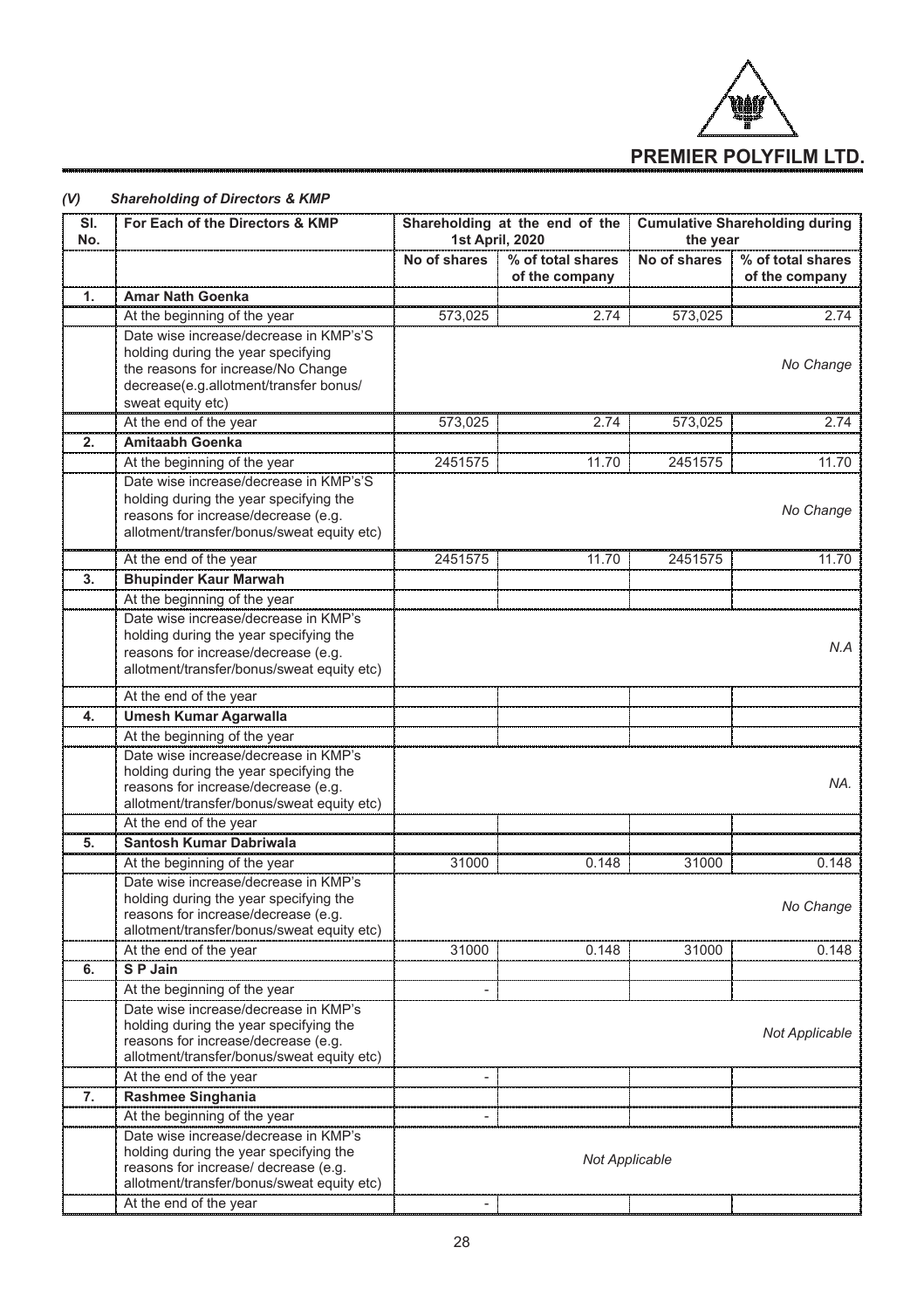

| N K Bhandari                                                                                                                                                                                   |                       |  |
|------------------------------------------------------------------------------------------------------------------------------------------------------------------------------------------------|-----------------------|--|
| At the beginning of the year                                                                                                                                                                   |                       |  |
| Date wise increase/decrease in<br>KMP'sholding during the year specifying At<br>the end of the year the reasons for increase/<br>decrease (e.g. allotment/transfer/bonus/<br>sweat equity etc) | <b>Not Applicable</b> |  |
| At the end of the year                                                                                                                                                                         |                       |  |

#### *V. (B) INDEBTEDNESS*

#### *Indebtedness of the Company including interest outstanding/accrued but not due for payment*

|                                                         |                                               |                    |                 | (Rupees in Lakhs)     |
|---------------------------------------------------------|-----------------------------------------------|--------------------|-----------------|-----------------------|
| <b>Particulars</b>                                      | <b>Secured Loans</b><br>excluding<br>deposits | Unsecured<br>Loans | <b>Deposits</b> | Total<br>Indebtedness |
| (A) Indebtedness at the beginning of the financial year |                                               |                    |                 |                       |
| i. Principal Amount                                     | 720.72                                        | 963.22             |                 | 1.683.94              |
| ii. Interest due but not paid                           |                                               |                    |                 |                       |
| iii. Interest accrued but not due                       |                                               |                    |                 |                       |
| Total (i+ii+iii)                                        | 720.72                                        | 963.22             |                 | 1,683.94              |
| (B) Change in Indebtedness during the financial year    |                                               |                    |                 |                       |
| Addition                                                | 213.73                                        | 385.00             |                 | 598.73                |
| Reduction                                               | 364.95                                        | 453.96             |                 | 818.91                |
| Net change                                              | (151.22)                                      | (68.96)            |                 | (220.18)              |
| Indebtedness at the end of the financial year           | 569.50                                        | 894.26             |                 | 1.463.76              |
| i. Principal Amount                                     |                                               |                    |                 |                       |
| ii. Interest due but not paid                           |                                               |                    |                 |                       |
| iii. Interest accrued but not due                       |                                               |                    |                 |                       |
| Total (i+ii+iii)                                        | 569.50                                        | 894.26             |                 | 1.463.76              |

#### **VI REMUNERATION OF DIRECTORS AND KEY MANAGERIAL PERSONNEL**

# **A. Remuneration to Managing Director, Whole time director and/or Manager: (Rupees in Lakhs)**

| SI. No. | <b>Particulars of Remuneration</b>                                                      |                 | Name of the MD/WTD/Manager |               | <b>Total Amount</b> |
|---------|-----------------------------------------------------------------------------------------|-----------------|----------------------------|---------------|---------------------|
|         | Gross salary                                                                            | Shri A N Goenka | Shri Amitaabh<br>Goenka    | Shri S P Jain |                     |
|         | Salary as per provisions contained in<br>(a)<br>section 17(1) of the Income Tax. 1961.* | 41              | 52                         | 22            | 115                 |
|         | Value of perquisites u/s 17(2) of the<br>(b)<br>Income tax Act, 1961                    |                 |                            |               |                     |
|         | Profits in lieu of salary under ection17(3)<br>(c)<br>of the Inco0me Tax Act. 1961      |                 |                            |               |                     |
|         | Stock option                                                                            |                 |                            |               |                     |
| 3       | <b>Sweat Equity</b>                                                                     |                 |                            |               |                     |
|         | Commission                                                                              |                 |                            |               |                     |
|         | as % of profit                                                                          |                 |                            |               |                     |
|         | others (specify)                                                                        |                 |                            |               |                     |
| 5       | Others, please specify                                                                  |                 |                            |               |                     |
|         | Total (A)                                                                               | 41              | 52                         | 22            | 115                 |
|         | Ceiling as per the Act (@ 10% of Net Profits                                            | 87              | 87                         | 87            | $87**$              |

*Note: \*Salary does not include contribution to Provident Fund (PF)*

*\*Note: The appointment of whole time Directors had been made under Schedule V of the Companies Act, 2013 by way of passing of Special Resolution and the remuneration and perks are within the prescribed limits and there is no violation.*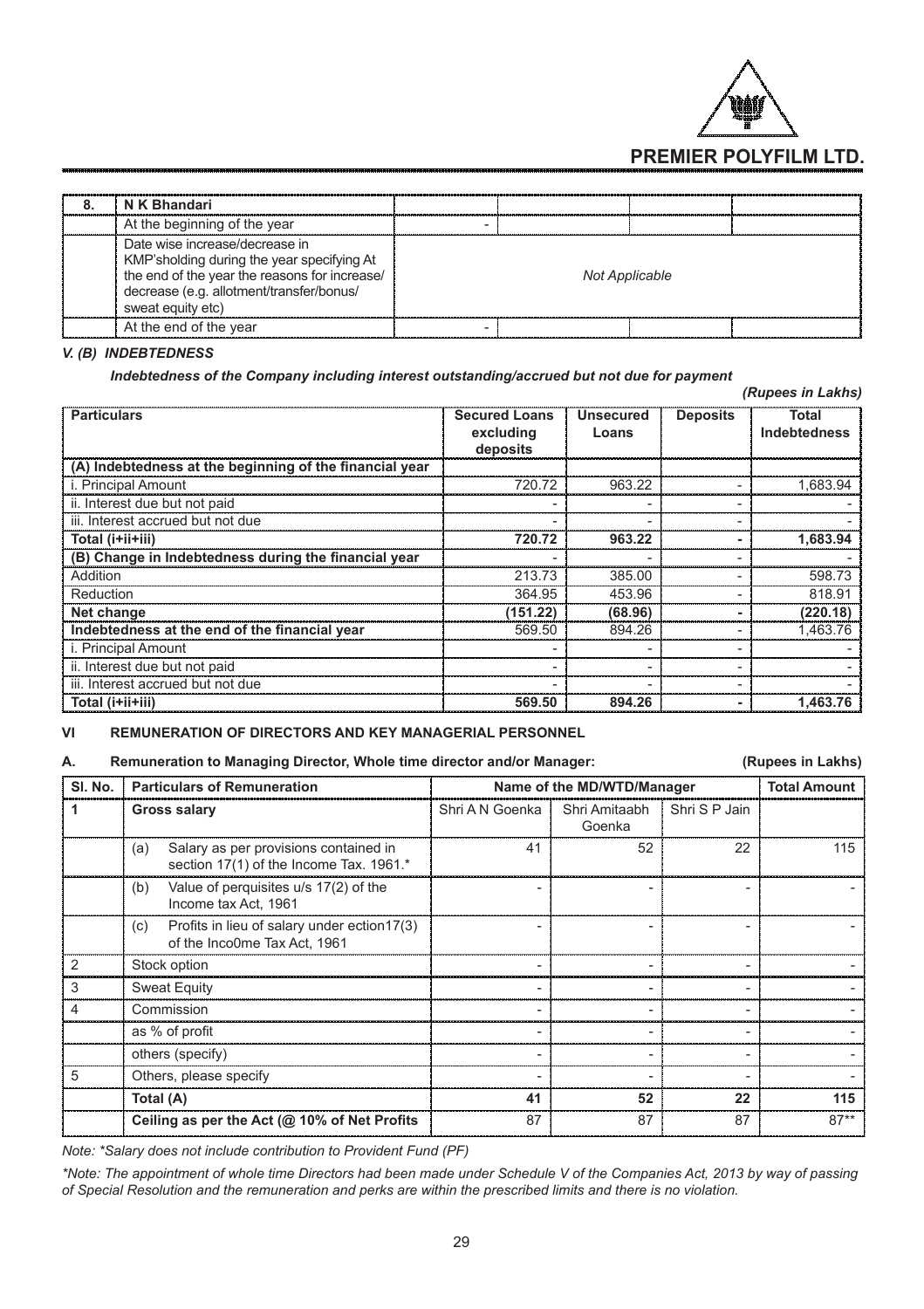

# **B. REMUNERATION TO OTHER DIRECTORS: (Rupees in Lakhs)**

| SI.<br>No.     | <b>Particulars of Remuneration</b>                       | Name of the Directors         |                                    |                                 | Total<br>Amount            |        |
|----------------|----------------------------------------------------------|-------------------------------|------------------------------------|---------------------------------|----------------------------|--------|
| 1              | <b>Independent Directors</b>                             | Smt. Bhupinder<br>Kaur Marwah | Shri Santosh<br>Kumar<br>Dabriwala | <b>Smt Rashmee</b><br>Singhania | Shri Umesh Kr<br>Agarwalla |        |
|                | Fee for attending board and<br>(a)<br>committee meetings | 1.36                          | 0.40                               | 1.04                            | 0.08                       | 2.88   |
|                | (b)<br>Commission                                        | ٠                             |                                    |                                 |                            |        |
|                | Others, please specify<br>(c)                            | ٠                             |                                    |                                 |                            |        |
|                | Total (1)                                                | 1.36                          | 0.40                               | 1.04                            | 0.08                       | 2.88   |
| $\overline{2}$ | <b>Other Non Executive Directors</b>                     |                               |                                    |                                 |                            |        |
|                | Fee for attending board committee<br>(a)<br>meetings     |                               |                                    |                                 |                            |        |
|                | (b)<br>Commission                                        |                               |                                    |                                 |                            |        |
|                | Others, please specify<br>(c)                            |                               |                                    |                                 |                            |        |
|                | Total (2)                                                | 1.36                          | 0.40                               | 1.04                            | 0.08                       | 2.88   |
|                | Total $(B)=(1+2)$                                        |                               |                                    |                                 |                            |        |
|                | Total Managerial Remuneration (A+B)*                     |                               |                                    |                                 |                            | 117.88 |
|                | Over all Ceiling as per the Act @ 11%<br>of Net Profit   | 96                            | 96                                 | 96                              | 96                         | 96     |

\*Note: The appointment of whole time Directors had been made under Schedule V of the Companies Act, 2013 by way of passing of Special Resolution and the remuneration and perks are within the prescribed limits and there is no violation.

# **C REMUNERATION TO KEY MANAGERIAL PERSONNEL OTHER THAN MD/MANAGER/WTD**

| SI. No. | <b>Particulars of Remuneration</b>                                                         |                      | <b>Key Managerial Personnel</b> |
|---------|--------------------------------------------------------------------------------------------|----------------------|---------------------------------|
|         | <b>Gross Salary</b>                                                                        | <b>CEO &amp; CFO</b> | <b>Company Secretary</b>        |
|         | Salary as per provisions contained in section 17(1) of the<br>(a)<br>Income Tax Act. 1961. |                      |                                 |
|         | Value of perquisites u/s 17(2) of the Income Tax Act, 1961<br>(b)                          |                      |                                 |
|         | Profits in lieu of salary under section 17(3) of the Income Tax<br>(c)<br>Act. 1961        |                      |                                 |
|         | <b>Stock Option</b>                                                                        |                      |                                 |
|         | <b>Sweat Equity</b>                                                                        |                      |                                 |
|         | Commission                                                                                 |                      |                                 |
|         | as % of profit                                                                             |                      |                                 |
|         | others, specify                                                                            |                      |                                 |
| 5       | Others, please specify                                                                     |                      |                                 |
|         | Total                                                                                      |                      |                                 |

\*Shri Amar Nath Goenka is the Managing Director, CEO & CFO of the Company. Thus, CFO's salary is shown in point VI A.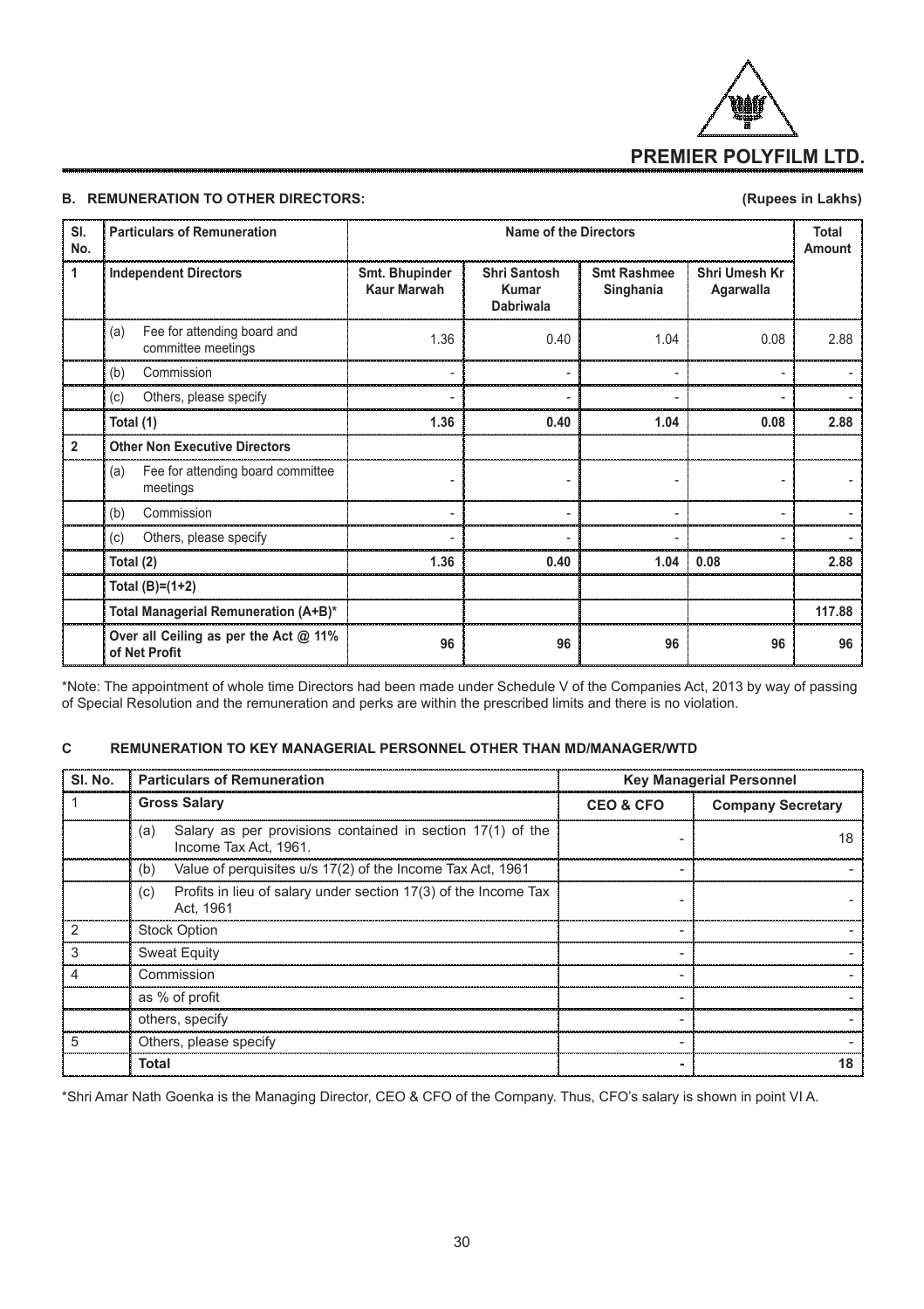

# **VII. PENALTIES/PUNISHMENT/COMPOUNDING OF OFFENCES:**

| Type                | Section of the<br><b>Companies Act</b> | <b>Brief</b><br><b>Description</b> | Details of Penalty/<br><b>Punishment/ Compounding</b><br>fees imposed | <b>Authority</b><br>(RD/NCLT/ | Appeall made if<br>any (give details) |
|---------------------|----------------------------------------|------------------------------------|-----------------------------------------------------------------------|-------------------------------|---------------------------------------|
| A. COMPANY          |                                        |                                    |                                                                       |                               |                                       |
| Penalty             | <b>NA</b>                              | <b>NA</b>                          | <b>NA</b>                                                             | <b>NA</b>                     | <b>NA</b>                             |
| Punishment          | <b>NA</b>                              | <b>NA</b>                          | <b>NA</b>                                                             | <b>NA</b>                     | <b>NA</b>                             |
| Compounding         | NA                                     | <b>NA</b>                          | <b>NA</b>                                                             | <b>NA</b>                     | <b>NA</b>                             |
| <b>B. DIRECTORS</b> |                                        |                                    |                                                                       |                               |                                       |
| Penalty             | <b>NA</b>                              | <b>NA</b>                          | <b>NA</b>                                                             | <b>NA</b>                     | <b>NA</b>                             |
| Punishment          | <b>NA</b>                              | <b>NA</b>                          | <b>NA</b>                                                             | <b>NA</b>                     | <b>NA</b>                             |
| Compounding         | <b>NA</b>                              | <b>NA</b>                          | <b>NA</b>                                                             | <b>NA</b>                     | <b>NA</b>                             |
|                     | <b>C. OTHER OFFICERS IN DEFAULT</b>    |                                    |                                                                       |                               |                                       |
| Penalty             | <b>NA</b>                              | <b>NA</b>                          | <b>NA</b>                                                             | <b>NA</b>                     | <b>NA</b>                             |
| Punishment          | <b>NA</b>                              | <b>NA</b>                          | <b>NA</b>                                                             | <b>NA</b>                     | <b>NA</b>                             |
| Compounding         | <b>NA</b>                              | <b>NA</b>                          | <b>NA</b>                                                             | <b>NA</b>                     | <b>NA</b>                             |

Place : New Delhi Date : 27/06/2020 Regd. Office: 305, III Floor,'Elite House', 36, Community Centre, Kailash Colony Extension, (Zamroodpur), New Delhi-110048 CIN : L25209DL1992PLC049590

**RESEARCH AND DEVELOPMENT (R & D)T**

By order of the Board For PREMIER POLYFILM LTD. Sd/- Amar Nath Goenka Managing Director and CFO DIN: 00061051 Address : "Vrindavan Farm", No. 1, Green Avenue, Behind Sector D-3, Vasant Kunj, Kishangarh, New Delhi 110070

 $\Box$ 

By order of the Board For PREMIER POLYFILM LTD. Sd/- Bhupinder Kaur Marwah Director DIN: 08399222 Address : "Spring House", No. 3, Green Avenue, Behind Sector D-3, Vasant Kunj, Kishangarh, New Delhi 110070

# **ANNEXURE – "II"**

| 1 <sub>1</sub> | Specific areas in which R&D<br>carried out by the Company                      | Development of economical formulations for production.<br>Development of various designs and colours of flooring, sheeting &<br>Leather Cloth.                                                                                                                                                                                                  |
|----------------|--------------------------------------------------------------------------------|-------------------------------------------------------------------------------------------------------------------------------------------------------------------------------------------------------------------------------------------------------------------------------------------------------------------------------------------------|
| 2.             | Benefits derived as a result                                                   | Continuous development of economical of the manufacturing.<br>By introducing above R&D formulations has helped the company<br>to reduce cost of new range of colour schemes and designs of<br>finished products the Company's products continue to be in demand.<br>The Company continues to develop economical formulations<br>for production. |
| 3.             | Future plan of action                                                          | The company will consider future plan based on<br>need and availability of funds.                                                                                                                                                                                                                                                               |
| 4.             | Expenditure on R&D                                                             |                                                                                                                                                                                                                                                                                                                                                 |
|                | Capital<br>a)<br>b)<br>Recurring<br>Total<br>C)<br>Total R&D expenditure<br>d) | <b>NIL</b><br>Rs. 2.16 Lakhs approx<br>Rs. 2.16 Lakhs approx<br>0.013 % as a percentage of total turnover                                                                                                                                                                                                                                       |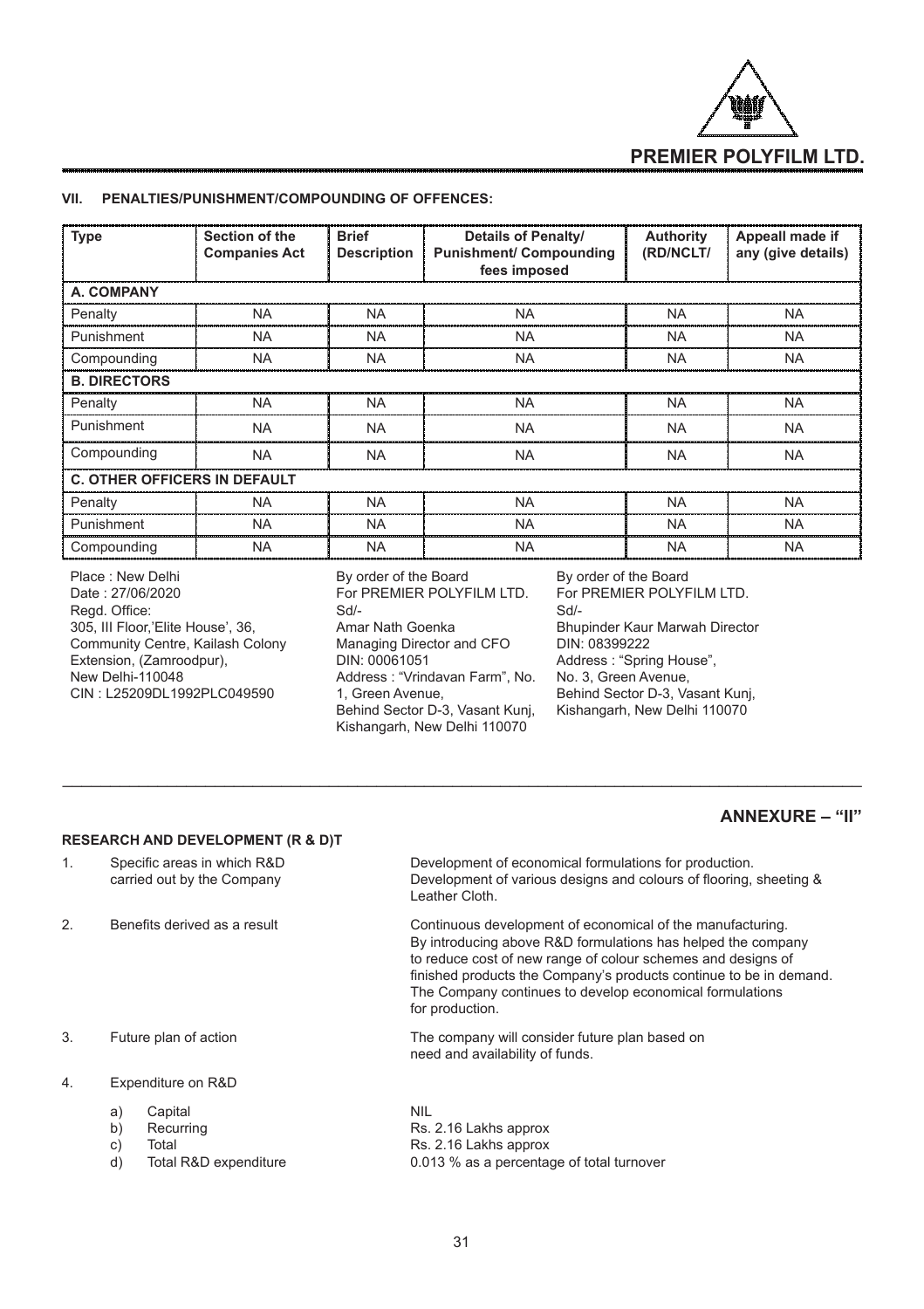

# **CONSERVATION OF ENERGY**

The Company has installed Plant & Machinery at the Unit number II of the Company at Sikandrabad (UP) which saves energy and also contributed by reduction on no load losses of energy in transfers and has also installed energy efficient LED Lights.

The Company is in compliance within the prescribed permissible limits for Air and Water emissions, effluent quality and discharge solid and hazardous waste generation and disposed

 **(Rs. In Lakhs)**

# **TECHNOLOGY ABSORPTION, ADOPTION AND INNOVATION**

| 1. | Efforts, in brief made towards<br>technology absorption,                                                                                               | No technology has been imported and the company<br>continues to adopt the indigenous technology.                                                                                                                                                                                                           |
|----|--------------------------------------------------------------------------------------------------------------------------------------------------------|------------------------------------------------------------------------------------------------------------------------------------------------------------------------------------------------------------------------------------------------------------------------------------------------------------|
| 2. | Benefits derived as a result of<br>the above efforts e.g. Product<br>improvement, cost reduction<br>of product development import,<br>substitution etc | The Company has installed laboratory scale<br>calendaring line, first time in India, by which every<br>material is tested on lab scale resulting in deduction of<br>wastage and saving machine time. It gives extra<br>benefits in developing economical formulations within<br>the shortest span of time. |

#### **FOREIGN EXCHANGE EARNINGS & OUTGO**

| 1. | Earnings | 1541.42 |  |
|----|----------|---------|--|
| 2. | Outgo    | 2696.20 |  |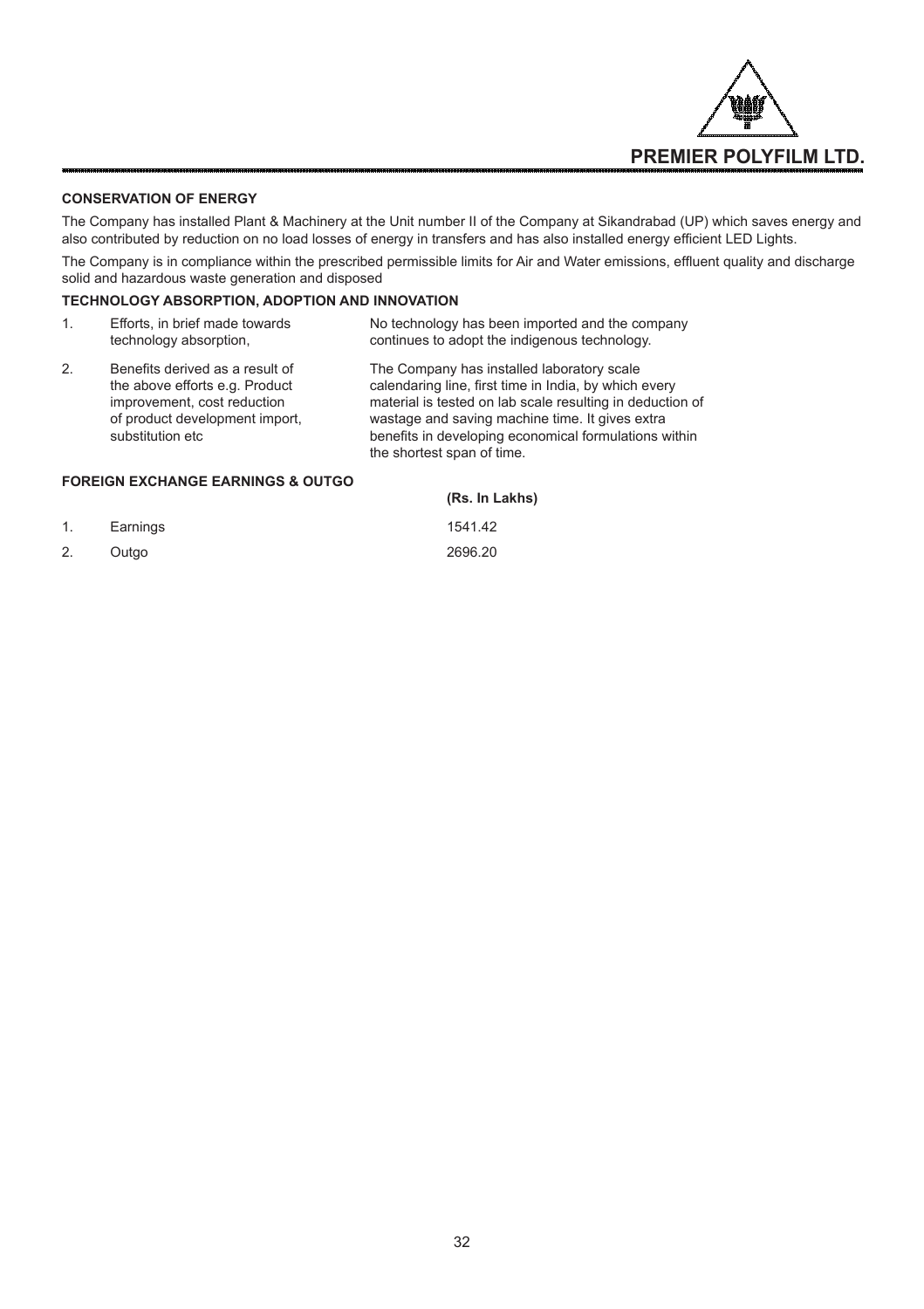

**ANNEXURE – "III"**

#### **Form No. MR-3 SECRETARIAL AUDIT REPORT FOR THE FINANCIAL YEAR ENDED MARCH 31, 2020**

[Pursuant to section 204(1) of the Companies Act, 2013 and Rule No.9 of the Companies (Appointment and Remuneration Personnel)Rules, 2014]

To,

**The Members,** 

**Premier Polyfilm Limited** 

305, 3rd Floor, Elite House, 36, Community Centre, Kailash Colony Extn., Zamroodpur, New Delhi- 110048

I have conducted the secretarial audit of the compliance of applicable statutory provisions and the adherence to good corporate practices by **Premier Polyfilm Limited** (hereinafter called "the Company"). Secretarial Audit was conducted in a manner that provided me a reasonable basis for evaluating the corporate conducts/statutory compliances and expressing my opinion thereon. Based on my verification of the Company's books, papers, minute books, forms and returns filed and other records maintained by the company and also the information provided by the Company, its officers, agents and authorized representatives during the conduct of secretarial audit, I hereby report that in my opinion, the Company has, during the audit period covering the financial year ended on March 31, 2020 complied with the statutory provisions listed hereunder and also that the Company has proper Boardprocesses and compliance-mechanism in place to the extent, in the manner and subject to the reporting made hereinafter:

I have examined the books, papers, minute books, forms and returns filed and other records maintained by **Premier Polyfilm Limited** ("the Company") for the financial year ended on March 31, 2020 according to the provisions of:

- (i) The Companies Act, 2013 (the Act) and the rules made thereunder;
- (ii) The Securities Contracts (Regulation) Act, 1956 ('SCRA') and the rules made thereunder;
- (iii) The Depositories Act, 1996 and the Regulations and Bye-laws framed thereunder;
- (iv) Foreign Exchange Management Act, 1999 and the rules and regulations made thereunder to the extent of Foreign Direct Investment, Overseas Direct Investment and External Commercial Borrowings;
- (v) The following Regulations and Guidelines prescribed under the Securities and Exchange Board of India Act, 1992 ('SEBI  $Ar't'$ ) :
	- (a) The Securities and Exchange Board of India (Substantial Acquisition of Shares and Takeovers)Regulations, 2011;
	- (b) The Securities and Exchange Board of India (Prohibition of Insider Trading) Regulations, 1992;
	- (c) The Securities and Exchange Board of India (Issue of Capital and Disclosure Requirements) Regulations, 2009;
	- (d) The Securities and Exchange Board of India (Employee Stock Option Scheme and Employee Stock Purchase Scheme) Guidelines, 1999;
	- (e) The Securities and Exchange Board of India (Issue and Listing of Debt Securities) Regulations, 2008;
	- (f) The Securities and Exchange Board of India (Registrars to an Issue and Share Transfer Agents) Regulations, 1993 regarding the Companies Act and dealing with client;
	- (g) The Securities and Exchange Board of India (Delisting of Equity Shares) Regulations, 2009: Not applicable;and
	- (h) The Securities and Exchange Board of India (Buyback of Securities) Regulations, 1998: Not applicable
- (vi) Factories Act, 1948 and rules made thereunder;
- (vii) Industrial Disputes Act, 1947, Industrial (Development and Regulation) Act, 1951, Payment of Bonus Act, 1965 and other labour legislation governing the Company and its establishment;
- (viii) Employee Provident Fund and Miscellaneous Provisions Act, 1952 and Employee State Insurance Act and Scheme thereunder;
- (ix) Air (Prevention and Control of Pollution) Act, 1981 and Water (Prevention and Control of Pollution) Act, 1974 and rules made thereunder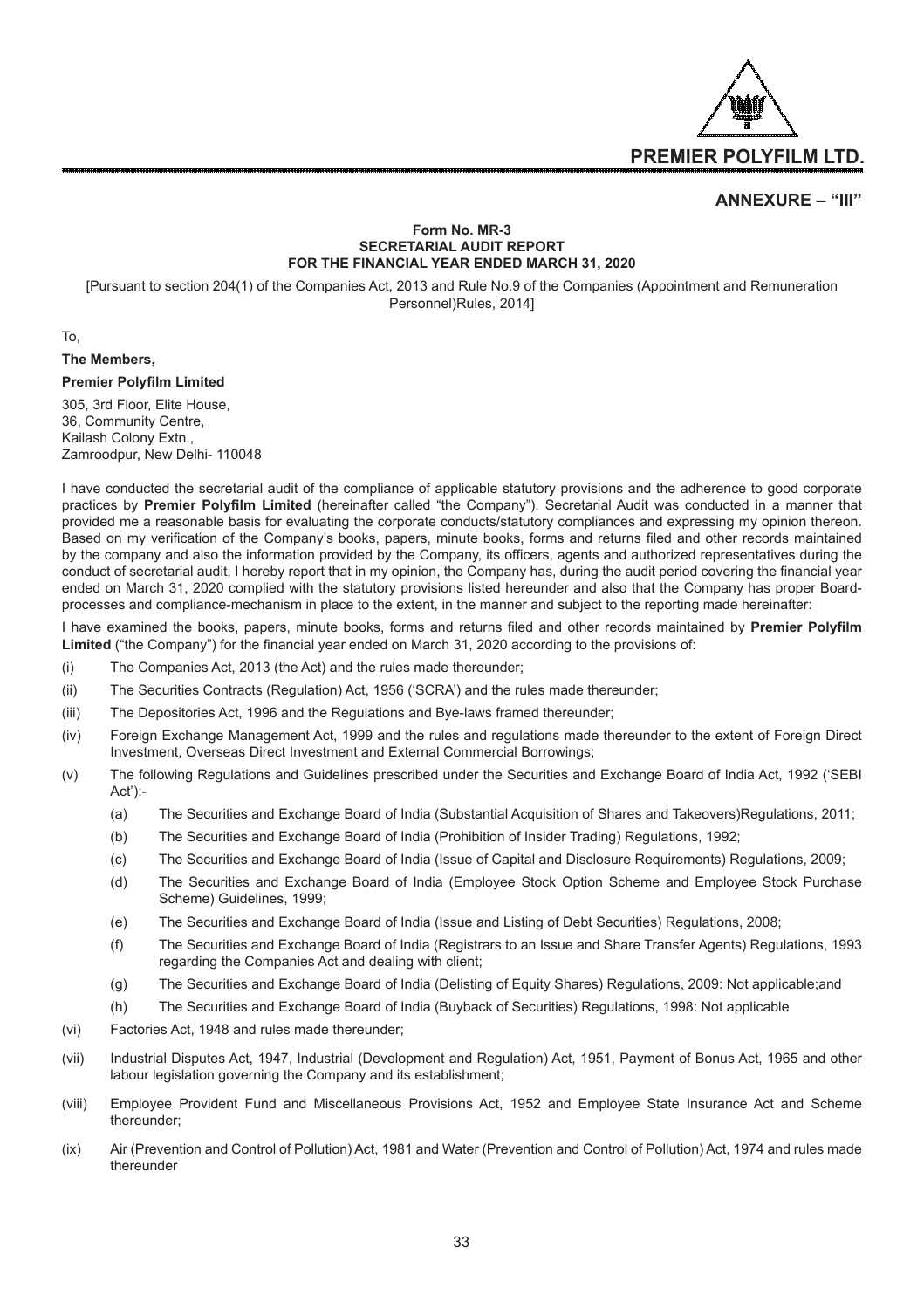

I have also examined compliance with the applicable clauses of the following:

- (i) Secretarial Standards issued by The Institute of Company Secretaries of India.
- (ii) The Listing Agreements entered into by the Company with BSE Limited (BSE) and National Stock Exchange of India Limited (NSE);

During the period under review the Company has complied with the provisions of the Act, Rules, Regulations, Guidelines, Standards, etc. mentioned above subject to the following observations:

(i) The disputed statutory dues as at 31st March, 2020, aggregating to Rs. 1,17,19,105/-, that have not been deposited on account of matters pending before appropriate authorities are as under:

| Nature of the statute | Nature of the dues | Forum where dispute/ litigation is<br>pendina | ' Amount (Rs.)<br>in Lakhs |
|-----------------------|--------------------|-----------------------------------------------|----------------------------|
| UP Trade Tax Act      | Sales Tax          | Allahabad High Court                          | 1.17.19.105                |

#### **further report that**

The Board of Directors of the Company is duly constituted with proper balance of Executive Directors, Non-Executive Directors, Woman Director and Independent Directors. Adequate notice is given to all directors to schedule the Board Meetings, agenda and detailed notes on agenda were sent at least seven days in advance, and a system exists for seeking and obtaining further information and clarifications on the agenda items before the meeting and for meaningful participation at the meeting. Majority decision is carried through while the dissenting members' views are captured and recorded as part of the minutes.

#### **I further report that**

- 1. There are adequate systems and processes in the company commensurate with the size and operations of the company to monitor and ensure compliance with applicable laws, rules, regulations and guidelines.
- 2. During the period under review, the Directors of the Company in their meeting held on October 22, 2019, have approved the Revised Credit Limit from Kotak Mahindra Bank Limited, amounting to Rs. 38,63,00,000/-.
- 3. In the meeting of the Board of Directors held on February 07, 2020 the Directors of the Company have approved the Revised Buyers Credit Loan Facility from Kotak Mahindra Bank Limited, amounting Rs.10,00,00,000/- or USD equivalent against the security of SBLC.
- 4. The following appointments/ reappointments took place during the period under review:
	- a. In the meeting of the Board of Directors held on May 28, 2019, the Board of directors appointed Mr. Umesh Kumar Agarwalla as Non-executive Independent Additional Director of the Company, Mr. Amitaabh Goenka was reappointed as Executive Director for a further period of thirty-six months effective November 01, 2019 while Mr. Sumat Parsad Jain was reappointed as Executive Director for 12 months effective April 01, 2019. Mr. Ratnesh Kumar Gupta, Non Executive Independent Director of the Company re-signed from the Directorship of the Company and also as a Member of the Committees of the Board due to his professional commitments with effect from 16th April, 2019. The Board of Directors took note of the resignation of Mr. Ratnesh in their Meeting held on 28th May, 2019.
	- b. In the meeting of the Board of Directors held on February 07, 2020, Mrs. Rashmee Singhania was reappointed as Non-executive Independent Director for further period of 5 years with effect from February 13, 2020.

Nitin Gupta MembershipNo.:A35299<br>C P No.: 14087 Date : June 24, 2020 UDIN : A035299B000372592

Place: New Delhi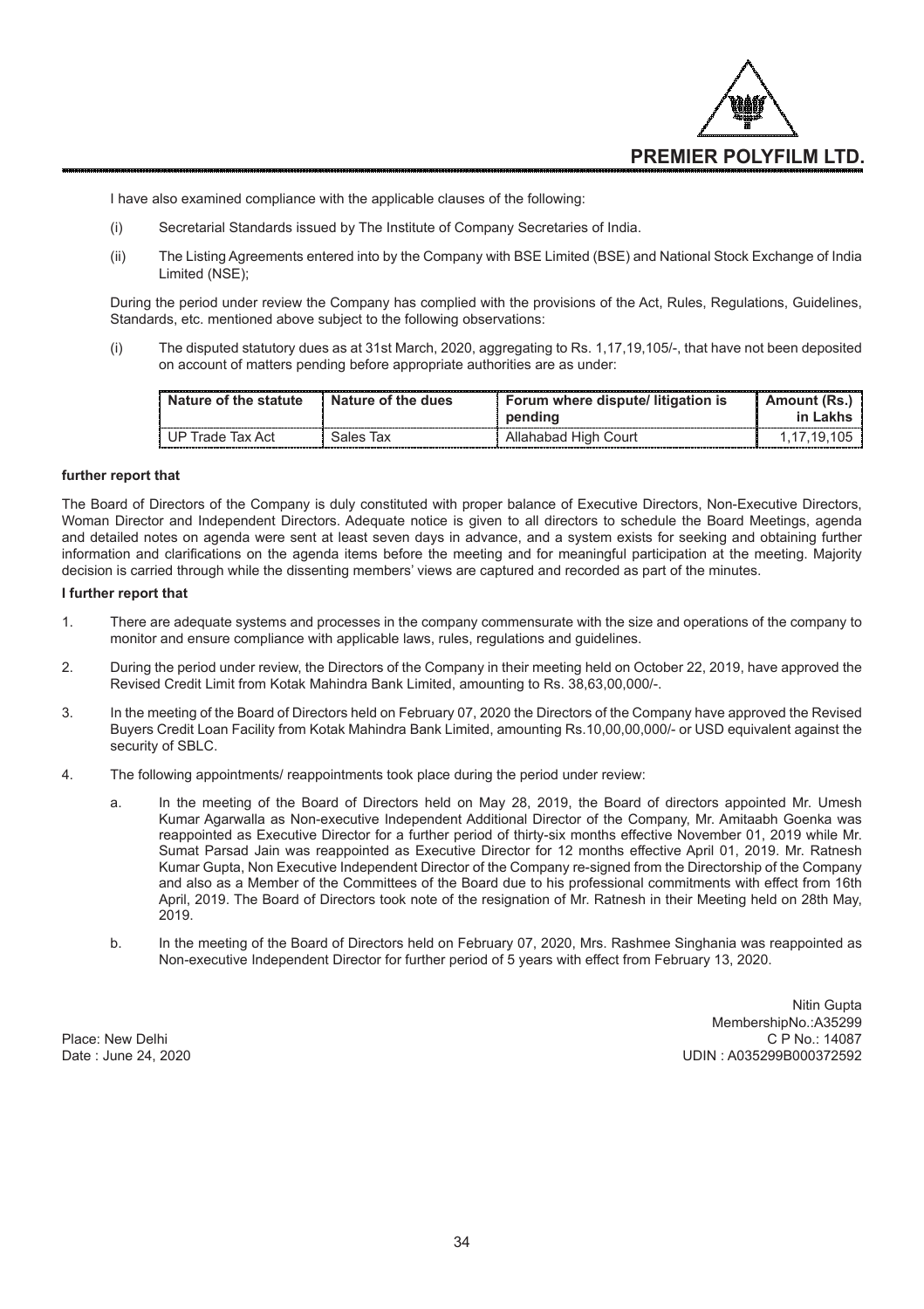

#### **ANNEXURE "IV"**

# **Form No. AOC - 2**

#### **(Pursuant to clause (h) of sub-section (3) of Section 134 of the Companies Act,2013 and Rule 8(2) of the companies (Accounts) Rules,2014)**

Form for disclosure of Particulars of contract/arrangements entered into by the company with related parties referred to in subsection 188 of the Companies Act,2013 includes certain arms length transactions under third proviso thereto :

# **1. Details of contracts or arrangements or transaction not at arm's length basis:**

Premier Polyfilm Ltd. has not entered into any contract or arrangement or transaction with its related parties which is not at arm's length during the financial year 2019-2020.

#### **2. Details of material contracts or arrangement or transactions at arm's length basis:**

Not applicable, since the contracts were entered into in the ordinary course of business and at arm's length basis.

For & on behalf of the Board of Directors,

sd/ Place: New Delhi **(Amar Nath Goenka)** Date : 27/06/2020 Managing Director

# **Annexure "V"**

# **NOTES ON DIRECTORS SEEKING APPOINTMENT/REAPPOINTMENT AT ANNUAL GENERAL MEETING AS REQUIRED UNDER THE LISTING AGREEMENT ENTERED INTO WITH STOCK EXCHANGES.**

\_\_\_\_\_\_\_\_\_\_\_\_\_\_\_\_\_\_\_\_\_\_\_\_\_\_\_\_\_\_\_\_\_\_\_\_\_\_\_\_\_\_\_\_\_\_\_\_\_\_\_\_\_\_\_\_\_\_\_\_\_\_\_\_\_\_\_\_\_\_\_\_\_\_\_\_\_\_\_\_\_\_\_\_\_\_\_\_\_\_\_\_\_\_\_\_\_\_\_\_\_\_\_

#### **(ANNEXURE TO NOTICE AND DIRECTORS REPORT)**

As required by Regulation 36(3) of the Securities and Exchange Board of India (Listing Obligations and Disclosure Requirements) Regulations, 2015, the particulars of Directors who are proposed to be appointed are given below :-

**(A)** 

| Particulars                                                     | Shri Ram Babu Verma                                                                                                                                                                                                                             |
|-----------------------------------------------------------------|-------------------------------------------------------------------------------------------------------------------------------------------------------------------------------------------------------------------------------------------------|
| DIN                                                             | 08760599                                                                                                                                                                                                                                        |
| Date of Birth                                                   | 11/01/1963                                                                                                                                                                                                                                      |
| Date of first appointment on the Board                          | 27-06-2020                                                                                                                                                                                                                                      |
| Qualifications                                                  | Bachelor Degree in Science, M.A. in Economics and also<br>MSW (HR&IR)                                                                                                                                                                           |
| Experience (including expertise in specific functional area &   | He has more than 31 years of experience as an executive.                                                                                                                                                                                        |
| brief resume                                                    | Shri Ram Babu Verma is looking after General Administration<br>and Personnel Department of the Company and is also<br>"Occupier" of the Company.                                                                                                |
| Terms & Conditions of appointment                               | Term: Eighteen months with effect from 27-06-2020 to 26-<br>12-2021<br>Basic salary per month: Rs. 71,000/- (Rupees Seventy One<br>Thousand Only)<br>Perquisites: As given in detail in the Notice for ensuing Annual<br><b>General Meeting</b> |
| Shareholding in the Company as on March 31, 2019                | <b>NIL</b>                                                                                                                                                                                                                                      |
| Directorship of other Companies as on March 31, 2019            | <b>NIL</b>                                                                                                                                                                                                                                      |
| Chairmanship/Membership of the Committees of other<br>Companies | He is member in Share Transfer Committee, Audit Companies<br>Committee, Stakeholders Relationship Committee, Corporate<br>Social Responsibility Committee and Risk Management<br>Committee.                                                     |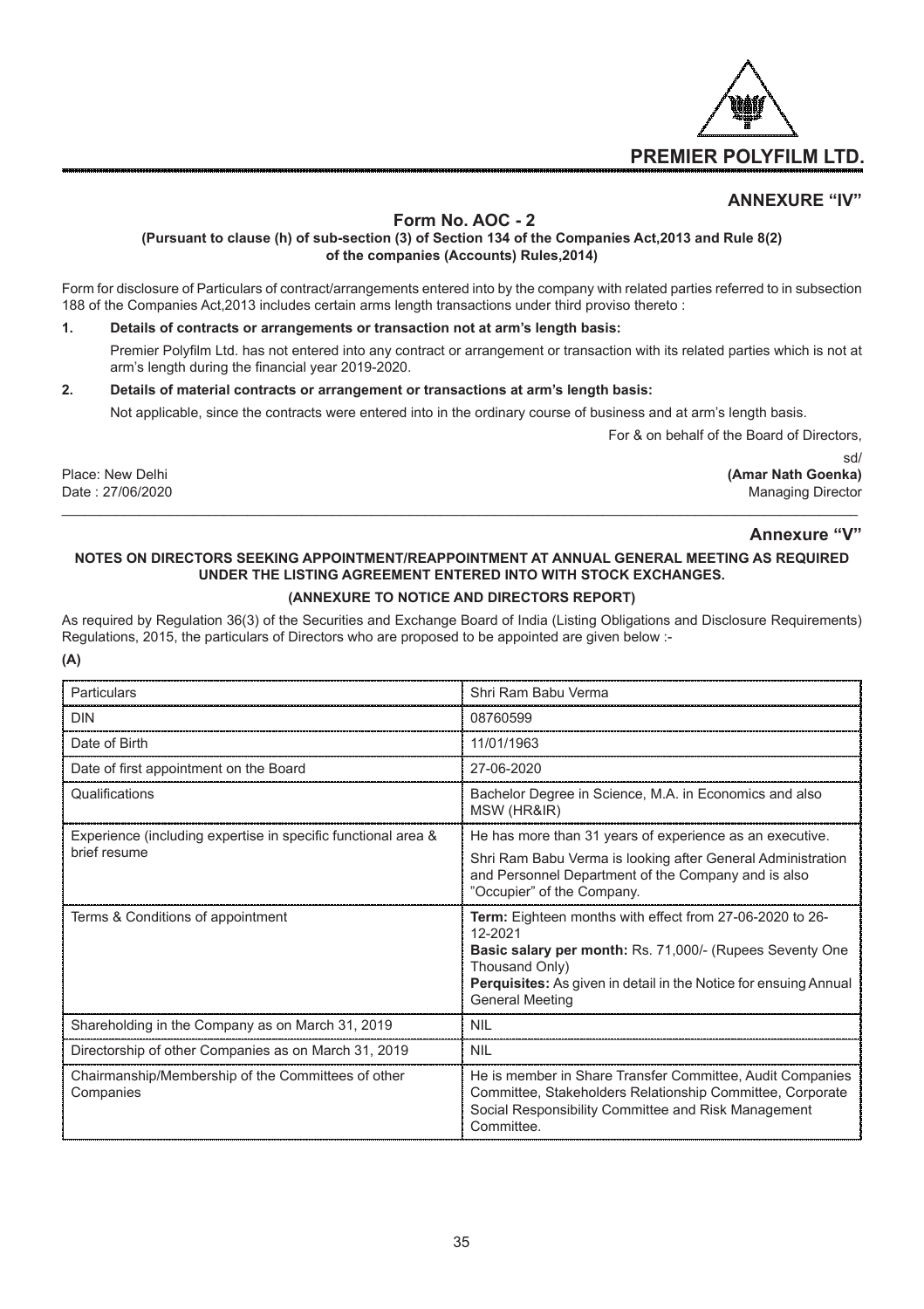

| (B)                                                                                                                          |                                                                                                                                                                                                                                                                                             |
|------------------------------------------------------------------------------------------------------------------------------|---------------------------------------------------------------------------------------------------------------------------------------------------------------------------------------------------------------------------------------------------------------------------------------------|
| <b>Particulars</b>                                                                                                           | Shri Amar Nath Goenka                                                                                                                                                                                                                                                                       |
| <b>DIN</b>                                                                                                                   | 00061027                                                                                                                                                                                                                                                                                    |
| Date of Birth                                                                                                                | 27-12-1941                                                                                                                                                                                                                                                                                  |
| Date of first appointment on the Board                                                                                       | 17-07-1992                                                                                                                                                                                                                                                                                  |
| Qualifications                                                                                                               | <b>Commerce Graduate</b>                                                                                                                                                                                                                                                                    |
| Experience (including expertise in specific functional area &                                                                | He has more than 58 years of experience in Industry and<br>trade.                                                                                                                                                                                                                           |
| Terms & Conditions of appointment                                                                                            | Term: Thirty-Six (36) months with effect from 18-02-2021 to<br>17-02-2024.<br>Basic salary per month: Rs.2,00,000/- (Rupees Two<br>Lakhs Only) in the pay scale of<br>Rs.2.00.000/- - Rs.4.00.000/-<br>Perks: As given in detail in the Notice for ensuing Annual<br><b>General Meeting</b> |
| Shareholding in the Company as on March 31, 2020                                                                             | 5,73,025 (2.73%)                                                                                                                                                                                                                                                                            |
| Directorship of other Companies as on March 31, 2020<br>and Chairmanship/Membership of the Committees of other<br>Companies. | M/s Premier Polyplast & Processors Ltd., M/s ANG Finechems<br>Private Limited and M/s Aquapharm Speciality Products<br><b>Private Limited</b>                                                                                                                                               |
|                                                                                                                              | He is Chairman of the Share Transfer Committee of the<br>Company.                                                                                                                                                                                                                           |

#### **(C)**

| Particulars                                                                   | Smt. Rashmee Singhania                                                                                                                                                    |
|-------------------------------------------------------------------------------|---------------------------------------------------------------------------------------------------------------------------------------------------------------------------|
| <b>DIN</b>                                                                    | 06969599                                                                                                                                                                  |
| Date of Birth                                                                 | 10-12-1977                                                                                                                                                                |
| Date of first appointment on the Board                                        | 13-02-2015                                                                                                                                                                |
| Qualifications                                                                | Graduate                                                                                                                                                                  |
| Experience (including expertise in specific functional area &<br>brief resume | She has experience of around 21 years in the field of<br>business and trade.                                                                                              |
| Terms & Conditions of appointment                                             | Term: Appointed Non Executive Independent Director for five<br>(5) years with effect from 13-02-2020.                                                                     |
|                                                                               | Payment of Sitting fee : She shall be paid Directors sitting fee<br>as may be applicable from time to time for attending Board<br>Meetings and Meetings of the Committees |
| Shareholding in the Company as on March 31, 2020                              | Nil                                                                                                                                                                       |
| Directorship of other Companies as on March 31, 2020                          | Nil                                                                                                                                                                       |
| Chairmanship/Membership of the Committees of other<br>Companies               | She is Member of Audit Committee, Stakeholders Relationship<br>Committee and Nomination & Remuneration Committee.                                                         |

#### **ANNEXURE – "VI"**

#### **LIST OF STOCK EXCHANGES**

1. National Stock Exchange of India Limited, "Exchange Plaza", 5 Floor, Plot No. C/1, 'G' Block, Bandra Kulra Complex, Bandra East, Mumbai - 400051. (Code No. PREMIERPOL)

**\_\_\_\_\_\_\_\_\_\_\_\_\_\_\_\_\_\_\_\_\_\_\_\_\_\_\_\_\_\_\_\_\_\_\_\_\_\_\_\_\_\_\_\_\_\_\_\_\_\_\_\_\_\_\_\_\_\_\_\_\_\_\_\_\_\_\_\_\_\_\_\_\_\_\_\_\_\_\_\_\_\_\_\_\_\_\_\_\_\_\_\_\_\_\_\_\_\_\_\_\_\_\_**

2. BSE Limited, Phiroze Jeejeebhoy Toweres, Dalal Street,Mumbai- 400001 (Code No. 514354).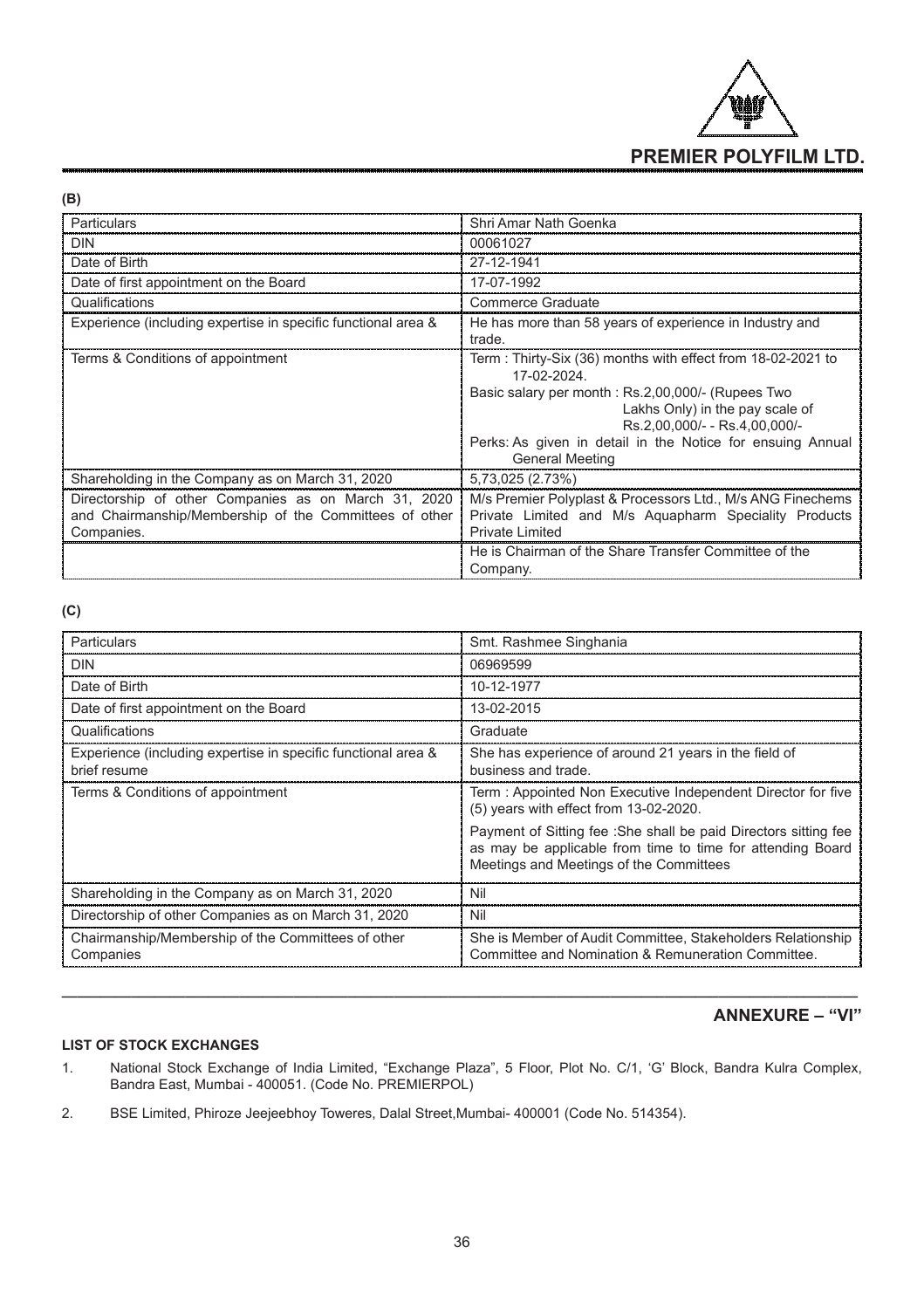

**ANNEXURE – "VII"**

#### **CORPORATE GOVERNANCE REPORT (ANNEXURE TO DIRECTORS REPORT)**

#### **COMPANYS' PHILOSOPHY ON CODE OF CORPORATE GOVERNANCE**

Your Company has been practicing the principle of good Corporate Governance. The Board of Director supports the broad principles of corporate governance. In addition to the basic governance issues the Board lays strong emphasis on transparency, accountability, integrity, customer satisfaction and efforts for maximization of Shareholders wealth.

#### **CFO/ CEO CERTIFICATION**

In terms of Clause of the Listing Agreement, the certification by the Managing Director as CFO & CEO on the financial statements and internal controls relating to financial reporting has been obtained. The Managing Director is also CFO & CEO of the Company.

#### **RESPONSIBILITIES**

The Board reserves for its consideration and decisions in the matters of policy, capital expenditure, corporate governance and reporting to Shareholders. During the year under review, the Board met four (4) times. These Board Meetings were held on 28th May, 2019, 09th August, 2019, 22nd October, 2019 and 07th February, 2020. The Directors ensure that their responsibility as Directors of the company and their interest do not clash with interest of the company.

#### **BOARD OF DIRECTORS**

Shri Amar Nath Goenka is the Managing Director of the company. The Board as on 31st March, 2020 consisted of seven (7) Directors including the Managing Director out of which Smt . Bhupinder Kaur Marwah, Smt. Rashmee Singhani, Shri Santosh Kumar Dabriwala and Shri Umesh Kumar Agarwalla are Four (4) independent Directors and out of remaining three (3) Directors Shri Amar Nath Goenka and Shri Amitaabh Goenka, are promoter Directors and Shri Sumat Parsad Jain, is Executive Director. Shri Sumat Parsad Jain resigned from the Directorship & Executive Director's post with effect from 30-06-2020. During the financial year under review, the Board met four (4) times. These Board Meetings were held on 28th May, 2019, 09th August, 2019, 22nd October, 2019 and 07th February, 2020and the gap between two meetings did not exceed one hundred twenty days. During the year a separate meeting of the Independent director was held on 07th February, 2020 interalia to review the performance of nonindependent directors and the Board as a whole. The Board periodically reviews compliance reports of all laws applicable to the company, prepared by the company. The details of (i) Composition and Category of Directors,(ii) Attendance of each Director at the Board Meeting and last Annual General Meeting, (iii) The Directorship/Membership held by each Director, and (iv) The details of the Board Meetings are as follows:-

| <b>CATEGORY</b>    | <b>NAME OF DIRECTOR</b>                              | <b>STATUS</b>             | <b>DATE OF APPOINTMENT</b>                 |
|--------------------|------------------------------------------------------|---------------------------|--------------------------------------------|
| <b>PROMOTER</b>    | Shri Amar Nath Goenka<br><b>Managing Director</b>    |                           | Since inception of Company i.e. 17-07-1992 |
|                    | Shri Amitaabh Goenka                                 | <b>Executive Director</b> | 27-01-2010                                 |
| <b>EXECUTIVE</b>   | Shri Sumat Parsad Jain*<br><b>Executive Director</b> |                           | 26-06-2004                                 |
| <b>INDEPENDENT</b> | Smt. Bhupinder Kaur Marwah                           | Non Executive             | $01 - 04 - 2019$                           |
|                    | Shri Santosh Kumar Dabriwala                         | Non Executive             | 04-04-2019                                 |
|                    | Shri Umesh Kumar Agarwalla                           | Non Executive             | 28-05-2019                                 |
|                    | Smt. Rashmee Singhania                               | Non Executive             | 13-02-2015                                 |

#### **1. COMPOSTION AND CATEGORY OF DIRECTORS AS ON 31/03/2020**

\*Resigned with effect from 30-06-2020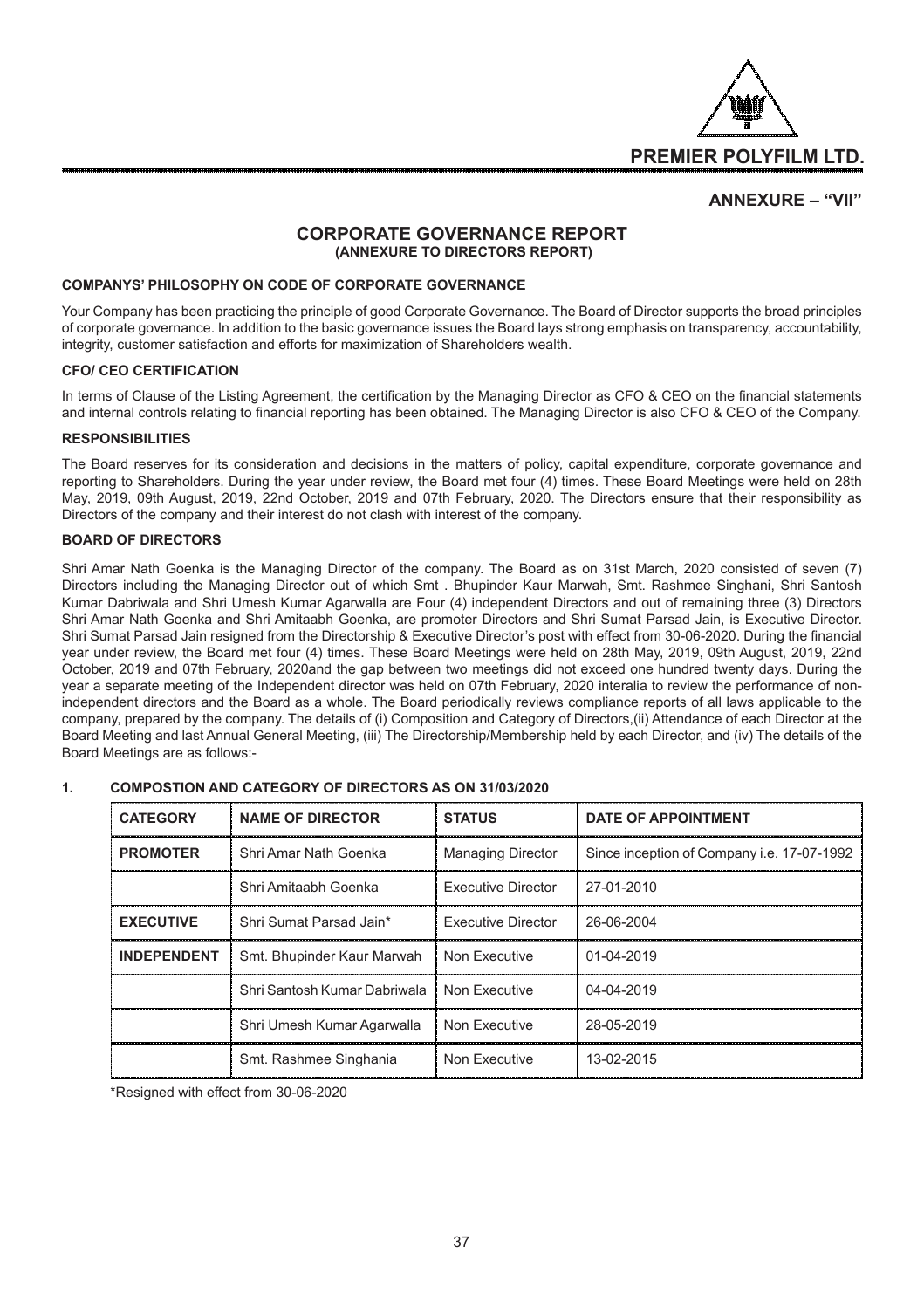

#### 2**. ATTENDANCE OF EACH DIRCTOR AT THE BOARD MEETINGS AND THE LAST ANNUAL GENERAL MEETING (AGM) HELD ON 26TH SEPTEMBER, 2019 AND NO. OF DIRECTORSHIPS IN OTHER BOARDS AND CHAIRMANSHIP/ MEMBERSHIP IN OTHER BOARD , COMMITTEES.**

| Name of Director                | No. of<br>Board<br>meetings<br>Held | No. of Board<br>meetings<br>attended | Attendance at<br>the last AGM | No. of<br>Directorship in<br>other Boards<br>as on 31-03-2020* | No. of<br>Membership<br>on other Board<br>committees as<br>on 31/03/2020* |
|---------------------------------|-------------------------------------|--------------------------------------|-------------------------------|----------------------------------------------------------------|---------------------------------------------------------------------------|
| Shri Amar Nath Goenka           | 4                                   | 4                                    | Present                       | 3                                                              | 2                                                                         |
| Shri Sumat Parsad Jain          | 4                                   | 4                                    | Present                       |                                                                | 6                                                                         |
| Smt. Bhupinder Kaur<br>Marwah** | 4                                   | 4                                    | Present                       |                                                                | 5                                                                         |
| Shri Santosh Kumar<br>Dabriwala | 4                                   | 3                                    | Absent                        | 4                                                              |                                                                           |
| Shri Umesh Kumar Agarwalla      | 4                                   |                                      | Absent                        | 10                                                             |                                                                           |
| Shri Amitaabh Goenka            | 4                                   | $\overline{2}$                       | Present                       | 2                                                              | 2                                                                         |
| Smt. Rashmee Singhania          | 4                                   | 4                                    | Present                       |                                                                | 3                                                                         |

\* Directorship in Foreign Companies, Council & Partnership companies have not been included in the above table/details. \*\* Chairman Audit Committee.

#### **DETAILS OF THE BOARD MEETINGS HELD DURING THE YEAR APRIL 1, 2019 TO MARCH 31, 2020**

| Date of Meeting   | <b>Board Strength</b> | <b>Number of Directors present</b> |
|-------------------|-----------------------|------------------------------------|
| May 28, 2019      |                       |                                    |
| August 09, 2019   |                       |                                    |
| October, 22, 2019 |                       |                                    |
| February 07, 2020 |                       |                                    |

#### **ATTENDANCE OF DIRECTORS AT THE BOARD MEETING HELD DURING APRIL1, 2019 TO MARCH 31, 2020**

| Name of Director S/Shri/ | 1st Quarter              | 2nd Quarter | 3rd Quarter | 4th Quarter |
|--------------------------|--------------------------|-------------|-------------|-------------|
| Smt.                     | 28-05-2019<br>09-08-2019 |             | 22-10-2019  | 07-02-2020  |
| Amar Nath Goenka         | Present                  | Present     | Present     | Present     |
| Amitaabh Goenka          | Ahsent                   | Present     | Present     | Absent      |
| Bhupinder Kaur Marwah    | Present                  | Present     | Present     | Present     |
| Rashmee Singhania        | Present                  | Present     | Present     | Present     |
| Santosh Kumar Dabriwala  | Present                  | Present     | Ahsent      | Present     |
| Sumat Parsad Jain        | Present                  | Present     | Present     | Present     |
| Umesh Kumar Agarwalla    | Absent                   | Present     | Ahsent      | Absent      |

#### **COMMITTEES OF BOARD**

#### **A) AUDIT COMMITTEE**

Audit Committee of the Board consist of three (3) Directors of the company, i.e. Smt. Bhupinder Kaur Marwah, Chairperson of Audit Committee, Smt. Rashmee Singhania and Shri Sumat Parsad Jain, Directors of the Company. The Audit Committee has been authorized to look after the following major functions:

- (i) To recommend for appointment, remuneration and terms of appointment of auditors of the company;
- (ii) To review and monitor the auditor's independence and performance, and effectiveness of audit process;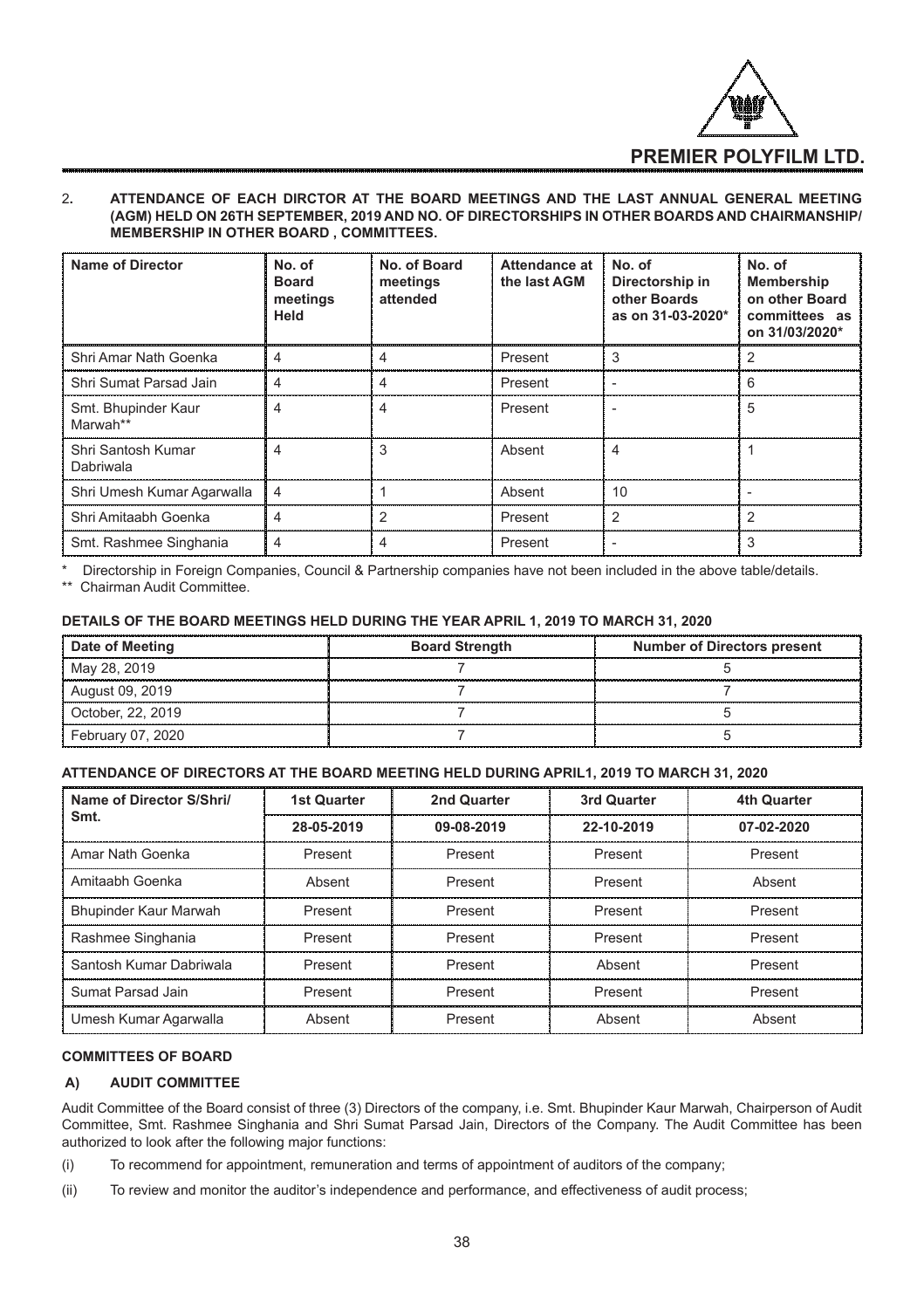

- (iii) To examine the financial statement and the auditors' report thereon;
- (iv) To approve or any subsequent modification of transactions of the company with related parties;
- (v) To make scrutiny of inter-corporate loans and investments;
- (vi) To valuate of undertakings or assets of the company, wherever it is necessary;
- (vii) To evaluate internal financial controls and risk management systems;
- (viii) To monitor the end use of funds raised through public offers and related matters.
- (ix) To call for the comments of the auditors about internal control systems, the scope of audit, including the observations of theauditors and review of financial statement before their submission to the Board and to discuss any related issues with the internal and statutory auditors and the management of the company.
- (x) To investigate into any matter in relation to the items specified in or referred to it by the Board and for this purpose shall have power to obtain professional advice from external sources and have full access to information contained in the records of the company.

#### **DETAILS OF COMPOSITION, NAMES OF MEMBERS, NO. OF MEETINGS HELD AND ATTENDANCE OF AUDIT COMMITTEE DURING THE YEAR APRIL 1, 2019 TO MARCH 31, 2020**

| Name of Director                       | No. of Meetings Held | No. of Meetings attended |
|----------------------------------------|----------------------|--------------------------|
| Smt.Bhupinder Kaur Marwah (Chairpersor |                      |                          |
| Smt. Rashmee Singhania                 |                      | --------------------     |
| Shri Sumat Parsad Jain                 |                      |                          |

#### **B) NOMINATION & REMUNERATION COMMITTEE**

The Nomination & Remuneration Committee consist of three (3) Independent Non Executive Directors of the company, i.e. Smt. Rashmee Singhania is Chairperson of the Committee and remaining two Directors i.e. Smt. Bhupinder Kaur Marwah and Shri Santosh Kumar Dabriwala are Members of the Committee. The Committee has been authorized to look after following major functions :

- (1) To identify persons who are qualified to become directors and who may be appointed in senior management in accordance with the criteria laid down, recommend to the Board their appointment and removal and shall carry out evaluation of every director's performance.
- (2) To formulate the criteria for determining qualifications, positive attributes and independence of a director and recommend to the Board a policy, relating to the remuneration for the directors, key managerial personnel and other employees.
- (3) To ensure that—
	- (a) the level and composition of remuneration is reasonable and sufficient to attract, retain and motivate directors of the quality required to run the company successfully;
	- (b) relationship of remuneration to performance is clear and meets appropriate performance benchmarks; and
	- (c) remuneration to directors, key managerial personnel and senior management involves a balance between fixed and incentive pay reflecting short and long-term performance objectives appropriate to the working of the company and its goals.
	- (d) The policy so framed by the said Committee shall be disclosed in Board's Report to shareholders

#### **DETAILS OF COMPOSITION, NAMES OF MEMBERS, NO. OF MEETINGS HELD AND ATTENDANCE OF REMUNERATION COMMITTEE DURING THE YEAR APRIL 1, 2019 TO MARCH 31, 2020**

| Name of Director      | aas Held<br>No.<br>വ |  |
|-----------------------|----------------------|--|
| Rashmee J             |                      |  |
| Bhupinder Kaur Marwah |                      |  |
| ⊰antosh Kumar I       |                      |  |

\*Shri Santosh Kumar Dabriwala was appointed member of the committee with effect from 28-05-2019.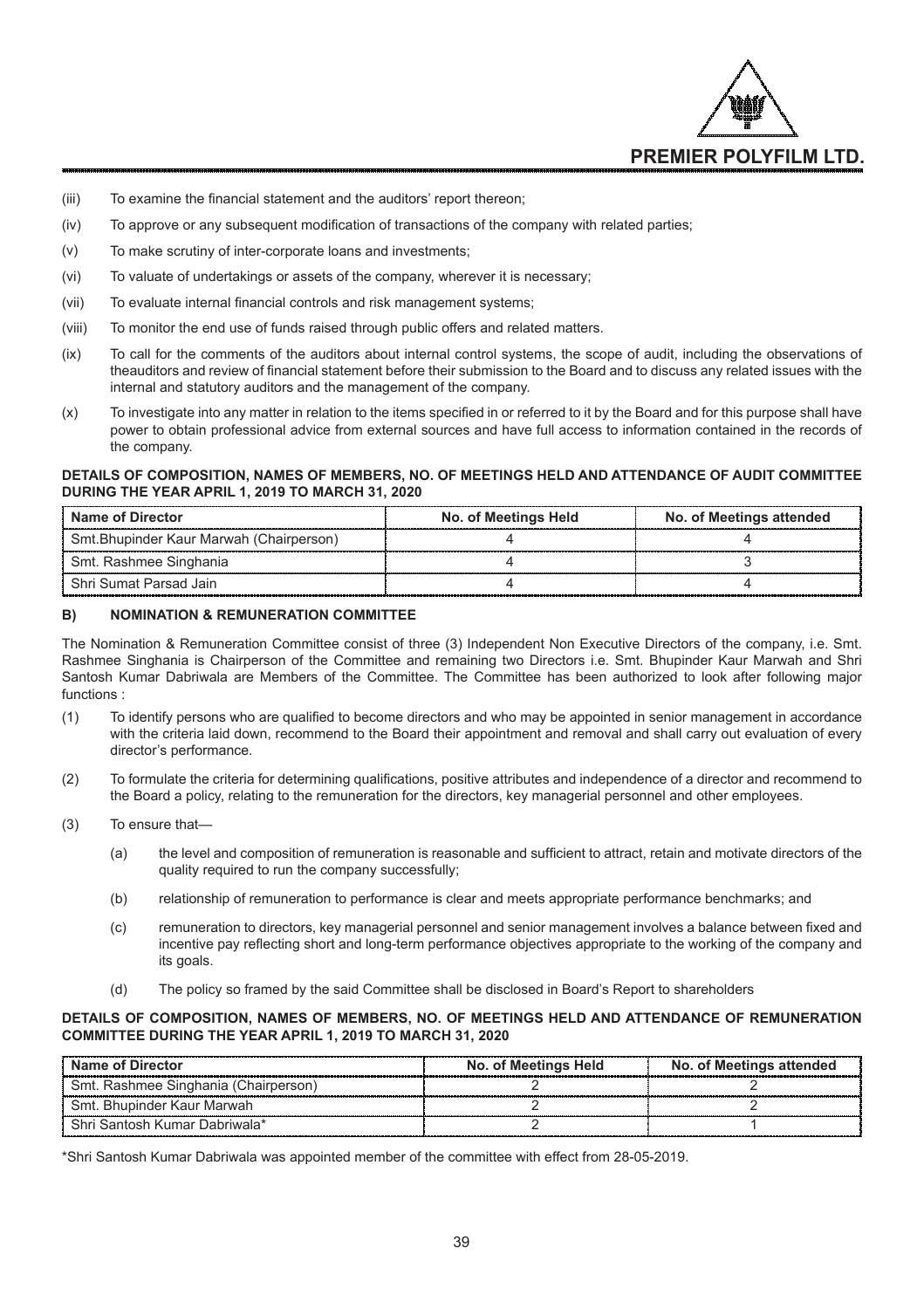

#### **DETAILS OF REMUNERATION PAID TO ALL DIRECTORS DURING APRIL, 2019 TO MARCH, 20120**

| NAME OF DIRECTOR             | <b>Sitting</b><br>Fee* | <b>Basic</b><br>Salary | <b>House Rent</b><br>Allowances/<br>Housing<br>Accommo-<br>dation | Other<br><b>Allowances</b> | Gas<br>Electricity/<br>Club Fee | <b>Medical</b> | Leave<br>Travel<br>Conce-<br>ssion | Leave<br>Encash-<br>ment<br>provision | Provision | Gratuity Accidental<br><b>Insurance</b><br>premium | Total  |
|------------------------------|------------------------|------------------------|-------------------------------------------------------------------|----------------------------|---------------------------------|----------------|------------------------------------|---------------------------------------|-----------|----------------------------------------------------|--------|
| Shri Amar Nath Goenka        |                        | 24.00                  | 14.40                                                             |                            |                                 |                |                                    | 2.20                                  |           |                                                    | 40.60  |
| Shri Amitaabh Goenka         |                        | 32.50                  | 13.00                                                             |                            |                                 |                |                                    | 4.38                                  | 1.98      |                                                    | 51.86  |
| Shri Jaspal Singh Marwah     |                        |                        |                                                                   |                            |                                 |                |                                    |                                       |           |                                                    |        |
| Shri Kamlesh Kumar Sinha     |                        |                        |                                                                   |                            |                                 |                |                                    |                                       |           |                                                    |        |
| Shri Manoj Kumar Gupta       |                        |                        |                                                                   |                            |                                 |                |                                    |                                       |           |                                                    |        |
| Shri Sumat Parsad Jain       |                        | 12.23                  | 3.67                                                              | 2.91                       |                                 | 0.25           | 0.13                               | 0.93                                  | 1.00      |                                                    | 21.12  |
| Smt. Rashmi Singhania        | 1.04                   |                        |                                                                   |                            |                                 |                |                                    |                                       |           |                                                    |        |
| Smt. Bhupinder Kaur Marwah   | 1.36                   |                        |                                                                   |                            |                                 |                |                                    |                                       |           |                                                    |        |
| Shri Santosh Kumar Dabriwala | 0.40                   |                        |                                                                   |                            |                                 |                |                                    |                                       |           |                                                    |        |
| Shri Umesh Kumar Agarwalla   | 0.08                   |                        |                                                                   |                            |                                 |                |                                    |                                       |           |                                                    |        |
| Total                        | 2.88                   | 68.73                  | 31.07                                                             | 2.91                       |                                 | 0.25           | 0.13                               | 7.51                                  | 2.98      |                                                    | 113.58 |

\*Director Sitting Fee includes TDS

#### **(C) STAKE HOLDERS RELATIONSHIP COMMITTEE**

The Stakeholders Relationship Committee's composition ands terms of reference meet with the requirement of the Listing Agreement and provisions of Section 178 of Companies Act, 2013.

The Stakeholders Relationship Committee consist of three (3) Directors of the company, i.e. Smt. Bhupinder Kaur Marwah, Chairperson of Committee, Smt. Rashmee Singhania and Shri Sumat Parsad Jain, Members of the Committee. Smt. Bhupinder Kaur Marwah and Smt. Rashmee Singhania are non executive Independents Directors of the Company, whereas Shri Sumat Parsad Jain is the Executive Director of the Company. The Committee has been authorized to review all matters connected with company's securities and redressal of shareholders\investors\securities holders complaints.

Names of members of the Shareholders/Investors Grievance Committee alongwith numbers of meetings held and attended by the Committee Members during the year 1st April, 2019 to 31st March, 2020 is as under :-

| nmee J                  |  |
|-------------------------|--|
| . Jair<br>≅Sumat Parsao |  |

\* Smt. Rashmee Singhania was appointed member of the Stakeholders Relationship Committee with effect from 28-05-2019

#### **(D) CORPORATE SOCIAL RESPONSIBILITY COMMITTEE (CSR)**

The Corporate Social Responsibility (CSR) Committee of the Board of Directors of the Company consist of three (3) Directors of the company, i.e. Smt. Bhupinder Kaur Marwah, Director, is Chairperson of the Committee, Shri Amitaabh Goenka, Executive Director and Shri Sumat Parsad Jain, Executive Director, are Members of the Committee. Smt. Bhupinder Kaur Marwah is non executive Independent Director of the Company, whereas Shri Amitaabh Goenka is promoter Director and Shri Sumat Parsad Jain is the Executive Director of the Company. The Committee has been authorized to look after following major functions :

- a) To formulate and recommend to the Board, a CSR policy which shall indicate the activities to be undertaken by the Company as per the Companies Act, 2013;
- b) To review and recommend the amount of expenditure to be incurred on the activities to be undertaken by the company;
- c) To monitor the CSR policy of the Company from time to time;
- d) Any other matter as the CSR Committee may deem appropriate after approval of the Board of Directors or as may be directed by the Board of Directors from time to time.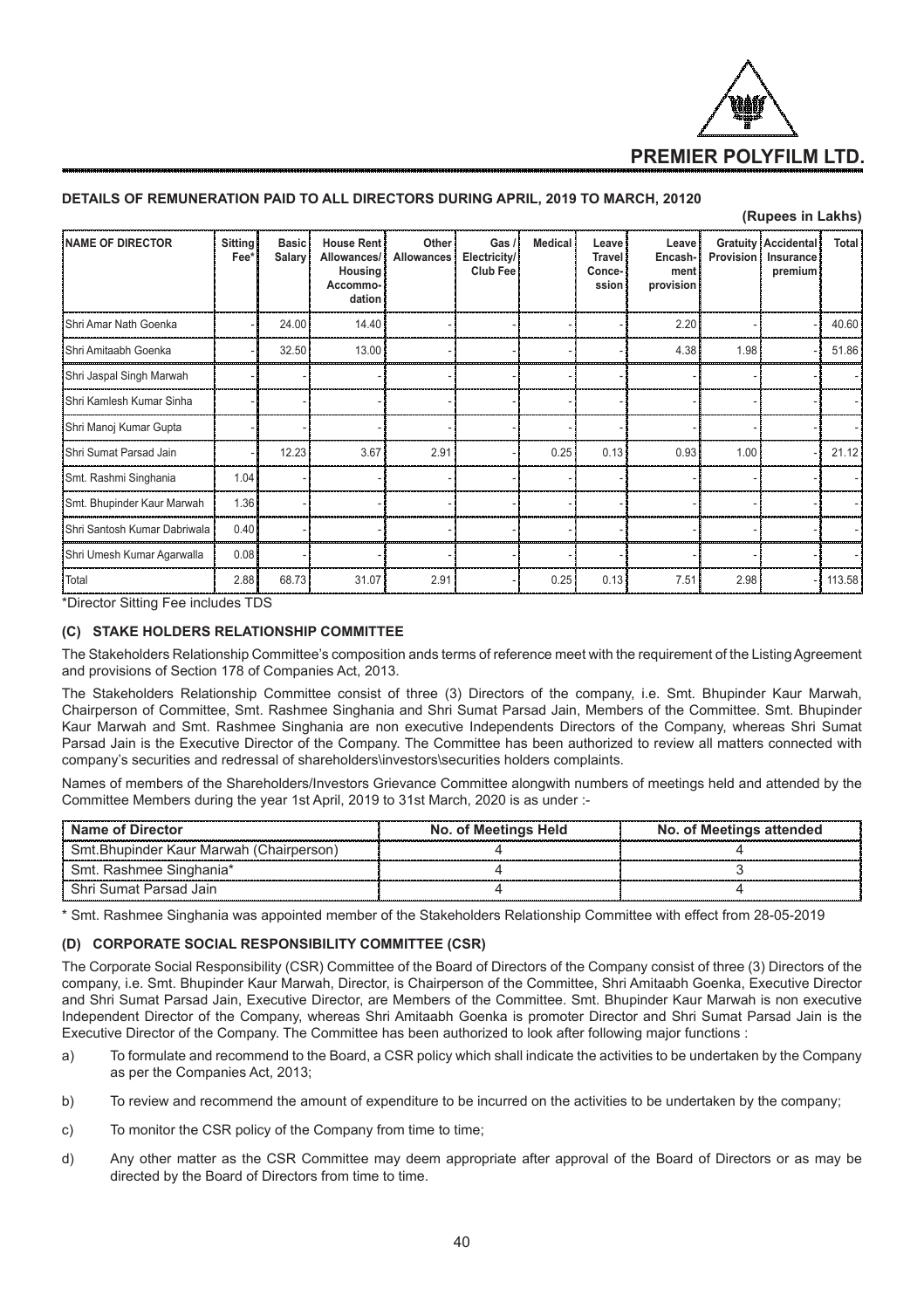

Names of members of the Corporate Social Responsibility Committee alongwith numbers of meetings held and attended by the Committee Members during the year 1st April, 2019 to 31st March, 2020 is as under :-

| <b>Name of Director</b>                  | No. of Meetings Held | No. of Meetings attended |  |
|------------------------------------------|----------------------|--------------------------|--|
| Smt. Bhupinder Kaur Marwah (Chairperson) |                      |                          |  |
| Shri Amitaabh Goenka                     |                      |                          |  |
| Shri Sumat Parsad Jain                   |                      |                          |  |

#### **INDEPENDENT DIRECTOR'S MEETING**

A Meeting of the Independent Directors was held on 07th February, 2020 without the attendance of Non Independent Directors and members of the management. The Independent Directors reviewed the performance of the non-independent Directors and the Board as a whole, the performance of the Chairperson of the Company, taking into account the views of executive Directors and non executive Directors and assessed the quality, quantity and timeliness of flow of information between the Company's management and the Board that is necessary for the Board to effectively and reasonably perform their duties.

| Name of Director                         | No. of Meetings Held | No. of Meetings attended |
|------------------------------------------|----------------------|--------------------------|
| Smt. Bhupinder Kaur Marwah (Chairperson) |                      |                          |
| Shri Santosh Kumar Dabriwala             |                      |                          |
| Shri Umesh Kumar Agarwalla               |                      |                          |
| Smt. Rashmee Singhania                   |                      |                          |

#### **COMPLIANCE OFFICER**

Shri N.K. Bhandari, Company Secretary

# **NUMBER OF SHAREHOLDERS COMPLAINTS RECEIVED DURING THE PERIOD APRIL 1, 2019 TO MARCH 31, 2020**

No complaint was received from any of the Shareholder during the year 2019-20.

#### **NUMBER OF COMPLAINTS PENDING WITH THE COMPANY**

NIL

#### **NUMBER OF SHARES PENDING FOR TRANSFER**

NIL

|                                                                         | <b>GENERAL INFORMATION FOR SHAREHOLDERS</b>                                                                                                                                                                    |
|-------------------------------------------------------------------------|----------------------------------------------------------------------------------------------------------------------------------------------------------------------------------------------------------------|
| <b>REGISTERED OFFICE:</b>                                               | 305, III FLOOR, ELITE HOUSE, 36, COMMUNITY CENTRE,<br>KAILASH COLONY EXTENSION, (ZAMROODPUR) NEW DELHI 110 048 PHONE 011-<br>29246481 WEBSITE:www.premierpoly.com<br>EMAIL: compliance.officer@premierpoly.com |
| <b>ANNUAL GENERAL MEETING:</b>                                          | DATE: 01st December, 2020<br>Day: Tuesday TIME: 11.30 A.M.                                                                                                                                                     |
| <b>VENUE:</b>                                                           | Shah Auditorium, 2, Raj Niwas Marg, Civil Lines, Delhi-110054                                                                                                                                                  |
| DATE OF BOOK CLOSING*:<br>*for the purpose of Annual General<br>Meeting | 24/11/2020 to 01/12/2020 (Both days inclusive)                                                                                                                                                                 |
| <b>LISTING ON STOCK</b><br><b>EXCHANGES</b>                             | 1. National Stock Exchange of India Limited (COMPANY CODE: PREMIERPOL)<br>2. BSE Limited. (COMPANY CODE: 514354)                                                                                               |
| <b>MARKET PRICE DATA:</b>                                               |                                                                                                                                                                                                                |

Face value of fully paid Equity Share is Rs.5/- each.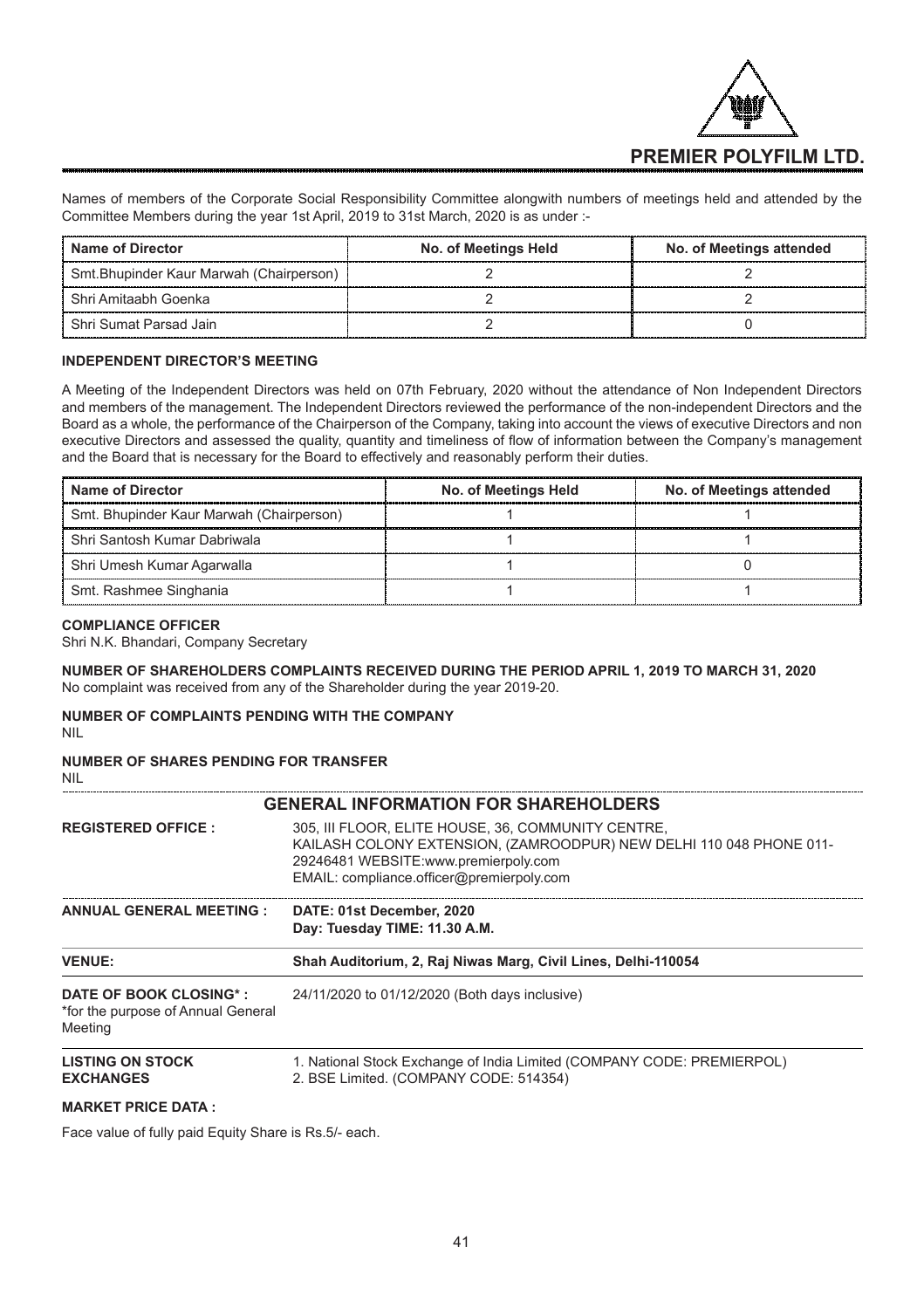

#### **MARKET PRICE DATA (HIGH AND LOW) DURING EACH MONTH DURING 2019-2020**

|                 | <b>BSE Ltd.</b> |       |       | National Stock Exchange of India Ltd. |
|-----------------|-----------------|-------|-------|---------------------------------------|
|                 | High            | Low   | High  | Low                                   |
| April, 2019     | 31.50           | 22.60 | 31.00 | 23.00                                 |
| May, 2019       | 28.50           | 21.45 | 26.95 | 20.85                                 |
| June, 2019      | 28.70           | 20.00 | 26.45 | 21.55                                 |
| July, 2019      | 27.00           | 20.50 | 24.90 | 18.60                                 |
| August, 2019    | 25.00           | 19.40 | 23.60 | 18.95                                 |
| September, 2019 | 25.70           | 19.60 | 25.40 | 19.50                                 |
| October, 2019   | 25.80           | 17.65 | 21.85 | 16.35                                 |
| November, 2019  | 21.35           | 15.65 | 21.20 | 16.20                                 |
| December, 2019  | 20.40           | 16.05 | 21.35 | 16.05                                 |
| Januray, 2020   | 29.50           | 17.20 | 29.90 | 17.20                                 |
| Febuary, 2020   | 27.75           | 19.80 | 27.45 | 19.75                                 |
| March, 2020     | 24.50           | 13.50 | 26.30 | 15.40                                 |

**REGISTRAR AND SHARE** Beetal Financial & Computers Services(P)Ltd.<br> **TRANSFER AGENT (RTA)** Beetal House, 99, Madangir, Behind Local She Beetal House, 99, Madangir, Behind Local Shopping Centre, Near Dada Harsukhas Mandir, New Delhi-110062

#### **SHARE TRANSFER SYSTEM**

Share transfer requests in physical form are to be sent to RTA of the company which are processed within 15 days from the date of receipt subject to the documents being valid and complete in all respect.

Shares held in the dematerialized form are electronically traded in the Depository. The Registrar and Share Transfer Agents of the company periodically receives from the Depository, details of the beneficiary so as to enable them to update their records and to send all corporate communications, dividend warrants to the shareholders

#### **DISTRIBUTION OF SHAREHOLDING AS ON 31-03-2020**

| <b>CATEGORY</b>                                                     | <b>NO. OF EQUITY SHARES OF</b><br>RS.5/- EACH                                                                                                                                     | % OF SHARE HOLDING |  |  |
|---------------------------------------------------------------------|-----------------------------------------------------------------------------------------------------------------------------------------------------------------------------------|--------------------|--|--|
| Promoters                                                           | 1,00,15,647                                                                                                                                                                       | 47.81              |  |  |
| Banks/FIS                                                           | 2.98.775                                                                                                                                                                          | 1.43               |  |  |
| <b>Corporate Bodies</b>                                             | 84.25.846                                                                                                                                                                         | 40.22              |  |  |
| Individual (Public & NRI)                                           | 22,08,227                                                                                                                                                                         | 10.54              |  |  |
| Total                                                               | 2,09,48,495                                                                                                                                                                       | 100.00             |  |  |
| <b>DEMATERIALISATION OF SHARES</b><br>AND LIQUIDITY AS ON 31-3-2020 | ISIN number of the company is INE309M01012 and shares<br>can be traded at BSE and NSE in dematerialized form.                                                                     |                    |  |  |
| <b>WORKS/PLANT LOCATION</b>                                         | UNIT - I<br>40/1A, Site IV, Sahibabad Industrial Area, Sahibabad Distt. Ghaziabad(U.P.)<br>UNIT - II<br>A-13, Sikandrabad Industrial Area, Sikandrabad, District Bulanshahr, (UP) |                    |  |  |
| <b>ADDRESS FOR</b><br><b>CORRESPONDENCE</b>                         | 305, III Floor, "Elite House", 36, Community Centre,<br>Kailash Colony Extension (Zamroodpur), New Delhi 110048                                                                   |                    |  |  |

#### **ANNUAL GENERAL MEETINGS**

| <b>FINANCIAL YEAR</b> | 2016-2017                                                     | 2017-2018                                                    | 2018-2019                                                     |
|-----------------------|---------------------------------------------------------------|--------------------------------------------------------------|---------------------------------------------------------------|
| <b>DATE</b>           | 27-09-2017                                                    | 28-09-2018                                                   | 26-09-2019                                                    |
| TIME                  | 11 30 A M                                                     | 11 30 A M                                                    | 11 30 A M                                                     |
| <b>VENUE</b>          | Shah Auditorium 2, Raj Niwas<br>Marg Civil Lines Delhi 110054 | Shah Auditorium 2.Rai Niwas<br>Marg Civil Lines Delhi 110054 | Shah Auditorium 2, Raj Niwas<br>Marg Civil Lines Delhi 110054 |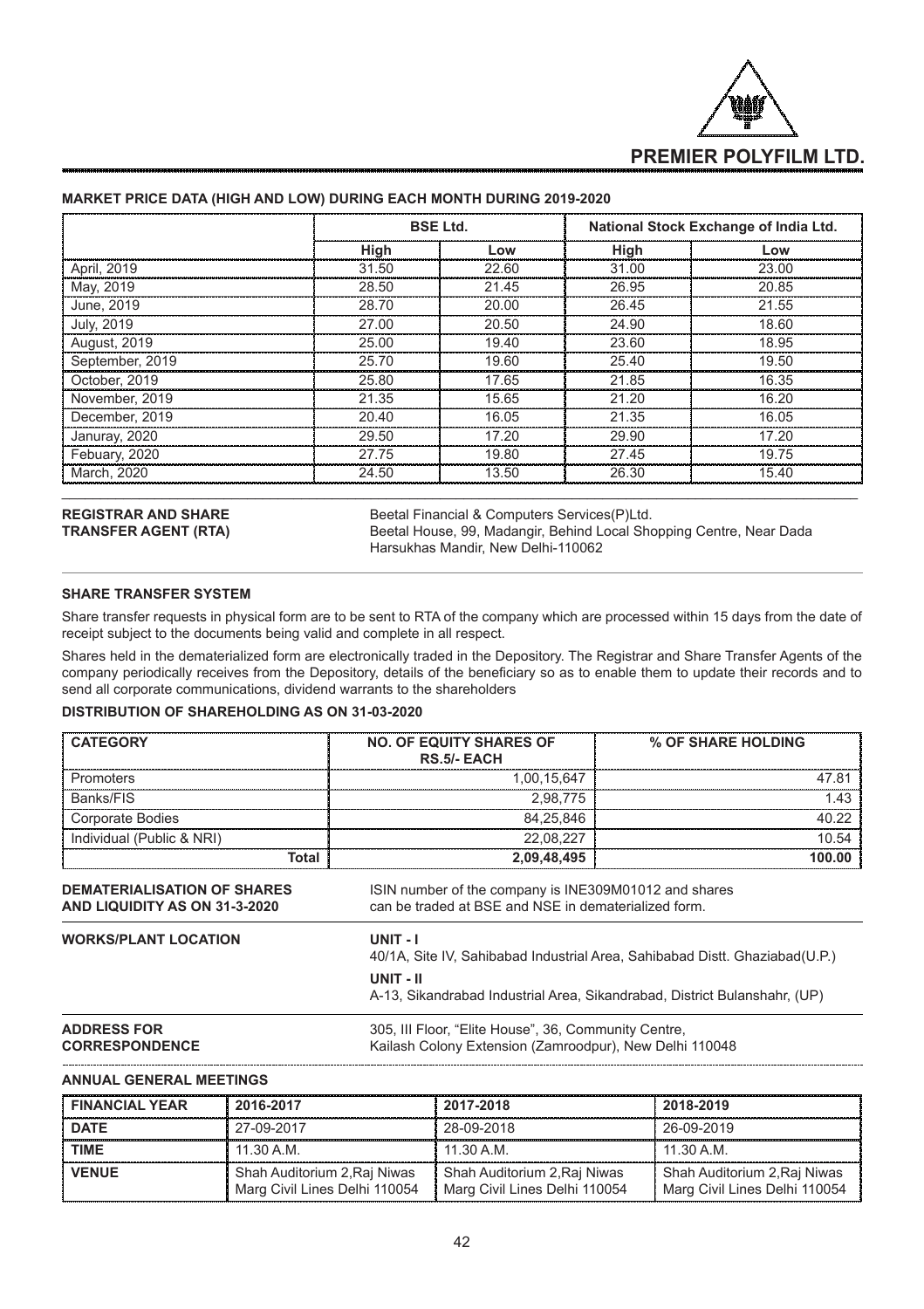

#### **NOMINATION FACILITY**

Section 72 of the Companies Act, 2013 provides inter alia, the facility of nomination to shareholders. This facility is mainly useful for all holders holding the shares in single name.

In case where the securities are held in joint names, the nomination will be effective only in the event of the death of all the holders. Shareholders are advised to avail of this facility.

#### **BENEFITS OF DEMATERIALISATION**

Shareholders of the Company who are still holding the shares in physical form are advised to convert their holding into demat form, since the Company's equity shares are under compulsory demat trading.

#### **UNCLAIMED SHARE/AMOUNTS**

The Shareholders who have not claimed their Dividend for the year 2015-2016, 2016-2017, 2017-2018 and 2018-2019 are advised to claim their Dividend otherwise the amount will be transferred to the Investors Education Fund Account in the year 2023, 2024,2025 and 2026 respectively.

#### **GENERAL**

Members are requested to quote there folio no./DP & Client ID nos, Email IDs, Telephone numbers for timely investor servicing by the Company/Registrar and Share Transfer Agent. Member holding shares in electronic form are requested to update with their depository participant their email IDs, Bank Particulars (9 digit MICR code) and any change thereof.

#### **DISCLOSURES:**

i) Disclosure on materially significant related party transactions i.e. transactions of the Company of material nature with its Promoters, Directors or the Management, or their subsidiaries or relatives that may have potential conflict with the interest of the Company at large.

The Company does not have any related party transactions, which may have potential conflict with the interest of the Company at large.

ii) Details of non compliance, penalties, stricture by SEBI/Statutory Authorities/Stock Exchanges on matters relating to capital markets during the last three years.

There was no non compliance for the year ended 31st March, 2020 and no penalties and/or any stricture was passed against the company by SEBI/Statutory Authorities/Stock Exchanges on matters relating to capital markets during the last three years.

#### **MEANS OF COMMUNICATION:**

The Notice of Board Meetings for consideration of Unaudited Financial results and the financial results are published in the Financial Express (English) and Jansatta the vernacular (Hindi) Newspaper. All material information about the company is promptly posted at their web sites where its equity shares are listed.

#### **COMPLIANCE CERTIFICATE OF THE AUDITORS**

The company has obtained a Certificate from the Statutory Auditors regarding Compliance of the conditions of Corporate Governance and the same is annexed as **Annexure "VIII"**.

Place : New Delhi Date : 27/06/2020 Regd. Office: 305, III Floor,'Elite House', 36, Community Centre, Kailash Colony Extension, (Zamroodpur), New Delhi-110048 CIN : L25209DL1992PLC049590

By order of the Board For PREMIER POLYFILM LTD. Sd/- Amar Nath Goenka Managing Director & CFO DIN: 00061051 Address : "Vrindavan Farm", No. 1, Green Avenue, Behind Sector D-3, Vasant Kunj, Kishangarh, New Delhi 110070

By order of the Board For PREMIER POLYFILM LTD. Sd/- Bhipinder Kaur Marwah Director DIN: 08399222 Address : "Spring House", No. 3, Green Avenue, Behind Sector D-3, Vasant Kunj, Kishangarh, New Delhi 110070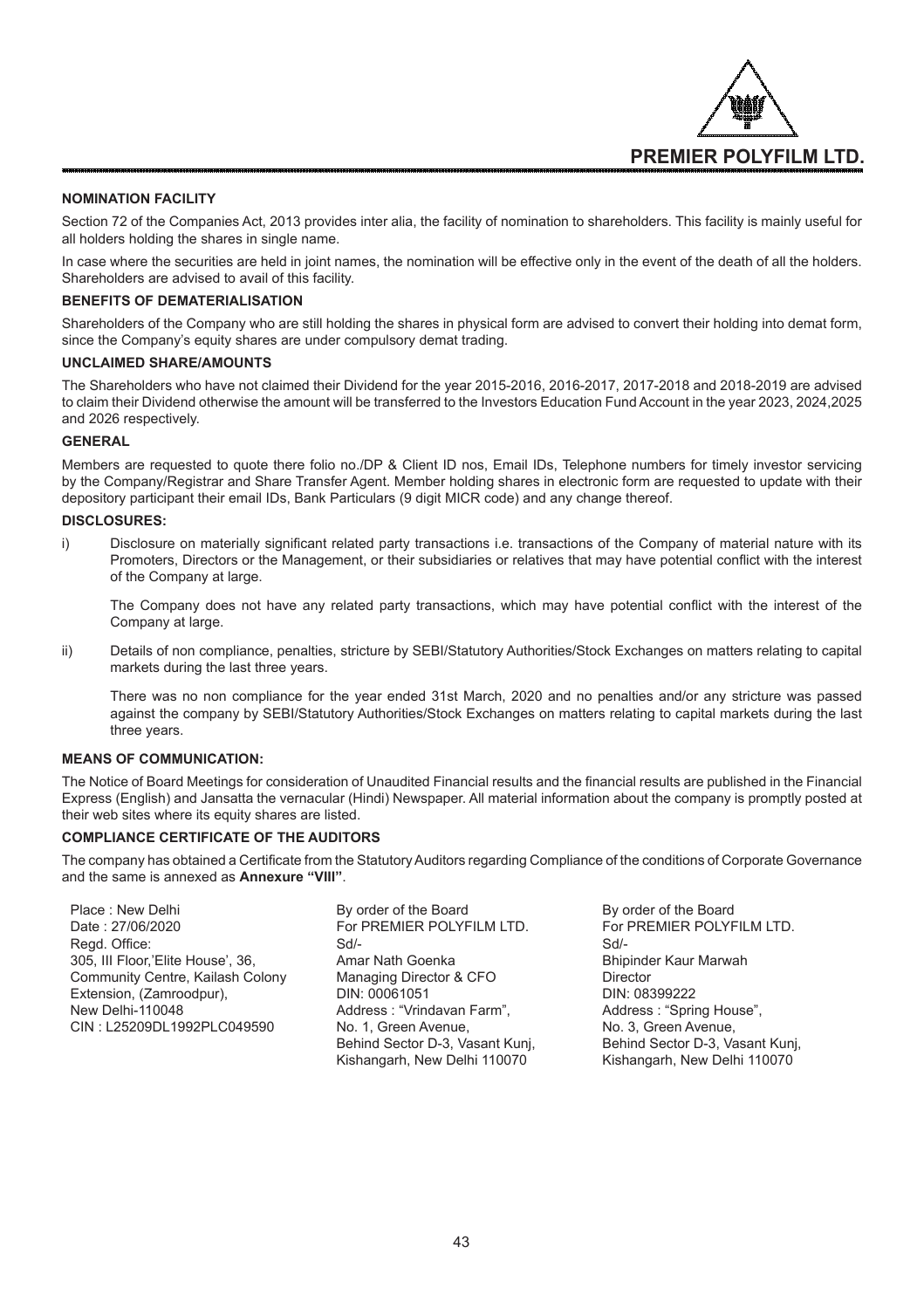

#### **ANNEXURE "VIII"**

#### **AUDITORS'S CERTIFICATE ON CORPORATE GOVERNANCE**

**To**

#### **THE MEMBERS OF PREMIER POLYFILM LTD.**

We have examined the compliance conditions of Corporate Governance by Premier Polyfilm Ltd. for the financial year ended 31st March, 2020 as stipulated in the SEBI Listing Regulations for the year ended on March 31, 2020.

The Compliance of conditions of Corporate Governance is the responsibility of the Management. Our Examination has been limited to a review of the procedures and implementation thereof adopted by the Company for ensuring compliance with the conditions of Corporate Governance as stipulated above. It is neither an audit nor an expression of opinion on the financial statements of the Company.

In our opinion and to the best of our information and according to the explanations given to us, and the representations made by the Directors and the Management and considering the relaxations granted by the Ministry of Corporate Affairs and Securities and Exchange Board of India warranted due to the spread of the COVID-19 pandemic, we certify that the Company has complied with the conditions of Corporate Governance as stipulated in the SEBI Listing Regulations for the year ended on March 31, 2020.

We further state that such compliance is neither an assurance as to the future viability of the Company nor of the efficiency or effectiveness with which the Management has conducted the affairs of the Company.

#### **FOR M A R S & ASSOCIATES**

Chartered Accountants (Firm Registration No.: 010484N)

Sd/- Vipul Kumar Gupta Partner Place: New Delhi M.No.: 522310 Date:27th June.2020 UDIN:20522310AAAAAR6366

#### **ANNEXURE "IX"**

#### **CHIEF EXECUTIVE OFFICER (CEO) AND CHIEF FINANCIAL OFFICER (CFO) CERTIFICATION**

\_\_\_\_\_\_\_\_\_\_\_\_\_\_\_\_\_\_\_\_\_\_\_\_\_\_\_\_\_\_\_\_\_\_\_\_\_\_\_\_\_\_\_\_\_\_\_\_\_\_\_\_\_\_\_\_\_\_\_\_\_\_\_\_\_\_\_\_\_\_\_\_\_\_\_\_\_\_\_\_\_\_\_\_\_\_\_\_\_\_\_\_\_\_\_\_\_\_\_\_\_\_\_

To,

The Board of Directors

Premier Polyfilm Limited

I, the undersigned, in my capacity as Chief Executive Officer and Chief Financial Officer of Premier Polyfilm Limited ("the Company"), to the best of my knowledge and belief certify that:

- 1. I have reviewed the Balance Sheet as at March 31, 2020, Statement of Profit and Loss and the Statement of Cash Flows for the year then ended, and a summary of the significant accounting policies and other explanatory information of the Company, and the Board's report for the year ended March 31, 2020.
- 2. These statements do not contain any materially untrue statement or omit to state a material fact necessary to make the statements made, in light of the circumstances under which such statements were made, not misleading with respect to the period covered by this report.
- 3. The financial statements, and other financial information included in this report, present in all material respects a true and fair view of the Company's affairs, the financial condition, results of operations and cash flows of the Company as at, and for, the periods presented in this report, and are in compliance with the existing accounting standards and/or applicable laws and regulations.
- 4. There are no transactions entered into by the Company during the year that are fraudulent, illegal or violate the Company's Code of Conduct and Ethics.
- 5. I accept responsibility for establishing and maintaining internal controls for financial reporting and that I have evaluated the effectiveness of internal control systems of the company pertaining to financial reporting and I have disclosed to the auditors and the Audit Committee, deficiencies in the design or operation of such internal controls, if any, of which I am aware and the steps I have taken or propose to take to rectify these deficiencies.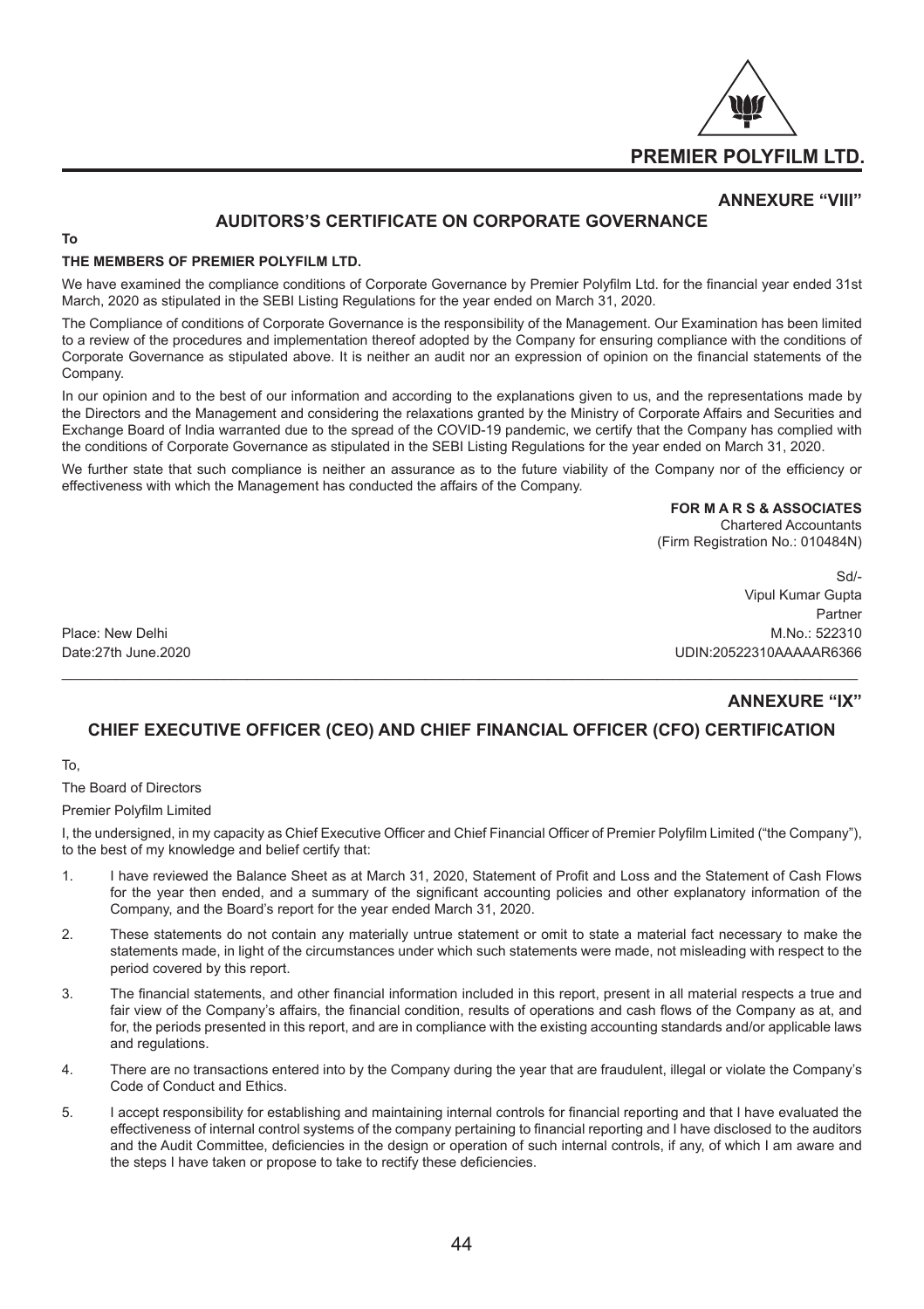

- 6. I have indicated, based on my most recent evaluation, wherever applicable, to the Auditors and Audit Committee:
	- (i) Significant changes, if any, in the internal control over financial reporting during the year;
	- (ii) Significant changes, if any, in the accounting policies made during the year and that the same has been disclosed in the notes to the financial statements; and
	- (iii) Instances of significant fraud of which I have become aware and the involvement therein, if any, of the management or an employee having significant role in the Company's internal control system over financial reporting.
- 7. I affirm that I have not denied any personnel access to the audit committee of the Company (in respect of matters involving alleged misconduct) and I have provided protection to whistleblowers from unfair termination and other unfair or prejudicial employment practices.
- 8. I further declare that all Board members and senior management personnel have affirmed compliance with the Code of Conduct and Ethics for the year covered by this report

For PREMIER POLYFILM LTD.

Sd/- Place : New Delhi (AMAR NATH GOENKA) Date : 27/06/2020 CEO & CFO

#### **ANNEXURE "X"**

#### **MANAGEMENT DISCUSSION AND ANALYSIS REPORT (ANNEXURE TO DIRECTORS REPORT)**

**\_\_\_\_\_\_\_\_\_\_\_\_\_\_\_\_\_\_\_\_\_\_\_\_\_\_\_\_\_\_\_\_\_\_\_\_\_\_\_\_\_\_\_\_\_\_\_\_\_\_\_\_\_\_\_\_\_\_\_\_\_\_\_\_\_\_\_\_\_\_\_\_\_\_\_\_\_\_\_\_\_\_\_\_**

#### **INDUSTRY**

The company is engaged in the manufacture of vinyl flooring, sheeting and artificial leather cloth. The products of the company are used for a variety of industrial and consumer applications. Overall growth rate of the market size is more than 10% annually. Encouraged by the results the Company has already gone to establish another factory at its industrial plot at Sikandrabad Industrial Area, Sikandrabad, District Bulandshahr (UP) to manufacture 4500 M.T. per annum of Soft Touch Cushion type of Artificial PVC Leather cloth, PVC Sheetings and Films, Knitted Fabric etc at this unit annually. The units has started commercial production and barring unforeseen circumstances it is expected that your company well in the current financial year .

The image of the company, built though quality products is the major strength of the company. The company has a significant share of the vinyl flooring, sheeting and artificial leather cloth market and is the quality leader in the vinyl flooring market.

#### **RISK AND CONCERNS**

The Operations of the company were shut down due to Covid-19 lockdown on 23/03/2020. However, partial commercial production with effect from 21/04/2020 was commenced.The company could partially commence commercial production after special permission was granted by the state Government for fulfilling export commitments and of the Indian railways. As on date the company is running at around 55% of its capacity as domestic market is yet to open. The Company may not be in a position to resume its normal production capacity immediately even after lifting of the complete lockdown. Similarly supply and market channels are yet to open up fully and labour force may not be available, Low demand in the domestic and international market. The impact of Coivd-19 was expected to continue for indefinite time. It will take time before normal operations start. In such a situation exact loss due to Covid-19 can not be quantified.

We are in touch with the bank for some additional financial assistance. As on date shops of all the major dealers of the company are closed due to nation vide lockdown and it may takes some months before the situation becomes "normal" in the domestic market.

All these factors would adversely effect the production and performance of the company. Further it is very difficult to ascertain the exact financial impact arising out of the disruption of Operations of the company at this stage and its impact on the financial health of the company during the current financial year.This situation has also adversely effected the Cash Flow of the Company.The company has approached its bankers for financial support, however we are trying to operate most efficiently.

#### **FINANCIAL PERFORMANCE**

Net Turnover for the year was Rs. 16,953/- Lakhs which was Rs.17,295/- Lakhs for the previous year. The Cash Profit of the year ended 31st March, 2020 was Rs.1,002/- Lakhs against Cash Profit of Rs. 790/- Lakhs for the financial year ended 31st March, 2019 i.e. there was increase of 26.84 % as far as Cash Profit is concerned. The reasons for higher cash Profit was due to lower waste of raw materials due to installation of new and improved production machines which lead to reduction of cost of production and also production of high value items.

#### **EXPORT PERFORMANCE**

The Company could Export the products to the tune of Rs.1,643/- Lakhs during the current year as against Rs.1,776/- Lakhs during the previous year.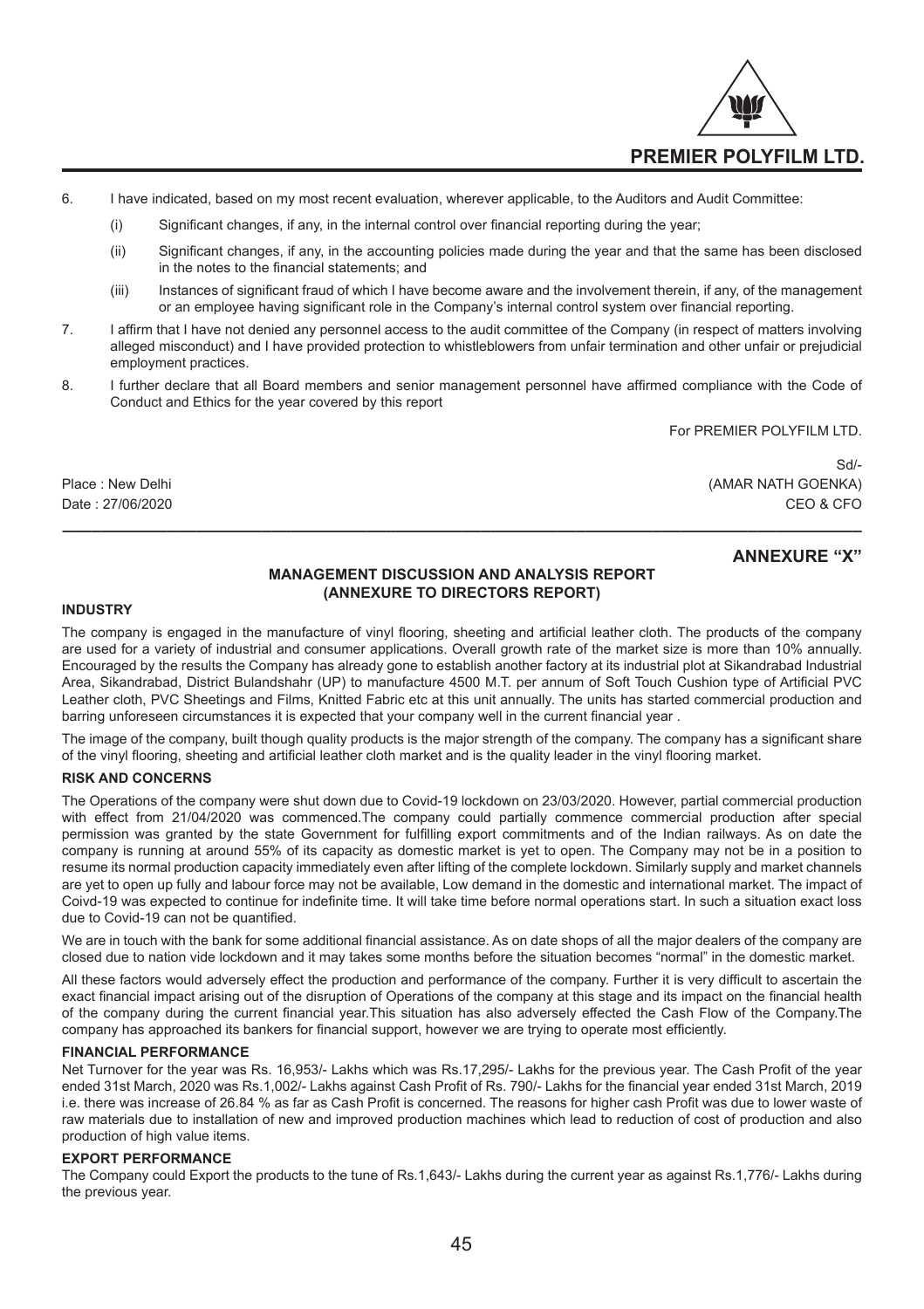

#### **INTERNAL CONTROL SYSTEM**

The Company has proper and adequate internal control system to ensure that its assets are safeguarded and that transactions are properly authorised, reported and recorded. The Company has also a system of internal audit and management reviews to ensure compliance with the prescribed procedure and authority level.

#### **MEDIUM-TERM AND LONG -TERM STRATEGY**

The Company has successfully navigated through up-to-date technology over the last few years, pivoting and adopting each time to build relevant new capabilities and helping our clients realize the benefits of that new technology. Our responsiveness, agility and adaptability to change have been core to our longevity in the competitive market.

The company would continue to explore ways and means to lower the operating cost by modernisation of the equipments, developing new and economical formulations for productions and adding new range of products. The company also plans to increase its market shares both in domestic and in export market by exploring new opportunities through trained manpower and spreading network of dealers and distributors.

#### **HUMAN RESOURCES**

The Company appreciate the efforts of its dedicated team of employees. Industrial relations were cordial during the year. The Company accords very high priority to safety in all aspects of its operations. The employees are trained in various aspects of safety. Regular safety audits are conducted to ensure high safety standards.

For Premier Polyfilm Ltd. Sd/- **Place**: New Delhi (Amar Nath Goenka) Managing Director & CFO

#### **ANNEXURE "XI"**

#### **REPORT ON CORPORATE SOCIAL RESPONSIBILITY (CSR) ACTIVITIES/INITIATIVE**

(1) A brief outline of the company's CSR policy, including overview of projects or programs proposed to be undertaken and a reference to the web-link to the CSR policy and projects or Programmes.

 $\mathcal{L}_\mathcal{L} = \{ \mathcal{L}_\mathcal{L} = \{ \mathcal{L}_\mathcal{L} = \{ \mathcal{L}_\mathcal{L} = \{ \mathcal{L}_\mathcal{L} = \{ \mathcal{L}_\mathcal{L} = \{ \mathcal{L}_\mathcal{L} = \{ \mathcal{L}_\mathcal{L} = \{ \mathcal{L}_\mathcal{L} = \{ \mathcal{L}_\mathcal{L} = \{ \mathcal{L}_\mathcal{L} = \{ \mathcal{L}_\mathcal{L} = \{ \mathcal{L}_\mathcal{L} = \{ \mathcal{L}_\mathcal{L} = \{ \mathcal{L}_\mathcal{$ 

The Corporate Social Responsibility Committee (CSR) of the Board was constituted by the Board in their Meeting held on 12-09-2016 under the provisions of Section 135 of the Companies Act, 2013 read with Companies (Corporate Social Responsibility Policy) Rules, 2014 as net profit of the Company for the financial year 2015-2016 had exceeded Rs. 5 Crores as defined in the definition of the Net profit for the purpose of calculation of net profit under the provisions of Corporate Social responsibility Rules and under the Companies Act, 2013.

The scope CSR activities undertaken by the Company are covered under the activities notified under the provisions of the Companies Act, 2013 and CSR Rules made thereunder including Schedule VII and Companies' (Corporate Social responsibility Policy) Rules,2014.

(2) The Composition of the CSR Committee.

The Corporate Social Responsibility (CSR) Committee of the Board of Directors of the Company was constituted comprising of three (3) Directors i.e., Smt. Bhupinder Kaur Marwah, Director and Chairperson of the Committee and Shri Amitaabh Goenka, Executive Director and Shri Sumat Parsad Jain, Executive Director of the Company as members of CSR **Committee.** 

- (3) Average net profit of the company for last three financial years =Rs. 6,57,08,897/-
- (4) Prescribed CSR Expenditure (two per cent. Of the amount as in item 3 above)= Rs. 13,14,178 /-
- (5) Details of CSR spent during the financial year.
	- (a) Total amount to be spent for the financial year; Rs. 13,14,178 /-
	- (b) Add: Amount unspent for the previous year: Rs.9,99,904/-.
		- So the total amount to be spent during the current Financial Year was Rs.23,14,082/-
	- (c) Manner in which the amount spent during the financial year is detailed below: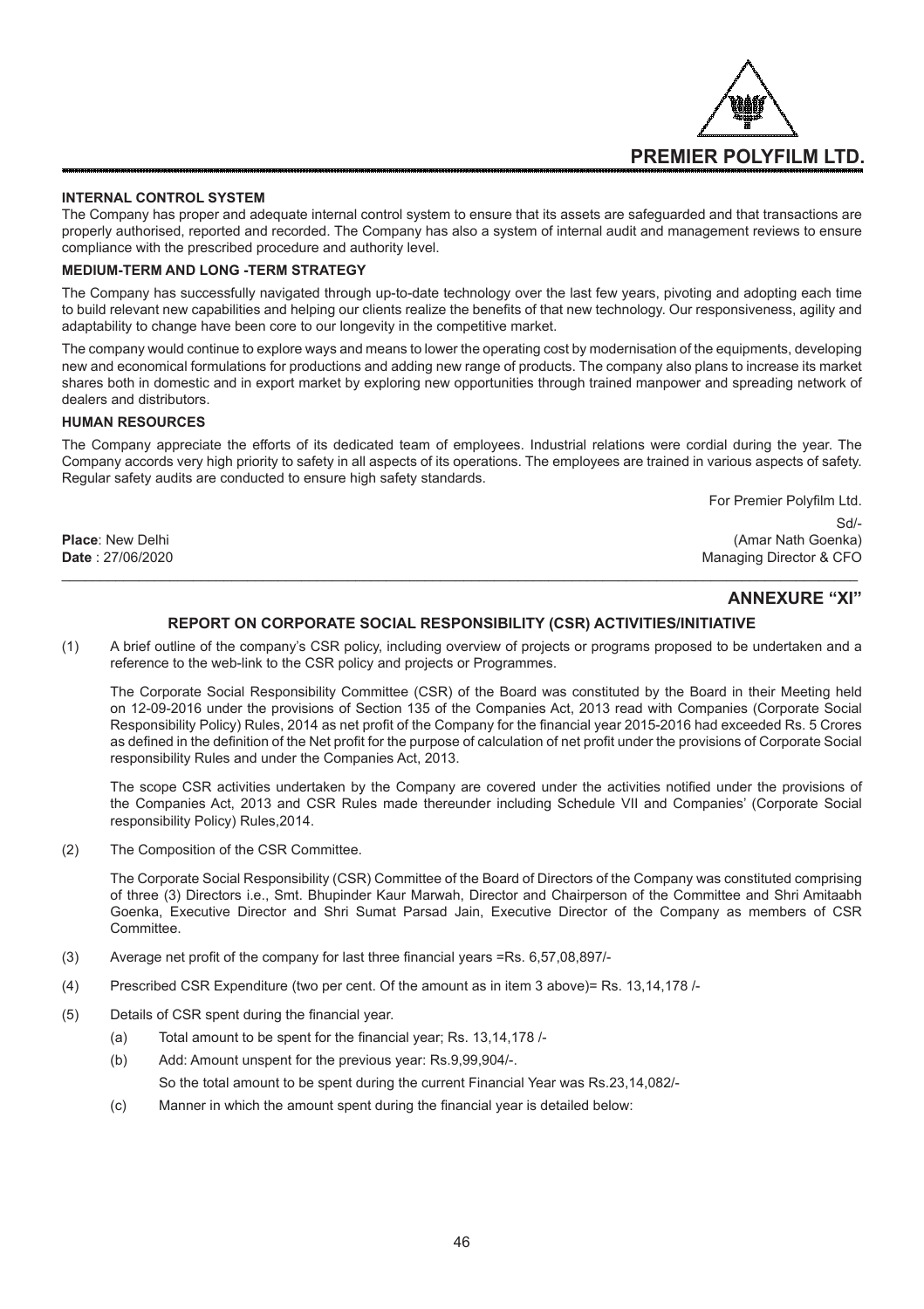

# **PREMIER POLYFILM LTD.**

| S.<br>No. | <b>CSR Project or activity</b><br>identified                                                          | Sector<br>in which grams<br>ect is<br>covered | Project/ Pro-<br>the Proj-11. Local area or<br>other<br>Specify the<br>12.<br>state and<br>district where<br>projects or<br>program was<br>undertaken | Amount<br>outlay<br>(budget)<br>project or<br>program<br>wise | <b>Amount spent</b><br>on the pro-<br>grams<br>Sub-heads<br>1. Direct<br>expenditure<br>on project<br>Overheads<br>2. | Cumula-<br>tive ex-<br>penditure<br>upto the<br>reporting<br>period | Amount spent:<br>Direct/ through imple-<br>menting agency                           |
|-----------|-------------------------------------------------------------------------------------------------------|-----------------------------------------------|-------------------------------------------------------------------------------------------------------------------------------------------------------|---------------------------------------------------------------|-----------------------------------------------------------------------------------------------------------------------|---------------------------------------------------------------------|-------------------------------------------------------------------------------------|
| 1.        | Promoting preventive health<br>care and promoting educa-<br>tion through Gomati Goenka<br>Matri Sadan | Health &<br>Educa-<br>tion                    | In various parts of<br>State of Bihar and<br>Jharkhand                                                                                                | 18,50,000                                                     | 18,31,716                                                                                                             | 18,31,716                                                           | Through implementing<br>agency i.e.Shree Magni-<br>ram Baijnath Charitable<br>Trust |
| 2.        | To eradicate hunger, poverty<br>and malnutrition through the<br>Maharashtra State Women's<br>Council  | Heath                                         | In various parts<br>of State of Maha-<br>rashtra                                                                                                      | 1,50,000                                                      | 1,50,000                                                                                                              | 1,50,000                                                            | Through implementing<br>agency i.e. The Maha-<br>rashtra State Women's<br>Council   |
| 3.        | To eradicate hunger, poverty<br>and malnutrition                                                      | Heath                                         | In various parts of<br>State of Bihar                                                                                                                 | 3,00,000                                                      | 2,92,004                                                                                                              | 2,92,004                                                            | Directly through compa-<br>ny's representative                                      |
| 4.        | Promoting preventive health<br>care                                                                   | Heath                                         | In various parts of<br>State of Bihar                                                                                                                 | 45.000                                                        | 40.362                                                                                                                | 40.362                                                              | Directly through compa-<br>ny's representative                                      |
|           |                                                                                                       |                                               | <b>TOTAL</b>                                                                                                                                          | 23,45,000                                                     | 23,14,082                                                                                                             | 23,14,082                                                           |                                                                                     |

6. In case the company has failed to spend the two per cent of the average net profit of the last three financial years or any part thereof, the company shall provide the reasons for not spending the amount in its Board report.

Full due amount of CSR activities was spent by the company

7. A responsibility statement of the CSR Committee that the implementation and monitoring of CSR Policy, is in compliance with CSR objectives and Policy of the company. The CSR Committee confirms that the implementation and monitoring of CSR Policy is compliance with CSR objectives and Policy of the Company

#### **For and on behalf of CSR Committee**

| Sd                       | Sd/-            |
|--------------------------|-----------------|
| Bhupinder Kaur Marwah    | Amitaabh Goenka |
| (Chairman CSR Committee) | (Member)        |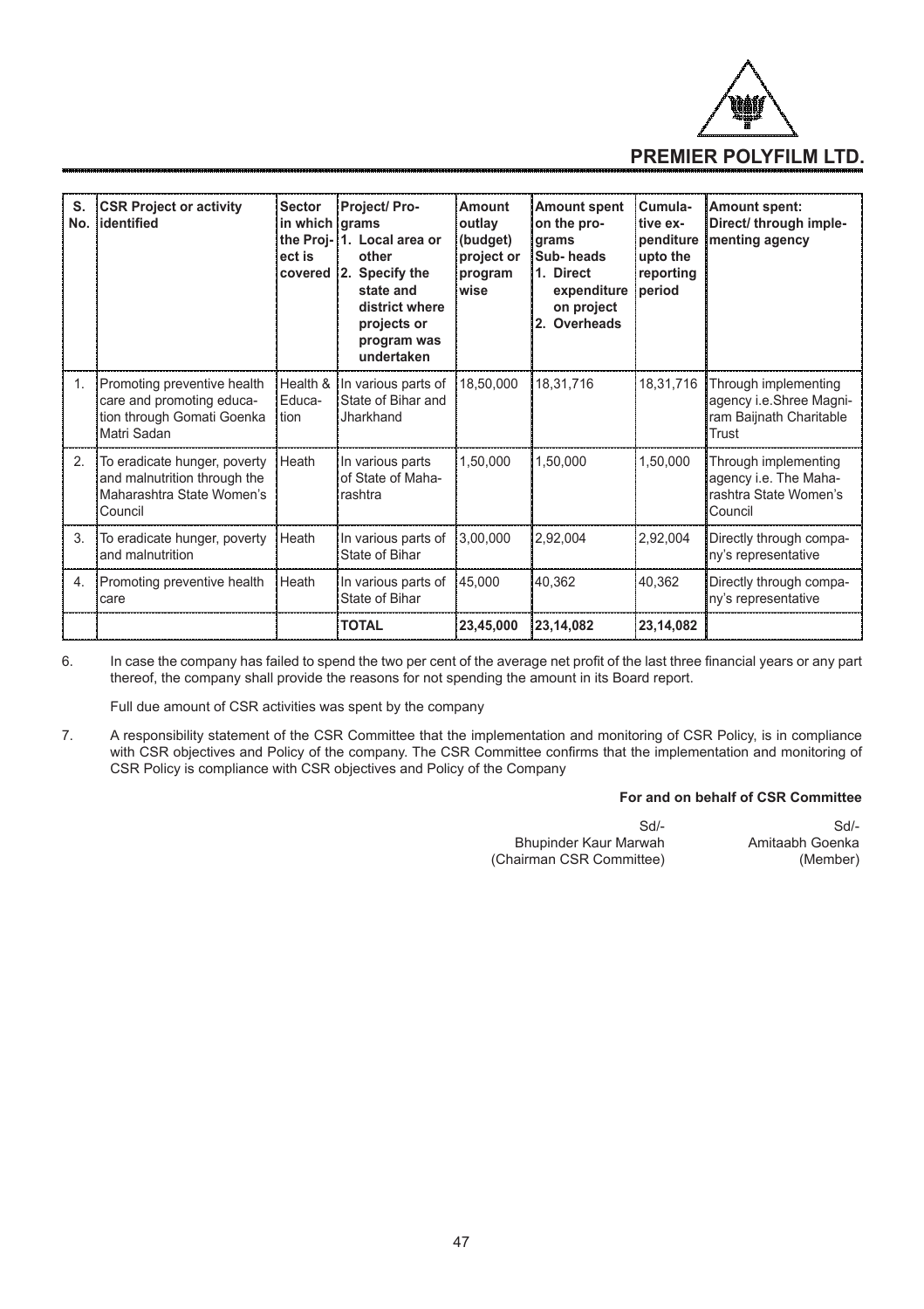

#### **ANNEXURE "XII"**

#### **PRACTICING COMPANY SECRETARIES' CERTIFICATE ON CORPORATE GOVERNANCE**

To, **The Members, Premier Polyfilm Limited** 305, 3rd Floor, Elite House, 36, Community Centre, Kailash Colony Extn., Zamroodpur, New Delhi- 110048

- 1. I have reviewed the implementation of the Corporate Governance procedures by Premier Polyfilm Limited ('the Company') during the year ended March 31st 2020, as per the relevant provisions of the Securities and Exchange Board of India (Listing Obligations and Disclosure Requirements) Regulations, 2015 ('Listing Regulations') as referred to in Regulation 15 (2) of the Listing Regulations for the period from April 01, 2019 to March 31, 2020, with the relevant records and documents maintained by the Company and furnished to me for my review, explanations given to me and report on Corporate Governance, as approved by the Board of Directors.
- 2. The Compliance of conditions of Corporate Governance is responsibility of the management. My examination was limited to procedures and implementation thereof, adopted by the Company for ensuring the compliance of the conditions of Corporate Governance. It is neither an audit nor an expression of the opinion on the financial statements of the Company.
- 3. I further state that such compliance is neither an assurance as to the future viability of the Company nor the efficiency or effectiveness with which the management has conducted the affairs of the Company.
- 4. On the basis of my review and according to the best of my information and according to the explanations given to me, the Company has been complying with the conditions of Corporate Governance, as stipulated above mentioned Listing Regulations, as applicable.
- 5. The certificate is addressed and provided to the members of the Company solely for the purpose to enable the Company to comply with the requirements of the Securities and Exchange Board of India (Listing Obligations and Disclosure Requirements) Regulations, 2015, and it should not be used by any other person or for any other purpose. Accordingly, I do not accept or assume any liability or any duty of care for any other purpose or to any other person to whom this certificate is shown or into whose hands it may come without my prior consent in writing.

#### **Nitin Gupta**

 Practicing Company Secretary Membership No.: A35299 Place: New Delhi C. P. No.: 14087 Date: 27-06-2020 UDIN : A035299B0000389125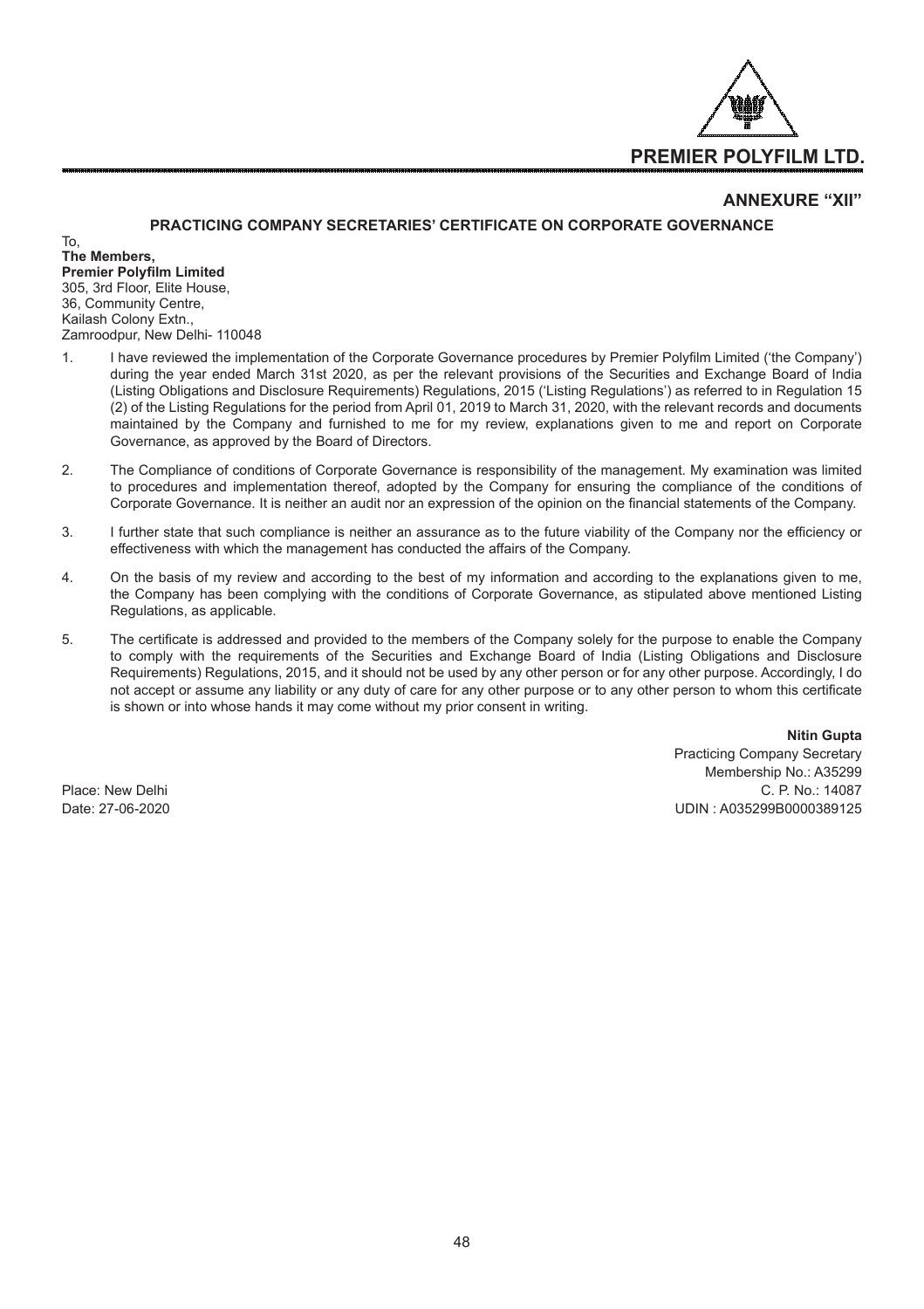

# **INDEPENDENT AUDITORS' REPORT**

#### **To**

#### **The Members of Premier Polyfilm Ltd.**

#### **Report on the Audit of the Standalone Financial Statements**

#### **Opinion**

We have audited the accompanying standalone financial statements of Premier Polyfilm Ltd. ("the Company"), which comprise the Balance Sheet as at March 31, 2020, the Statement of Profit and Loss (including Other Comprehensive Income), the Statement of Changes in Equity and the Statement of Cash Flows for the year ended on that date, and a summary of the significant accounting policies and other explanatory information (hereinafter referred to as "the standalone financial statements").

In our opinion and to the best of our information and according to the explanations given to us, the aforesaid standalone financial statements give the information required by the Companies Act, 2013 ("the Act") in the manner so required and give a true and fair view in conformity with the Indian Accounting Standards prescribed under section 133 of the Act read with the Companies (Indian Accounting Standards) Rules, 2015, as amended, ("Ind AS") and other accounting principles generally accepted in India, of the state of affairs of the Company as at March 31, 2020, the profit and total comprehensive income, changes in equity and its cash flows for the year ended on that date.

#### **Basis for opinion**

We conducted our audit of the standalone financial statements in accordance with the Standards on Auditing specified under section 143(10) of the Act (SAs). Our responsibilities under those Standards are further described in the Auditor's Responsibilities for the Audit of the Standalone Financial Statements section of our report. We are independent of the Company in accordance with the Code of Ethics issued by the Institute of Chartered Accountants of India (ICAI) together with the independence requirements that are relevant to our audit of the standalone financial statements under the provisions of the Act and the Rules made thereunder, and we have fulfilled our other ethical responsibilities in accordance with these requirements and the ICAI's Code of Ethics. We believe that the audit evidence we have obtained is sufficient and appropriate to provide a basis for our audit opinion on the standalone financial statements.

#### **Key audit matters**

Key audit matters are those matters that, in our professional judgment, were of most significance in our audit of the standalone financial statements of the current period. These matters were addressed in the context of our audit of the standalone financial statements as a whole, and in forming our opinion thereon, and we do not provide a separate opinion on these matters. We have no key audit matter to communicate in our report.

#### **Information Other than the Standalone Financial Statements and Auditor's Report Thereon**

The Company's Board of Directors is responsible for the preparation of the other information. The other information comprises the information included in the Management Discussion and Analysis, Board's Report including Annexures to Board's Report, Business Responsibility Report, Corporate Governance and Shareholder's Information, but does not include the standalone financial statements and our auditor's report thereon.

Our opinion on the standalone financial statements does not cover the other information and we do not express any form of assurance conclusion thereon.

In connection with our audit of the standalone financial statements, our responsibility is to read the other information and, in doing so, consider whether the other information is materially inconsistent with the standalone financial statements or our knowledge obtained during the course of our audit or otherwise appears to be materially misstated.

If, based on the work we have performed, we conclude that there is a material misstatement of this other information, we are required to report that fact. We have nothing to report in this regard.

#### **Management's Responsibility for the Standalone Financial Statements**

The Company's Board of Directors is responsible for the matters stated in section 134(5) of the Act with respect to the preparation of these standalone financial statements that give a true and fair view of the financial position, financial performance, total comprehensive income, changes in equity and cash flows of the Company in accordance with the Ind AS and other accounting principles generally accepted in India. This responsibility also includes maintenance of adequate accounting records in accordance with the provisions of the Act for safeguarding the assets of the Company and for preventing and detecting frauds and other irregularities; selection and application of appropriate accounting policies; making judgments and estimates that are reasonable and prudent; and design, implementation and maintenance of adequate internal financial controls, that were operating effectively for ensuring the accuracy and completeness of the accounting records, relevant to the preparation and presentation of the standalone financial statements that give a true and fair view and are free from material misstatement, whether due to fraud or error.

In preparing the standalone financial statements, management is responsible for assessing the Company's ability to continue as a going concern, disclosing, as applicable, matters related to going concern and using the going concern basis of accounting unless management either intends to liquidate the Company or to cease operations, or has no realistic alternative but to do so.

The Board of Directors are responsible for overseeing the Company's financial reporting process.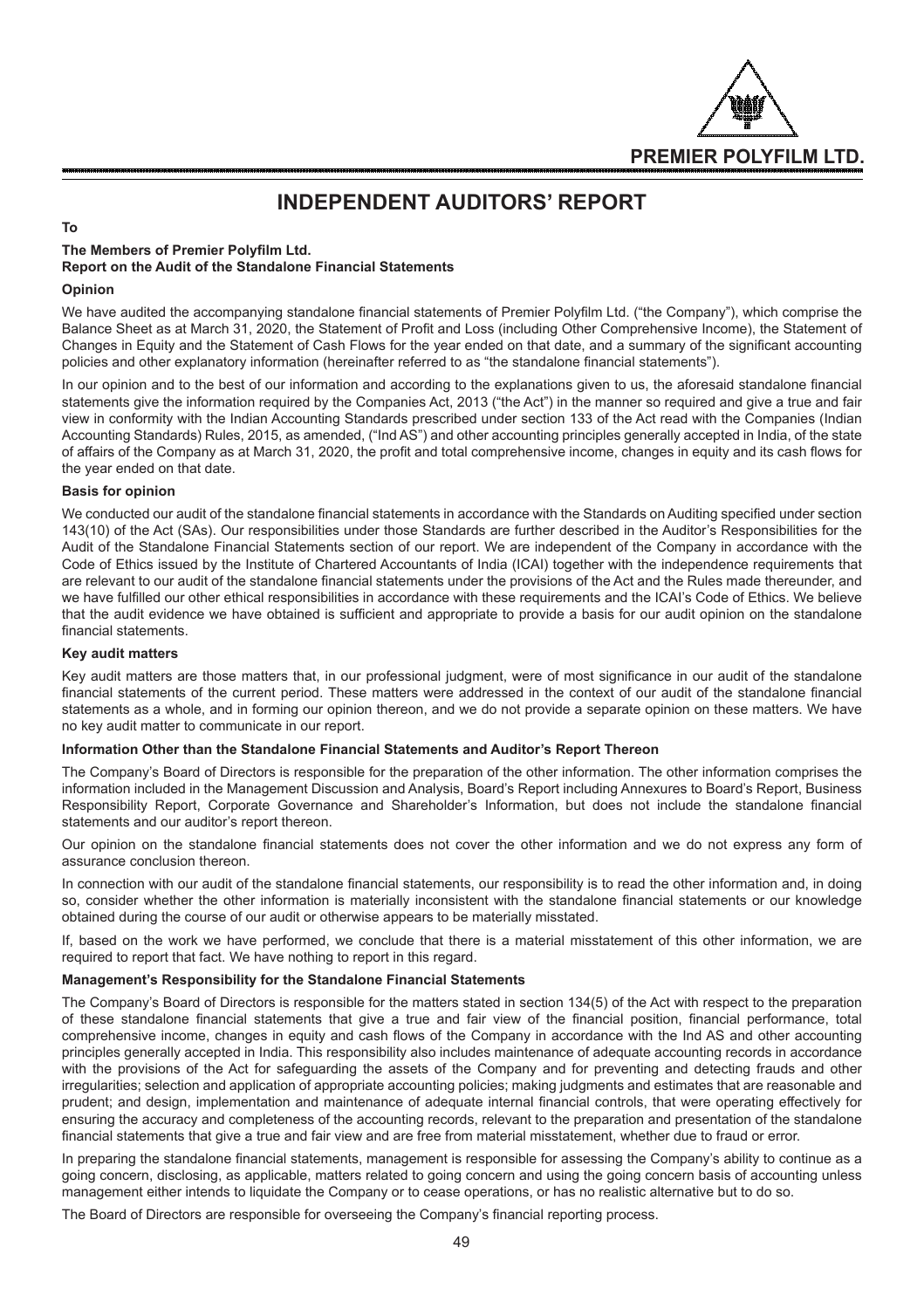

#### **Auditor's Responsibilities for the Audit of the Standalone Financial Statements**

Our objectives are to obtain reasonable assurance about whether the standalone financial statements as a whole are free from material misstatement, whether due to fraud or error, and to issue an auditor's report that includes our opinion. Reasonable assurance is a high level of assurance, but is not a guarantee that an audit conducted in accordance with SAs will always detect a material misstatement when it exists. Misstatements can arise from fraud or error and are considered material if, individually or in the aggregate, they could reasonably be expected to influence the economic decisions of users taken on the basis of these standalone financial statements.

As part of an audit in accordance with SAs, we exercise professional judgment and maintain professional skepticism throughout the audit. We also:

- Identify and assess the risks of material misstatement of the standalone financial statements, whether due to fraud or error, design and perform audit procedures responsive to those risks, and obtain audit evidence that is sufficient and appropriate to provide a basis for our opinion. The risk of not detecting a material misstatement resulting from fraud is higher than for one resulting from error, as fraud may involve collusion, forgery, intentional omissions, misrepresentations, or the override of internal controls.
- Obtain an understanding of internal financial controls relevant to the audit in order to design audit procedures that are appropriate in the circumstances. Under section 143(3)(i) of the Act, we are also responsible for expressing our opinion on whether the Company has adequate internal financial controls system in place and the operating effectiveness of such controls.
- Evaluate the appropriateness of accounting policies used and the reasonableness of accounting estimates and related disclosures made by management.
- Conclude on the appropriateness of management's use of the going concern basis of accounting and, based on the audit evidence obtained, whether a material uncertainty exists related to events or conditions that may cast significant doubt on the Company's ability to continue as a going concern. If we conclude that a material uncertainty exists, we are required to draw attention in our auditor's report to the related disclosures in the standalone financial statements or, if such disclosures are inadequate, to modify our opinion. Our conclusions are based on the audit evidence obtained up to the date of our auditor's However, future events or conditions may cause the Company to cease to continue as a going concern.
- Evaluate the overall presentation, structure and content of the standalone financial statements, including the disclosures, and whether the standalone financial statements represent the underlying transactions and events in a manner that achieves fair presentation.

Materiality is the magnitude of misstatements in the standalone financial statements that, individually or in aggregate, makes it probable that the economic decisions of a reasonably knowledgeable user of the financial statements may be influenced. We consider quantitative materiality and qualitative factors in (i) planning the scope of our audit work and in evaluating the results of our work; and (ii) to evaluate the effect of any identified misstatements in the financial statements.

We communicate with those charged with governance regarding, among other matters, the planned scope and timing of the audit and significant audit findings, including any significant deficiencies in internal control that we identify during our audit.

We also provide those charged with governance with a statement that we have complied with relevant ethical requirements regarding independence, and to communicate with them all relationships and other matters that may reasonably be thought to bear on our independence, and where applicable, related safeguards.

From the matters communicated with those charged with governance, we determine those matters that were of most significance in the audit of the standalone financial statements of the current period and are therefore the key audit matters. We describe these matters in our auditor's report unless law or regulation precludes public disclosure about the matter or when, in extremely rare circumstances, we determine that a matter should not be communicated in our report because the adverse consequences of doing so would reasonably be expected to outweigh the public interest benefits of such communication.

#### **Report on Other Legal and Regulatory Requirements**

- 1 As required by the Companies (Auditor's Report) Order, 2016 ("the Order"), issued by the Central Government of India in terms of Sub-Section (11) of Section 143 of the Companies Act, 2013, we give in the Annexure "A" a statement on the matters specified in paragraphs 3 and 4 of the Order, to the extent applicable.
- 2. As required by Section 143(3) of the Act, based on our audit we report that :
	- a) We have sought and obtained all the information and explanations which to the best of our knowledge and belief were necessary for the purposes of our audit.
	- b) In our opinion, proper books of account as required by law have been kept by the Company so far as it appears from our examination of those books.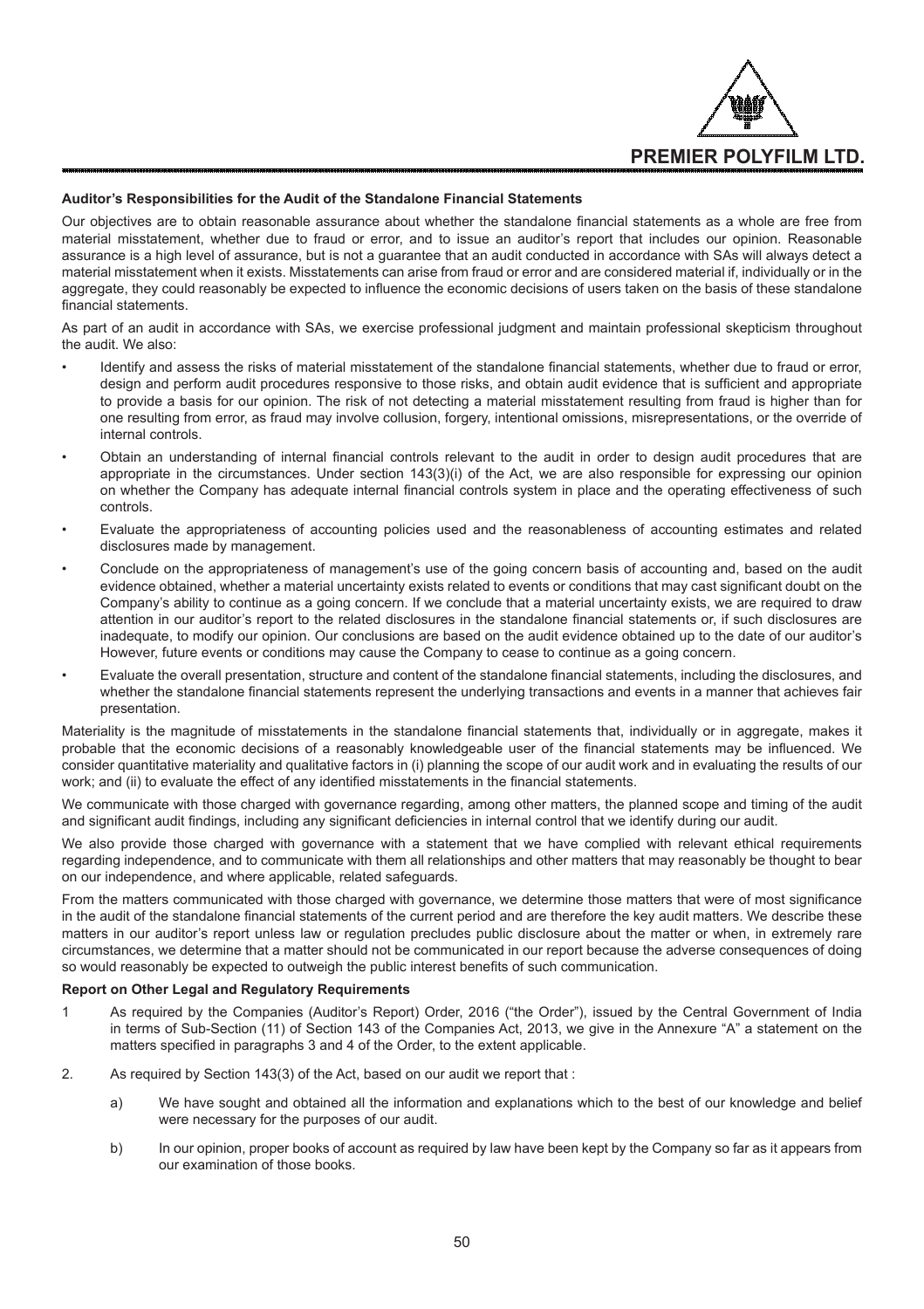

- c) The Balance Sheet, the Statement of Profit and Loss including Other Comprehensive Income, Statement of Changes in Equity and the Statement of Cash Flow dealt with by this Report are in agreement with the relevant books of account.
- d) In our opinion, the aforesaid standalone financial statements comply with the Ind AS specified under Section 133 of the Act, read with Rule 7 of the Companies (Accounts) Rules,2014.
- e) On the basis of the written representations received from the directors as on March 31, 2020taken on record by the Board of Directors, none of the directors is disqualified as on March 31, 2020 from being appointed as a director in terms of Section 164 (2) of the Act.
- f) With respect to the adequacy of the internal financial controls over financial reporting of the Company and the operating effectiveness of such controls, refer to our separate Report in "Annexure B". Our report expresses an unmodified opinion on the adequacy and operating effectiveness of the Company's internal financial controls overfinancial reporting.
- g) With respect to the other matters to be included in the Auditor's Report in accordance with the requirements of section 197(16) of the Act, as amended:

In our opinion and to the best of our information and according to the explanations given to us, the remuneration paid by the Company to its directors during the year is in accordance with the provisions of section 197 of the Act.

- h) With respect to the other matters to be included in the Auditor's Report in accordance with Rule 11 of the Companies (Audit and Auditors) Rules, 2014, as amended in our opinion and to the best of our information and according to the explanations given to us :
	- i. The Company has disclosed the impact of pending litigations on its financial position in its standalone financial
	- ii. The Company has made provision, as required under the applicable law or accounting standards, for material foreseeable losses, if any, on long-term contracts including derivative contracts.
	- iii. There has been no delay in transferring amounts, required to be transferred, to the Investor Education and Protection Fund by the company.

**For M A R S &Associates Chartered Accountants Firm Registration No. 010484N**

**CA. Vipul Kumar Gupta Partner Membership No. 522310 UDIN:20522310AAAAAQ2335**

**Place: New Delhi Date: 27th June, 2020**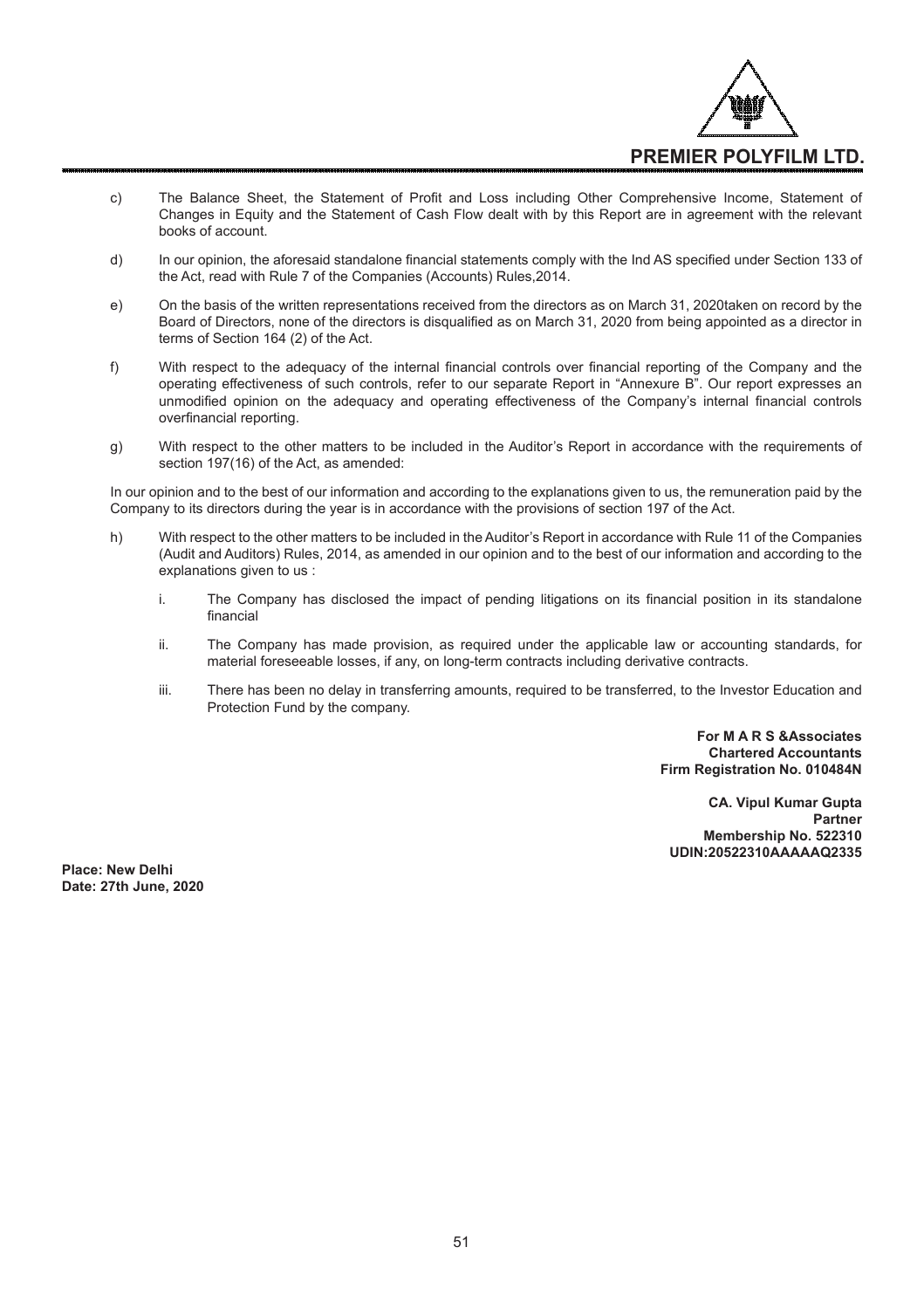

#### **"ANNEXURE A" TO THE INDEPENDENT AUDITOR'S REPORT**

(Referred to in paragraph 1 under 'Report on Other Legal and Regulatory Requirements' section of our report of even date)

i. In respect of the Company's fixed assets:

֡֡֡

- (a) The Company has maintained proper records showing full particulars, including quantitative details and situation of fixed assets.
- (b) The fixed assets have been physically verified in a phased periodical manner, by the management, which in our opinion is reasonable having regard to the size of the Company and the nature of its assets. No material discrepancies have been noticed on such physical verification.
- (c) According to the information and explanations given to us, the records examined by us and based on the examination of the conveyance deeds / registered sale deed provided to us, we report that, the title deeds, comprising all the immovable properties of land and buildings which are freehold, are held in the name of the Company as at the balance sheet date. In respect of immovable properties of land and building that have been taken on lease and disclosed as fixed assets in the standalone financial statements, the lease agreements are in the name of the Company.
- ii. As explained to us, the inventories of the Company have been physically verified by the management at regular intervals during the year. There were no material discrepancies noticed on physical verification of inventory as compared to the book records.
- iii. The Company has not granted any loans, secured or unsecured to companies, firms, limited liability partnerships or other parties covered in the register maintained under Section 189 of the Act. Accordingly, paragraph 3(iii) (a) to (c) of the Order is not applicable to the Company.
- iv. According to the information and explanations given to us, since the company has not given any loan or guarantee or provided any security in connection with loan or acquired securities during the year, paragraph 3(iv) of the order is not applicable to the company.
- v. The Company has not accepted any deposits from the public. Therefore the provisions of clause (v) of para 3 of the order are not applicable to the Company.
- vi. The Central Government has prescribed the maintenance of cost records under Section 148(1) of the Act. We have broadly reviewed the accounts and records of the company in this connection and are of the opinion that prima facie, the prescribed accounts and records have been made and maintained. We have, however, not made a detailed examination of the cost records with a view to determine whether they are accurate or complete
- vii. According to the information and explanations given to us, in respect of statutory dues :
	- (a) The Company has generally been regular in depositing undisputed statutory dues, including Provident Fund, Employees' State Insurance, Income Tax, Goods and Service Tax, Customs Duty, Cess and other material statutory dues applicable to it with the appropriate authorities.
	- (b) There were no undisputed amounts payable in respect of Provident Fund, Employees' State Insurance, Income Tax, Goods and Service Tax, Customs Duty, Cess and other material statutory dues in arrears as at March 31, 2020 for a period of more than six months from the date they became payable.
	- (c) Details of dues of Income Tax, Sales Tax, Service Tax, Excise Duty and Value Added Tax which have not been deposited as at March 31, 2020 on account of dispute are given below :

| Nature of the statute | Nature of the dues | Forum where dispute is pending |       |
|-----------------------|--------------------|--------------------------------|-------|
| JP.<br>Trade Tax Act  | sales              | Cour<br>. Hinh '<br>Allahahad. | 105/- |

- viii. The Company has not defaulted in the repayment of dues to banks. The Company has not borrowed from financial institutions or Government and has not issued any debentures during the year.
- ix. The Company has not raised money by way of initial public offer or further public offer (including debt instruments) during the year. The Company has raised money only by way of Cash Credit/Term Loans and the Loans are applied for the purpose for which the loans are raised.
- x. According to the information and explanations given to us, no fraud by the Company or no material fraud on the Company by its officers or employees has been noticed or reported during the year.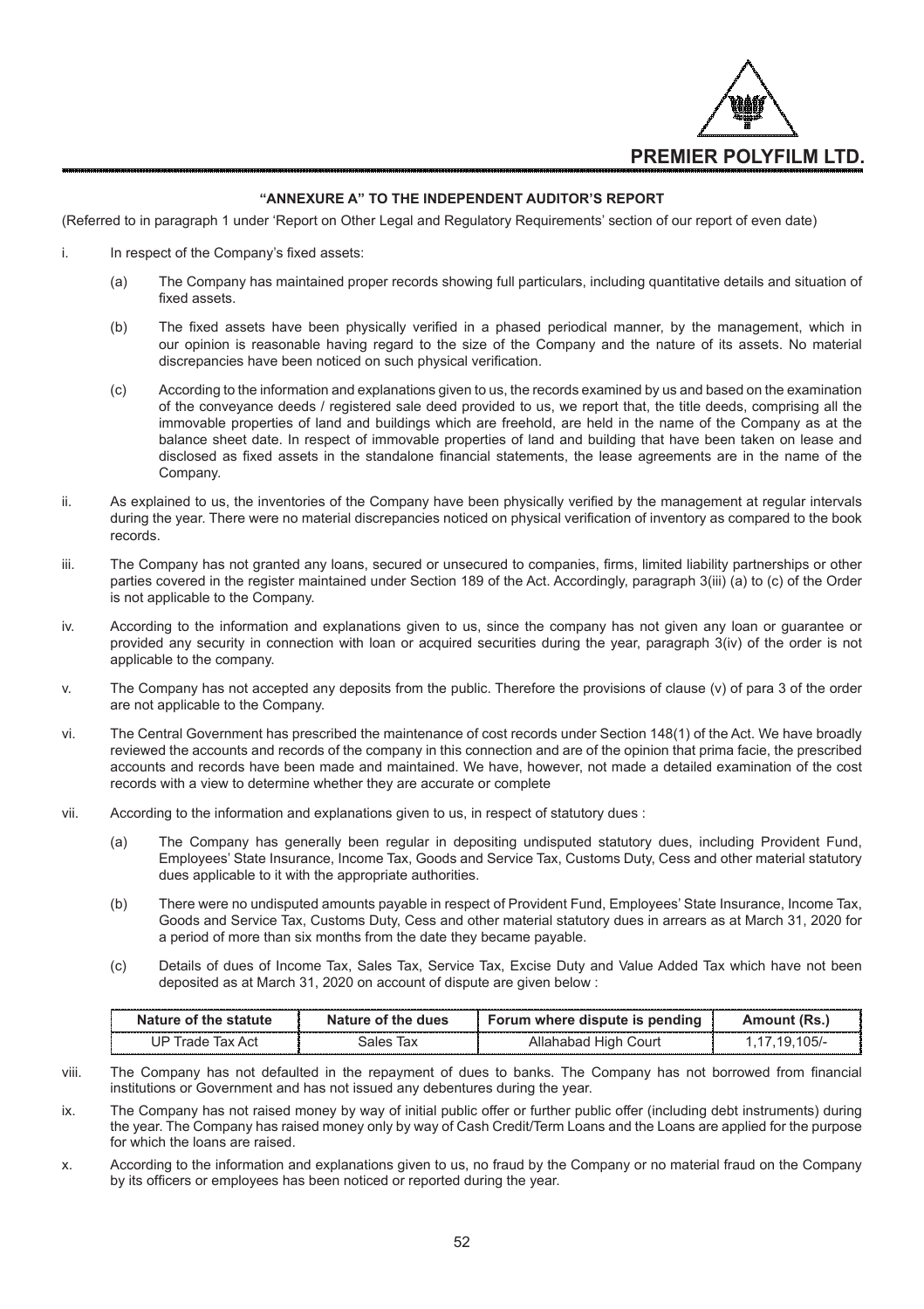

- xi. In our opinion and according to the information and explanations given to us, the Company has paid / provided managerial remuneration in accordance with the requisite approvals mandated by the provisions of section 197 read with Schedule V to the Act.
- xii. The Company is not a Nidhi Company and hence reporting under clause 3 (xii) of the Order is not applicable to the Company.
- xiii. In our opinion and according to the information and explanations given to us, the transactions with the related parties are in compliance with Sections 177 and 188 of the Act and details of such transactions have been disclosed in the Ind AS financial statements as required by the applicable accounting standards.
- xiv. During the year, the Company has not made any preferential allotment or private placement of shares or fully or partly paid convertible debentures and hence reporting under clause 3 (xiv) of the Order is not applicable to the Company.
- xv. According to the information and explanations given to us, during the year the Company has not entered into any non-cash transactions with its Directors or persons connected to its directors and hence provisions of section 192 of the Companies Act, 2013 are not applicable to the Company.
- xvi. The Company is not required to be registered under section 45-IA of the Reserve Bank of India Act, 1934.

**For M A R S &Associates Chartered Accountants Firm Registration No. 010484N**

**CA. Vipul Kumar Gupta Partner Membership No. 522310 UDIN:20522310AAAAAQ2335**

**Place: New Delhi Date: 27th June, 2020**

#### **"ANNEXURE B" TO THE INDEPENDENT AUDITOR'S REPORT**

\_\_\_\_\_\_\_\_\_\_\_\_\_\_\_\_\_\_\_\_\_\_\_\_\_\_\_\_\_\_\_\_\_\_\_\_\_\_\_\_\_\_\_\_\_\_\_\_\_\_\_\_\_\_\_\_\_\_\_\_\_\_\_\_\_\_\_\_\_\_\_\_\_\_\_\_\_\_\_\_\_\_\_\_\_\_\_\_\_\_\_\_\_\_\_\_\_\_\_\_\_\_\_

(Referred to in paragraph 2(f) under 'Report on Other Legal and Regulatory Requirements' section of our report of even date)

Report on the Internal Financial Controls Over Financial Reporting under Clause (i) of Sub- section 3 of Section 143 of the Companies Act, 2013 ("the Act")

We have audited the internal financial controls over financial reporting of Premier Polyfilm Limited ("the Company") as of March 31, 2020 in conjunction with our audit of the standalone financial statements of the Company for the year ended on that date.

#### **Management's Responsibility for Internal Financial Controls**

The Board of Directors of the Company is responsible for establishing and maintaining internal financial controls based on the internal control over financial reporting criteria established by the Company considering the essential components of internal control stated in the Guidance Note on Audit of Internal Financial Controls Over Financial Reporting issued by the Institute of Chartered Accountants of India. These responsibilities include the design, implementation and maintenance of adequate internal financial controls that were operating effectively for ensuring the orderly and efficient conduct of its business, including adherence to respective company's policies, the safeguarding of its assets, the prevention and detection of frauds and errors, the accuracy and completeness of the accounting records, and the timely preparation of reliable financial information, as required under the Companies Act, 2013.

#### **Auditor's Responsibility**

Our responsibility is to express an opinion on the internal financial controls over financial reporting of the Company based on our audit. We conducted our audit in accordance with the Guidance Note on Audit of Internal Financial Controls Over Financial Reporting (the "Guidance Note") issued by the Institute of Chartered Accountants of India and the Standards on Auditing prescribed under Section 143(10) of the Companies Act, 2013, to the extent applicable to an audit of internal financial controls. Those Standards and the Guidance Note require that we comply with ethical requirements and plan and perform the audit to obtain reasonable assurance about whether adequate internal financial controls over financial reporting was established and maintained and if such controls operated effectively in all material respects.

Our audit involves performing procedures to obtain audit evidence about the adequacy of the internal financial controls system over financial reporting and their operating effectiveness. Our audit of internal financial controls over financial reporting included obtaining an understanding of internal financial controls over financial reporting, assessing the risk that a material weakness exists, and testing and evaluating the design and operating effectiveness of internal control based on the assessed risk. The procedures selected depend on the auditor's judgement, including the assessment of the risks of material misstatement of the financial statements, whether due to fraud or error.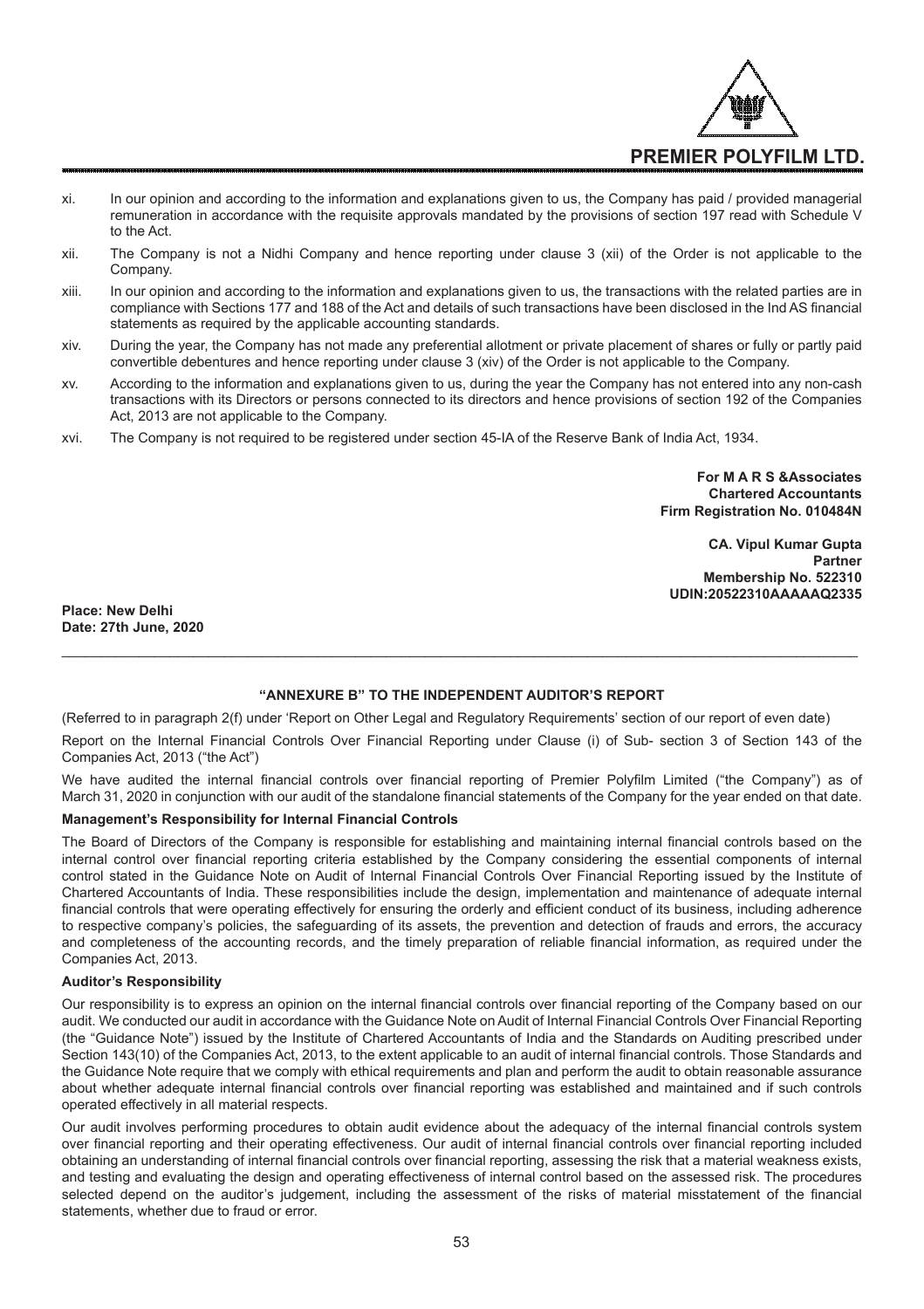

We believe that the audit evidence we have obtained, is sufficient and appropriate to provide a basis for our audit opinion on the internal financial controls system over financial reporting of the Company.

#### **Meaning of Internal Financial Controls Over Financial Reporting**

A company's internal financial control over financial reporting is a process designed to provide reasonable assurance regarding the reliability of financial reporting and the preparation of financial statements for external purposes in accordance with generally accepted accounting principles. A company's internal financial control over financial reporting includes those policies and procedures that

- (1) pertain to the maintenance of records that, in reasonable detail, accurately and fairly reflect the transactions and dispositions of the assets of the company;
- (2) provide reasonable assurance that transactions are recorded as necessary to permit preparation of financial statements in accordance with generally accepted accounting principles, and that receipts and expenditures of the company are being made only in accordance with authorisations of management and directors of the company; and
- (3) provide reasonable assurance regarding prevention or timely detection of unauthorised acquisition, use, or disposition of the company's assets that could have a material effect on the financial statements.

#### **Inherent Limitations of Internal Financial Controls Over Financial Reporting**

Because of the inherent limitations of internal financial controls over financial reporting, including the possibility of collusion or improper management override of controls, material misstatements due to error or fraud may occur and not be detected. Also, projections of any evaluation of the internal financial controls over financial reporting to future periods are subject to the risk that the internal financial control over financial reporting may become inadequate because of changes in conditions, on that the degree of compliance with the policies or procedures may deteriorate.

#### **Opinion**

In our opinion, to the best of our information and according to the explanations given to us, the Company has, in all material respects, an adequate internal financial controls system over financial reporting and such internal financial controls over financial reporting were operating effectively as at March 31, 2020, based on the internal control over financial reporting criteria established by the Company considering the essential components of internal control stated in the Guidance Note on Audit of Internal Financial Controls Over Financial Reporting issued by the Institute of Chartered Accountants of India.

> **For M A R S & Associates Chartered Accountants Firm Registration No. 010484N**

**CA. Vipul Kumar Gupta Partner Membership No. 522310 UDIN:20522310AAAAAQ2335**

**Place: New Delhi Date: 27th June, 2020**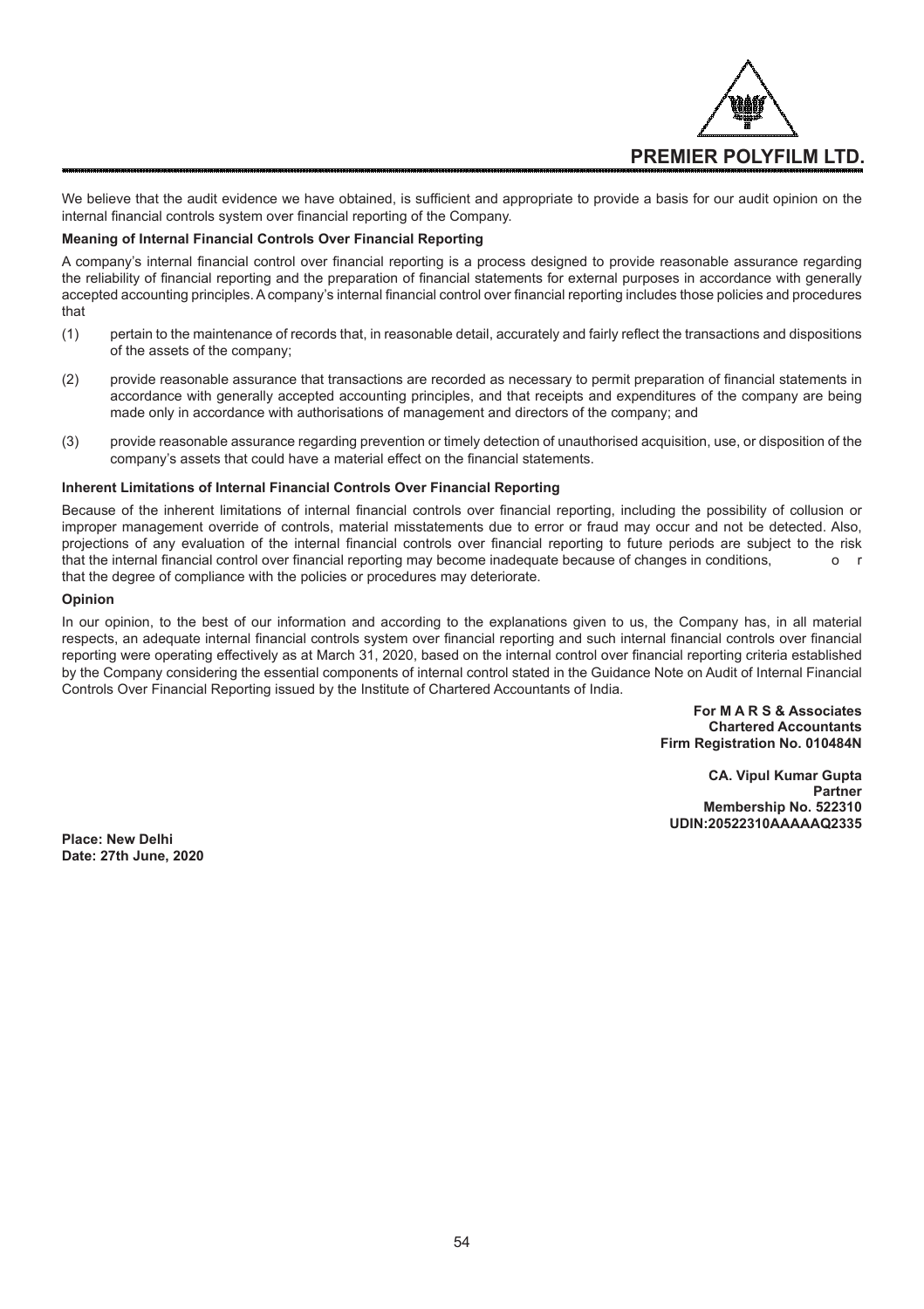

# **BALANCE SHEET AS AT 31ST MARCH, 2020**

|    | <b>DESCRIPTION</b>                                              | <b>Note</b> | AS AT 31ST<br><b>MARCH, 2020</b> | AS AT 31ST<br><b>MARCH, 2019</b> |
|----|-----------------------------------------------------------------|-------------|----------------------------------|----------------------------------|
|    |                                                                 |             | Rs.                              | Rs.                              |
|    | <b>ASSETS</b>                                                   |             |                                  |                                  |
| 1. | <b>Non-current Assets</b>                                       |             |                                  |                                  |
|    | Property, Plant & Equipment                                     | 2.1         | 421,029,202                      | 406,009,226                      |
|    | Other Intangible Assets                                         | 2.2         | 73,827                           | 221,276                          |
|    | <b>Financial Assets</b>                                         |             |                                  |                                  |
|    | Investments                                                     | 2.3         | 2,124,000                        | 2,486,000                        |
|    | Deferred Tax Asset                                              | 2.4         | 10,708,349                       | 9,445,699                        |
|    | Other Non-current Assets                                        | 2.5         | 20,099,346                       | 9,835,728                        |
| 2. | <b>Current Assets</b>                                           |             |                                  |                                  |
|    | Inventories                                                     | 2.6         | 211,517,968                      | 190,080,809                      |
|    | <b>Financial Assets</b>                                         |             |                                  |                                  |
|    | <b>Trade Receivables</b>                                        | 2.7         | 217,815,889                      | 223,662,897                      |
|    | Cash & Cash Equivalents                                         | 2.8         | 7,043,367                        | 18,969,828                       |
|    | <b>Other Bank Balances</b>                                      | 2.9         | 40,210,157                       | 35,773,640                       |
|    | <b>Other Current Assets</b>                                     | 2.10        | 17,564,009                       | 10,910,783                       |
|    | <b>TOTAL ASSETS</b>                                             |             | 948,186,114                      | 907,395,886                      |
|    | <b>EQUITY AND LIABILITIES</b>                                   |             |                                  |                                  |
| 1. | Equity                                                          |             |                                  |                                  |
|    | (a) Equity Share Capital                                        | 2.11        | 105,900,788                      | 105,900,788                      |
|    | (b) Other Equity                                                | 2.12        | 352,189,479                      | 305,815,977                      |
|    | (c) Capital Subsidy                                             |             | 4,768,650                        | 4,768,650                        |
| 2. | <b>Non-Current Liabilities</b>                                  |             |                                  |                                  |
|    | <b>Financial Liabilities</b>                                    |             |                                  |                                  |
|    | Long-term Borrowings                                            | 2.13        | 38,244,431                       | 36,474,998                       |
|    | Provisions                                                      | 2.14        | 29,511,565                       | 25,997,147                       |
|    | Deferred Tax Liability                                          | 2.4         | 10,531,388                       | 10,160,137                       |
| 3. | <b>Current Liabilities</b>                                      |             |                                  |                                  |
|    | <b>Financial Liabilities</b>                                    |             |                                  |                                  |
|    | (a) Short-term Borrowings                                       |             |                                  |                                  |
|    | Loan repayable on demand                                        | 2.15        | 216,278,978                      | 181,379,013                      |
|    | (b) Trade Payables                                              | 2.16        | 121,138,161                      | 110, 124, 624                    |
|    | (c) Other Financial Liabilities                                 | 2.17        | 34,258,152                       | 89,266,959                       |
|    | <b>Other Current Liabilities</b>                                | 2.18        | 22,541,256                       | 27,745,132                       |
|    | Provisions                                                      | 2.19        | 7,218,997                        | 7,226,547                        |
|    | Current Tax Liabilities (Net)                                   | 2.20        | 5,604,269                        | 2,535,914                        |
|    | <b>TOTAL EQUITY AND LIABILITIES</b>                             |             | 948,186,114                      | 907,395,886                      |
|    | SIGNIFICANT ACCOUNTING POLICIES AND NOTES ON<br><b>ACCOUNTS</b> | 1 & 2       |                                  |                                  |

The Notes referred to above from an intergral part of the Balance Sheet. This is the Balance Sheet referred to in our report of even date. For M A R S & ASSOCIATES

Chartered Accountants Firm Registration No. 010484N

Vipul Kumar Gupta **N.K.Bhandari** N.K.Bhandari Amar Nath Goenka **Amar Nath Goenka** Bhupinder Kaur Marwah Company Secretary **Maryading Director** Director Karol Bagh, Delhi 110005

Partner **Company Secretary Managing Director** Director Director Membership No. 522310 Pan No. ACIPN 5410D CEO & CFO DIN No. 08399222 T-2319 2nd Floor, Faiz Road, Cassim Membership No. ACS 290 DIN NO. 00061051 DIN NO. 100061051 Address: Spring House<br>Karol Bagh. Delhi 110005 No. 2016 Cassim Address: Vindavan Farm No. 3. Green Avenue The 27th day of June, 2020 Contract the 27th day of June, 2020 Contract and the 27th day of June, 2020 Contract D-3, Behind Sector D-3, Vasant Kunj Vasant Kunj, Kishangarh Kishangarh, New Delhi 110070 New Delhi-110070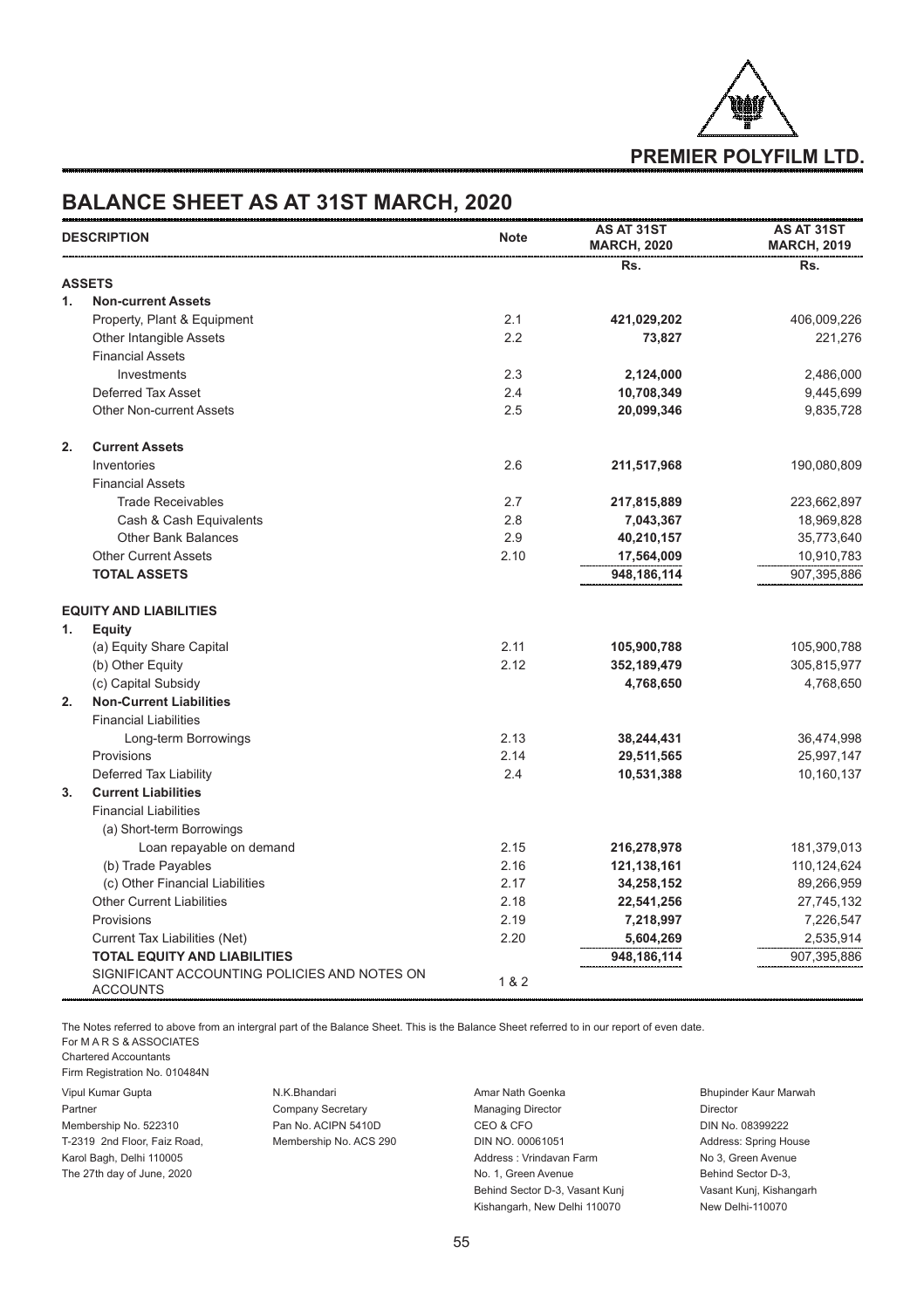

### **STATEMENT OF PROFIT AND LOSS FOR THE YEAR ENDED 31ST MARCH, 2020**

| <b>DESCRIPTION</b>                                                                          | <b>Note</b> | Year ended<br>31st March, 2020 | Year ended<br>31st March, 2019 |
|---------------------------------------------------------------------------------------------|-------------|--------------------------------|--------------------------------|
|                                                                                             |             | Rs.                            | Rs.                            |
| <b>REVENUE</b>                                                                              |             |                                |                                |
| Revenue From Operations                                                                     | 2.21        | 1,680,364,460                  | 1,712,686,637                  |
| Other Income                                                                                | 2.22        | 14,923,769                     | 16,764,969                     |
| <b>TOTAL REVENUE</b>                                                                        |             | 1,695,288,229                  | 1,729,451,606                  |
| <b>EXPENSES</b>                                                                             |             |                                |                                |
| Cost of Material Consumed                                                                   | 2.23        | 933, 347, 178                  | 998, 135, 396                  |
| Purchase of Stock-in-Trade                                                                  | 2.24        | 28,663,002                     | 39,218,147                     |
| Changes in Inventories of Finished Goods and<br>Work-in-Progress                            | 2.25        | 2,694,014                      | (1,490,206)                    |
| <b>Employee Benefits Expenses</b>                                                           | 2.26        | 163,877,464                    | 142,602,913                    |
| Finance Cost                                                                                | 2.27        | 27,899,195                     | 31,232,894                     |
| Manufacturig Expenses                                                                       | 2.28        | 140,606,322                    | 152,348,557                    |
| Administrative and Other Expenses                                                           | 2.29        | 35,865,353                     | 35,326,581                     |
| Selling & Distribution Expenses                                                             | 2.30        | 29,659,661                     | 27,622,565                     |
| GST / Excise Dutv                                                                           |             | 207,543,500                    | 208,148,852                    |
| Depreciation and amortisation expenses                                                      | 2.1 & 2.2   | 38,115,983                     | 34, 352, 459                   |
| <b>TOTAL EXPENSES</b>                                                                       |             | 1,608,271,672                  | 1,667,498,158                  |
| Profit before tax                                                                           |             | 87,016,557                     | 61,953,448                     |
| Tax Expenses :                                                                              |             |                                |                                |
| Current Tax                                                                                 |             | 26,000,000                     | 16,483,000                     |
| Deferred Tax                                                                                |             | (891, 399)                     | 1,597,599                      |
| <b>Earlier Year</b>                                                                         |             | (233,918)                      | (744, 165)                     |
| Profit for the year                                                                         |             | 62,141,874                     | 44,617,014                     |
| <b>OTHER COMPREHENSIVE INCOME</b>                                                           |             |                                |                                |
| Items that will not be reclassified to Profit and Loss                                      |             |                                |                                |
| Changes in Fair Value of FVTOCI Equity Securities                                           |             | (362,000)                      | (1, 104, 000)                  |
| Re-measurements of post employment benefit obligations                                      |             | (2,778,619)                    | 3,690,030                      |
| Income Tax relating to these items                                                          |             |                                | (1,017,000)                    |
| Other Comprehensive Income for the year                                                     |             | (3, 140, 619)                  | 1,569,030                      |
| Total Comprehensive Income for the year comprising Profit<br>and other Comprehensive Income |             | 59,001,255                     | 46,186,044                     |
| Basic and Diluted Earnings per Equity Share                                                 |             | 2.97                           | 2.13                           |
| Face value per equity share                                                                 |             | 5.00                           | 5.00                           |
| SIGNIFICANT ACCOUNTING POLICIES AND NOTES ON<br><b>ACCOUNTS</b>                             | 1 & 2       |                                |                                |

The Notes referred to above form an intergral part of the Statement of Profot and Loss.This is the Statement of Profit and Loss referred to our report of even date.

For M A R S & ASSOCIATES Chartered Accountants Firm Registration No. 010484N

Membership No. 522310

Vipul Kumar Gupta **N.K.Bhandari Amar Nath Goenka** Amar Nath Goenka **Amar Nath Goenka** Bhupinder Kaur Marwah Company Secretary **Amar Marwah** Managing Director **Company Secretary** Managing Director Partner Company Secretary Managing Director Company Secretary Managing Director CEO & CFO<br>
Pan No. ACIPN 5410D CEO & CFO COMPACT COMPANY DIN No. 08399222 T-2319 2nd Floor, Faiz Road, Membership No. ACS 290 DIN NO. 00061051 CHA Address: Spring House Karol Bagh, Delhi 110005 **Address : Vrindavan Farm** No 3, Green Avenue No 3, Green Avenue The 27th day of June, 2020 Channel Sector D-3, Channel Sector D-3, Channel Sector D-3, Channel Sector D-3, Behind Sector D-3, Vasant Kunj Vasant Kunj, Kishangarh Kishangarh, New Delhi 110070 New Delhi-110070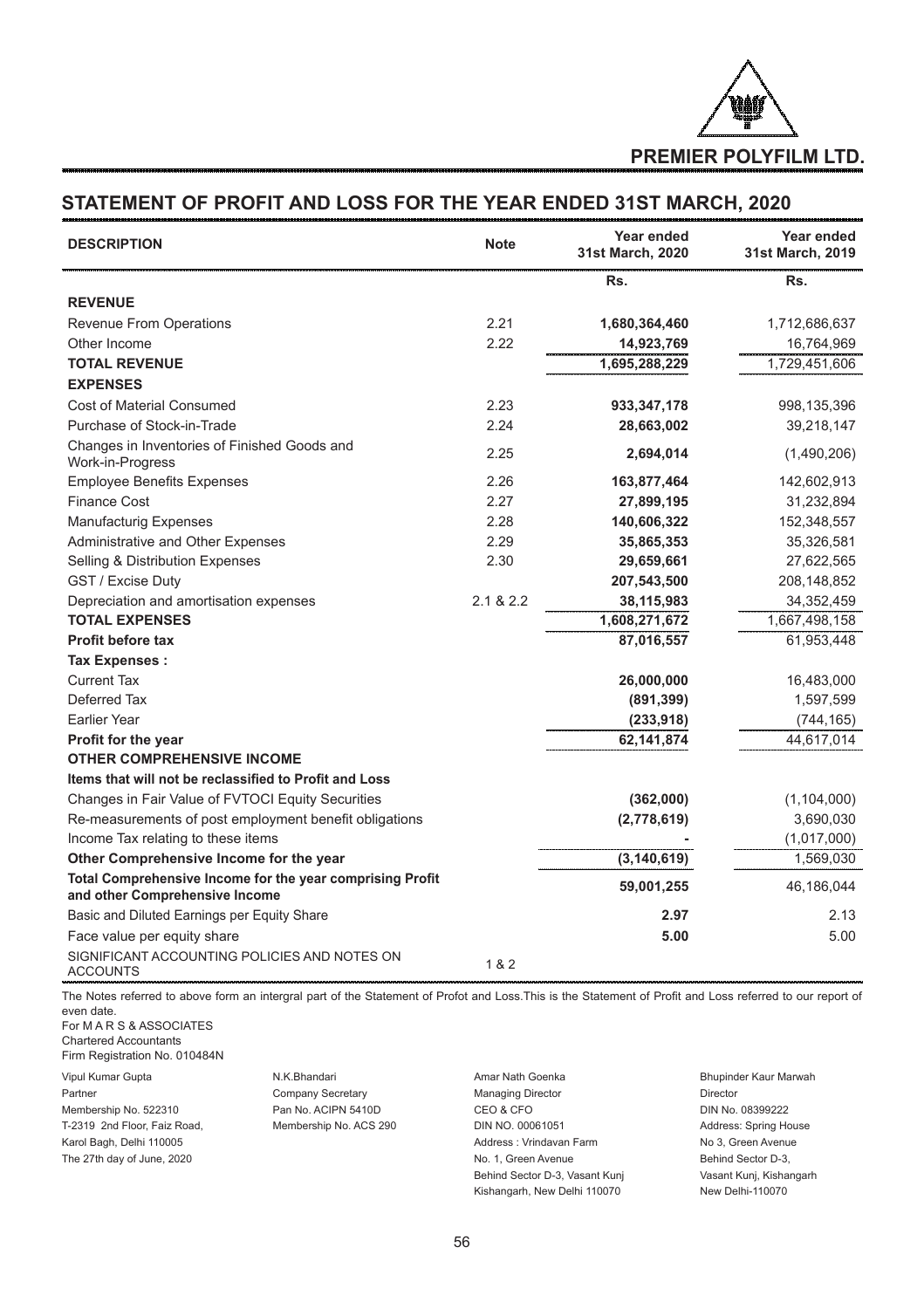

# **CASH FLOW STATEMENT ANNEXED TO THE BALANCE SHEET FOR THE YEAR ENDED 31ST MARCH, 2020**

|    | <b>DESCRIPTION</b>                                        | Year ended<br>31st March, 2020 | Year ended<br>31st March, 2019 |
|----|-----------------------------------------------------------|--------------------------------|--------------------------------|
|    |                                                           | Rs.                            | Rs.                            |
| А. | <b>CASH FLOW FROM OPERATING ACTIVITIES</b>                |                                |                                |
|    | Profit before tax                                         | 87,016,555                     | 61,953,448                     |
|    | Adjusted for:                                             |                                |                                |
|    | Loss on disposal of property, plant and equipment         | 30,632                         | 67,447                         |
|    | Depreciation and amortisation expenses                    | 38,115,983                     | 34, 352, 459                   |
|    | Liabilities written back                                  | (1, 211, 550)                  |                                |
|    | Interest expenses on loans                                | 24,116,303                     | 27,807,192                     |
|    | Interest income from term deposits                        | (2,736,730)                    | (3,846,167)                    |
|    | Operating profit before working capital changes           | 145,331,193                    | 120,334,379                    |
|    | Adjusted for:                                             |                                |                                |
|    | (Increase) / Decrease in trade receivables & other assets | 5,847,008                      | (38, 544, 705)                 |
|    | (Increase) / Decrease in Inventories                      | (21, 437, 159)                 | 63,969,538                     |
|    | (Increase) / Decrease in loans and advances               | (3, 198, 466)                  | 14,775,467                     |
|    | Increase / (Decrease) in trade and other payables         | (30, 368, 860)                 | 21,490,712                     |
|    | Cash generated from operations                            | 96,173,716                     | 182,025,391                    |
|    | Tax paid (Net)                                            | (22, 697, 727)                 | (21, 704, 931)                 |
|    | Net cash from operating activities                        | 73,475,989                     | 160,320,460                    |
| В. | <b>CASH FLOW FROM INVESTING ACTIVITIES</b>                |                                |                                |
|    | Purchase of property, plant and equipment                 | (53,088,463)                   | (115,052,520)                  |
|    | Disposal of property, plant and equipment                 | 69,322                         | 344,471                        |
|    | Proceeds from term deposit with banks (Net)               | (17, 637, 512)                 | 23,400,121                     |
|    | Interest income                                           | 2,746,721                      | 5,090,087                      |
|    | Net cash (used in) investing activities                   | (67,909,932)                   | (86, 217, 841)                 |
| C. | <b>CASH FLOW FROM FINANCING ACTIVITIES</b>                |                                |                                |
|    | Proceeds from long term borrowings                        | 21,373,939                     |                                |
|    | Repayment of long term borrowings                         | (36, 494, 993)                 | (34, 863, 656)                 |
|    | Proceeds from short term borrowings                       | 46,567,352                     | 47,200,000                     |
|    | Repayment of short term borrowings                        | (51, 766, 735)                 | (61, 200, 000)                 |
|    | Interest paid                                             | (25,813,031)                   | (26, 110, 464)                 |
|    | Dividend and Tax on Dividend paid                         | (12,627,753)                   | (12,627,260)                   |
|    | Net cash (used in) / from financing activities            | (58, 761, 221)                 | (87,601,380)                   |
|    | Net increase in cash and cash equivalents                 | (53, 195, 164)                 | (13, 498, 761)                 |
|    | Opening balance of cash and cash equivalents              | (65, 126, 415)                 | (51,627,654)                   |
|    | Closing balance of cash and cash equivalents              | (118, 321, 579)                | (65, 126, 415)                 |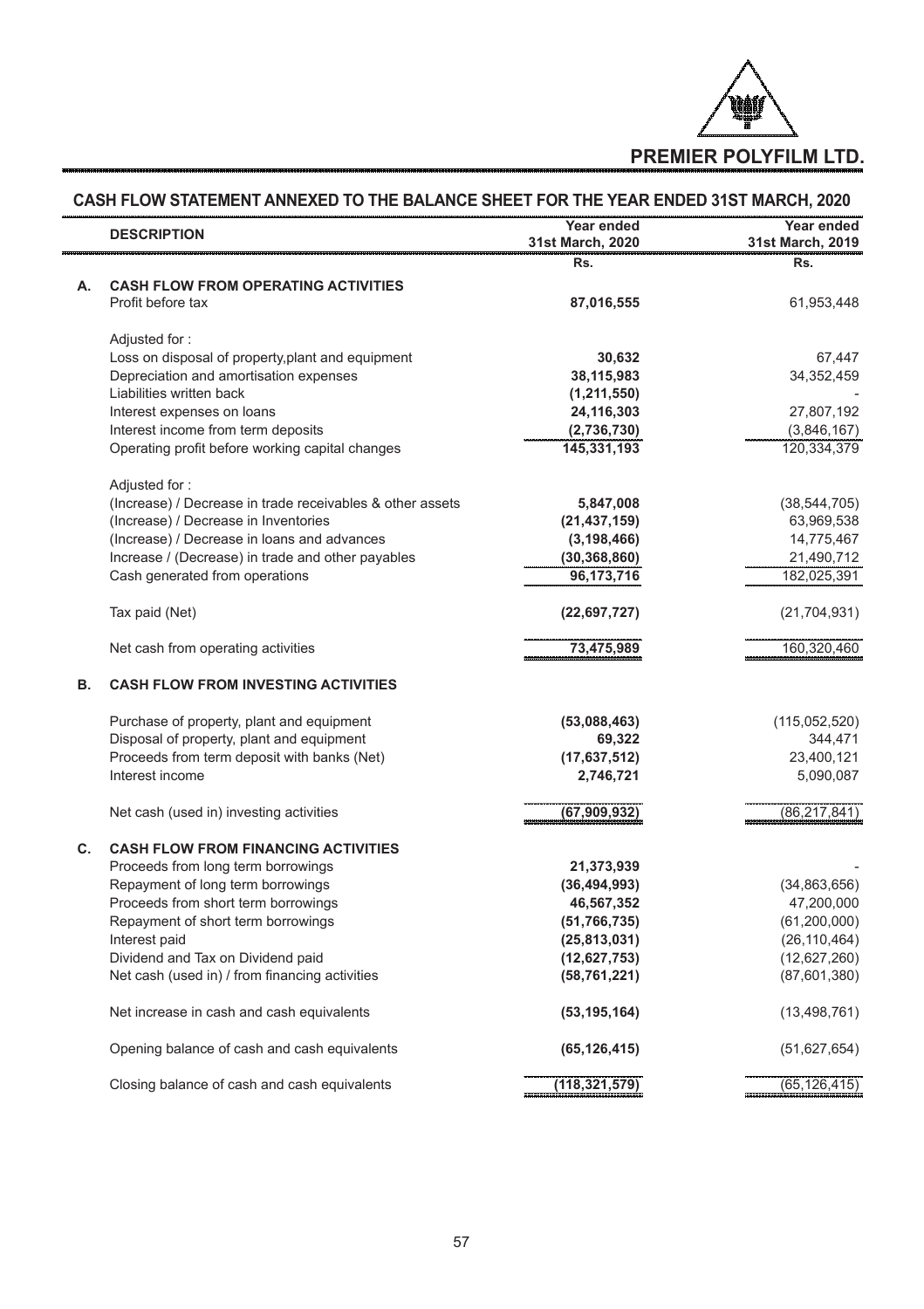

| <b>DESCRIPTION</b>                   | Year ended<br>31st March, 2020 | Year ended<br>31st March, 2019 |
|--------------------------------------|--------------------------------|--------------------------------|
|                                      | Rs.                            | Rs.                            |
| Note:                                |                                |                                |
| Cash and cash equivalents comprise : |                                |                                |
| Cash in hand                         | 488.200                        | 639.970                        |
| Balances with banks                  |                                |                                |
| In current accounts                  | 2,869,843                      | 19,290,900                     |
| In term deposit accounts             | 5,173,739                      |                                |
| In Cash credit account               | (126,853,361                   | (85,057,285)                   |
|                                      | (118.321.579)                  | (65.126.415)                   |

As per our report of even date.

For M A R S & ASSOCIATES Chartered Accountants Firm Registration No. 010484N

Vipul Kumar Gupta **M.K.Bhandari** N.K.Bhandari Amar Nath Goenka Bhupinder Kaur Marwah Bhupinder Kaur Marwah

Partner Company Secretary Managing Director Director Membership No. 522310 Pan No. ACIPN 5410D CEO & CFO CONTENT DIN No. 08399222<br>1992 T-2319 2nd Floor, Faiz Road, Membership No. ACS 290 DIN NO. 00061051 T-2319 2nd Floor, Faiz Road, Cass Membership No. ACS 290 DIN NO. 00061051 DIN NO. 100061051 Address: Spring House<br>Carol Bagh, Delhi 110005 No. 3, Green Avenue Address : Vrindavan Farm The 27th day of June, 2020 Contract the 27th day of June, 2020 Contract Avenue Behind Sector D-3, Behind Sector D-3, Vasant Kunj Vasant Kunj, Kishangarh<br>Kishangarh, New Delhi 110070 New Delhi-110070 Kishangarh, New Delhi 110070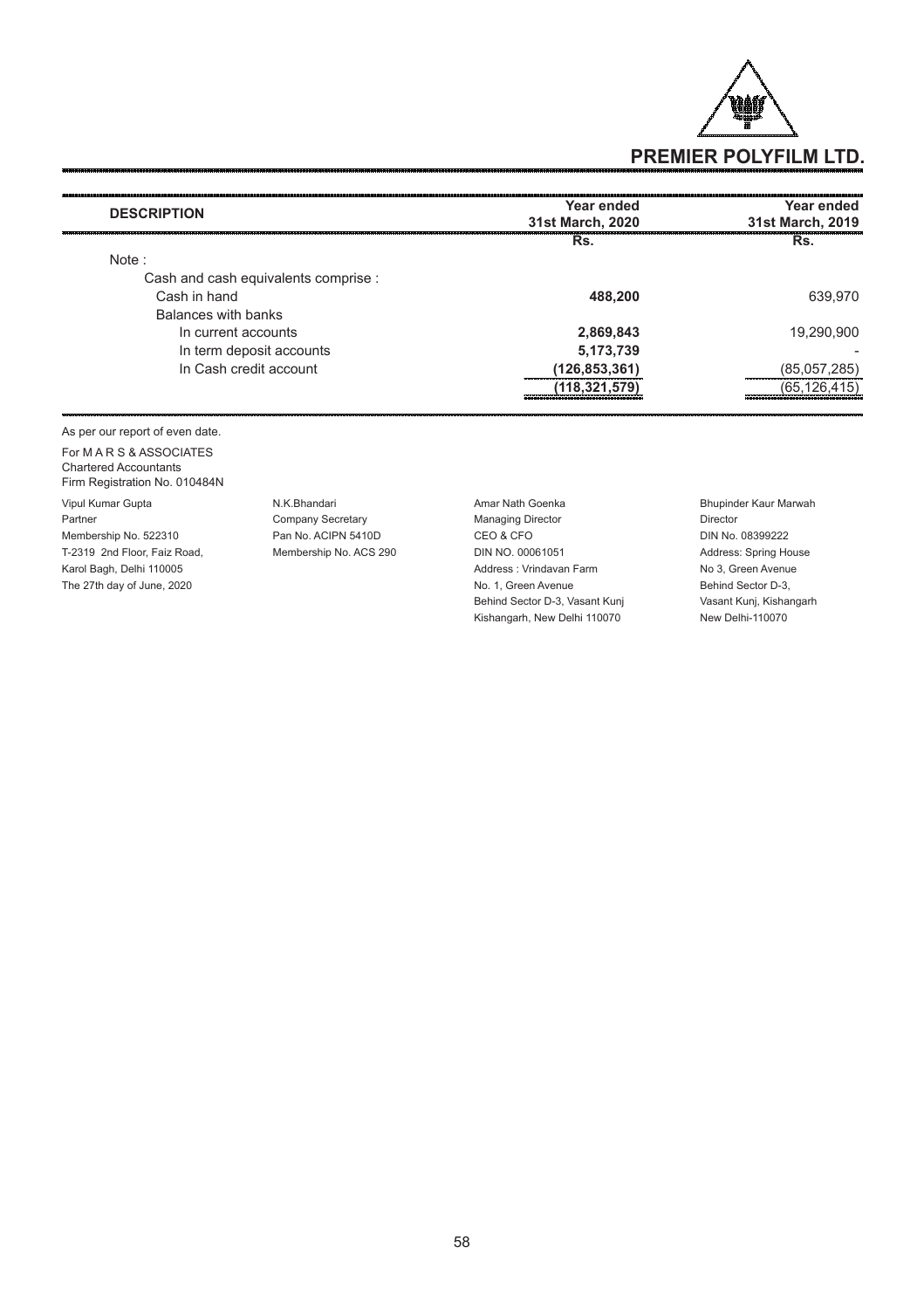

# **NOTE - 1 : SIGNIFICANT ACCOUNTING POLICIES**

#### **Corporate Information**

Premier Polyfilm Ltd. has been incorporated on 17th July,1992 under the Companies Act,1956. The Company is mainly engaged in manufacturing and sale of PVC films and sheets.

#### **Basis of Preparation**

The financial statements comply in all material aspects with Indian Accounting Standards (Ind AS) notified under Section 133 of the Companies Act, 2013 (the Act) - [ Companies (Indian Accounting Standards) Rules, 2015] and other relevant provisions of the Act.

The financial statements up to year ended 31 March 2016 were prepared in accordance with the accounting standards notified under Companies(Accounting Standard) Rules, 2006 (as amended) and other relevant provisions of the Act.

These financial statements of the Company under Ind AS. Refer No. 2.40 for an explanation of how the transition from previous GAAP to Ind AS has affected the Company's financial position, financial performance and cash flows.

#### **Borrowing Cost :**

Borrowing Costs directly attributable to the acquisition, construction or production of qualifying assets are capitalised during the period of time that is necessary to complete and prepare the asset for its intended use. A qualifying asset is one that necessarily takes substantial period of time to get ready for its intended use. Capitalisation of borrowing costs is suspended in the period during which the active development is delayed due to, other than temporary, interruption. All other borrowing costs are charged to the Statement of Profit and Loss as incurred.

#### **Capital Work in Progress**

All directly attributable project related expenses via civil works, machinery under erection, construction and erection materials, preoperative expenditure net of revenue incidental / attributable to the construction of project, borrowing cost incurred prior to the date of commercial operations are shown under Capital Work-in- Progress. These expenditures are net off corresponding recoveries, if any, and income from project specific borrowed surplus funds.

#### **Property, Plant and Equipment**

Property, plant and equipment are stated at their cost of acquisition. The cost comprises purchase price, borrowing cost if capitalisation criteria are met and directly attributable cost of bringing the asset to its working condition for the intended use. Any trade discount and rebates are deducted in arriving at the purchase price. When significant parts of plant and equipment are required to be replaced at intervals, the Company depreciates them separately based on their specific useful lives. Likewise, when a major inspection is performed, its cost is recognised in the carrying amount of the plant and equipment as a replacement if the recognition criteria are satisfied. All other repair and maintenance costs are recognised in statement of profit and loss as incurred.

Depreciation on Fixed assets except Leasehold Land is provided on Straight Line Method according to the useful lives of the assets and procedure prescribed in Schedule II of the Companies Act, 2013.

However, Leasehold Land is amortised every year at a uniform rate over the period of lease.

#### **Intangible Assets**

Intangible assets are stated at their cost of acquisition. The cost comprises purchase price, borrowing cost if capitalisation criteria are met and directly attributable cost of bringing the asset to its working condition for the intended use. Any trade discount and rebates are deducted in arriving at the purchase price.

#### **Impairment of non-financial Assets**

The Company assesses at each balance sheet date whether there is any indication that an asset may be impaired. If any such indication exists, the Company estimates the recoverable amount of the asset. If such recoverable amount of the asset or the recoverable amount of the cash generating unit to which the asset belongs is less than its carrying amount, the carrying amount is reduced to its recoverable amount. The reduction is treated as an impairment loss and is recognised in the statement of profit and loss.

#### **Financial assets**

Financial assets are recognised when the Company becomes a party to the contractual provisions of the financial instrument and are measured initially at fair value adjusted for transaction costs. All equity investments in scope of Ind AS 109 are measured at fair value. Equity instruments which are held for trading are generally classified as at fair value through profit and loss (FVTPL). For all other equity instruments, the Company decides to classify the same either as at fair value through other comprehensive income (FVTOCI) or fair value through profit and loss (FVTPL).

The classification is made on initial recognition and is irrecoverable.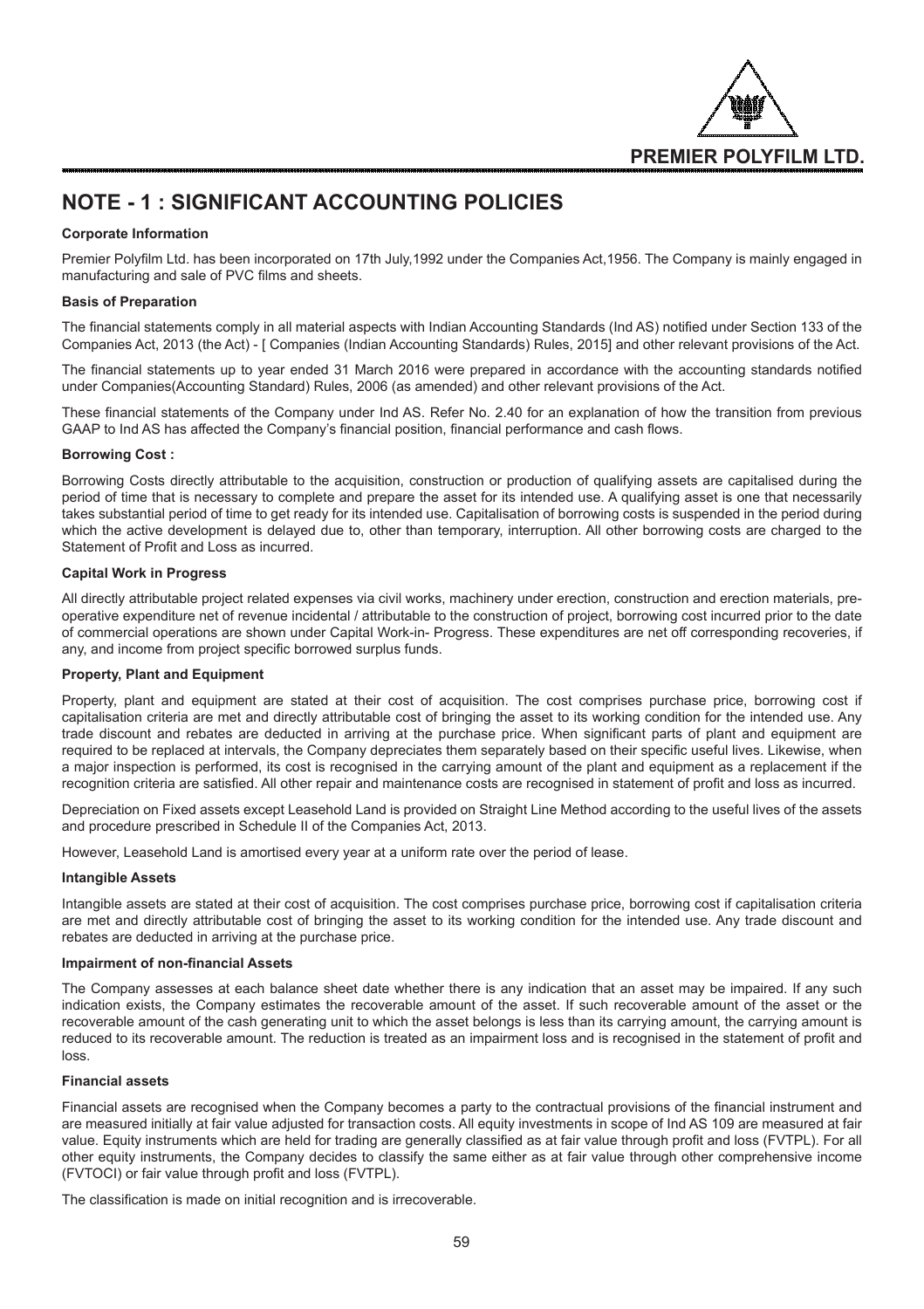

#### **Financial liabilities**

All financial liabilities are recognised initially at fair value and transaction cost that is attributable to the acquisition of the financial liabilities is also adjusted.

#### **Inventories**

- i) Raw Materials and Stores and Spares are valued at lower of cost and net realisable value.
- ii) Work-in-progress is valued at actual material cost plus estimated manufacturing cost.
- iii) Finished Goods are valued at lower of cost and net realisable value.

#### **Revenue Recongnition**

Revenue is recognised when it is probable that the economic benefits will flow to the Company and it can be reliably measured. Revenue is measured at the fair value of the consideration received / receivable net of rebates and taxes.

Revenue from the sale of goods are recognised upon passing of title to the customers which generally coincides with their delivery.

Interest income is recorded using the effective interest rate.

#### **Foreign Currency Transaction**

The financial statements are presented in currency INR. Foreign currency are translated using the exchange rates prevailing at the dates of the transactions.

Foreign exchange gains and losses resulting from the settlement of such transactions and from re-measurement of monetary items denominated in foreign currency at year-end exchange rates are recognised in the statement of profit and loss.

Non-monetary items are not retranslated at year-end and are measured at historical cost (translated using the exchange rates at the transaction date), except for non-monetary items measured at fair value which are translated using the exchange rates at the date when fair value was determined.

#### **Retirement Benefits**

The Company has Defined Contribution plans for post employment benefits namely provident Fund Contribution which is made at the prescribed rates to the Provident Fund Commissioner and is charged to the Profit and Loss Account. There are no other obligation other than the contribution payable.

The Company has defined benefit plans namely leave encashment as Compensated Absence and Gratuity for employees. The liability for Gratuity and Compensated Absence is determined on the basis of an actuarial valuation at the end of the year using the projected unit credit method.

Actuarial gains and losses arising from past experience and changes in actuarial assumptions are credited or charged to the statement of OCI in the year in which such gains or losses are determined.

#### **Income Tax**

Tax expense recognised in statement of profit and loss comprises the sum of deferred tax and current tax not recognised in other comprehensive income or directly in equity.

Calculation of current tax is based on tax rates and tax laws that have been enacted or substantively enacted by the end of reporting year. Deferred income taxes are calculated using the liability method. Deferred tax assets are recognised to the extent that it is probable that the underlying tax loss or deductible temporary difference will be utilised against future taxable income. This is assessed based on the Company's forecast of future operating results, adjusted for significant non-taxable income and expenses and specific limits on the use of any unused tax loss or credit**.**

#### **Provision, Contingent liabilities and Contingent assets**

Provisions are recognised only when there is a present obligation, as a result of past events, and when a reliable estimate of the amount of obligation can be made at the reporting date. These estimates are reviewed at each reporting date and adjusted to reflect the current best estimates Provisions are discounted to their present values, where the time value of money is material.

#### **Segment Reporting**

The Company is mainly engaged in manufacturing and sale of PVC Films and Sheets. From the operations of the Company, it is considered as a single business Products and accordingly segment reporting on business segment is not required. The company has identified its geographical segments based in the areas in which the customers of the company are located. However, it is not feasible to maintain the accounts on the basis of geographical segments. Hence , segment reporting on geographical segments is not prepared.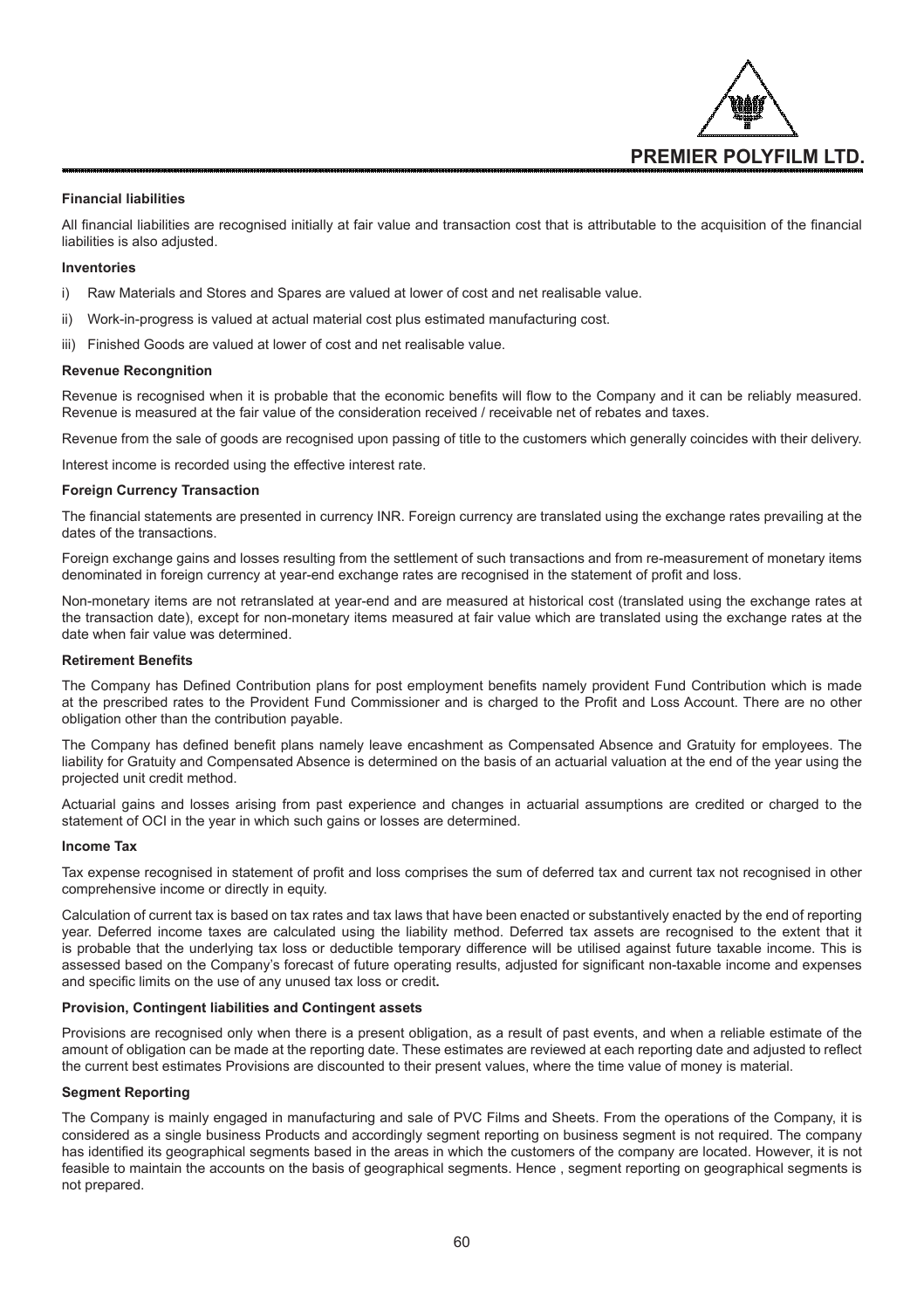# NOTE - 2 : NOTES ON ACCOUNTS **NOTE - 2 : NOTES ON ACCOUNTS**

# 2.1: PROPERTY, PLANT AND EQUIPMENT **2.1: PROPERTY, PLANT AND EQUIPMENT**

| <b>PARTICULARS</b>                    |                     | GROSS CARRYING AMOUNT   |                        |                     |                                    |                       | DEPRECIATION / AMORTISATION |                         | <b>NET CARRYING</b>                           |                   |
|---------------------------------------|---------------------|-------------------------|------------------------|---------------------|------------------------------------|-----------------------|-----------------------------|-------------------------|-----------------------------------------------|-------------------|
|                                       |                     | ₹                       |                        |                     |                                    |                       | ๏                           |                         | <b>AMOUNT</b><br>$(A-B)$                      |                   |
|                                       | 31.03.2019<br>As at | Addition                | Adjustment<br>Disposal | 31.03.2020<br>As at | As at<br>31.03.2019                | Addition              | Adjustment<br>Disposal      | As at<br>31.03.2020     | As at<br>31.03.20                             | As at<br>31.03.19 |
|                                       | es.                 | ė.                      | œ.                     | ė.                  | ė.                                 | ខ្ចុំ                 | ė.                          | es.                     | ė                                             | ė.                |
| Tangible Assets                       |                     |                         |                        |                     |                                    |                       |                             |                         |                                               |                   |
| Leasehold Land                        | 122,039,629         | 2,395,765               | $\overline{\circ}$     | 124,435,394         | 2.074.440                          | 1,995,105             | ö                           |                         | 4,069,545 120,365,850 119,965,190             |                   |
| <b>Buildings</b>                      | 133,409,699         | 23,547,043              | ö                      | 156,956,742         | 13,316,382                         | 4,635,215             |                             |                         | 17, 951, 597   139, 005, 145   120, 093, 317  |                   |
| Road                                  | 4,327,448           | 1,182,097               | ៊                      | 5,509,545           | 806,130                            | 481,674               | 5                           | 1,287,805               | 4,221,740                                     | 3,521,318         |
| Plant and Machinery                   | 227,278,431         | 22,745,914              | $\circ$                | 250,024,345         |                                    | 82,403,936 26,909,264 |                             |                         | 109, 313, 200   140, 711, 145   144, 874, 495 |                   |
| Furniture and Fixture                 | 1,252,149           | 80,950                  | ö                      | 1,333,099           | 639,089                            | 151,462               | ö                           | 790,551                 | 542,548                                       | 613,060           |
| Motor Vehicles                        | 19,764,866          | 2,404,563               | 188,793                | 21,980,636          | 6,446,254                          | 2,556,937             | 140, 135                    | 8,863,056               | 13,117,580                                    | 13,318,612        |
| Office Equipments                     | 5,175,143           | 497,138                 | 238,836                | 5,433,445           | 2,602,881                          | 972,06'               | 187,540                     | 3,387,402               | 2,046,043                                     | 2,572,262         |
| Computer and Data<br>Processing units | 1,543,985           | 234,993                 | 161,990                | 1,616,988           | ,207,799                           | 245,520               | 161,990                     | 1,291,330               | 325,658                                       | 336,186           |
| Electric Installations                | 800,477             |                         | Ö                      | 800,477             | 85,690                             | 21,294                | ö                           | 106,984                 | 693,493                                       | 714,787           |
| TOTAL                                 | 515,591,827         | 53,088,463              | 589,619                |                     | 568,090,671 109,582,601 37,968,533 |                       | 489,665                     |                         | 147, 061, 470 421, 029, 202 406, 009, 226     |                   |
| Previous Year                         |                     | 383,168,138 133,791,580 | 1,367,890              | 515,591,828         |                                    | 76,333,565 34,205,010 | 955,973                     | 109,582,602 406,009,226 |                                               |                   |
| <b>2.2 : OTHER INTANGIBLE ASSETS</b>  |                     |                         |                        |                     |                                    |                       |                             |                         |                                               |                   |

| to bit was not the the the till the side of the side of the side of the side of the side of the side of the side of the side of the side of the side of the side of the side of the side of the side of the side of the side o<br>ottware<br>g<br>Compu | 737,250         | ៑ | 737,250 | 515.974 | 47,450 |   | 663,423 | 73,827  | 221,276 |
|---------------------------------------------------------------------------------------------------------------------------------------------------------------------------------------------------------------------------------------------------------|-----------------|---|---------|---------|--------|---|---------|---------|---------|
| Year<br>l<br>j<br>ś<br>rev<br>I                                                                                                                                                                                                                         | 250<br>727<br>5 | ៑ | 737,250 | 368,524 | 47,450 | ። | 515.974 | 221,276 |         |
|                                                                                                                                                                                                                                                         |                 |   |         |         |        |   |         |         |         |

Note : Refer to Note 2.13.1 for information on Property, Plant and equipment pledged as security by the Company. **Note :** Refer to Note 2.13.1 for information on Property, Plant and equipment pledged as security by the Company.

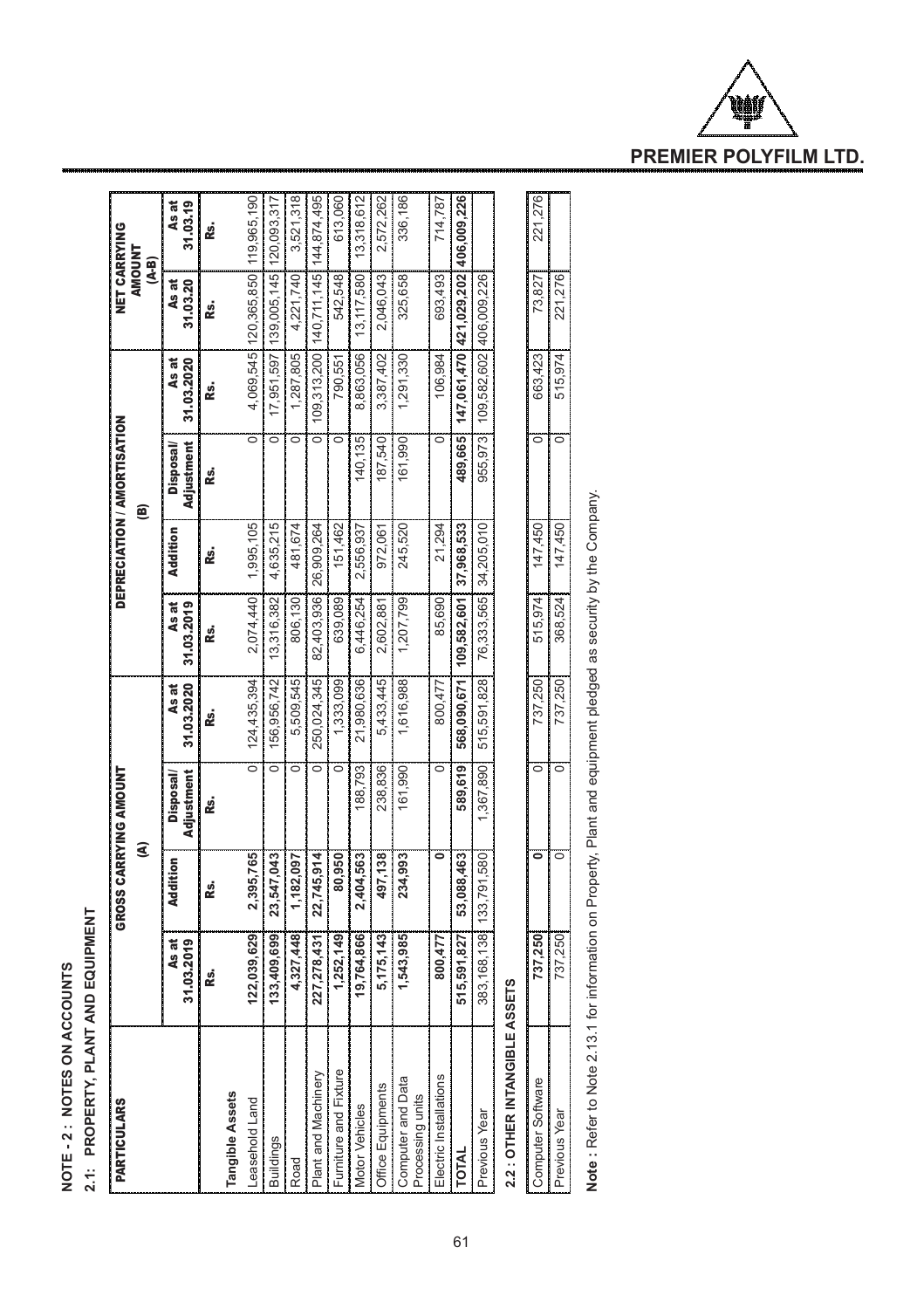

#### **2.3: NON- CURRENT INVESTMENTS (Trade - Fully paid up) Investment in Equity Instruments at FVTOCI - Quoted**

| Name of the company                                      | <b>Face value</b><br>per share | As at 31.03.2020         |                   | As at 31.03.2019 |                          |
|----------------------------------------------------------|--------------------------------|--------------------------|-------------------|------------------|--------------------------|
|                                                          |                                | <b>No of Shares</b>      | <b>Fair Value</b> | No of Shares     | Fair Value               |
|                                                          | Rs.                            |                          | Rs.               |                  | Rs.                      |
| Eco Friendly Food Processing Park Ltd.                   | 1.00                           | 200,000                  | 2,124,000         | 200,000          | 2,486,000                |
|                                                          |                                |                          | 2,124,000         |                  | 2,486,000                |
| Note: Aggregate amount of quoted                         |                                |                          |                   |                  |                          |
| investments and market value                             |                                |                          |                   |                  |                          |
| thereof                                                  |                                |                          | 2,124,000         |                  | 2,486,000                |
| Aggregate amount of impairment in the                    |                                |                          |                   |                  |                          |
| value of investments                                     |                                |                          |                   |                  |                          |
| 2.4 : DEFERRED TAX                                       |                                |                          |                   |                  |                          |
| <b>PARTICULARS</b>                                       |                                | As at 31.03.2020         |                   |                  | As at 31.03.2019         |
|                                                          |                                | Rs.                      |                   |                  | Rs.                      |
| <b>Deferred tax liabilities</b>                          |                                |                          |                   |                  |                          |
| Property, plant and equipment                            |                                | 10,531,388               |                   |                  | 10,160,137               |
|                                                          |                                | 10,531,388               |                   |                  | 10,160,137               |
| Deferred tax assets                                      |                                |                          |                   |                  |                          |
| Defined benefit obligations                              |                                | 10,120,372               |                   |                  | 9,154,124                |
| Provision for employee benefits                          |                                |                          | 587,977           |                  | 291,575                  |
|                                                          |                                | 10,708,349               |                   |                  | 9,445,699                |
| 2.5 : OTHER NON-CURRENT ASSETS                           |                                |                          |                   |                  |                          |
| <b>PARTICULARS</b>                                       |                                | As at 31.03.2020         |                   |                  | As at 31.03.2019         |
|                                                          |                                | Rs.                      |                   |                  | Rs.                      |
| Security Deposits with Government Authorities and Others |                                | 6,370,978                |                   |                  | 9,835,728                |
| Non-current bank balances (Refer Note 2.9)               |                                | 13,728,368               |                   |                  |                          |
| <b>TOTAL</b>                                             |                                | 20,099,346               |                   |                  | 9,835,728                |
| <b>2.6 : INVENTORIES</b>                                 |                                |                          |                   |                  |                          |
| <b>PARTICULARS</b>                                       |                                | As at 31.03.2020         |                   |                  | As at 31.03.2019         |
|                                                          |                                | Rs.                      |                   |                  | Rs.                      |
| <b>Raw Materials</b>                                     |                                | 108,822,227              |                   |                  | 73,658,457               |
| Material-in-Transit<br>Work-in-Progress                  |                                |                          |                   |                  | 12,188,077               |
| <b>Finished Goods</b>                                    |                                | 14,201,045<br>76,965,253 |                   |                  | 17,180,405<br>76,679,907 |
| Stores and Spares                                        |                                | 11,529,444               |                   |                  | 10,373,963               |
| <b>TOTAL</b>                                             |                                | 211,517,968              |                   |                  | 190,080,809              |
|                                                          |                                |                          |                   |                  |                          |
| 2.7 : TRADE RECEIVABLES (Unsecured)                      |                                |                          |                   |                  |                          |
| <b>PARTICULARS</b>                                       |                                | As at 31.03.2020         |                   |                  | As at 31.03.2019         |
|                                                          |                                | Rs.                      |                   |                  | $\overline{\text{Rs}}$ . |
| Considered doubtful                                      |                                | 18,245,398               |                   |                  | 10,599,998               |
| Others - Considered good                                 |                                | 199,570,491              |                   |                  | 213,062,899              |

**2.8 : CASH AND CASH EQUIVALENTS**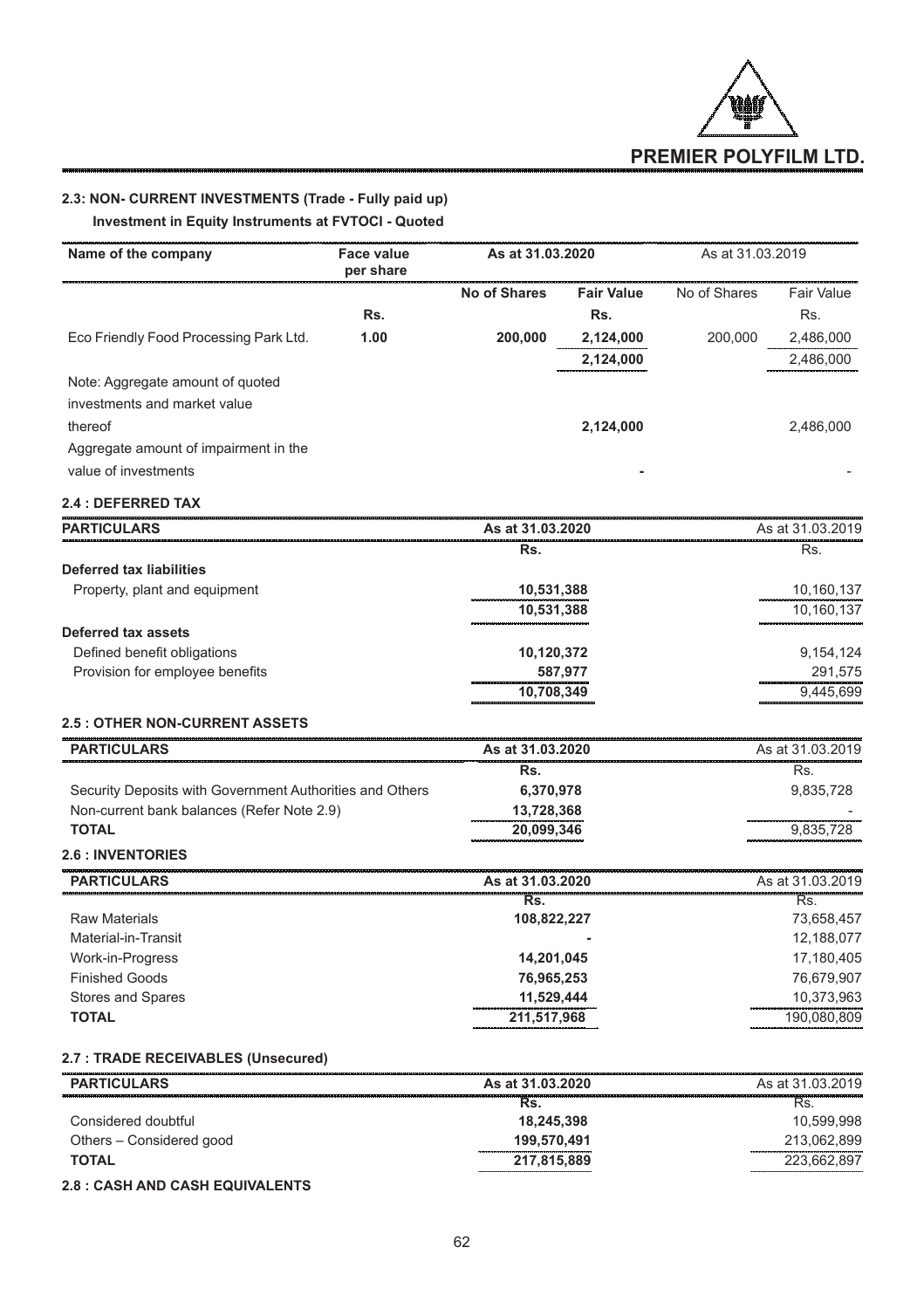

| <b>PARTICULARS</b>                            | As at 31.03.2020 | As at 31.03.2019 |
|-----------------------------------------------|------------------|------------------|
|                                               | Rs.              | Rs.              |
| <b>Balances with Banks</b>                    |                  |                  |
| - In Current Accounts                         | 1,381,428        | 14,822,782       |
| - In EEFC Accounts                            |                  | 3.507.076        |
| - In Term Deposit with maturity period within |                  |                  |
| three months from the reporting date          | 5,173,739        |                  |
| Cash in Hand                                  | 488.200          |                  |
| <b>TOTAL</b>                                  |                  |                  |

#### **2.9 : OTHER BANK BALANCES**

| <b>PARTICULARS</b>                                | As at 31.03.2020   |                | As at 31.03.2019 |                |
|---------------------------------------------------|--------------------|----------------|------------------|----------------|
|                                                   | <b>Non-current</b> | <b>Current</b> | Non-current      | <b>Current</b> |
|                                                   | Rs.                | Rs.            | Rs.              | Rs.            |
| Other Balances with Banks                         |                    |                |                  |                |
| - In Dividend Account                             |                    | 1,488,415      |                  | 961,042        |
| - In Term Deposit under lien with maturity period |                    |                |                  |                |
| within three months from the reporting date       |                    | 7,674,479      |                  | 2,450,199      |
| - In Term Deposit having original maturity        |                    |                |                  |                |
| period more than three Month but less than        |                    |                |                  |                |
| twelve months.                                    | 13,725,267         | 19,685,508     |                  | 16,276,364     |
| - In Term Deposit under lien having original      |                    |                |                  |                |
| maturity period more than twelve months           | 3,101              | 11,361,755     |                  | 16,086,035     |
|                                                   | 13,728,368         | 40,210,157     |                  | 35,773,640     |
| Amount disclosed under non-current asset          |                    |                |                  |                |
| (Refer Note 2.5)                                  | 13,728,368         |                |                  |                |
| <b>TOTAL</b>                                      |                    | 40,210,157     |                  | 35.773.640     |

#### **2.10: OTHER CURRENT ASSETS**

| <b>PARTICULARS</b>                             |           | As at 31.03.2020 |           | As at 31,03,2019 |
|------------------------------------------------|-----------|------------------|-----------|------------------|
|                                                |           | Rs.              |           | Rs.              |
| Advances (Unsecured - considered good)         |           | 15,913,919       |           | 8,828,096        |
| Deposit with Government Authorities and Others |           | 13,000           |           | 20,000           |
| Interest Accrued but not due                   |           |                  |           |                  |
| On Term Deposit                                | 1,015,851 |                  | 1.025.841 |                  |
| On Security Deposit                            | 349.335   | 1,365,186        | 816.184   | 1.842.025        |
| <b>Others</b>                                  |           | 271.904          |           | 220.662          |
| <b>TOTAL</b>                                   |           | 17,564,009       |           | 10.910.783       |

**2.11 : EQUITY SHARE CAPITAL**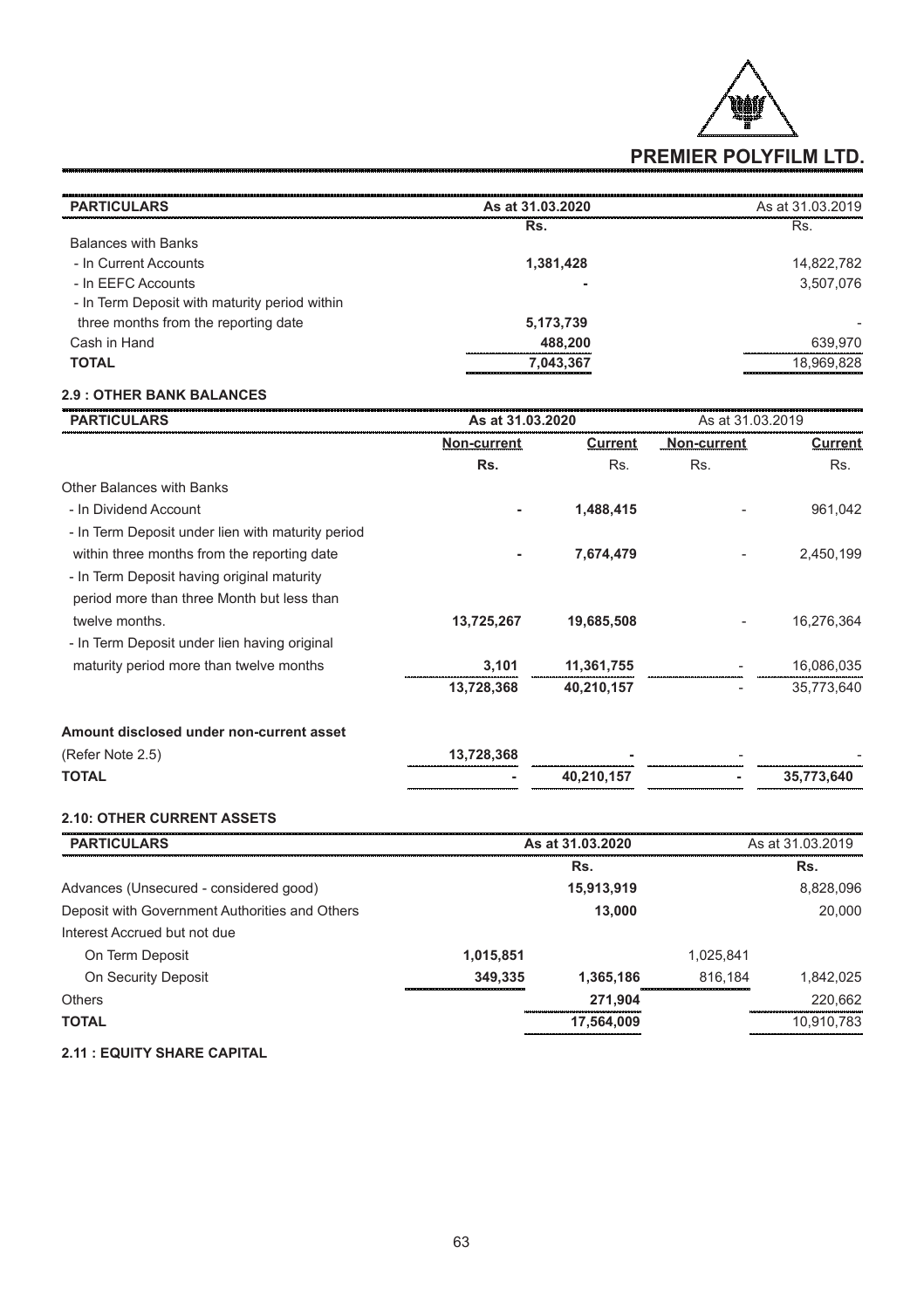

# **PREMIER POLYFILM LTD.**

| <b>PARTICULARS</b>                           | As at 31.03.2020 |             | As at 31.03.2019 |             |
|----------------------------------------------|------------------|-------------|------------------|-------------|
|                                              | <b>Number</b>    | Amount      | Number           | Amount      |
|                                              |                  | Rs.         |                  | Rs.         |
| <b>Authorised Capital</b>                    |                  |             |                  |             |
| Equity Shares of Rs.5.00 each                | 30,000,000       | 150,000,000 | 30,000,000       | 150,000,000 |
| <b>Issued Capital</b>                        |                  |             |                  |             |
| Equity Shares of Rs. 5.00 each fully paid up |                  |             |                  |             |
| As per Last Balance Sheet                    | 21,415,000       | 107,075,000 | 21,415,000       | 107,075,000 |
| <b>Subscribed Capital</b>                    |                  |             |                  |             |
| Equity Shares of Rs. 5.00 each fully paid up |                  |             |                  |             |
| As per Last Balance Sheet                    | 21,411,820       | 107,059,100 | 21,411,820       | 107,059,100 |
| Paid up Capital                              |                  |             |                  |             |
| Equity Shares of Rs. 5.00 each fully paid up |                  |             |                  |             |
| At the beginning and at the end of the year  | 20,948,495       | 104,742,475 | 20.948.495       | 104.742.475 |
| <b>Forfeited Shares</b>                      |                  |             |                  |             |
| As per Last Balance Sheet                    |                  | 1,158,313   |                  | 1,158,313   |
| <b>TOTAL</b>                                 |                  | 105.900.788 |                  | 105.900.788 |

#### **2.11.1 Shareholders holding more than 5% of the equity shares in the Company**

| <b>PARTICULARS</b>                    | As at 31.03.2020 |                                                                     | As at 31.03.2019 |                                                                     |
|---------------------------------------|------------------|---------------------------------------------------------------------|------------------|---------------------------------------------------------------------|
|                                       | % holding        | Number of<br>shares of the<br>Company<br>held by the<br>shareholder | % holding        | Number of<br>shares of the<br>Company<br>held by the<br>shareholder |
| D.L.Millar & Company Ltd              | 13.16            | 2.757.762                                                           | 13.16            | 2.757.762                                                           |
| Premier Polyplast and Processors Ltd. | 12.74            | 2,669,875                                                           | 12.74            | 2.669.875                                                           |
| Sri Vishvanath Enterprises Ltd.       | 19.82            | 4,152,277                                                           | 19.82            | 4,152,277                                                           |
| Amitaabh Goenka                       | 11.70            | 2,451,575                                                           | 11.70            | 2.451.575                                                           |
| Sanghai Holding (P) Ltd.              | 14.32            | 3.000.000                                                           | 14.32            | 3.000.000                                                           |

#### **2.11.2. Rights, preferences and restrictions attached to the Equity Shares**

The Equity Shares of the Company, having par value of Rs. 5.00 per share, rank pari passu in all respects including voting rights and entitlement to dividend. In the event of liquidation of the Company, the holders of equity shares will be entitled to receive the remaining assets of the Company,after distribution of preferential amounts. The distributionwill be in proportion to the number of equity shares held by the share holders.

#### **2.11.3 : STATEMENT OF CHANGES IN EQUITY**

#### **Equity Share Caital**

| As at 31st March, 2019          | 105.900.788 |
|---------------------------------|-------------|
| Changes in Equity Share Capital |             |
| As at 31st March, 2020          | 105.900.788 |
| Changes in Equity Share Capital |             |

#### **2.12 : OTHER EQUITY**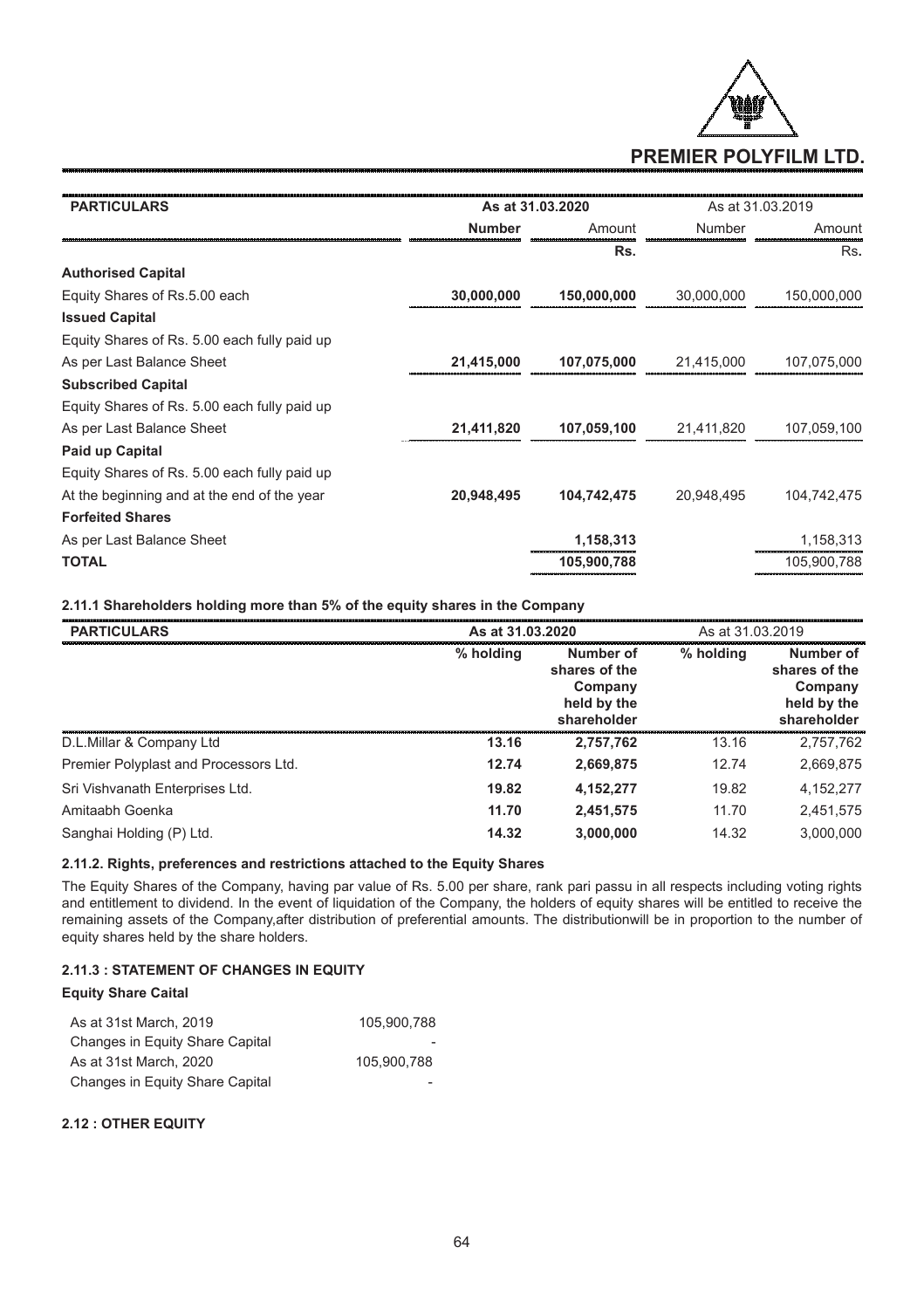

# **PREMIER POLYFILM LTD.**

| <b>PARTICULARS</b>                 |                            | <b>Reserve and Surplus</b> |                             |                              | <b>Other Reserve FVTOCI</b> |                |
|------------------------------------|----------------------------|----------------------------|-----------------------------|------------------------------|-----------------------------|----------------|
|                                    | <b>Security</b><br>Premium | General<br><b>Reserve</b>  | <b>Retained</b><br>earnings | Equity<br><b>Instruments</b> | Employee<br>benefits        | <b>Total</b>   |
|                                    | Rs.                        | Rs.                        | Rs.                         | Rs.                          | Rs.                         | Rs.            |
| As at 31st March 2018              | 84,573,640                 | 70,000,000                 | 114,405,748                 | (840,000)                    | 4,117,805                   | 272,257,193    |
| Change in Policy                   |                            |                            |                             |                              |                             |                |
| <b>Balance</b>                     | 84,573,640                 | 70,000,000                 | 114,405,748                 | (840,000)                    | 4,117,805                   | 272,257,193    |
| Profit for the year                |                            |                            | 44,617,014                  |                              |                             | 44,617,014     |
| Other Comprehensive Income         |                            |                            |                             | (1, 104, 000)                | 2,673,030                   | 1,569,030      |
| Dividend                           |                            |                            | (10, 474, 248)              |                              |                             | (10, 474, 248) |
| Dividend Distribution Tax          |                            |                            | (2, 153, 012)               |                              |                             | (2, 153, 012)  |
| <b>Transfer to General Reserve</b> |                            | 20,000,000                 | (20,000,000)                |                              |                             |                |
| As at 31st March 2019              | 84,573,640                 | 90,000,000                 | 126,395,503                 | (1,944,000)                  | 6,790,835                   | 305,815,978    |
| Change in Policy                   |                            |                            |                             |                              |                             |                |
| <b>Balance</b>                     | 84,573,640                 | 90,000,000                 | 126,395,503                 | (1,944,000)                  | 6,790,835                   | 305,815,978    |
| Profit for the year                |                            |                            | 62,141,872                  |                              |                             | 62,141,872     |
| Other Comprehensive Income         |                            |                            |                             | (362,000)                    | (2,778,619)                 | (3, 140, 619)  |
| Dividend                           |                            |                            | (10, 474, 247)              |                              |                             | (10, 474, 247) |
| Dividend Distribution Tax          |                            |                            | (2, 153, 505)               |                              |                             | (2, 153, 505)  |
| <b>Transfer to General Reserve</b> |                            | 30,000,000                 | (30,000,000)                |                              |                             |                |
| As at 31st March 2020              | 84,573,640                 | 120,000,000                | 145,909,623                 | (2,306,000)                  | 4,012,216                   | 352,189,479    |

#### **2.13 : SECURED LOANS - LONG TERM**

| <b>PARTICULARS</b>    | As at 31.03.2020             |                                         | As at 31.03.2019             |                                         |
|-----------------------|------------------------------|-----------------------------------------|------------------------------|-----------------------------------------|
|                       | Current<br><b>Maturities</b> | <b>Non Current</b><br><b>Maturities</b> | Current<br><b>Maturities</b> | <b>Non Current</b><br><b>Maturities</b> |
|                       | Rs.                          | Rs.                                     | Rs.                          | Rs.                                     |
| Term Loan from Bank   | 18.609.285                   | 38.147.158                              | 35.508.652                   | 36.280.953                              |
| Term Loan for Vechile | 96.772                       | 97.273                                  | 87.892                       | 194.045                                 |
| <b>TOTAL</b>          | 18.706.057                   | 38.244.431                              | 35.596.544                   | 36.474.998                              |

- **2.13.1 Term Loan from Kotak Mahindra Bank Limited is secured by equitable mortgage of immovable properties and first charge on all present and future current assets of the company alongwith fixed assets.The Loan is also secured by personal guarantees of Shri Amar Nath Goenka, Smt. Indira Goenka and Shri Amitaabh Goenka.**
- **2.13.2 Repayable in equated monthly instalments upto 5 year period from the month following the end of moratorium period of 12 months. New Term Loan of Rs. 21,373,939 repayable in equated monthly instalments up to 5 year period from the month following the month of First distursement of Term Loan. This is payable by 2024-25 and carries a rate of interest @MCRL+2.00% Current rate of interest @ 10.35%p.a.**
- **2.13.3 The Company has taken vehicle loan from HDFC Bank Ltd. which is secured by way of hypothrcation of the vehicle, Repayable in equated monthly instalments upto 5 year period , payable by 2021-22 and carries a current rate of interest @ 9.60% p.a.**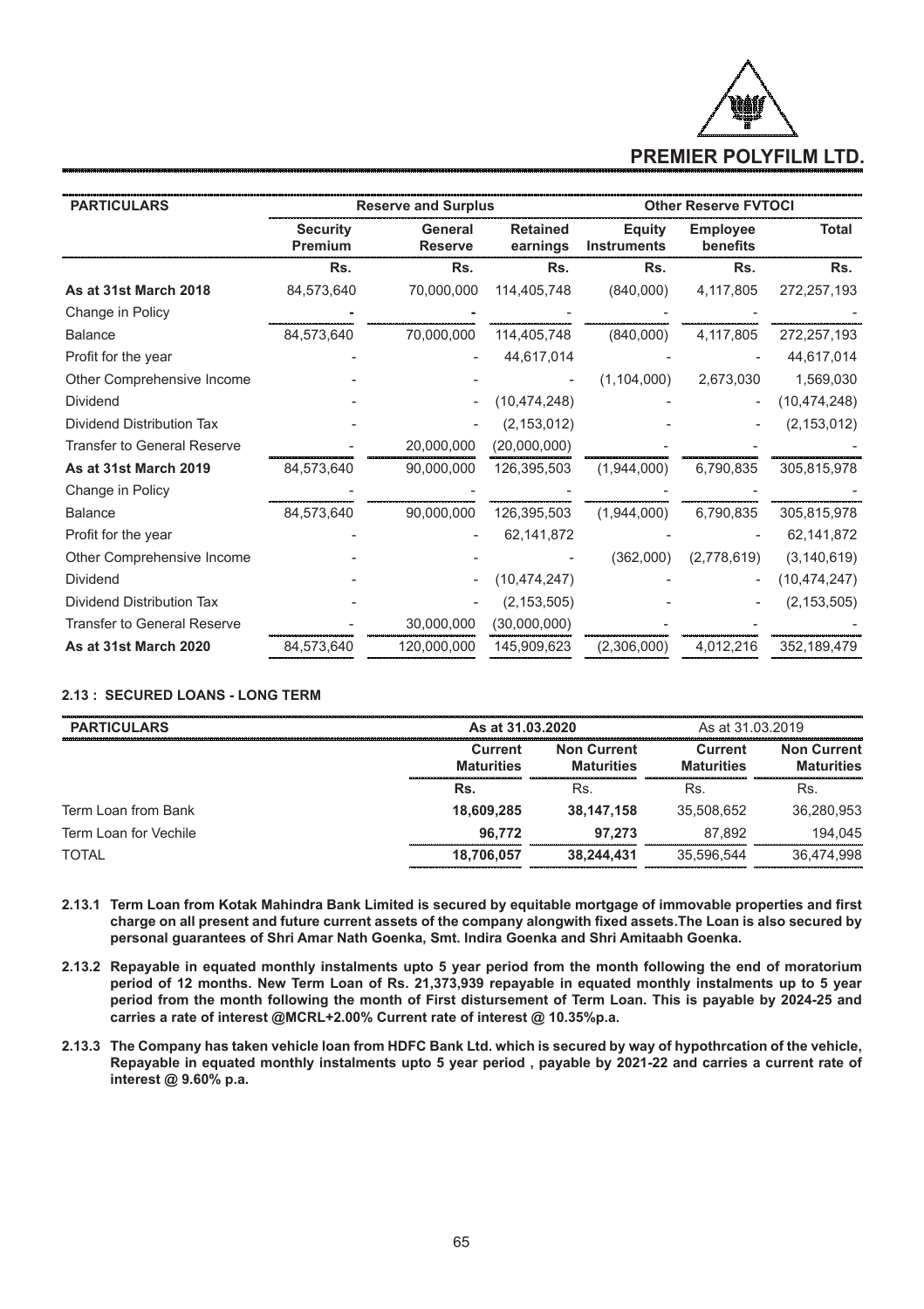

#### **REPAYMENT SCHEDULE OF TERM LOAN (NON CURRENT PORTION)**

| <b>PARTICULARS</b> | As at 31.03.2020 | As at 31.03.2019         |
|--------------------|------------------|--------------------------|
|                    | Rs.              | Rs                       |
| in the second year | 15,083,228       | 15,234,109               |
| in the third year  | 14,215,581       | 11,323,437               |
| in the fourth year | 4,729,778        | 9.917.452                |
| in the fifth year  | 4.215.844<br>    | $\overline{\phantom{0}}$ |
| <b>TOTAL</b>       | 38.244.431       |                          |

#### **2.14 : PROVISIONS - LONG TERM**

| *********<br><b>PARTICULARS</b> | As at 31.03.2020 | As at 31.03.2019 |
|---------------------------------|------------------|------------------|
|                                 | Rs.              | ≺s.              |
| Provision for Employee Benefits |                  |                  |
| <b>Retirement Benefits</b>      | 29.511.565       | 25.997.147       |
| <b>TOTAL</b>                    | 29.511.565       | 25.997.147       |

#### **2.15 : CURRENT BORROWINGS**

| <b>PARTICULARS</b>                   | As at 31.03.2020 | As at 31.03.2019 |
|--------------------------------------|------------------|------------------|
|                                      | Rs.              | Rs.              |
| Loans from bank - Secured            |                  |                  |
| Cash Credit Facility                 | 126.853.361      | 85.057.285       |
| Loans from other parties - unsecured |                  |                  |
| Other than related parties           | 89.425.617       | 96.321.728       |
| <b>TOTAL</b>                         | 216.278.978      | 181.379.013      |

**2.15.1 C**ash credit facility from Kotak Mahindra Bank Limited is secured by equitable mortgage of immovable properties and first charge on all present and future current assets of the Company alongwith fixed assets. The Cash Credit Facility are also secured by personal Guarantees of Shri Amar Nath Goenka, Smt. Indira Goenka and Shri Amitaabh Goenka.

#### **2.16 : TRADE PAYABLES**

| <b>PARTICULARS</b>                                                   | As at 31.03.2020 | As at 31.03.2019 |
|----------------------------------------------------------------------|------------------|------------------|
|                                                                      | Rs.              | Rs               |
| Sundry Creditors – Other than Micro, Small and Medium<br>Enterprises | 121.138.161      | 110.124.624      |
| <b>TOTAL</b>                                                         | 121.138.161      | 110.124.624      |

#### **2.17 : OTHER FINANCIAL LIABILITIES**

| <b>PARTICULARS</b>                                         | As at 31.03.2020 | As at 31.03.2019 |
|------------------------------------------------------------|------------------|------------------|
|                                                            | Rs.              | Rs.              |
| Current Maturities of Long Term Debts (Refer to Note 2.13) | 18.706.057       | 35.596.544       |
| <b>Buyers' Credit</b>                                      |                  | 24.376.154       |
| Sundry Creditors - Expenses                                | 7.039.975        | 14.465.030       |
| <b>Other Liabilities</b>                                   | 8.512.120        | 14.553.617       |
| <b>Trade Deposits</b>                                      |                  | 275.614          |
| <b>TOTAL</b>                                               | 34,258,152       | 89.266.959       |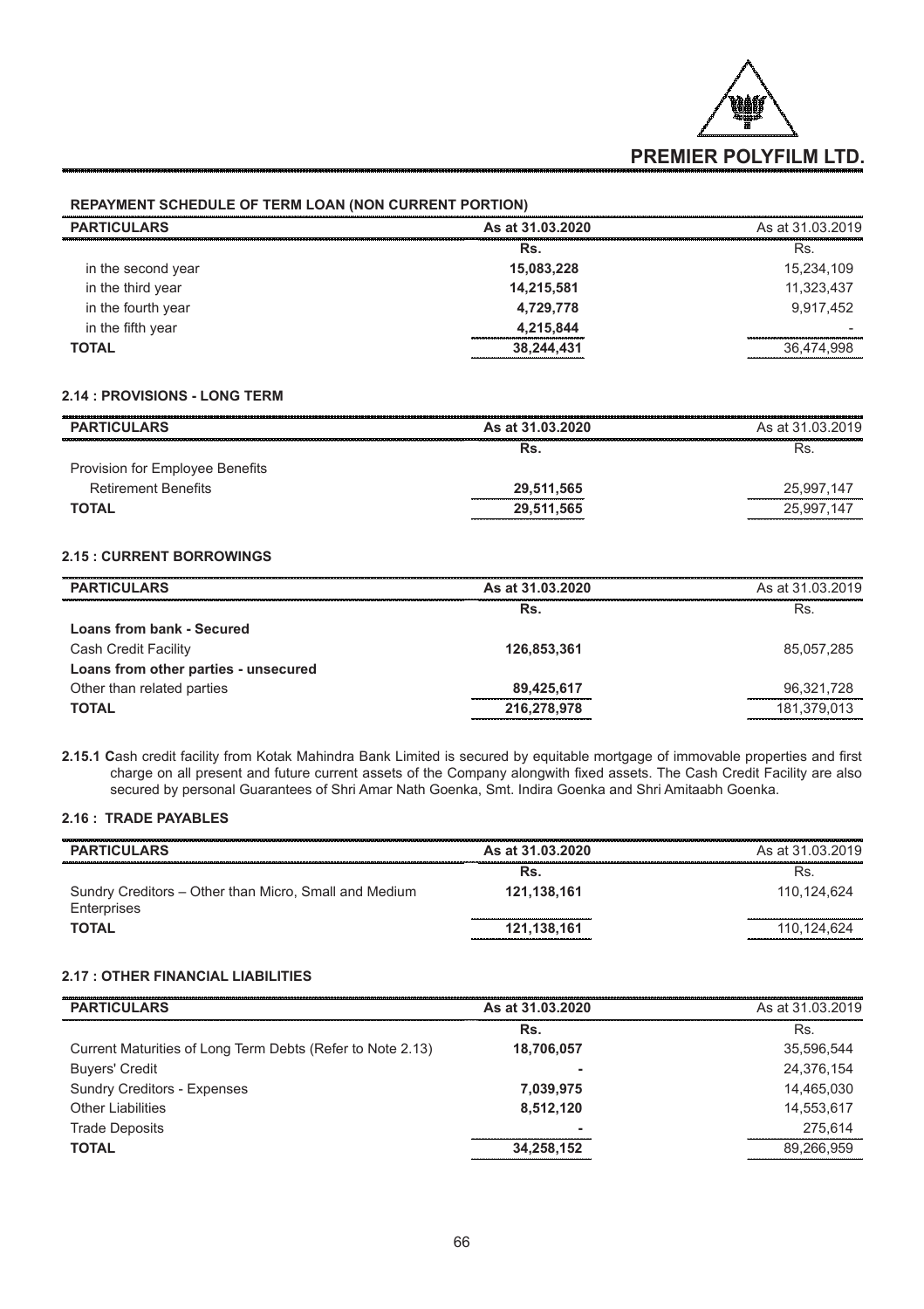

#### **2.18 : OTHER CURRENT LIABILITIES**

| <b>PARTICULARS</b>                          | As at 31.03.2020            | As at 31.03.2019            |
|---------------------------------------------|-----------------------------|-----------------------------|
|                                             | Rs.                         | Rs.                         |
| <b>Statutory Liabilities</b>                | 16,302,698                  | 20,747,012                  |
| <b>Advance from Customers</b>               | 6,238,558                   | 6,998,120                   |
| <b>TOTAL</b>                                | 22,541,256                  | 27,745,132                  |
| <b>2.19 : PROVISIONS - SHORT TERM</b>       |                             |                             |
| <b>PARTICULARS</b>                          | As at 31.03.2020            | As at 31.03.2019            |
|                                             | Rs.                         | Rs.                         |
| Provision for Employee Benefits'            |                             |                             |
| <b>Retirement Benefits</b>                  | 7,218,997                   | 7,226,547                   |
| <b>TOTAL</b>                                | 7,218,997                   | 7,226,547                   |
| <b>2.20 : CURRENT TAX LIABILITIES (NET)</b> |                             |                             |
| <b>PARTICULARS</b>                          | As at 31.03.2020            | As at 31.03.2019            |
|                                             | Rs.                         | Rs.                         |
| Provision for Tax                           | 26,000,000                  | 17,500,000                  |
| Less: Advance tax with refund receivable    | 20,395,731                  | 14,964,086                  |
| <b>TOTAL</b>                                | 5,604,269                   | 2,535,914                   |
| 2.21: REVENUE FROM OPERATIONS               |                             |                             |
| <b>PARTICULARS</b>                          | Year ended on               | Year ended on               |
|                                             | 31.03.2020                  | 31.03.2019                  |
|                                             | Rs.                         | Rs.                         |
| Sale of Goods                               | 1,671,999,543               | 1,705,240,018               |
| <b>Other Operating Revenues</b>             |                             |                             |
| - Sale of Scrap                             | 8,364,917                   | 7,446,619                   |
| <b>TOTAL</b>                                | 1,680,364,460               | 1,712,686,637               |
| <b>2.22: OTHER INCOME</b>                   |                             |                             |
| <b>PARTICULARS</b>                          | Year ended on               | Year ended on               |
|                                             | 31.03.2020<br>Rs.           | 31.03.2019<br>Rs.           |
| <b>Interest Subsidy</b>                     |                             | 710,722                     |
| Interest Income                             | 3,076,713                   | 4,578,890                   |
| <b>Freight Received</b>                     | 3,475,097                   | 4,343,400                   |
| Liabilities Written Off                     | 1,211,550                   |                             |
| Other Non - operating Income                | 7,160,409                   | 7,131,957                   |
| <b>TOTAL</b>                                | 14,923,769                  | 16,764,969                  |
|                                             |                             |                             |
| <b>2.22.1 INTEREST INCOME</b>               |                             |                             |
| <b>PARTICULARS</b>                          | Year ended on<br>31.03.2020 | Year ended on<br>31.03.2019 |
|                                             | Rs.                         | Rs.                         |
| <b>Interest Income</b>                      |                             |                             |
| On Term Deposits with Banks                 | 2,736,731                   | 3,846,167                   |
| From Customers on amounts overdue           | 111,646                     | 130,643                     |
| On Security Deposits                        | 228,336                     | 602,080                     |
| <b>TOTAL</b>                                | 3,076,713                   | 4,578,890                   |
|                                             |                             |                             |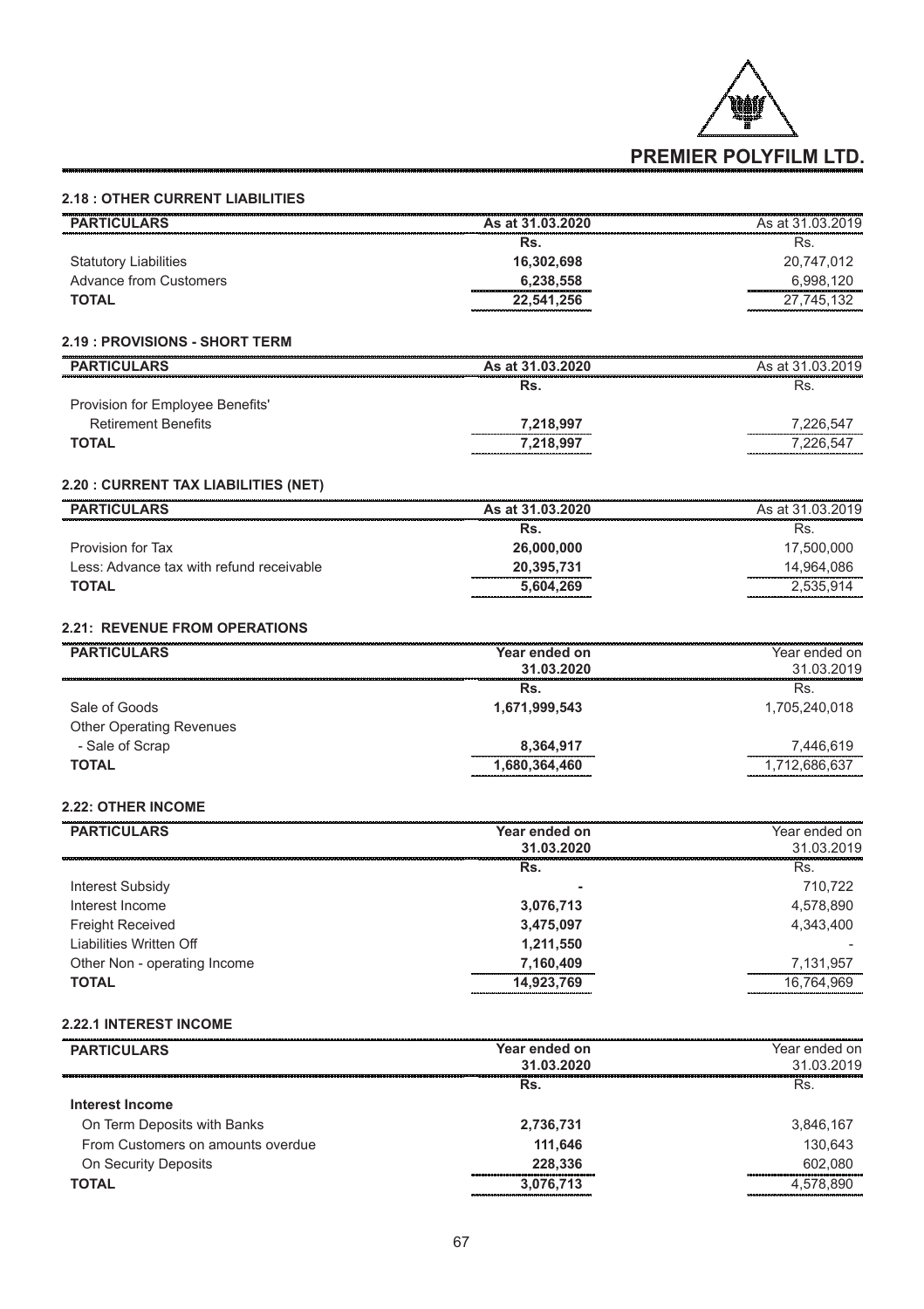

#### **2.23: COST OF MATERIAL CONSUMED**

| <b>PARTICULARS</b>                   | Year ended on<br>31.03.2020 | Year ended on<br>31.03.2019 |
|--------------------------------------|-----------------------------|-----------------------------|
|                                      | Rs.                         | Rs                          |
| Opening Stock of Raw Materials       | 73,658,457                  | 140.310.972                 |
| Add: Purchase                        | 968,510,948                 | 931,482,881                 |
| Less: Closing Stock of Raw Materials | 108.822.227                 | 73.658.457                  |
| <b>TOTAL</b>                         | 933,347,178                 | 998.135.396                 |

#### **2.24: PURCHASE OF STOCK-IN-TRADE**

| <b>PARTICULARS</b> | Year ended on<br>31.03.2020 | Year ended on<br>31.03.2019 |
|--------------------|-----------------------------|-----------------------------|
|                    | Rs.                         | Rs                          |
| Raw Materials      | 28,178,021                  | 36,703,372                  |
| Stores and Spares  | 484.981                     | 2.514.775                   |
| <b>TOTAL</b>       | 28.663.002                  | 39.218.147                  |

#### **2.25: CHANGES IN INVENTORIES OF FINISHED GOODS AND WORK- IN - PROGRESS**

| <b>PARTICULARS</b>    | Year ended on<br>31.03.2020 | Year ended on<br>31.03.2019 |
|-----------------------|-----------------------------|-----------------------------|
|                       | Rs.                         | Rs.                         |
| <b>Opening Stock</b>  |                             |                             |
| <b>Finished Goods</b> | 76,679,907                  | 74.362.236                  |
| Work-in-Progress      | 17,180,405                  | 18.007.870                  |
| Less: Closing Stock   |                             |                             |
| <b>Finished Goods</b> | 76,965,253                  | 76.679.907                  |
| Work-in-Progress      | 14,201,045                  | 17,180,405                  |
| <b>TOTAL</b>          | 2.694.014                   | (1.490.206)                 |

#### **2.26: EMPLOYEE BENEFITS EXPENSES**

| <b>PARTICULARS</b>                         | Year ended on<br>31.03.2020 | Year ended on<br>31.03.2019 |
|--------------------------------------------|-----------------------------|-----------------------------|
|                                            | Rs.                         | Rs                          |
| Salary and Wages                           | 156,771,167                 | 134, 117, 210               |
| Contribution to Provident and Pension Fund | 4,444,885                   | 4.706.565                   |
| <b>Staff Welfare Expenses</b>              | 2.661.412                   | 3.779.138                   |
| <b>TOTAL</b>                               | 163,877,464                 |                             |

#### **2.27: FINANCE COST**

| <b>PARTICULARS</b>            | Year ended on<br>31.03.2020 | Year ended on<br>31 03 2019 |
|-------------------------------|-----------------------------|-----------------------------|
|                               | Rs.                         |                             |
| Interest Expenses             | 24,167,099                  | 28,017,586                  |
| <b>Other Finance Expenses</b> | 3 732 097                   |                             |
| <b>TOTAL</b>                  | 27.899.195                  |                             |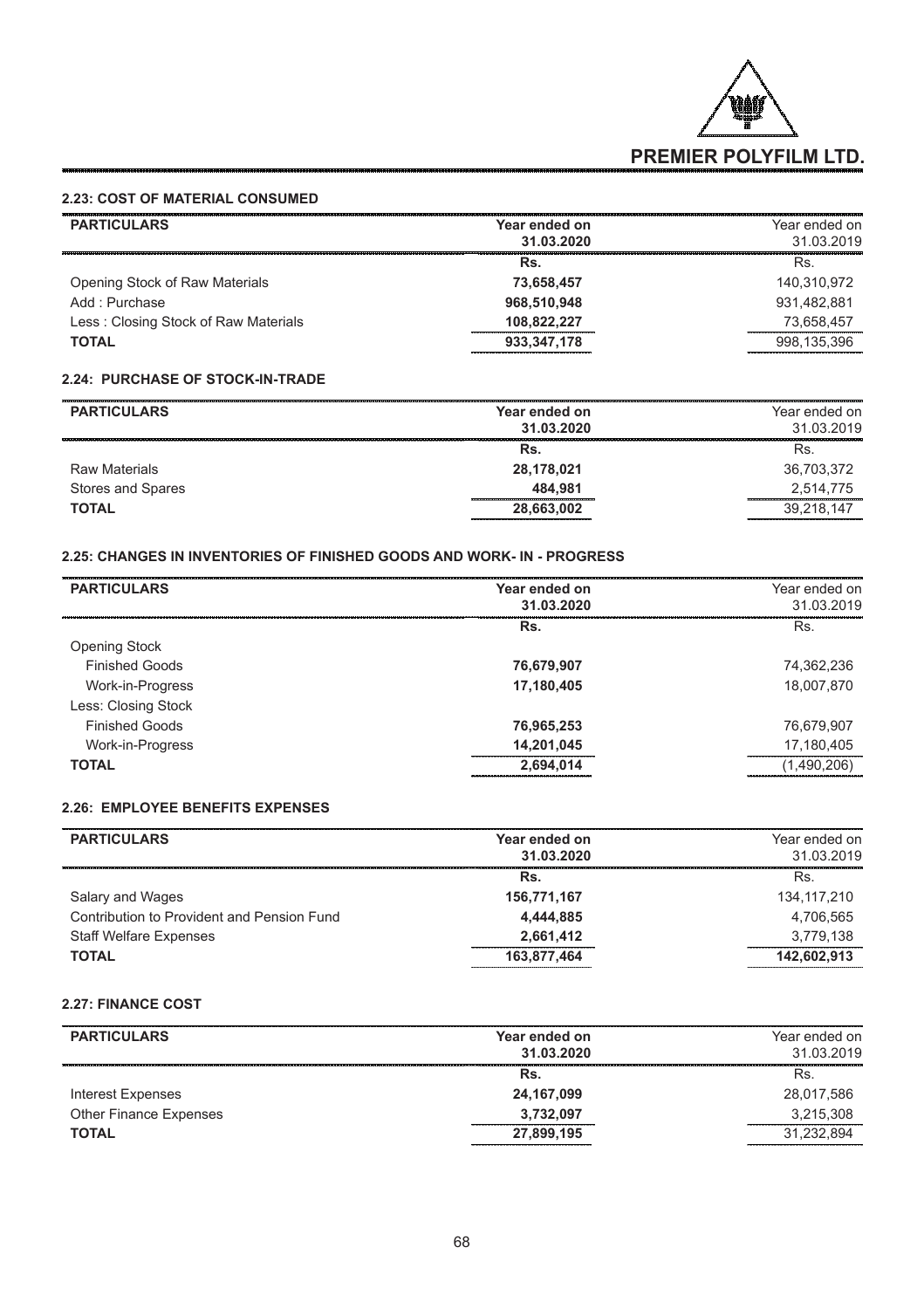

#### **2.28: MANUFACTURING EXPENSES**

| <b>PARTICULARS</b> | Year ended on<br>31.03.2020 | Year ended on<br>31.03.2019 |
|--------------------|-----------------------------|-----------------------------|
|                    | Rs.                         | Rs.                         |
| Stores and Spares  | 24.589.436                  | 28.743.576                  |
| Packing Charges    | 32.625.684                  | 25.907.042                  |
| Power and Fuel     | 78.835.808                  | 92.806.800                  |
| Repairs - Building | 356,098                     | 422,006                     |
| - Machinery        | 4,199,296                   | 4,469,133                   |
| <b>TOTAL</b>       | 140.606.322                 | 152.348.557                 |

#### **2.29: ADMINISTRATIVE AND OTHER EXPENSES**

| <b>PARTICULARS</b>                   | Year ended on | Year ended on |
|--------------------------------------|---------------|---------------|
|                                      | 31.03.2020    | 31.03.2019    |
|                                      | Rs.           | Rs.           |
| <b>Travelling and Conveyance</b>     | 5,485,294     | 5.533.659     |
| Telephone, Telex and Postal Expenses | 1.726.804     | 2.166.753     |
| <b>Vehicle Upkeep Expenses</b>       | 5,112,588     | 5.675.086     |
| Legal and Professional Charges       | 4.770.883     | 4.795.393     |
| Rent                                 | 1.578.888     | 1.555.080     |
| <b>CSR Expense</b>                   | 1.041.985     | 254.912       |
| <b>Insurance Charges</b>             | 2,774,123     | 1.334.804     |
| <b>Auditors Remuneration</b>         | 150,870       | 136,900       |
| Loss on Sale of Fixed Assets         | 30.632        | 67.447        |
| <b>Other Expenses</b>                | 13,193,286    | 13,806,547    |
| <b>TOTAL</b>                         | 35,865,353    | 35.326.581    |

#### **2.29.1 AUDITORS REMUNERATION**

| <b>PARTICULARS</b>        | Year ended on<br>31.03.2020              | Year ended on<br>31.03.2019                 |
|---------------------------|------------------------------------------|---------------------------------------------|
|                           | Rs.                                      | Rs.                                         |
| Audit Fees                | 100.000                                  | 100,000                                     |
| <b>Tax Audit Fees</b>     | 20.000                                   | 20,000                                      |
| <b>Certification Fees</b> | 30,870<br>------------------------------ | 16.900<br>--------------------------------- |
| <b>TOTAL</b>              | 150.870                                  | 136,900                                     |

#### **2.30: SELLING AND DISTRIBUTION EXPENSES**

| <b>PARTICULARS</b>          | Year ended on | Year ended on |
|-----------------------------|---------------|---------------|
|                             | 31.03.2020    | 31.03.2019    |
|                             | Rs.           | Rs.           |
| Advertisement and Publicity | 2,524,355     | 1.581.425     |
| Discount and Commission     | 4,252,743     | 4.895.466     |
| Forwarding and Freight etc. | 22.882.563    | 21.145.674    |
| <b>TOTAL</b>                | 29.659.661    | 27.622.565    |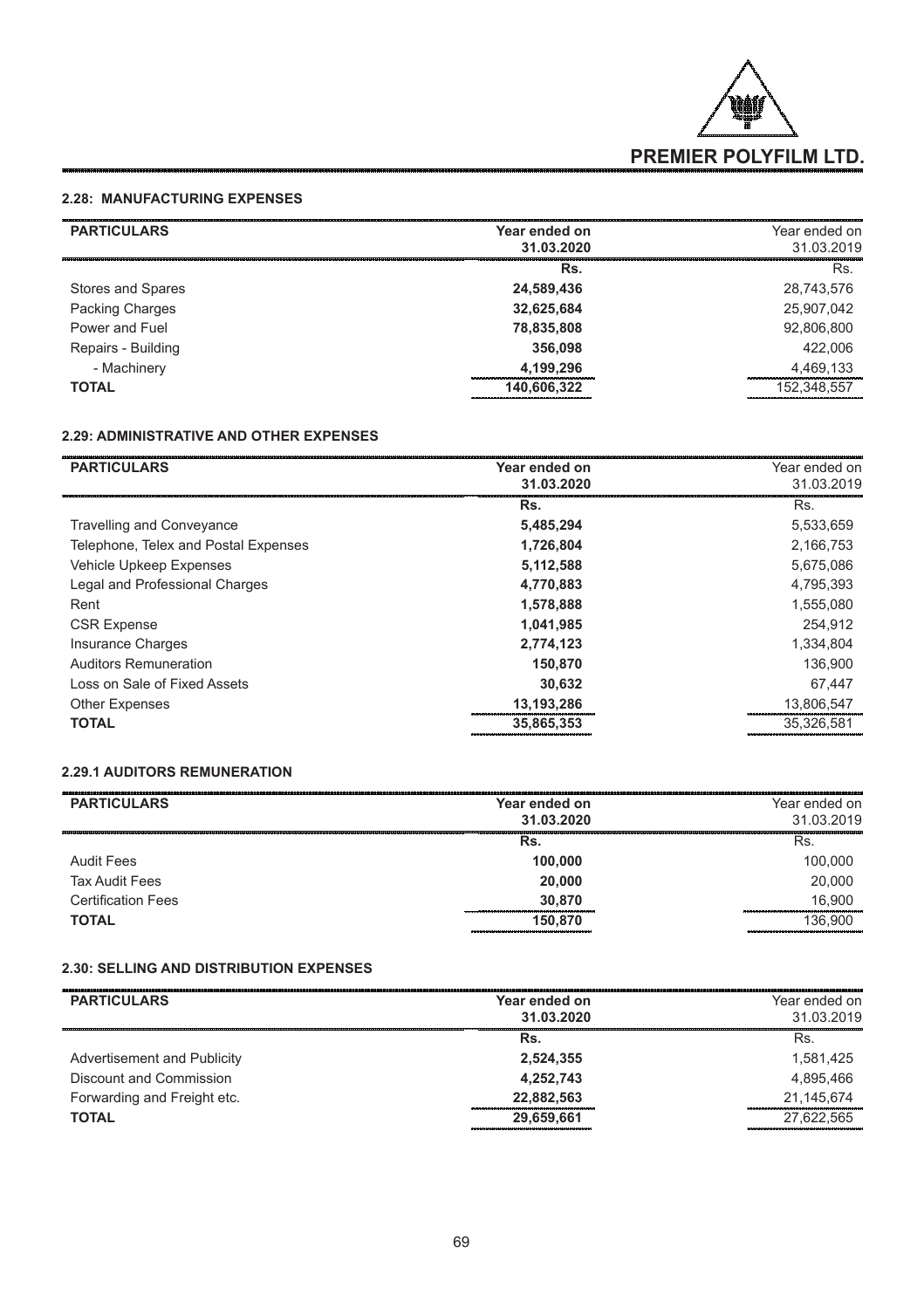

**2.31** The Company had claimed Trade Exemption U/S 4-A of The U.P.Trade Tax Act, 1948 amounting to Rs.709.14 Lacs from the Divisional Level Committee (DLC), Meerut (U.P.) which allowed a part of the claimed amount. Thereafter, company preferred to file Appeal against the order of DLC and over a period of time, claim of the company was allowed in parts by various forums of the department but full claimed amount of Rs. 709.14 Lacs was never granted. The matter is still pending at Allahabad High Court for exemption of balance outstanding amount of Rs.1,17,19,105 (previous year Rs. 1,38,66,816) for which exemption was not granted to the company. The Company has not paid this amount to the appropriate authorities as on date of Balance Sheet as liabilities are still disputed and under litigation**.**

#### **2.32 Exports benefits are taken on realisation basis.**

#### **2.33 Information on Related Parties as required by Accounting Standard - (IND AS) 24"Related Party disclosures"**

#### **I. Related Party Disclousers**

#### **a. Key Management Personnel**

- Mr. Amar Nath Goenka Managing Director
- Mr. Amitaabh Goenka Executive Director
- Mr. S . P. Jain Executive Director
- Mr. N.K.Bhandari Company Secretary

#### **b. Relative to Key Management Personnel**

- Mrs. Indira Goenka
- Mrs. Manavi Goenka

#### **II. Details of Transactions with Related Parties**

(Financial Transactions have been carried at in the ordinary course of business and/or in discharge of contractional obligation)

| <b>PARTICULARS</b>                     | <b>Current Year</b>      | Previous Year |
|----------------------------------------|--------------------------|---------------|
|                                        | Rs.                      | Rs.           |
| Remuneration                           |                          |               |
| - Management Personnel                 | 13.137.681               | 11.702.291    |
| Rent Paid                              |                          |               |
| - Relative to Key Management Personnel | 1.218.888                | 1.195.080     |
| Outstanding Balances as at 31st, March |                          |               |
| Key Management Personnel               |                          |               |
| - Liabilities                          | $\overline{\phantom{a}}$ | 745.713       |

**2.34** Basic and Diluted Earnings per Share["EPS'] computed in accordance with Indian Accounting Standard (Ind AS) 33 ''Earnings per Share":

| <b>PARTICULARS</b> |                                         | 2019-20    | 2018-19    |  |
|--------------------|-----------------------------------------|------------|------------|--|
|                    |                                         | Rs.        | Rs.        |  |
| a)                 | Profit before Tax as per Accounts       | 87,016,557 | 61.953.448 |  |
|                    | Less: Provision for Taxation            | 24.874.683 | 17.336.434 |  |
|                    | Profit after Tax                        | 62,141,874 | 44.617.014 |  |
| b)                 | Weighted Average Number of Equity Share | 20.948.945 | 20.948.495 |  |
| C)                 | Basic and Diluted Earnings per Share    | 2.97       | 2.13       |  |
| d)                 | Face Value per Share                    | 5.00       | 5.00       |  |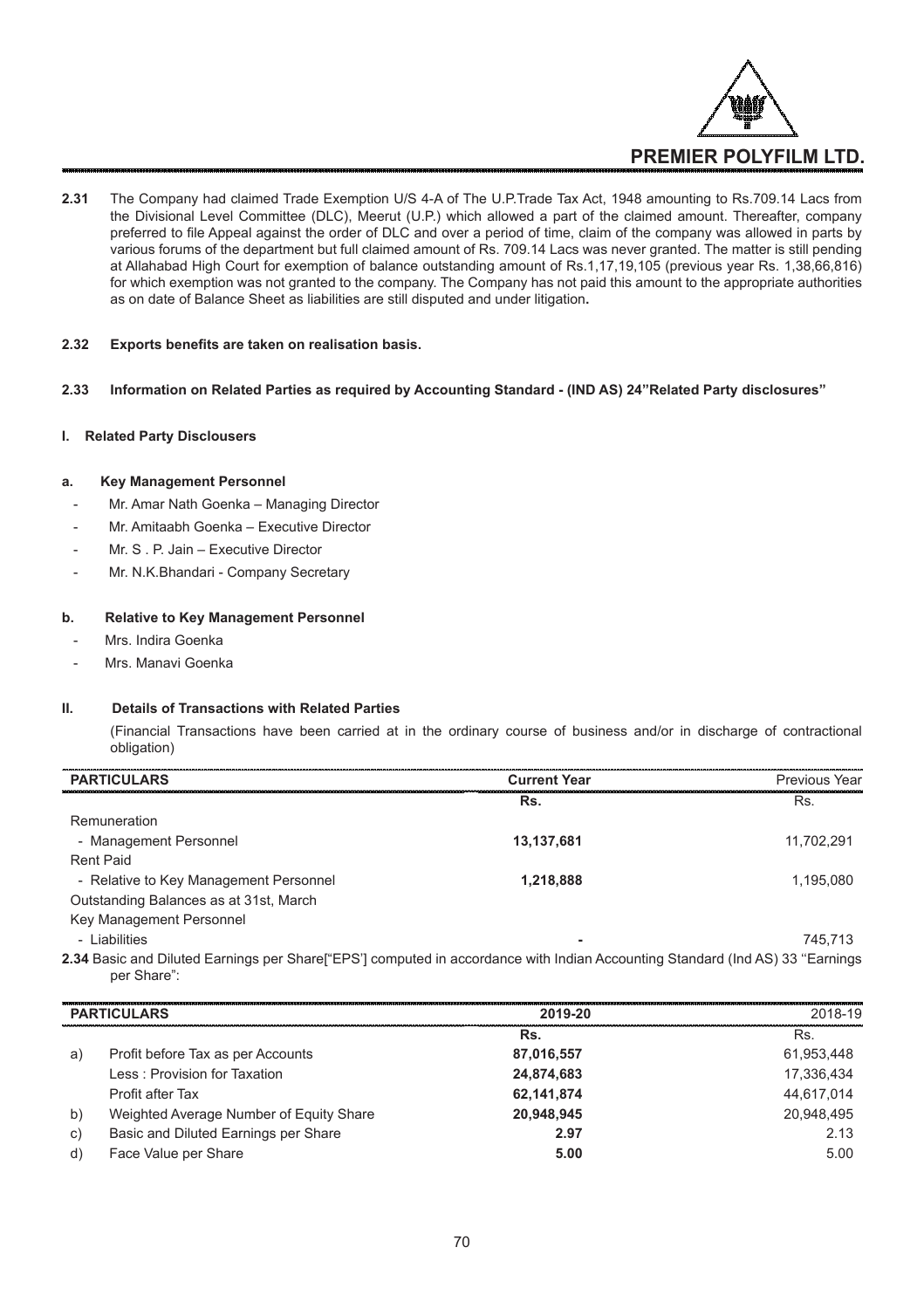

- **2.35** Other Non-Operating Income under the head Other Income of Note 2.22 includes Rs. (463,140) (Previous Year Rs. 401,915) related to Exchange Fluctuation.
- **2.36** Due to non-availability of distributable cash, the company in unable to pay dividend for the year under review (Previous year -Rs.0.50 per fully paid up equity Share).
- **2.37** There are no Micro, Small and Medium Enterprises, to whom the Company owes dues, which are outstanding for more than 45 days as at 31st March, 2020. This information as required to be disclosed under the Micro, Small and Medium Enterprises Develoment Act, 2006 has been determined to the extent such parties have been identified on the basis of information available with the Company.

#### **2.38 Contingent Liabilities not provided for in respect of :**

| <b>PARTICULARS</b><br>-------- | 19-20      | 2018-19<br>-------------        |
|--------------------------------|------------|---------------------------------|
|                                | 33         | $\overline{\phantom{a}}$<br>.כר |
| 'Jnredeemed Bank Guarantees    | 19.902.324 | 10.319.40                       |

**2.39** The disclosures required under Ind AS - 19" Empolyee Benefits" notified in the Companies (Accounting Standards)

Rules 2015, are given below:

#### **Defined Contribution Plan**

| <b>PARTICULARS</b>                        | 2019-20   |           |  |
|-------------------------------------------|-----------|-----------|--|
|                                           | κs        | Rs.       |  |
| Employer's Contribution to Provident Fund | 4.254.286 | 4.475.836 |  |

#### **Defined Benefit Plan**

The present value of obligation of Gratuity and Compensated Absence is determined based on actuarial valuation using theProjected Unit Credit method.

| <b>Particulars</b> |                                                                               | Gratuity<br>(Unfunded) |             | <b>Leave Encashment</b><br>(Unfunded) |             |
|--------------------|-------------------------------------------------------------------------------|------------------------|-------------|---------------------------------------|-------------|
|                    |                                                                               | 2019-20                | 2018-19     | 2019-20                               | 2018-19     |
|                    |                                                                               | Rs.                    | Rs.         | Rs.                                   | Rs.         |
| А.                 | Movement in the liability recognised in the balance                           |                        |             |                                       |             |
|                    | sheet is as under<br>Present value of Obligation at the beginning of the year | 27,809,025             | 29,012,547  | 5,414,669                             | 5,648,567   |
|                    | Past Service cost                                                             |                        |             |                                       |             |
|                    | <b>Current Service Cost</b>                                                   | 3,329,813              | 2,891,273   | 2,348,029                             | 1,938,973   |
|                    | <b>Interest Cost</b>                                                          | 1,977,223              | 2,056,252   | 302,667                               | 402,675     |
|                    | Remeasurement / Actuarial Losses / (Gain)                                     | 1,708,788              | (1,884,167) | 1,069,831                             | (1,805,863) |
|                    | <b>Benefits Paid</b>                                                          | (4,261,621)            | (4,266,880) | (2,967,862)                           | (769, 683)  |
|                    | Present value of Obligation at the end of the year                            | 30,563,228             | 27,809,025  | 6,167,334                             | 5,414,669   |
| В.                 | Amount recognised in the statement of profit and loss                         |                        |             |                                       |             |
|                    | <b>Current Service Cost</b>                                                   | 3,329,813              | 2.891.273   | 2,348,029                             | 1,938,973   |
|                    | <b>Interest Cost</b>                                                          | 1,977,223              | 2,056,252   | 302,667                               | 402,675     |
|                    | Actuarial Loss /(Gain)                                                        | 1,708,788              | (1,884,167) | 1,069,831                             | (1,805,863) |
|                    | Net Cost                                                                      | 7,015,824              | 3,063,358   | 3,720,527                             | 535,785     |
| C.                 | <b>Actuarial assumptions</b>                                                  |                        |             |                                       |             |
|                    | Discount rate (per annum)                                                     | 7.50%                  | 7.50%       | $0.00\%$                              | 7.50%       |
|                    | Salary Escalation (per annum)                                                 | 10.00%                 | 10.00%      | $0.00\%$                              | 10.00%      |

These assumptions were developed by management with the assistance of Independent actuarial appraisers. Discount factors determined close to each year-end by reference to government bonds of relevanmteconomic markets and that have terms to approximating to the terms of the related obligation. Other assumptions are based on management's historical experience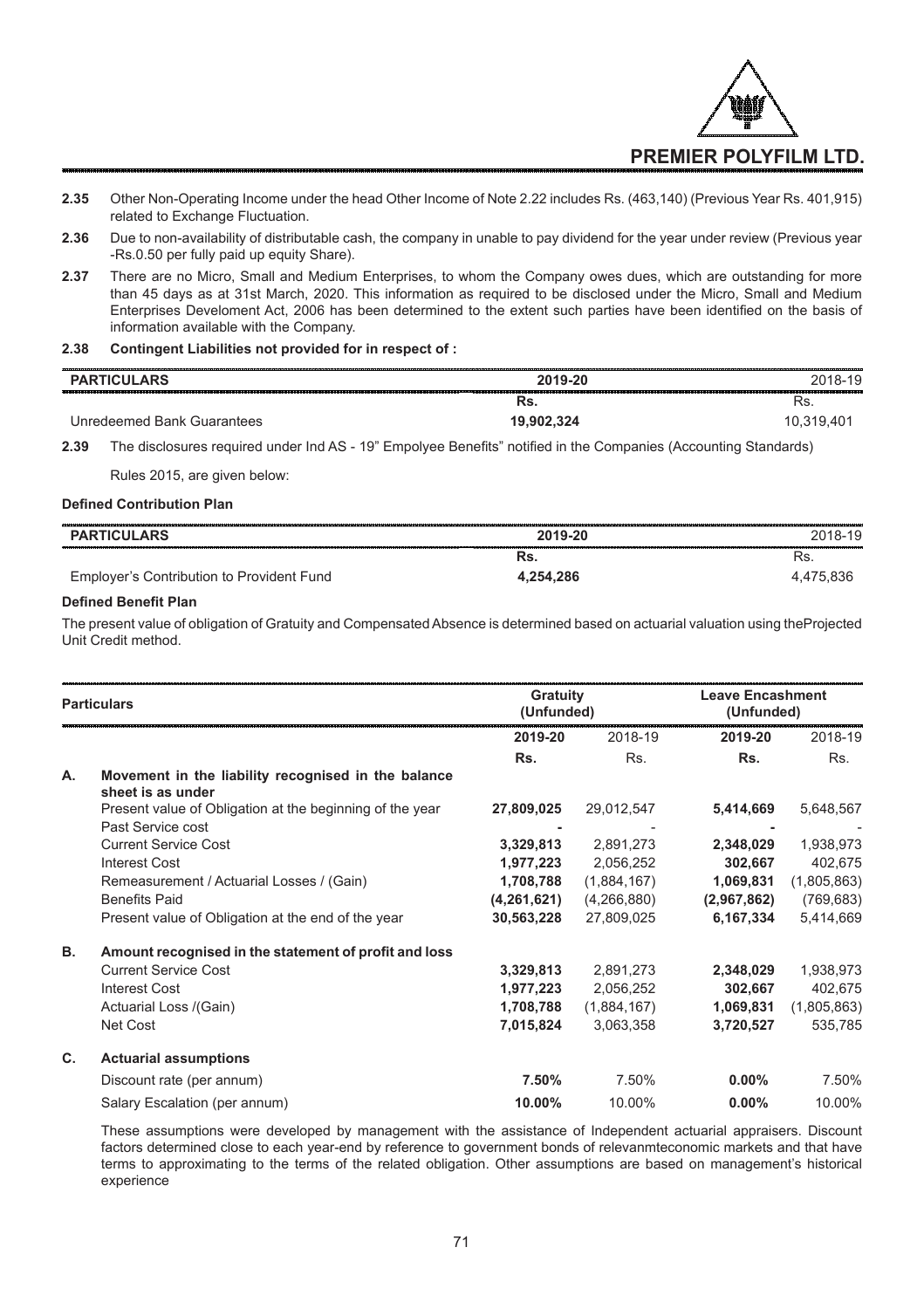

(Rs.in lac)

| D. | Sensitivity analysis for gratuity and leave liability                         |            |                   |           |                   |
|----|-------------------------------------------------------------------------------|------------|-------------------|-----------|-------------------|
|    | Impact of the change in discount rate                                         |            |                   |           |                   |
|    | Present value of Obligation at the end of the year                            |            |                   |           |                   |
|    | a) Impact due to increase of 1%                                               | 29.010.195 | 26,507,240        | 5.854.375 | 5.153.809         |
|    | b) Impact due to decrease of 1%                                               | 32,291,464 | 29.252.682        | 6,519,179 | 5.706.706         |
|    | Impact of the change in salary escalation                                     |            |                   |           |                   |
|    | Present value of Obligation at the end of the year                            |            |                   |           |                   |
|    | a) Impact due to increase of 1%                                               | 32.026.045 | 29.062.421        | 6,504,917 | 5,697,533         |
|    | b) Impact due to decrease of 1%                                               | 29.207.479 | 26.646.468        | 5.860.484 | 5.156.752         |
| Е. | <b>Leave Obligations</b>                                                      |            | 31.03.2020<br>Rs. |           | 31.03.2019<br>Rs. |
|    | Current leave obligations expected to be settled within<br>the next 12 months |            | 1.093.660         |           | 918.587           |

### **2.40 Liquidity Risk:-**

The Company objective is to all times maintain optimum level of liquidity to meet its cash and colleteral requirement at all times. The Company relies on Borrowing and internal accruals to meet its need for fund.The current lines of credit are suffcient to meet its short to medium term expansion needs and hence evaluates the concentration of risk with respect to liquidity as low.

The table provides undiscounted cash flow towards financial liabilities into relevant maturity based on the remaining period at balance sheet date to contractual maturity date.

|                                    |                    |           |                   |                          | (Rs.in lac) |
|------------------------------------|--------------------|-----------|-------------------|--------------------------|-------------|
| <b>Particulars</b>                 | Carrying<br>Amount | On demand | 6 to 12<br>months | Above<br>12 months       | Total       |
| As at 31st March, 2020             |                    |           |                   |                          |             |
| Interest bearing borrowings        | 2.732.29           | 2.267.61  | 82.24             | 382.44                   | 2.732.29    |
| Trade and other payables           | 1.211.38           | 1.211.38  |                   | $\overline{\phantom{a}}$ | 1.211.38    |
| Other Financial liabilities        | 155.52             | 155.52    |                   | $\overline{\phantom{a}}$ | 155.52      |
| As at 31st March, 2019             |                    |           |                   |                          |             |
| Interest bearing borrowings        | 2.778.27           | 2.245.01  | 168.51            | 364.75                   | 2.778.27    |
| Trade and other payables           | 1.101.25           | 1.101.25  |                   | $\overline{\phantom{a}}$ | 1.101.25    |
| <b>Other Financial liabilities</b> | 306.63             | 306.63    |                   |                          | 306.63      |

### **Interest Rate Risk**

Interest rate exposure of the Company is on borrowing from banks which is linked to prime lending rate of bank and the Company does not foresee any risk on the same.Unsecured loans were taken on fixed rate of interest.The exposure of the Company's borrowing to interest rate changes at the end of the reporting follows:

#### **Credit Risk**

The Company is exposed to credit risk from its operating activities, primarily trade receivables. The Company extends credit to distributors in normal course of business and evaluates the concentration of risk with respect to trade receivable as low.

| 31.03.2020         | 31.03.2019         |  |
|--------------------|--------------------|--|
| 1.838.03           | 1.815.05           |  |
| 894.26<br>2,732.29 | 963.22<br>2.778.27 |  |
|                    |                    |  |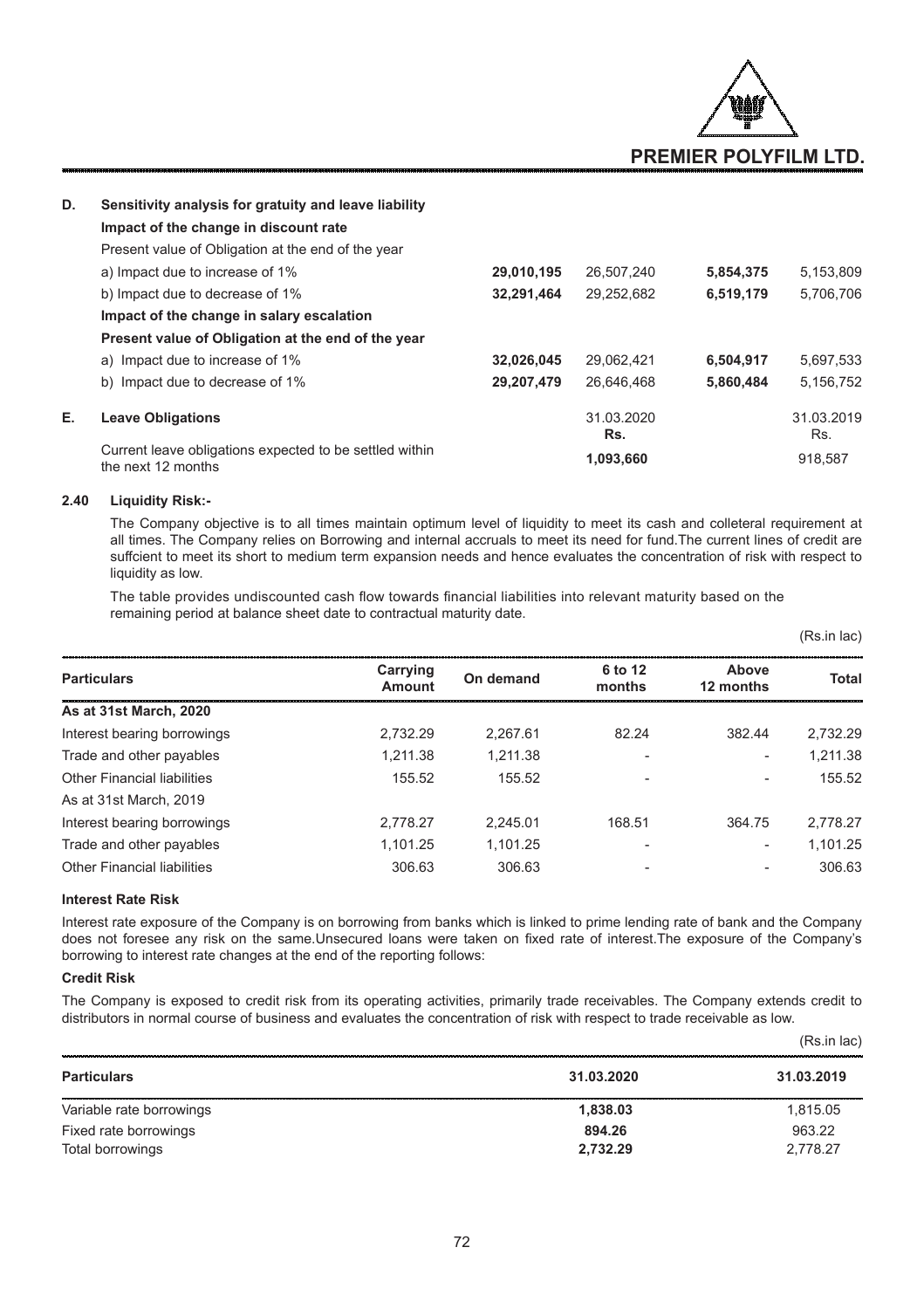

**2.41** The Company suspended its operations with effect from 23rd March 2020 due to lock down announced by the Government of India in view of the COVID 19 virus attack. The Operations of Company remained suspended for 9 working days from 23rd March, 2020 to 31st March, 2020. Exact impact of lockdown of production units of the Company due to COVID-19 can't be calculated. However, based on loss of working days loss of production time resultant loss of production, Sales and profit is estimated as under :-

| Production loss            | 565 M.T.      |
|----------------------------|---------------|
| Sales loss                 | Rs. 425 Lakhs |
| Profitability (before tax) | Rs. 22 Lakhs  |

The Company recommenced its partial operations with effect from 21st April, 2020 after obtaining special approvals from the concerned authorities. Presently production facilities are operating at 25-30% capacity. Lockdown due to Covid-19 has affected supply lines, demand channels and labour force. These factors have substantial effect on profitability of the company. It will take time before normal operations start. In such a situation exact loss due to Covid-19 can not notice quantified.

**2.42** Pervious year figures have been regrouped /rearranged/reclassified where ever considered necessary.

As per our report of even date For M A R S & ASSOCIATES Chartered Accountants Firm Registration No. 010484N Vipul Kumar Gupta Numar Numar Numar Numar Numar Nath Goenka Nath Goenka Bhupinder Kaur Marwah The 27th day of June, 2020 No. 1, Green Avenue Behind Sector D-3, Green Avenue Behind Sector D-3, Green Avenue

Partner **Company Secretary Managing Director** Director Director Membership No. 522310 Pan No. ACIPN 5410D CEO & CFO DIN No. 08399222 T-2319 2nd Floor, Faiz Road, Membership No. ACS 290 DIN NO. 00061051 Address: Spring House Karol Bagh, Delhi 110005 (Note and the Samuel Address : Vrindavan Farm No 3, Green Avenue<br>1992 - The 27th day of June: 2020 (No 3, Alexandress in the Samuel No. 1. Green Avenue Behind Sector D-3, Vasant Kunj, Vasant Kunj, Kishangarh Kishangarh, New Delhi 110070 New Delhi-110070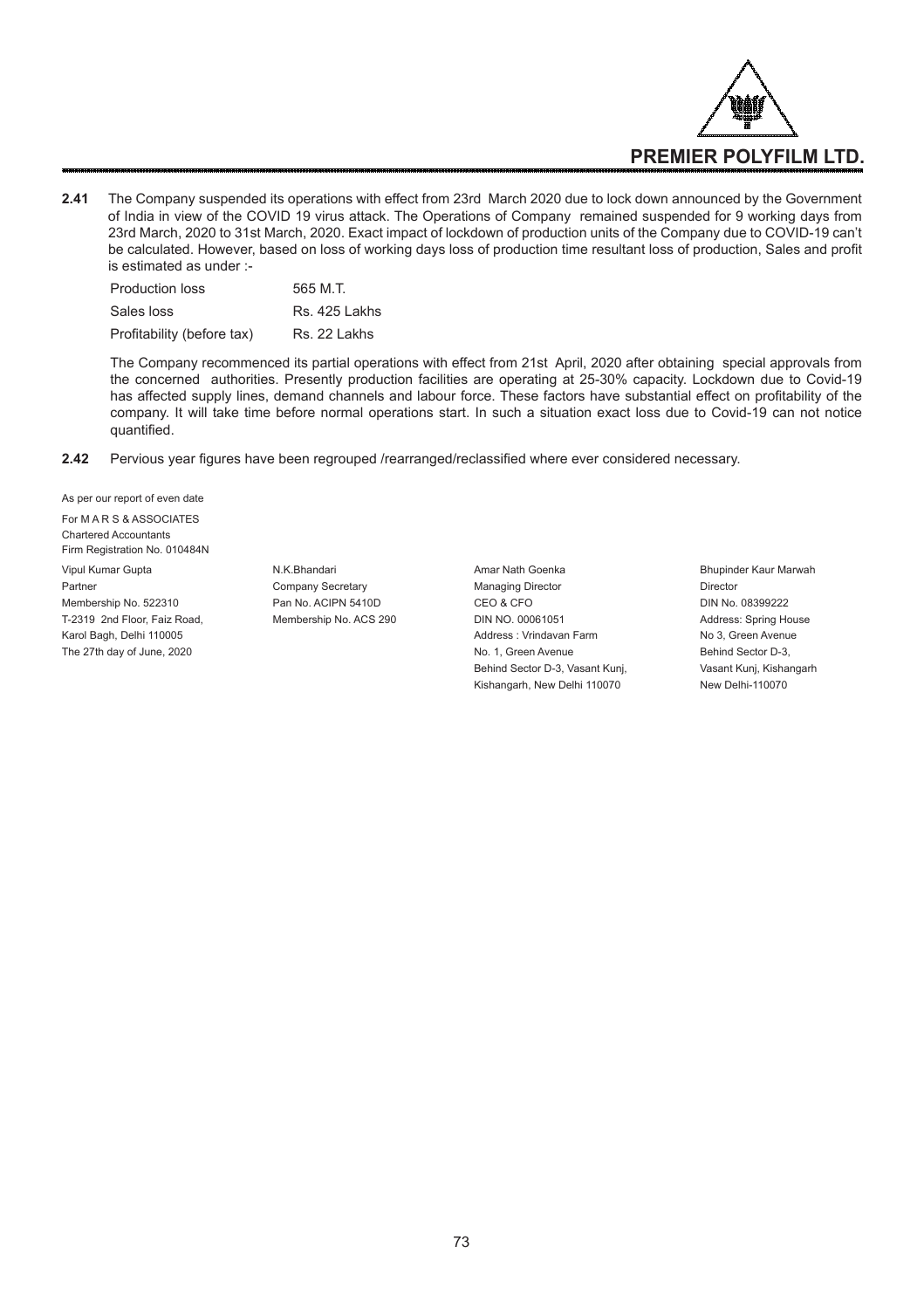

## **PREMIER POLYFILM LTD.**

(CIN: L25209DL1992PLC049590)

Registered Office : 305, III Floor, 'Elite House' 36, Community Centre,

Kailash Colony Extension (Zamroodpur) New Delhi - 110 048

Ph.: 011 29246481, Website : www.premierpoly.com, E-mail: compliance.officer@premierpoly.com

### **PROXY FORM**

{ Pursuant to Section 105(6) of the Companies Act, 2013 and the Rule 19(3) of the Companies (Management and Administration) Rules, 2014}

to attend and to vote for me/us on my/our behalf at the Twenty Eighth Annual General Meeting of the Company to be held on **Tuesday, the 01st day of December, 2020 at 11.30 A.M.** at SHAH AUDITORIUM, 2, RAJ NIWAS MARG, CIVIL LINES, DELHI-110054 and at any adjournment thereof in respect of such resolutions as are indicated below:

| Item<br>No.    | <b>Description</b>                                                                                                                                                                                                                                                                        | No. of shares<br>for which | I/We assent to<br>the resolution | I/We dissent to<br>the resolution |
|----------------|-------------------------------------------------------------------------------------------------------------------------------------------------------------------------------------------------------------------------------------------------------------------------------------------|----------------------------|----------------------------------|-----------------------------------|
|                |                                                                                                                                                                                                                                                                                           | votes cast                 | (FOR)                            | (AGAINST)                         |
|                | <b>ORDINARY BUSINESS</b>                                                                                                                                                                                                                                                                  |                            |                                  |                                   |
| 1 <sup>1</sup> | To receive, consider and adopt The Balance Sheet of the Company as at 31st<br>March, 2020, the Profit & Loss Account for the period from 1st April, 2019 to 31st<br>March, 2020 and the reports of Directors' and Auditors' thereon.                                                      |                            |                                  |                                   |
| 2.             | To appoint a Director in place of Shri Amitaabh Goenka (Holding DIN 0061027)<br>liable to retires by rotation and being eligible, offers himself for re-appointment.                                                                                                                      |                            |                                  |                                   |
| 3.             | Ratification of appointment of Statutory Auditor.                                                                                                                                                                                                                                         |                            |                                  |                                   |
|                | <b>SPECIAL BUSINESS</b>                                                                                                                                                                                                                                                                   |                            |                                  |                                   |
| 4.             | Reappointment of Smt. Rashmee Singhania (holding DIN 06969599) as<br>Non Executive Independent Director of the Company to be designated as<br>"Independent Non Executive Director" for a period of sixty months with effect from<br>13th February, 2020 not liable to retire by rotation. |                            |                                  |                                   |
| 5              | Appointment of Shri Ram Babu Verma (holding DIN 08760599) as a Director on<br>the Board of Directors of the Company liable to retire by rotation with effect from<br>27th June, 2020.                                                                                                     |                            |                                  |                                   |
| 6.             | Appointment of Shri Ram Babu Verma (holding DIN 08760599) as the Whole-<br>time Director of the Company designated as "Executive Director" for a period of<br>eighteen months effective from 27th June, 2020.                                                                             |                            |                                  |                                   |
| 7 <sub>1</sub> | Re-appointment of Shri Amar Nath Goenka (holding DIN 00061051) as a Whole-<br>time Director of the Company designated as "Managing Director" for a period of<br>thirty-six months effective from 18th February, 2021 not liable to retire by rotation.                                    |                            |                                  |                                   |
| 8.             | Payment of remuneration to M/s Cheena & Associates, Cost Accountants, (Firm<br>registration No. 00397), the Cost Auditor of the company for the financial year<br>2020-2021.                                                                                                              |                            |                                  |                                   |

| .2020            | Affix a<br>Thirty paise<br>Revenue |
|------------------|------------------------------------|
| Address<br>Note: | Stamp                              |

1. This proxy and the Power of Attorney (if any) under which it is signed or a notarially certified copy of that power of attorney must be deposited at the Registered Office of the Company at 305, III Floor, 'Elite House', 36, Community Centre, Kailash Colony Extension (Zamroodpur), New Delhi-110048 not less than 48 hours before the time for holding the Meeting.

2. For the resolutions, explanatory statement and notes, please refer to Notice of the Twenty Eighth Annual General Meeting.

3. It is optional to indicate your preference. If you leave the **"FOR"** or **"AGAINST"** or **"ABSTAIN"** column blank against any or all resolutions, your proxy will be entitled to vote in the manner as he/she thinks appropriate.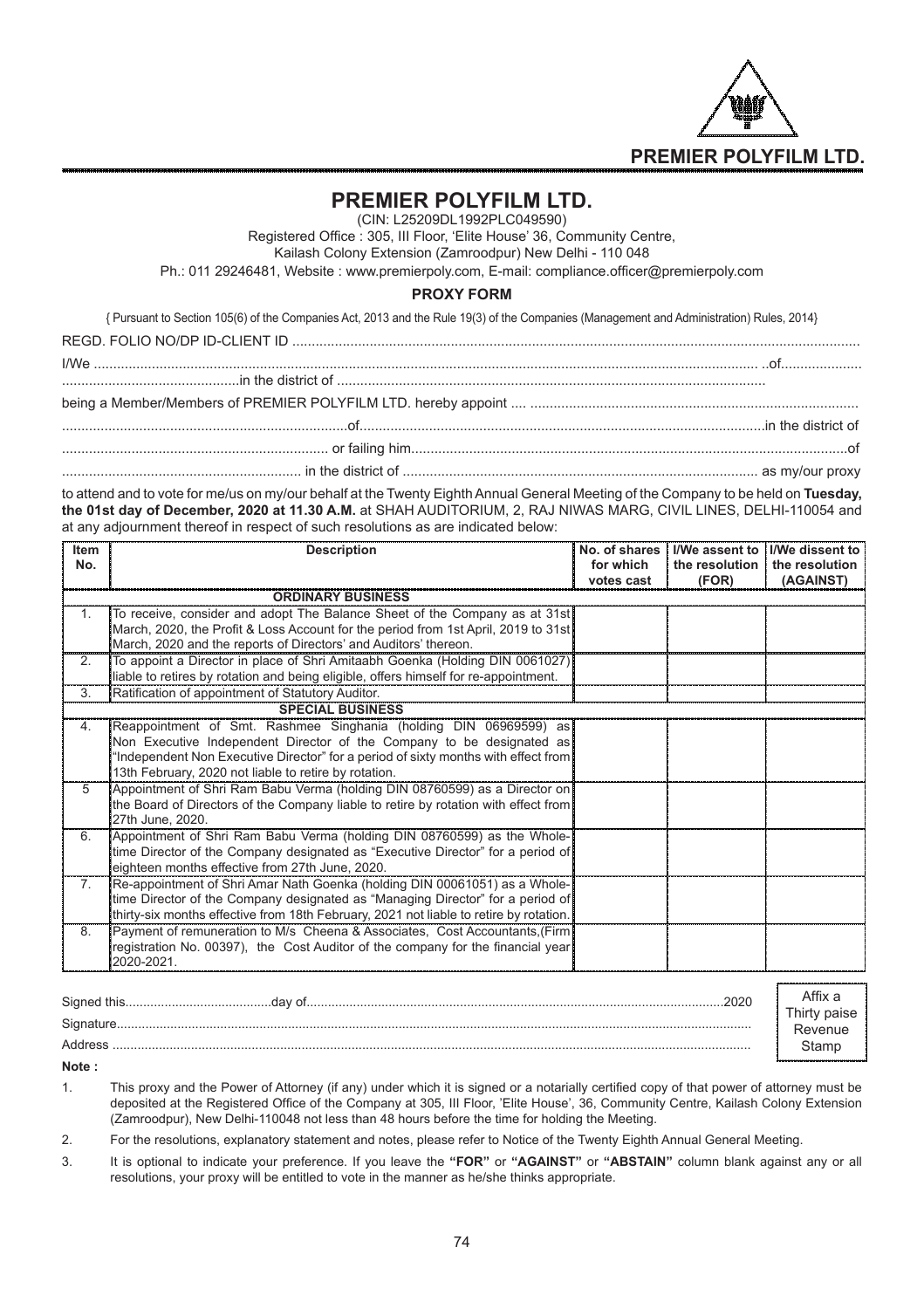

# **PREMIER POLYFILM LTD.**

(CIN: L25209DL1992PLC049590)

Registered Office : 305, III Floor, 'Elite House' 36, Community Centre, Kailash Colony Extension (Zamroodpur) New Delhi - 110 048 Ph.: 011 29246481, Website : www.premierpoly.com, E-mail: compliance.officer@premierpoly.com

### **THIS ATTENDANCE SLIP DULY FILLED IN TO BE HANDED OVER AT THE ENTRANCE OF THE MEETING HALL**

Name of the attending Member (in Block Letters).................................................................................................................................................................................. Members Folio No/DP ID Client ID..................................................................................................................................................... Name of Proxy (in Block Letters, to be filled in if the Proxy attends instead of the Member)................................................................................................................................................ No. of shares held............................................................................................................................................................................... I hereby record my presence at the TWENTY EIGHTH ANNUAL GENERAL MEETING being held on Tuesday, the 01st day of December, 2020 at 11.30 A.M. at SHAH AUDITORIUM, 2, RAJ NIWAS MARG, CIVIL LINES, DELHI - 110054.

\*To be signed at the time of handing over this slip. Member's / Proxy's Signature

................................................